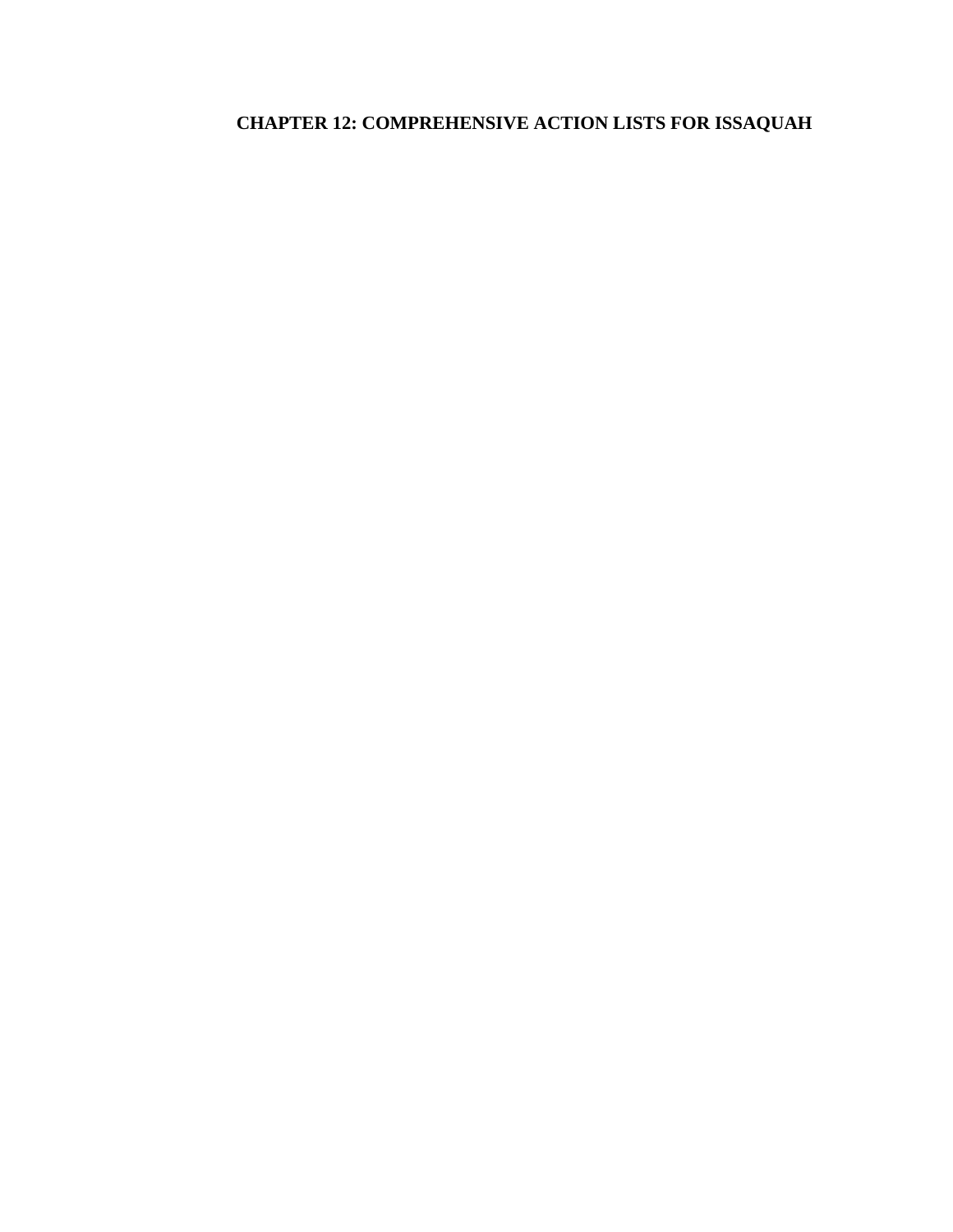| <b>LAND USE, PLANNING, AND INFRASTRUCTURE ACTIONS</b><br><b>FOR ISSAQUAH POPULATION (Tier 1 Subareas)</b>                                                                                                                                                                                                                                                                                                                                                                                                                                             |                                                                                                                                                                                                                                                                                                                                                                                                                                                                                                                                                                                                                                                                                                                                                         |  |  |  |  |  |
|-------------------------------------------------------------------------------------------------------------------------------------------------------------------------------------------------------------------------------------------------------------------------------------------------------------------------------------------------------------------------------------------------------------------------------------------------------------------------------------------------------------------------------------------------------|---------------------------------------------------------------------------------------------------------------------------------------------------------------------------------------------------------------------------------------------------------------------------------------------------------------------------------------------------------------------------------------------------------------------------------------------------------------------------------------------------------------------------------------------------------------------------------------------------------------------------------------------------------------------------------------------------------------------------------------------------------|--|--|--|--|--|
| <b>POLICY/INSTITUTIONAL CONTEXT:</b>                                                                                                                                                                                                                                                                                                                                                                                                                                                                                                                  | <b>SCIENCE CONTEXT:</b>                                                                                                                                                                                                                                                                                                                                                                                                                                                                                                                                                                                                                                                                                                                                 |  |  |  |  |  |
| Jurisdictions:<br>Issaquah, King County<br><b>Growth pressures (inside UGA):</b><br>Issaquah, unincorporated King Co (including<br>Issaquah Potential Annexation Areas (PAAs)).<br><b>Percent of basin inside UGA:</b><br>UGA runs through reach 7/8 in Lower Issaquah<br>subarea; UGA also runs through North Fork<br>Issaquah Subarea and East Fork Subarea. 19%<br>of all Tier 1 subareas combined is inside UGA.<br>Program/mitigation opportunities:<br>Issaquah Basin Plan, TMDL for fecal coliform,<br>Taylor Mountain Forest Stewardship Plan | <b>Watershed evaluation rating:</b><br>Lower Issaquah Subarea: Tier 1 - Core Chinook<br>use; Moderate watershed function<br>Middle Issaquah Subarea: Tier 1 - Core Chinook<br>use; High watershed function<br>Upper Issaquah Subarea: Tier 1 - Core Chinook<br>$\bullet$<br>use; High watershed function [Carey, Holder]<br>North Fork Issaquah Subarea: Tier 1 - Core<br>$\bullet$<br>Chinook use; High watershed function [need to<br>revisit core designation per City of Issaquah]<br>East Fork Issaquah Subarea: Tier 1 - Core<br>$\bullet$<br>Chinook use; Moderate watershed function<br>Fifteenmile Subarea: Tier 1 - Core Chinook use;<br><b>High</b> watershed function<br><b>Watershed evaluation summary:</b><br>See details in Appendix C. |  |  |  |  |  |

### **LAND USE ACTIONS FOR ISSAQUAH CREEK BASED ON TECHNICAL RECOMMENDATIONS IN WRIA 8 CONSERVATION STRATEGY**

#### Notes:

- 1) Technical priorities from the WRIA 8 Conservation Strategy are listed in bold; recommended land use actions are listed for each technical area. Most technical recommendations are interrelated; many land use actions address multiple technical priorities and are cross-referenced.
- 2) Note that City of Issaquah and King Co. are doing or planning to do many of these actions.
- 3) See also Appendix D for a menu of land use actions described by criteria, and references on low impact development, critical areas and other land use topics.

**In order to maintain existing high relative level of watershed function and hydrologic integrity (especially maintenance of sufficient baseflows), protect existing levels of forest cover, soil infiltrative capacity, wetland areas, and riparian forest and minimize increases in impervious surface and road crossings. Continued implementation of land use policies that protect forests and critical areas (including groundwater sources), and minimize impervious surface will contribute to the protection of critical chinook life stages.**  *Rural areas:*

- I1 Consistent with GMA, rural King County should continue to protect resource lands and critical areas, and accommodate modest new growth. King County should continue to provide technical assistance to small forest landowners to encourage forest stewardship and improved forest management through forest stewardship plans.
- I2 Support provisions in the recently adopted King County CAO including: clearing restrictions, rural stewardship plans (allows flexibility while protecting and enhancing critical areas), rural aquatic buffers (165 ft), drainage review requirements, and low impact development BMPs. These provisions build on what has already been adopted and implemented through the 1996 *Issaquah Creek Final Basin and Nonpoint Action Plan.* Forest protection standards should account for site geology, soils, topography, and vegetation to maximize retention and infiltration.
- I3 Encourage low impact development (LID) through regulations, incentives, and education/training (see also details below under urban areas). Support steward/liaison position to set up training and information sharing among planners, developers, scientists about hands-on aspects of LID BMP implementation, including what works/doesn't work in terms of marketing, technical issues, etc. Local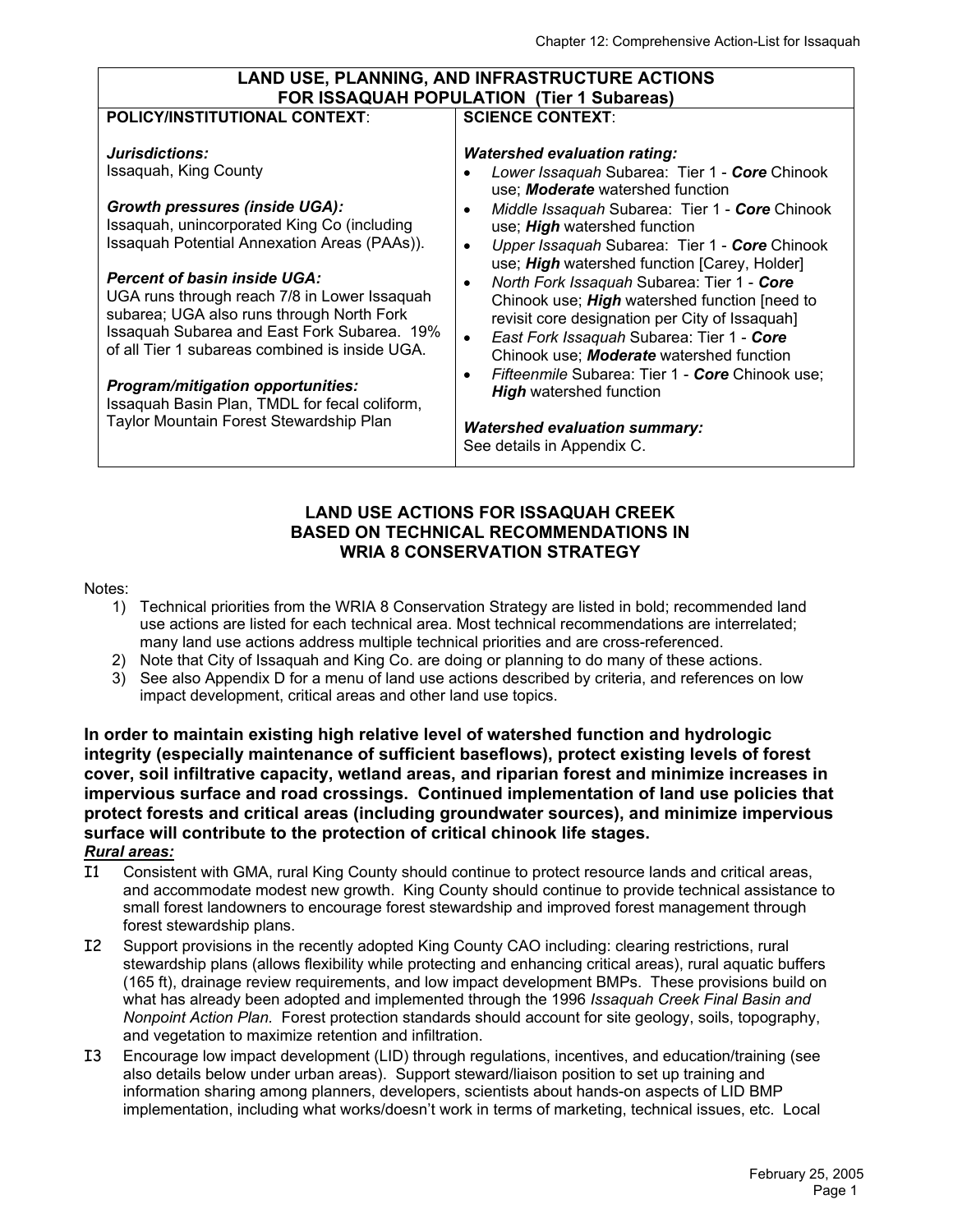permitting staff should be trained on LID BMPs, and look into ways to ease process for permitting such practices.

- I4 Promote comprehensive approach taken in Bear Creek basin during past decade which included regulatory protections (65% forest cover, 150 ft. stream buffers), King County basin steward doing targeted pubic outreach to streamside landowners, and a range of incentives (including acquisition through WaterWays 2000, current use taxation through PBRS program, conservation easements).
- I5 Offer existing and new incentives to continue to protect and restore conditions beyond those which are protected through regulations. Incentives include current use taxation programs (e.g. King County's Public Benefit Rating System – PBRS and Timberland Program), and transferable development rights programs.
- I6 Support ongoing funding and organizational arrangements/commitments to insure continuing maintenance of protected lands (upland and riparian) in the long term.
- I7 Support recommendations in King County's 2003 *Taylor Mountain Forest Stewardship Plan*. Goals include: protect, enhance and restore ecological systems; restore health and diversity of forest; demonstrate environmentally sound forest management; reduce unneeded roads and limit roads to minimum needed to mange land; provide passive recreational opportunities for public; enhance opportunities for environmental education.
- I8 Agricultural recommendations include (see also recommendations below under *restoring riparian function*):
	- $\checkmark$  Work with horse owners to steward (protect and restore) trails in similar manner proposed for Taylor Mountain Forest. Focus on education and stewardship (e.g., relocating trails out of sensitive areas, volunteering on projects to revegetate trails and roads, including those which have been closed).
	- $\checkmark$  Encourage new farmers to purchase and use land that is already cleared rather than clear forested lands.
	- 9 Encourage landowners involved with horticulture to adopt and implement farm plans, which address water quality (including sediments, excess nutrients), and fish and wildlife habitat management and restoration.
- I9 Recognize importance of enforcement for these and all regulatory recommendations included below. Enforcement could be improved by expanding role of environmental inspectors. Note that public education about why regulations exist is key part of making enforcement more effective.
- I10 Aggressive water conservation measures should be employed by water purveyors in the basin (rural and urban) to reduce impacts of water withdrawals on the ecosystem. Water conservation measures should include leak detection and repair, pricing structures that encourage more efficient water use and eliminate subsidies to large water users, water efficiency audits, and rebates for commercial and residential water-efficient plumbing fixtures and appliances.
- I11 Potential impacts of Forest Practices Act (FPA) implementation in Issaquah subareas should be evaluated to determine if the FPA is sufficient to maintain hydrologic integrity, water quality, and other habitat conditions that support salmonids; this analysis should be conducted as part of the FPA's adaptive management process.

#### *Urban areas:*

- I12 Consistent with GMA, Issaquah should continue to absorb most new residential, commercial, industrial growth.
- I13 Control new development to minimize impacts on water quality, instream flows, and aquatic buffers (Issaquah is doing or considering many of these):
	- Encourage low impact development (LID) through 3-tiered approach: 1) revise existing codes, e.g., landscape ordinance; 2) provide technical information to developers about on-the-ground examples of what does and does not work in LID approaches; 3) promote demonstration projects through incentives, technical assistance, so that other planners and developers can see hands-on examples
	- $\checkmark$  Use existing examples to show developers and planners LID techniques (e.g., Issaquah Highlands, King County's three LID demonstration projects currently underway, Seattle's natural drainage program for retrofitting existing neighborhoods)
	- 9 Consider incentives or requirements for LID in outer management zone (outside 100-foot stream buffer) for areas under Shoreline jurisdiction (based on Tri-County proposed inner and outer management zones).
	- $\checkmark$  Use transferable development rights to shift development to areas which are less sensitive.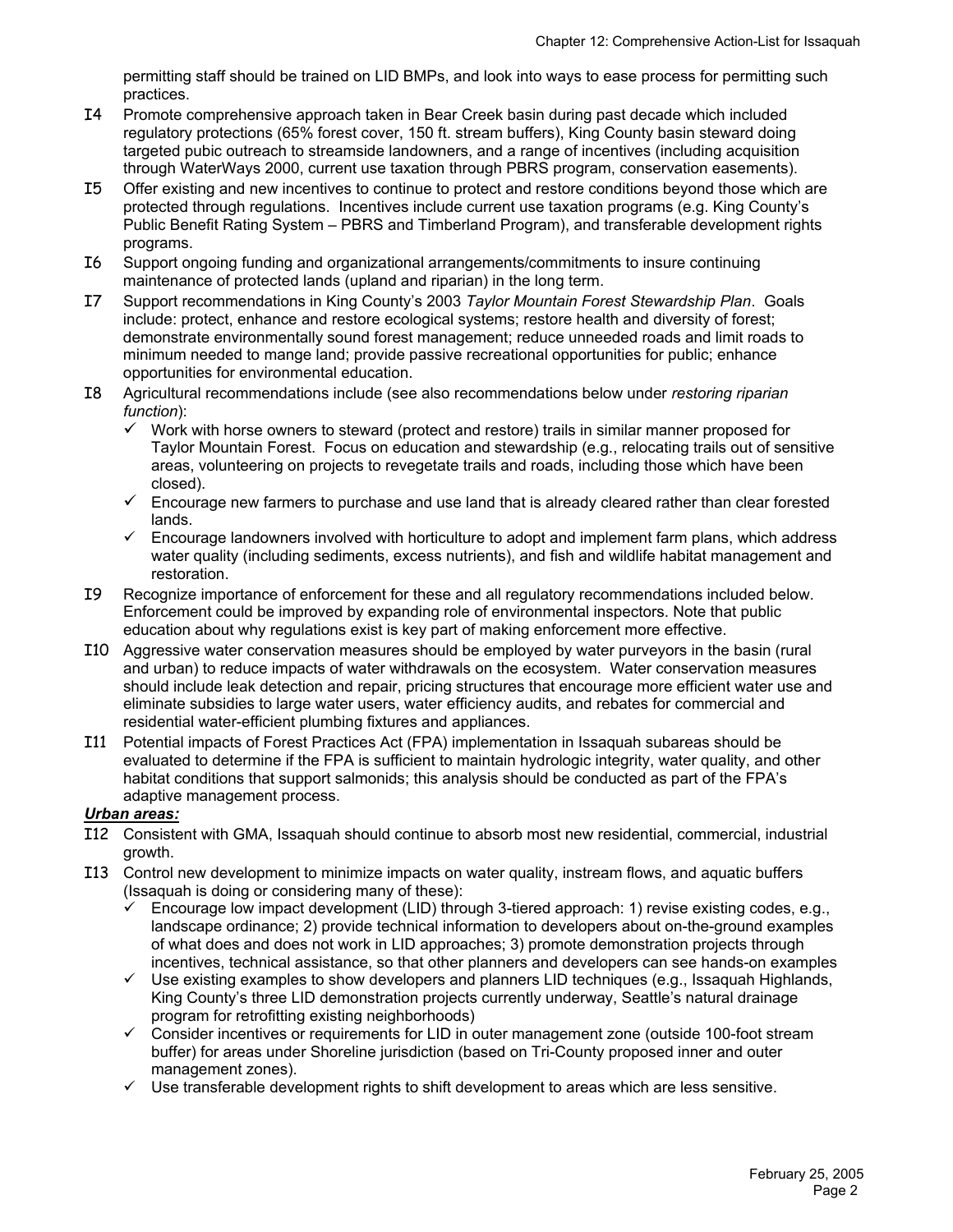- $\checkmark$  Support the Urban Forestry Program in King County and the City of Issaquah (including grants and technical assistance) to increase forest cover and forest health of public lands in urban areas.
- 9 Note that nonconforming uses and regulatory flexibility are discussed below under *restoration of riparian function*.
- I14 Recognize importance of enforcement for these and all regulatory recommendations. Improve enforcement by encouraging investigative inspections in addition to complaint driven inspections. Consider having different city staff enforce building-related codes versus environmental regulations, e.g., have a green inspector to enforce CAO, TESC, landscaping ordinance, etc. Green inspector would have different set of skills and training from building inspector. Note that public education about why regulations exist is key part of making enforcement more effective.

## **Identify and protect headwater areas, wetlands, and sources of groundwater (e.g. seeps and springs) to maintain hydrologic integrity and a temperature regime that supports Chinook life stages. Carey and Holder creeks are believed to be important cold water sources and should be protected.**

## *Rural areas:*

- I15 Do additional mapping and field monitoring to determine critical groundwater recharge areas to protect.
- I16 Maintain hydrologic integrity (including temperature and flows) through a variety of tools including wetland buffer protections, infiltration regulations, 65/10; note most of these provisions are in the recently adopted King County CAO and/or were adopted pursuant to 1996 *Issaquah Creek Final Basin and Nonpoint Action Plan*. Note that the KC CAO riparian buffers may not be adequate for maintenance of cold temperatures in smaller streams; see King County BAS document.
- I17 Consider using critical aquifer recharge area (CARA) protections more broadly to protect groundwater recharge for maintaining cold temperatures in fish bearing streams, rather than solely for groundwater quality protection (for domestic water supply).
- I18 Consider nominating Carey and Holder Creeks as "Outstanding Resource Waters" under the Clean Water Act. Guidelines for this program are being developed by Dept. of Ecology and reviewed by the Environmental Protection Agency. Nomination could provide additional protection to the basin.

#### *Urban areas:*

- I19 Support Issaquah's proposed CARA which incorporates groundwater quality protections in the well head capture zones and a broader protection area where infiltration will be required for groundwater recharge. The groundwater recharge area has been mapped based on general soil types and geologic units.
- I20 Require adequate infiltration through LID and other stormwater BMPs. Issaquah has adopted King County's stormwater manual, and will automatically adopt future changes to KC's manual.

#### **Protect riparian function (including overbank flows, vegetated streambanks, and groundwater interactions) throughout the basin to protect key Chinook life stages.**  *Rural areas:*

- See recommendations above for *protection of watershed function and hydrologic integrity* in rural areas. *Urban areas:*
- See recommendations above for *protection of watershed function and hydrologic integrity* in urban areas.
- I21 Address nonconforming structures which are a significant challenge to protecting and restoring riparian function; see details below under *restoration of riparian function*.
- I22 Evaluate stream buffer protections in the recently updated King County CAO and revise if necessary. In the Executive proposal, stream buffer protections for Type S and F streams in unincorporated urban areas will provide only minimal protection for large woody debris recruitment and will not protect microclimate and other wildlife functions of the riparian area. Protection for Type N waters in the urban area will not protect the microclimate function of the riparian area and would likely need to be increased from the proposed 65 feet due to increased land use impacts in urban areas. Proposed buffers for Type O waters in the urban area are not consistent with best available science and will provide relatively little protection for most riparian functions. (For Type S and F streams in special urban habitat areas, 165 ft buffer would provide better protection of functions.)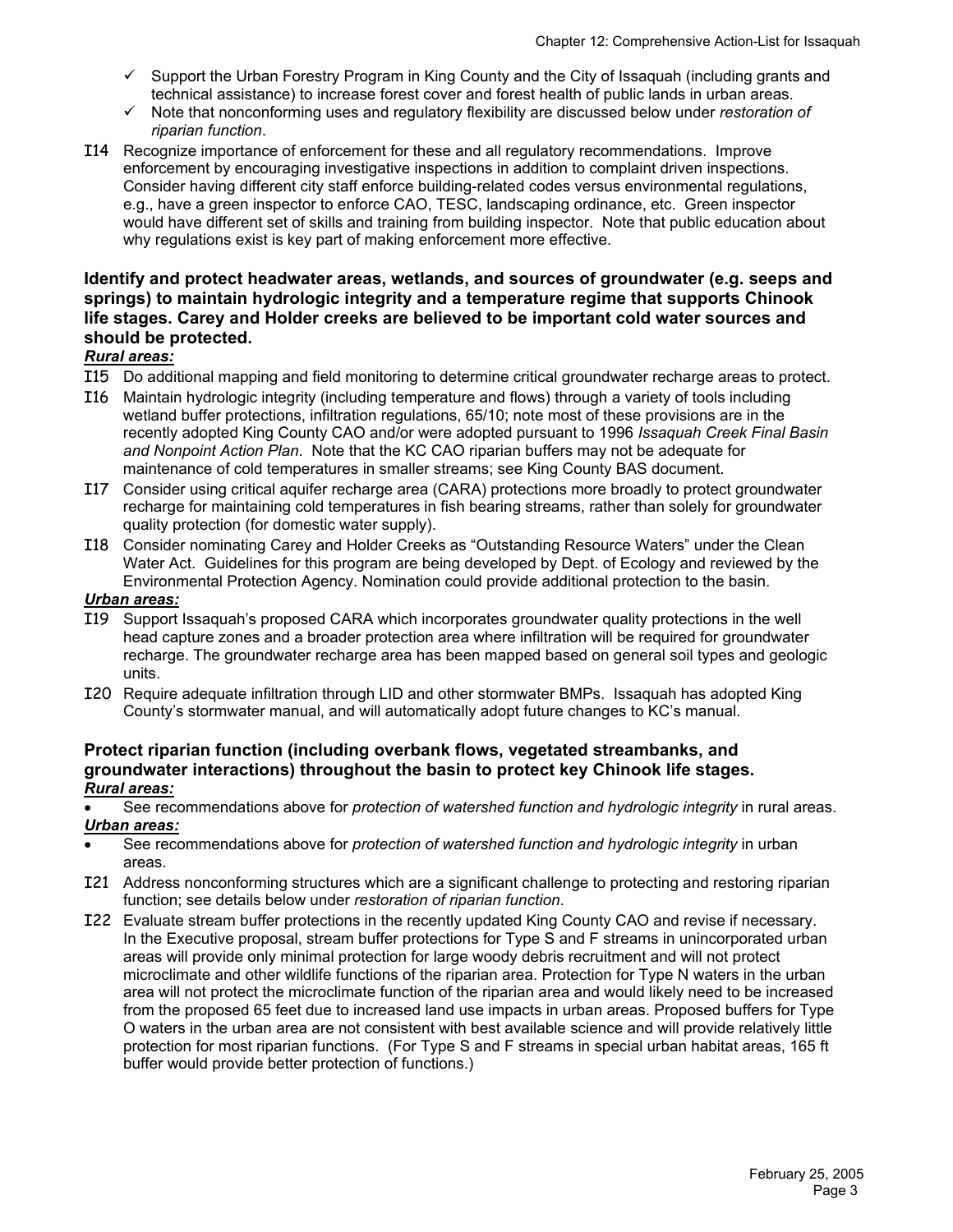#### **Restore riparian function, including revegetation, to provide sources of LWD to improve channel stability, contribute to pool creation, to reduce peak water temperatures.**  *Rural areas:*

- I23 Address encroachment into Native Growth Protection Easements. (See Table 1 for detailed discussion.)
- I24 Agricultural recommendations include (see also recommendations above under *protection of watershed function*):
	- 9 King County should continue to implement and enforce livestock ordinance and voluntary farm plans, making highest priority those areas that are most susceptible due to fine soils.
	- $\checkmark$  Promote use of King County fencing cost-share to keep livestock out of riparian corridor.
	- $\checkmark$  Partner with and support (e.g., through grants) programs like Horses for Clean Water, Livestock Masters Classes through WSU Cooperative Extension, King County Horse Council, and Backcountry Horsemen; this approach to providing education by other horse owners is most effective.
	- $\checkmark$  Determine priorities for King County's monies for riparian vegetation protection and restoration. Promote PBRS or other incentives for those farmers willing to increase riparian buffers beyond mandatory 25 feet or to plant riparian areas.

#### *Urban areas:*

- I25 Nonconforming uses are a tremendous challenge, and the degree of variances and nonconforming uses may limit jurisdictions' ability to achieve the technical goals of the Conservation Strategy. Many existing structures along the creek and tributaries encroach into required stream buffers and are nonconforming with development and environmental regulations. The degree of nonconformity could become even greater as buffers and other riparian protections become more restrictive. In order to decrease the level of nonconformity over the long term (e.g., 50 years), jurisdictions should encourage or require that development come into conformity, depending on the degree of redevelopment. A sliding scale could be applied (e.g., based on redevelopment thresholds), where the greater the degree of redevelopment, the greater the expectation that the development come into compliance.
- I26 Continue to tighten regulations affecting riparian buffers, including more restricted application of buffer averaging, fewer allowable uses in buffers (e.g., not allowing stormwater facilities).
- I27 Support City's current practice to approve (on a case-by-case basis) administrative variances of development standards such as building setbacks, in order to avoid encroaching into a sensitive area buffer. This may become formalized into policy or regulations.
- I28 Encourage or require revegetation and enhancement of riparian buffers where existing buffer vegetation is inadequate (i.e. lacking in tree/shrub vegetation or dominated by non-native invasive species) to protect wetland or stream functions.
- I29 Consider flexibility in prescriptive buffer width standards in exchange for stream habitat and buffer enhancement, particularly for redevelopment. However, buffer width reductions for new development even in exchange for riparian enhancement should be discouraged or restricted because one of the main issues for Issaquah Creek is development/encroachment in the floodplain and channel confinement, as identified in the "Stream Inventory and Habitat Evaluation Report" (Parametrix, 2003). Stream buffer enhancement is effective in addressing certain functions such as stream shading, microclimate control, and habitat diversity, but does not adequately address or offset impacts such as channel confinement, floodplain disconnectedness, and loss of channel complexity*,* which are documented concerns for City of Issaquah streams. Therefore, any granting of regulatory flexibility needs to analyze site-specific tradeoffs – including upland land use impacts to the creek - to insure a net benefit to salmon.
- I30 Offer incentives to encourage voluntary revegetation of riparian buffers and/or reconnection of floodplains. Incentives include:
	- $\checkmark$  Provide expertise (e.g., provide templates for riparian planting plan)
	- $\checkmark$  Expedite permit process at local, state and federal levels (e.g., allow more restoration activities as shoreline exemptions to make permitting faster and less costly)
	- $\checkmark$  Provide and streamline applications for tax breaks through programs such as the Public Benefit Rating System (PBRS), if landowner commits to stewardship activities (above and beyond regulatory protection requirements) through permit process. PBRS would likely provide most benefit to/be most appropriate for larger, suburban lots within urban areas.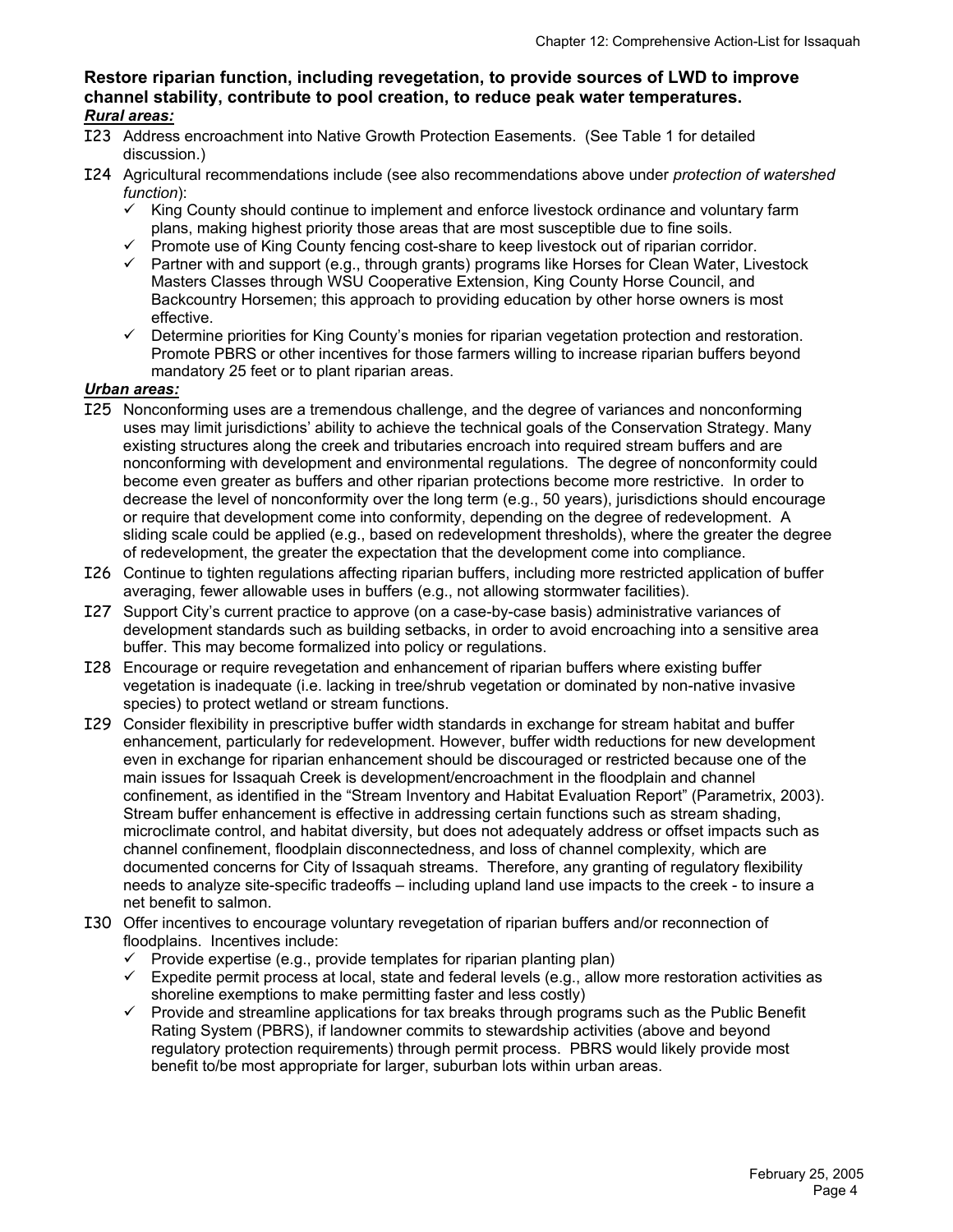#### **Protect and improve water quality to prevent adverse impacts from fine sediments, metals (both in sediments and in water), and high temperatures to key Chinook life stages.**  *Rural areas:*

- I31 Identify sources and adopt source control BMPs to reduce fine sediments and metals in mainstem and tributaries. Note that sediment sources include bed scouring high flows and construction activities.
- I32 Support King County's Phase 1 NPDES municipal stormwater permit as it will likely increase the flow control and water quality design standards included in the 1996 *Issaquah Creek Final Basin and Nonpoint Action Plan,* and include water quality source control standards as well. The permit will also define the extent of County programs necessary to properly apply and enforce these standards and to assure long term maintenance of the facilities/BMPs constructed under these standards.
- Agricultural recommendations: see recommendations listed above for *riparian restoration* and *protection of watershed function*.
- I33 Support implementation of actions listed in TMDL for bacteria (Dept. of Ecology's *Issaquah Creek Basin Water Cleanup Plan for Fecal Coliform Bacteria*, 5/04 draft). Summary Implementation Strategy identifies existing and planned activities (regulatory, education, on-site habitat restoration/preservation, monitoring) to address fecal coliform by City of Issaquah, King Co. DNRP, Dept. of Ecology, nongovernmental organizations, KCD, others. Five stream segments in basin were listed as impaired for fecal coliform on state's 1998 303(d) list (2 in Issaquah Cr., 1 on North Fork, 2 in Tibbetts). While report focuses on 5 listed segments, it has recommendations for whole basin. Note that detailed implementation strategy will be developed by 8/05.
- I34 Support Ecology's development of TMDLs for temperature and dissolved oxygen in next few years. There is a 303(d) listing for temperature on Issaquah Creek located in Section 28, Township 24N, Range 6 East. There are also proposed listings for dissolved oxygen in Issaquah and Tibbetts Creeks on the Draft 2004 303(d) list.
- I35 Coordinate with DOE, Seattle-King County Dept. of Public Health, and others to identify and correct onsite septic failures, particularly in riparian areas.

#### *Urban areas:*

- I36 City of Issaquah has adopted current King County stormwater manual. Support Issaquah's goal to incorporate revised KC stormwater manual in their NPDES phase 2 municipal stormwater permit, and to adopt by code the revised King County manual upon approval by King County Council. The Phase 2 permit may incorporate the TMDL for bacteria, discussed above, by referencing the Detailed Implementation Plan.
- I37 Recognize and support state role in development of and compliance with NPDES permits. Support Dept. of Ecology in adding three stormwater staff at NWRO to oversee compliance with industrial and construction general permits in winter of 2004-05.

## **Adverse impacts from road runoff should be prevented through stormwater best management practices and the minimization of the number and width of roads in the basin. Opportunities to retrofit existing roadways with stormwater treatment BMPs should be pursued.**

## *Rural and urban areas:*

- I38 Through planning for new roads or road widening projects, assess and recommend ways to minimize impacts on water quality, instream flows and sensitive areas. Low impact development includes BMPs for narrower roads, more pervious surfaces, etc.
- I39 Adopt and implement Regional Road Maintenance Endangered Species Act (ESA) Program Guidelines for maintaining existing roads and drainage systems.
- I40 Retrofit existing roads to improve water quality treatment. Need BMPs for herbicides and pesticides along roads and power lines.
- I41 Work with WSDOT to retrofit drainage systems on I-90 and SR-18 for water quality treatment and spill containment facilities. The threat of hazardous materials spills on I-90 presents a significant water quality threat in the basin.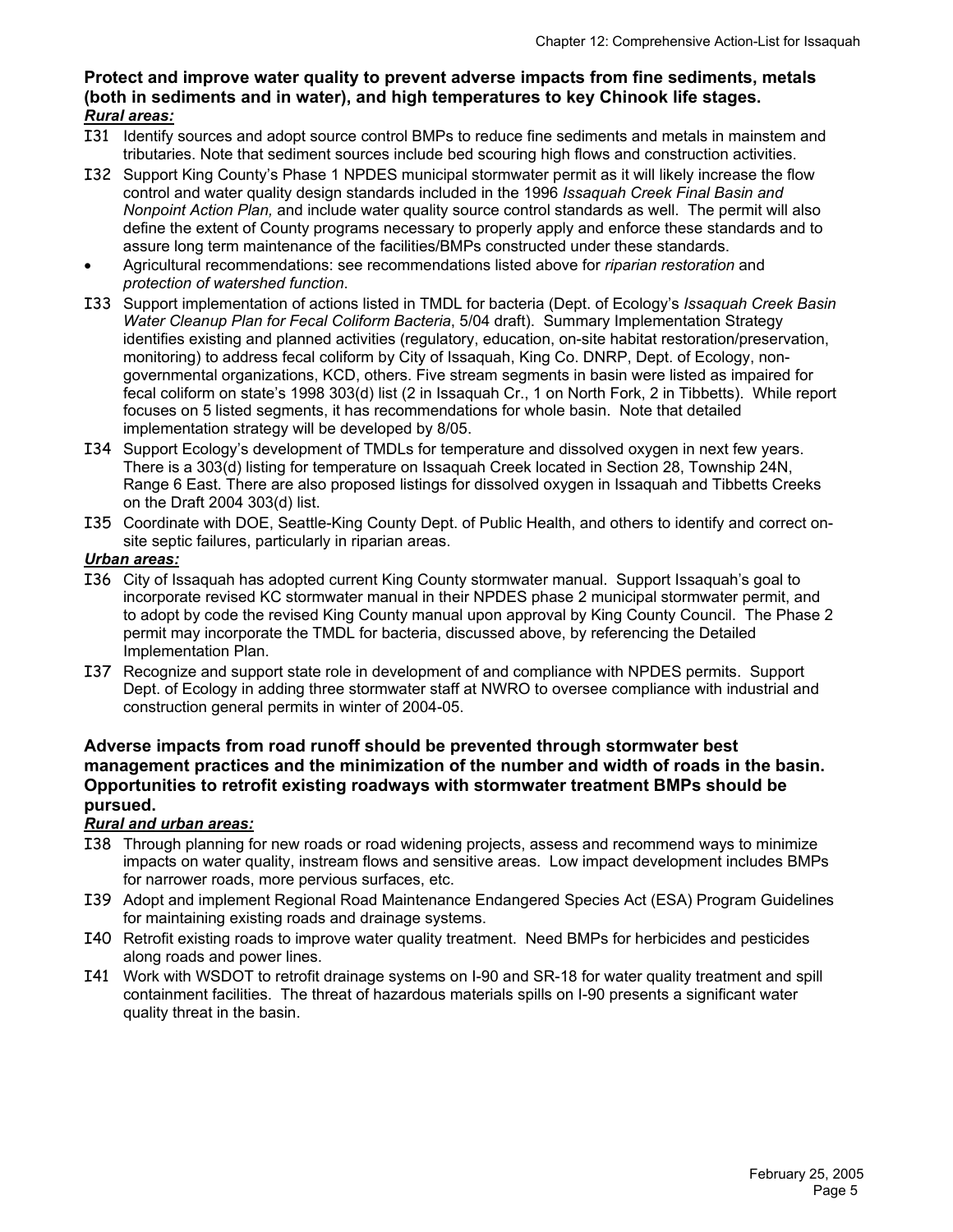## **Provide adequate stream flow to allow upstream migration and spawning. Restoration of seasonal low flows would support pre-spawning holding life stage in Issaquah Creek and in East and North Forks.**

## *Rural and urban areas:*

- I42 Address the issue of maintaining and restoring instream flows at all levels of government, recognizing that different aspects of the problem are controlled by different government agencies. (See also recommendations above under *headwater protection*.)
- I43 Determine extent of unauthorized withdrawals in all sectors (residential, agricultural, commercial, industrial). Develop and/or use existing database on extent of surface and groundwater withdrawals.
- I44 Work with Dept. of Ecology on education and enforcement of unauthorized water withdrawals (e.g., unpermitted withdrawals, permitted withdrawals that exceed authorized volumes). Note that the Greater Lake Washington basin is currently closed to new surface water withdrawals.
- I45 Certain groundwater withdrawals are exempt from Ecology regulation; these exempt wells include wells serving residences not exceeding 5000 gallons a day (also referred to as 6-packs, or not more than 6 homes on one well), watering of a lawn or garden not exceeding 1/2 acre. In King County, Seattle-King Co. Dept. of Public Health regulates location and functionality of wells, including exempt wells. Proposed revisions to KC Comprehensive Plan include policies that would limit 6 packs (e.g., no more than one exempt well per development), and encourage users to hookup to existing water systems. [revisit per input from City of Issaquah]
- I46 Establish a position (through regional salmon or other funds) to educate property owners about illegal withdrawals in Issaquah Cr. basin. Note concern to keep education and enforcement functions separate.
- See recommendation for water conservation measures above under *maintaining watershed and hydrologic integrity*.
- I47 Adopt/enforce stormwater regulations and BMPs to address high and low flows, including forest retention, low impact development, infiltration standards.
- I48 Look into other water resource allocation processes that could suggest potential actions for this basin (e.g., 2514 processes elsewhere, state law on water conservation – 1338).

## **Road crossings should be minimized to maintain floodplain connectivity.**  *Rural areas:*

- I49 Limit new development (including roads) in floodplains; develop and apply standards which minimize impacts to salmon.
- I50 Continue to buyout structures in floodplain.

## *Urban areas:*

• See recommendations under *restoring riparian function* above.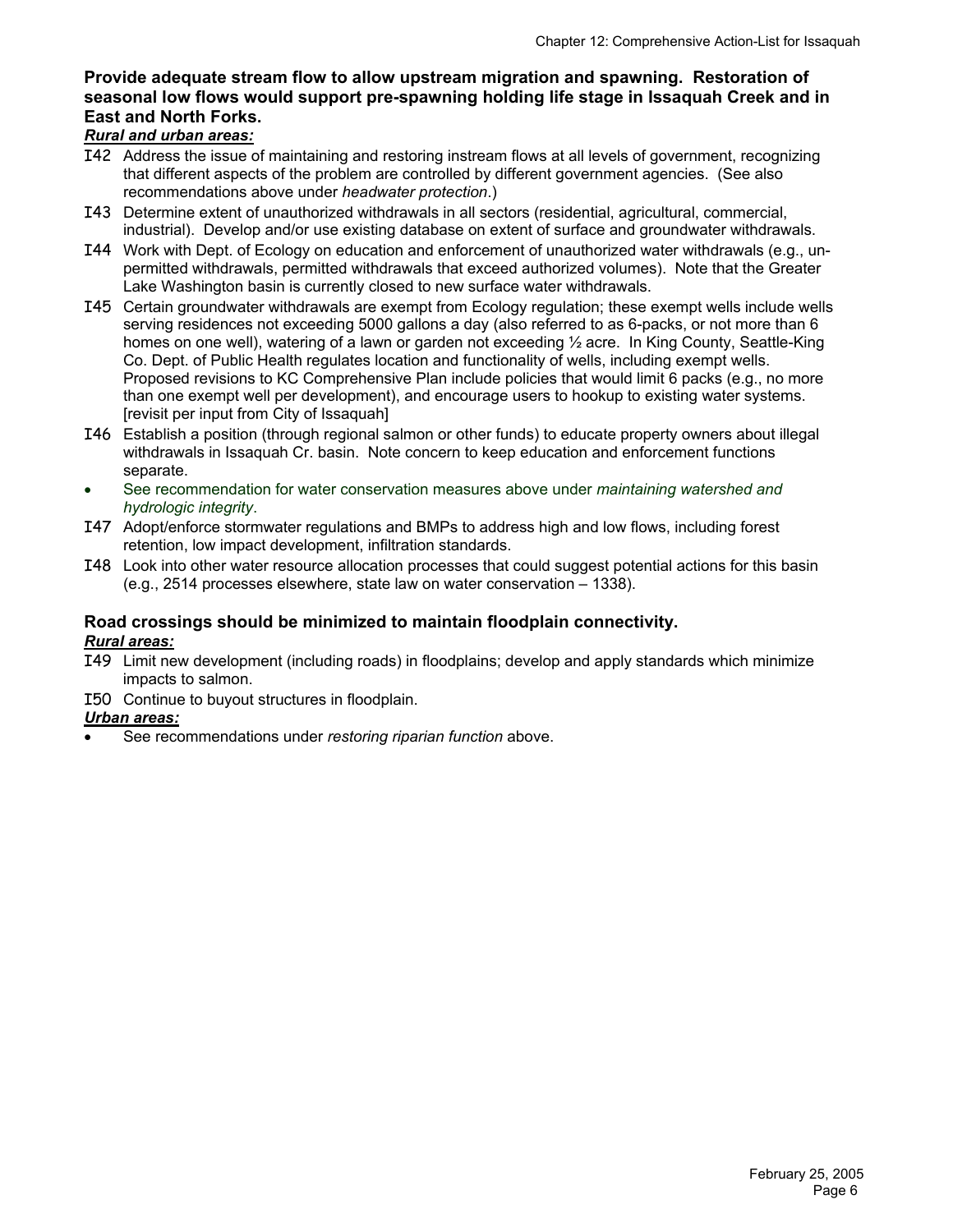|                                                                                                                                                                                                                                              | <b>LAND USE, PLANNING, AND INFRASTRUCTURE ACTIONS</b>                                                                                                                                                                                                                                |  |  |  |  |  |  |  |
|----------------------------------------------------------------------------------------------------------------------------------------------------------------------------------------------------------------------------------------------|--------------------------------------------------------------------------------------------------------------------------------------------------------------------------------------------------------------------------------------------------------------------------------------|--|--|--|--|--|--|--|
|                                                                                                                                                                                                                                              | <b>FOR LAKE SAMMAMISH (Migratory Tier 1)</b><br>9/30/04 DRAFT                                                                                                                                                                                                                        |  |  |  |  |  |  |  |
| <b>POLICY/INSTITUTIONAL CONTEXT:</b>                                                                                                                                                                                                         | <b>SCIENCE CONTEXT:</b>                                                                                                                                                                                                                                                              |  |  |  |  |  |  |  |
| Jurisdictions:<br>Bellevue, Redmond, Sammamish, Issaguah, King<br>County<br>Growth pressures (inside UGA):<br>Bellevue, Redmond, Sammamish, Issaquah, King<br>County (including Planned Annexation Areas -<br>PAAs - for Bellevue, Issaquah) | <b>Watershed evaluation rating:</b><br>West Lake Samm. Subarea: Tier 1 - Migratory<br>٠<br>area; Lower watershed function<br>East Lake Samm. Subarea: Tier 1 - Migratory<br>$\bullet$<br>area; Moderate watershed function<br><b>Watershed evaluation summary:</b><br>Not applicable |  |  |  |  |  |  |  |
| <b>Percent of basin inside UGA:</b><br>100%                                                                                                                                                                                                  |                                                                                                                                                                                                                                                                                      |  |  |  |  |  |  |  |
| <b>Program/mitigation opportunities:</b><br>East Lake Sammamish Basin Plan, other basin<br>plans? SWAMP? State Park redevelopment plans?<br>I-405 mitigation?                                                                                |                                                                                                                                                                                                                                                                                      |  |  |  |  |  |  |  |

## **LAND USE ACTIONS FOR LAKE SAMMAMISH MIGRATORY AREA BASED ON TECHNICAL RECOMMENDATIONS IN WRIA 8 CONSERVATION STRATEGY**

#### Notes:

- 4) Technical priorities from the WRIA 8 Conservation Strategy are listed in bold; recommended land use actions are listed for each technical area. The technical recommendations are interrelated; many land use actions address multiple technical priorities.
- 5) Note that local jurisdictions in these subareas are doing or planning to do many of these actions.
- 6) See also Appendix D for a menu of land use actions described by criteria, and references on low impact development, critical areas and other land use topics.

#### **Reduce bank hardening by replacing bulkheads and riprap with gently sloped sandy beaches, and protect/restore overhanging riparian vegetation.**

- I51 Use WRIA 8 Conservation Strategy as one of many "best available science" resources during current and future revisions to critical areas ordinances and Shoreline Master Programs. Recognize that softening or removal of bulkheads is the most important land use action to improve shoreline habitat. In addition, riparian and shoreline buffers should be increased to the extent practicable.
- I52 Discourage construction of new bulkheads. Develop guidelines to better assess need for bulkheads and restrict height to that necessary to protect the structure; height increases should be allowable only after appropriate analysis based on fetch, waves, wind velocity and direction, etc. Guidelines should take into account tradeoffs with other environmental impacts (e.g., presence of contaminated soils) and public safety hazards. Note that Bellevue has just completed study to establish science-based OHWM; methodology may be useful to other lakeside jurisdictions.
- I53 Many bulkheads continue to be built and repaired without permits; enforcement of existing regulations is critical. [from June 8 project meeting basinwide recommendations]
- I54 Most of shoreline is developed, and many existing bulkheads, docks, and other structures are nonconforming with development and environmental regulations. The degree of nonconformity will become even greater as buffers, bulkhead standards, and other shoreline protections become more restrictive. In order to decrease the level of nonconformity over the long term (50-100 years), jurisdictions should encourage or require that development come into conformity, depending on the degree of redevelopment. A sliding scale could be applied, where the greater the degree of redevelopment, the greater the expectation that the development come into compliance.
- I55 Encourage salmon friendly shoreline design during new construction and redevelopment of shoreline properties, and properties that border tributaries, by offering regulatory flexibility. However, analysis of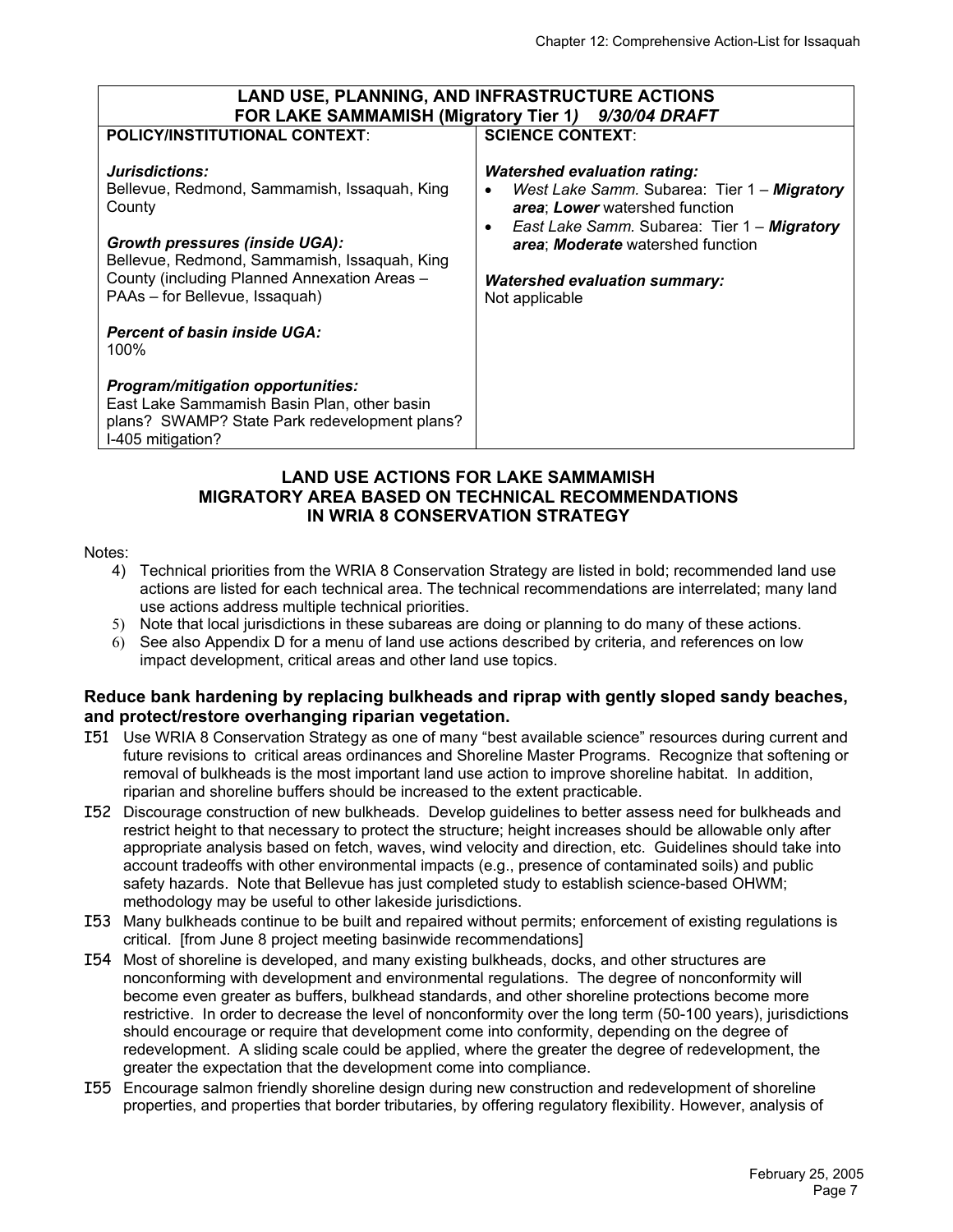these tradeoffs – including upland land use impacts to the lake - would be necessary to insure a net benefit to salmon. Examples of regulatory flexibility include:

- Reductions in building setbacks or modest increases in lot coverage or impervious area could be allowed if applicant removes, sets back or softens bulkhead and restores shoreline vegetation.
- Reduce prescriptive buffer widths if buffers are planted with appropriate native vegetation and a science-based evaluation determines that no negative impact results.
- $\checkmark$  Allow or encourage variances from front yard setbacks to avoid allowing variances from back yard setbacks and/or riparian buffers that would cause development to encroach further toward the lake.
- $\checkmark$  For developments with more than one lot, increased density or other tradeoffs could be allowed.
- I56 Offer incentives to shoreline property owners to voluntarily remove bulkheads, revegetate shoreline, improve habitat at creek mouths, change dock design. Incentives include:
	- 9 Provide expertise (e.g., provide templates for shoreline planting plans, bulkhead design and bioengineering options)
	- $\checkmark$  Expedite permit process at local, state and federal levels (e.g., allow more restoration activities as shoreline exemptions to make permitting faster and less costly)
	- $\checkmark$  Provide and streamline applications for tax breaks through programs such as Public Benefit Rating System (PBRS) if landowner commits to stewardship activities (above and beyond regulatory protection requirements) through permit process. PBRS would likely provide most benefit to, and be most appropriate for, larger, suburban lots within urban areas.
- I57 Support development of federal/state/local specifications and streamlined permitting for salmon friendly bulkheads (similar to NOAA Fisheries joint effort on pier specifications described below under *dock impacts*.)
- I58 Address disincentive in Shoreline Management Act that can discourage shoreline restoration because OHWM can be moved landward as result of removal of a bulkhead, resulting in additional use restrictions placed on adjacent or applicant's property. Local jurisdictions have some ability to limit impact of setback from OHWM, but cannot move the 200-foot shoreline jurisdiction. See Part 6, Appendix D for examples of language jurisdictions can adopt in their Shoreline Master Programs. May require change at state level.
- I59 Explore need for regulation and/or education related to impacts of power boat speed near shorelines on bulkheads, shoreline vegetation. Power boats are getting bigger; determine if there is need to set guidance for boat speed within a certain distance of shoreline, depending on the location in the lake. Boats are regulated through a compact among jurisdictions around the lake; speed is set by individual jurisdictions.
- I60 Add more "no wake' buoys around the lake shore to protect from wave-induced damage from wakeboards and other boats. [from June 8 project meeting basinwide recommendations]
- I61 Offer landscape, bulkhead, or dock contractor training and certification programs.
- I62 Support education and demonstration programs so that shoreline property owners can see examples of how salmon friendly bulkheads, docks, etc. actually work, and better understand and accept regulations and incentives related to bulkheads and docks (see public outreach recommendations).
- I63 Local jurisdictions should share information among themselves about ordinance language, templates and specifications.
- I64 Jurisdictions should continue to apply shoreline restoration, appropriate use of pesticides, native landscaping, etc. in parks, street ends, and other publicly owned property.
- I65 Recognize that City of Sammamish is under pressure to develop additional active recreation areas (e.g., sports fields, swimming beaches) and related infrastructure, and at the same time the city wants to protect critical areas and water resources on public lands. Support the city's efforts to develop new parks and manage existing parks to balance active recreation uses with sustainable and low impact development features that protect ecological functions (e.g., salmon friendly shoreline features and docks, pervious pavements for trails, forest preservation).

## **Outmigration of juvenile Chinook would benefit from improved shoreline connectivity. Reduce impact of docks/piers to deter aggregation of predators (e.g., use of mesh surfaces and/or community docks).**

I66 Support joint effort by NOAA Fisheries, WDFW, USACOE, USFWS to develop specifications for new and expanded piers. Goal of this effort is for streamlined federal/state permitting for piers that meet these specifications (affects Corps Section 404, Section 401 water quality certification, HPA). COE is developing Regional General Permit for new and expanded overwater structures in Lake Washington. NOAA Fisheries hopes to work with local jurisdictions to adopt similar permit requirements at local level;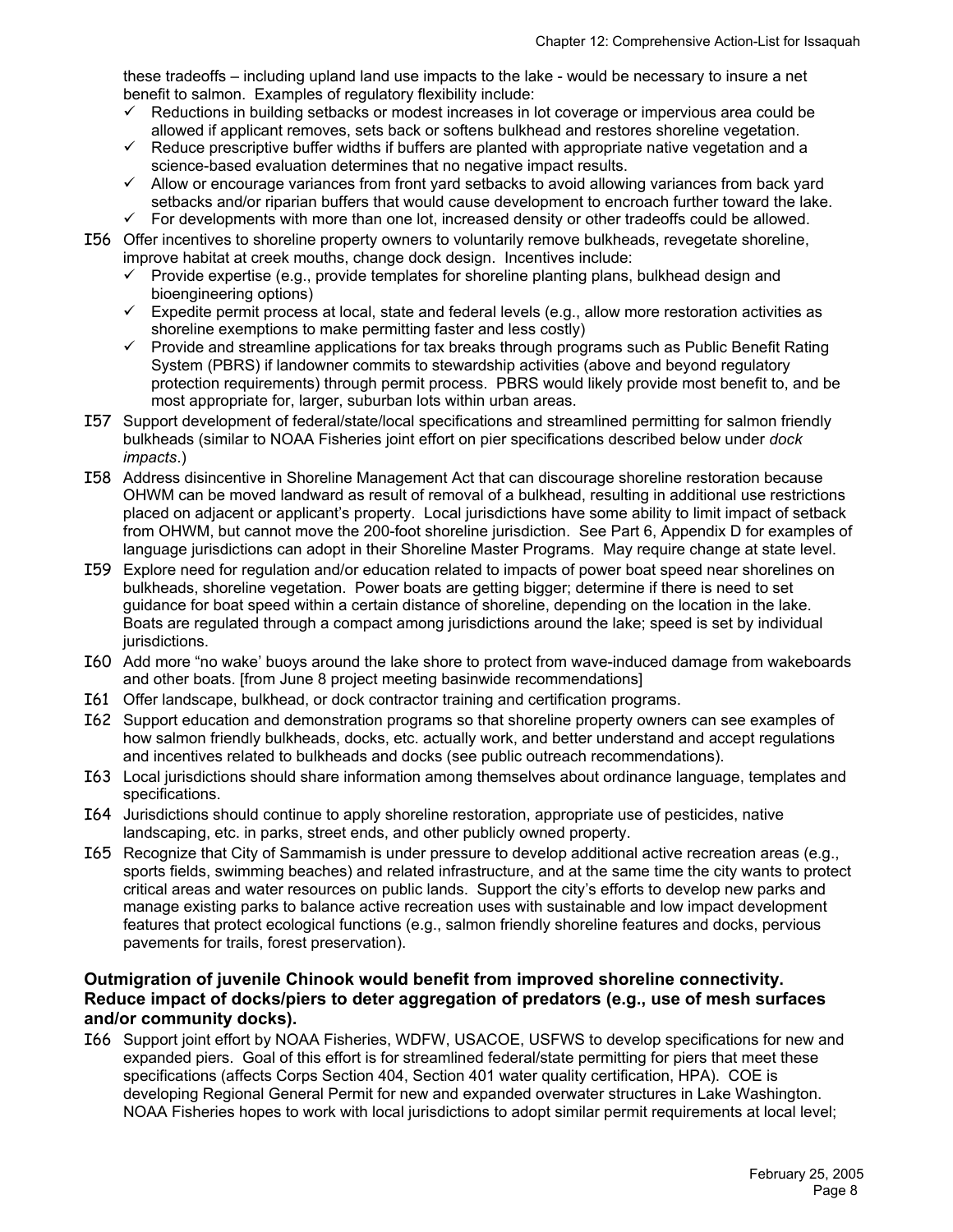Kitty Nelson met with Lake Sammamish jurisdictions in early July. Local jurisdictions should also provide expedited local permitting if docks meet NOAA Fisheries standards, and if they do not meet the standards, a biological evaluation should be required.

- I67 Many docks continue to be built and repaired without permits. Docks are getting bigger as homeowners purchase multiple boats. Enforcement of existing regulations is critical. Dock repairs which exceed a certain threshold should be considered a replacement and be required to meet the NOAA Fisheries standards.
- I68 Many docks may already be built below the mean high water line and therefore may be on public property. [from June 8 project meeting basinwide recommendations]
- I69 Provide incentives for establishment of community docks or mooring buoys, rather than individual lot docks. See related regulatory/incentive recommendations under *reduce bank hardening* above.

## **Reconnect and enhance small creek mouths as juvenile rearing areas. Historically these small creeks had sandy deltas at creek mouth and were associated with wetland complexes.**

- I70 Strictly enforce aquatic and wetland buffer provisions at creek mouths through critical areas ordinances and Shoreline Master Programs.
- I71 Restrict barge anchoring at creek mouths, as a condition of shoreline permit. Barges used for dock building and repair are often left anchored for long periods of time near creek mouths; this practice should be eliminated. [from June 8 project meeting basinwide recommendations]

## **Protect and restore water quality in small tributaries.**

- I72 Address stormwater impacts from residential and commercial uses through Phase 1 and 2 NPDES permit updates. Note that details on stormwater standards, ranging from Dept. of Ecology's 2001 Stormwater Management Manual to Tri-County guidance, are included in Appendix D. General stormwater recommendations include:
	- $\checkmark$  Promote low impact/sustainable development along shoreline and throughout tributary sub-areas; see details below.
	- $\checkmark$  Adopt policies on pesticide use consistent with the January 2004 federal ruling banning certain pesticide use along salmon-bearing streams in the northwest. Application of pesticides should be in accordance with source control best management practices (BMPs) in Ecology's 2001 Stormwater Management Manual.
	- $\checkmark$  Address high stormwater runoff in urban creeks which drain into Lake Sammamish, through low impact development, on-site stormwater detention for new and redeveloped projects.
	- $\checkmark$  Address point sources that discharge directly into the lake.
- I73 Recognize that development in Sammamish plateau affects health of creeks and lake below; much new development will occur in plateau and should take advantage of low impact development approaches.
- I74 Encourage low impact development (LID) through regulations, incentives, and education/training, including:
	- $\checkmark$  Develop, adopt, and update as needed, local regulations and ordinances that improve the ability of builders to design LID projects, and for local government staff to review and approve those projects. For example, local staff from fire, surface water management, building, and public works departments have different responsibilities related to public and private development, and need to find solutions which can support LID. Local staff should coordinate with Department of Ecology, Puget Sound Action Team, and Washington State Cooperative Extensive Service staff working on LID issues.
	- $\checkmark$  Analyze local road standards (including standards for pervious concrete) so that they promote, and don't discourage LID, in public and private roads. If LID features are incorporated and proved to be effective, there should be tradeoffs with engineered stormwater facilities.
	- 9 Could offer a PBRS type tax benefit to developments which meet certain LID standards.
	- $\checkmark$  Provide technical information to developers about on-the-ground examples of what does and does not work in LID approaches; promote demonstration projects through incentives and technical assistance, so that other planners and developers can see hands-on examples. Benefits and tradeoffs (in terms of stormwater management, cost, marketability) need to be illustrated based on real life examples.
	- $\checkmark$  Monitor existing facilities (e.g., green roofs, permeable pavements, etc.) to improve understanding of and quantify benefits of LID techniques.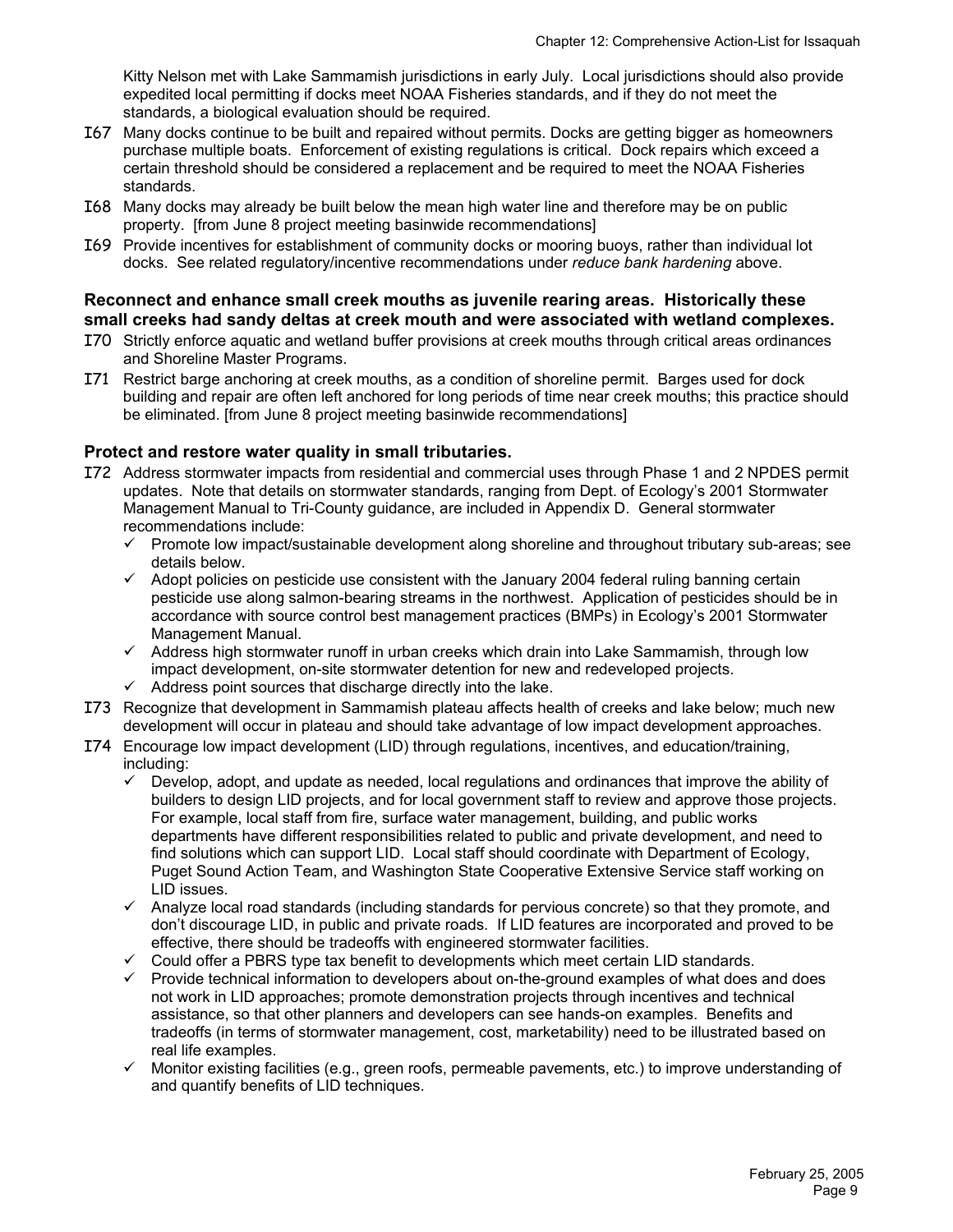- $\checkmark$  Existing examples to show developers and planners include King County's three LID demonstration projects currently underway, Seattle's natural drainage program for retrofitting existing neighborhoods, Issaquah Highlands, and Maltby Joint Ventures-Chinook Homes.
- $\checkmark$  Investigate and implement low-cost stormwater control retrofit projects in key groundwater infiltration areas and where otherwise feasible to reduce stormwater runoff that contributes to overall pollution levels and scouring of streams due to associated high frequency peak flow events. This includes retrofitting existing properties with amended soils, rain gardens, rain barrels, and other known low cost tools that can be installed without the purchase of new land or development of new stormwater facilities.
- $\checkmark$  See Appendix D, Part 6 for references and additional information.

## **Restore Coho runs in smaller tributaries as control mechanism to reduce cutthroat population.**

- I75 Protect and restore habitat conditions in tributaries, to protect/restore water quality, flows, riparian function, and forest cover to reduce effects of urbanization, and therefore reduce conditions which would encourage cutthroat. Specific actions are listed below.
- I76 Support City of Sammamish goal to integrate salmon conservation planning with related efforts including watershed and basin planning, water quality studies for Lake Sammamish and smaller lakes, implementation of the East Lake Sammamish Basin Plan, etc. Recognize that the salmon element is an important one, but only part of the picture. (Note this applies to all technical areas listed above.)
- I77 Adopt critical areas regulations and offer incentives to protect forest cover, wetlands, and headwaters, including:
	- $\checkmark$  Manage new residential and commercial development to minimize impacts on forest cover, aquatic buffers, water quality, and instream flows, by emphasizing low impact development (see specific low impact development recommendations above under *water quality*).
	- $\checkmark$  Promote flexible development approaches, including: cluster development in order to preserve large contiguous natural areas; transferable development rights (TDRs) or environmental mitigation banking, to shift development to areas which are less environmentally sensitive and/or to mitigate impacts by restoring areas with highest ecological functions. Could require that new development over a certain size use clustering to preserve a certain portion of open space (e.g., 50% of site). If developer protects more open space, could offer incentives, such as density bonuses.
	- $\checkmark$  Protect and restore forest cover through tree retention and tree replacement programs, landscaping guidelines, street tree programs, and urban reforestation programs. If a % forest retention standard is applied in some areas (e.g., like King County's 35% or 50% rural clearing restrictions), forest protection standards should take into account soils, substrate, topography, and vegetation in determining the impact of forest retention on hydrologic function.
	- $\checkmark$  Offer existing and new incentives to continue to protect and restore riparian and upland parcels beyond those that are protected through regulations. Incentives include current use taxation (e.g., Public Benefit Rating system – PBRS), Native Growth Protection Area programs, transferable development rights programs. Protection programs need a stewardship element to ensure management and maintenance of these areas over the long term. Maintenance can be handed over to a local jurisdiction for public management, or if areas are managed privately or by a non-profit organization, standards for review and enforcement should be established. If areas are privately managed, may be necessary to provide an inducement to private entities to provide maintenance (e.g., additional tax break) in addition to education about value of properties and importance of maintenance.
	- $\checkmark$  Where regulations and incentives are not sufficient, acquire key habitat as current opportunities for protection could be lost forever. Update basin plans to identify highest priority parcels for protection through acquisition or other means.
	- $\checkmark$  Identify and protect headwater areas, including seeps, springs, wetlands. Do additional mapping and field monitoring to determine critical groundwater recharge areas to protect. Consider using critical aquifer recharge area (CARA) protections more broadly to protect groundwater recharge for maintaining cold temperatures in fish bearing streams, rather than solely for groundwater quality protection for potable water supply.
	- $\checkmark$  Recognize importance of enforcement for all regulatory recommendations. Note that public education about why regulations exist is key part of making enforcement more effective. Effective enforcement must also include monitoring and adaptive management, so that effectiveness of regulations (and related mitigation projects) is measured, and adjustments are made over time.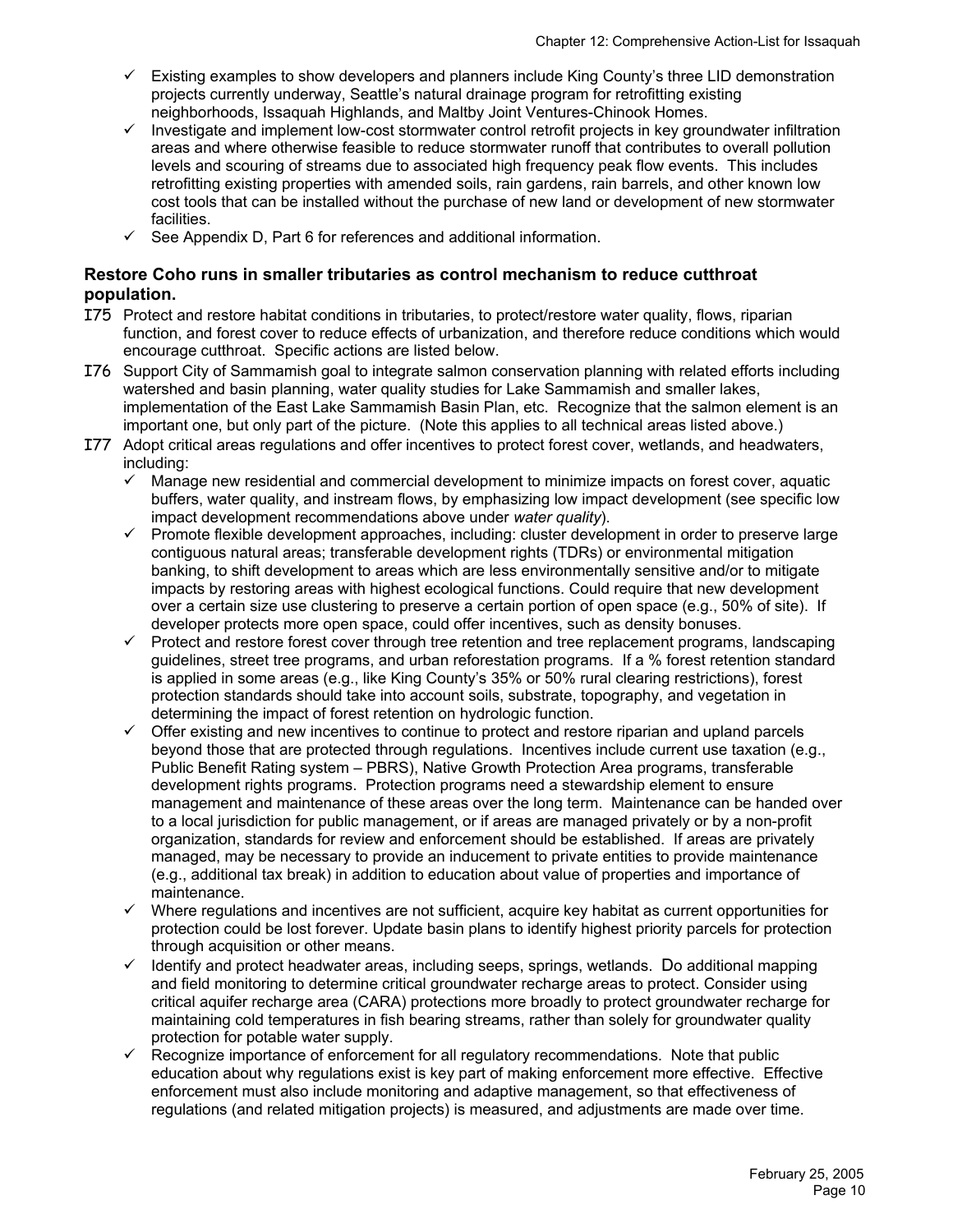- I78 Adopt regulations and incentives to protect and restore riparian function, including vegetation and channel complexity, including:
	- $\checkmark$  Continue to tighten regulations affecting riparian buffers, including larger stream buffers, more restricted application of buffer averaging, fewer allowable uses in buffers (e.g., not allowing stormwater facilities). Could approve administrative variances of development standards (on caseby-case basis) in order to avoid encroaching into a sensitive area buffer.
	- 9 Nonconforming uses are significant challenge in developed areas.Many existing structures along creeks encroach into required stream buffers and are nonconforming with development and environmental regulations. As noted above under *reduce bank hardening*, the degree of nonconformity could become even greater as buffers and other riparian protections become more restrictive, and should be addressed during redevelopment.
	- $\checkmark$  Encourage or require revegetation and enhancement of riparian buffers where existing buffer vegetation is inadequate (i.e. lacking in tree/shrub vegetation or dominated by non-native invasive species) to restore stream functions. Restoration should include underplanting of conifers in riparian buffers. Consider flexibility in prescriptive buffer width standards in exchange for stream habitat and buffer enhancement, particularly during redevelopment. However, buffer width reductions – even in exchange for riparian enhancement - should be restricted where riparian function has been compromised by development/encroachment in the floodplain and channel confinement. Stream buffer enhancement through revegetation is effective in addressing certain functions such as stream shading, microclimate control, and habitat diversity, but does not adequately address or offset impacts such as channel confinement, floodplain disconnectedness, and loss of channel complexity. Therefore, any granting of regulatory flexibility needs to analyze site-specific tradeoffs – including upland land use impacts to the creek - to insure a net benefit to salmon.
	- $\checkmark$  Incentives are discussed above for forest protection. In order for incentive and technical assistance programs to be effective, they must receive adequate funding and be supported by technically trained staff. Additional incentives to encourage voluntary revegetation of riparian buffers and/or reconnection of floodplains include: providing expertise (e.g., provide templates for riparian planting plan, assist private landowners with applications for grants to restore habitat), and expediting the permit process at local, state and federal levels.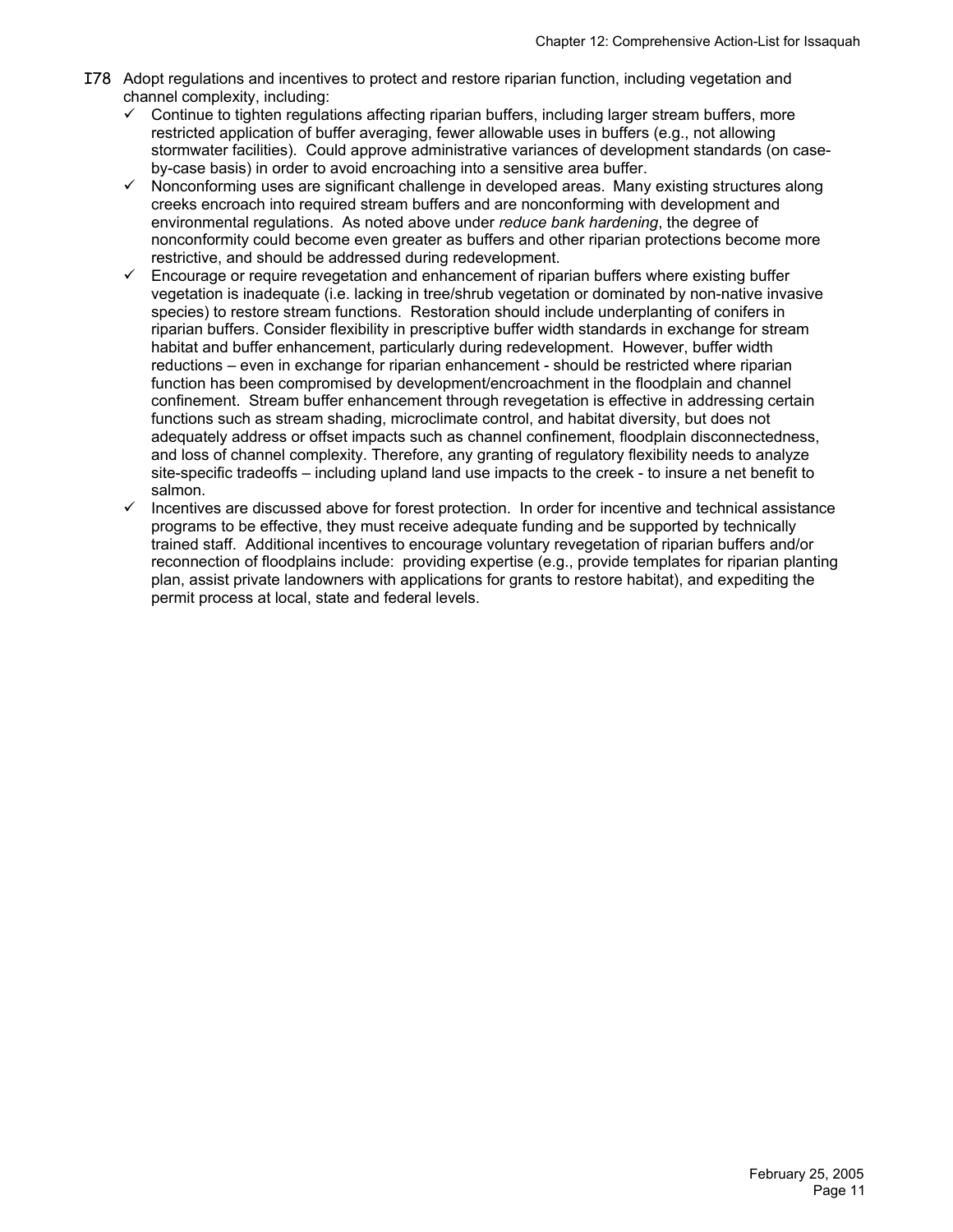## **PROTECTION: Prioritization of Site-Specific Protection Projects for Lower Issaquah Creek**

Prioritization of site-specific projection potential projects is based on both reach priority (using EDT model) and whether or not the potential project is a priority in an existing science-base protection program (such as Waterways). Existing priorities for the Issaquah Waterways Program are shaded in following chart.

| Reach#                                                                                                                | Proj. | <b>Description</b>                                                                                                                                | <b>Benefits</b>         | Ease of |
|-----------------------------------------------------------------------------------------------------------------------|-------|---------------------------------------------------------------------------------------------------------------------------------------------------|-------------------------|---------|
| (Listed in<br>#<br><b>Priority Order)</b>                                                                             |       |                                                                                                                                                   | to<br><b>Chinook</b>    | Implem. |
|                                                                                                                       |       | Reaches 7 & 9 Tied in Priority                                                                                                                    |                         |         |
| Reach 7:<br>Water Intake<br>Fish Ladder to<br>Trib. 0199                                                              | I225  | Additional South Issaquah Creek Greenway Acquisitions                                                                                             | н                       | н       |
| Reach 9:<br>Power line<br>crossing to 15<br>Mile Creek                                                                | I233  | Work with private property owners to increase stream<br>buffer protection.                                                                        | M                       | M/L     |
|                                                                                                                       |       | Reaches 1 & 2 Tied in Priority                                                                                                                    |                         |         |
| Reach 1:<br>Mouth to<br>confluence with<br>North Fork                                                                 | I204  | Ensure that final Lake Sammamish State Park<br>development plan adequately protects floodplain/riparian<br>processes.                             | H                       | H       |
| Reach 2:<br>Confluence<br>with North Fork<br>to I-90 Bridge                                                           | I208  | Acquire Bush Lane Properties (on both Issaquah and<br>North Fork).                                                                                | H                       | M       |
|                                                                                                                       |       | Reaches 6, 8 & 10 Tied in Priority                                                                                                                |                         |         |
| Reach 6: Fish                                                                                                         | I223  | Acquisition of "Guano Acres" (8 acres).                                                                                                           | H                       | Н       |
| <b>Hatchery Weir</b><br>to Hatchery<br>Water Intake<br>Fish Ladder                                                    | I222  | Protect properties along Wildwood Blvd. Trail on west<br>bank of creek.                                                                           | $\overline{\mathsf{H}}$ | M       |
| Reach 8:<br>Issaquah<br>Creek from<br>confluence with<br>Trib 0199 to<br>power line<br>crossing near<br>city boundary | I229  | Seek conservation easements to protect and allow future<br>restoration of properties between the publicly owned<br>sections of Squak Valley Park. | M                       | H       |
| Reach $10$ :<br>Confluence<br>with 15 Mile<br>Creek to<br>confluence with<br>McDonald<br>Creek                        | I238  | Work with private property owners to increase stream<br>buffer protection                                                                         | M                       |         |
|                                                                                                                       |       | Reaches 3, 4 & 5 Tied in Priority                                                                                                                 |                         |         |
| Reach 4:<br>Juniper St. to                                                                                            | I215  | Protect Anderson Property at confluence of Issaquah &<br>East Fork Issaquah Creeks.                                                               | н                       | н       |
| confluence with<br>East Fork                                                                                          | I214  | Acquisition of property upstream of Juniper St. (2 acres).                                                                                        | M                       | M       |
| Reach 3: I-90<br>Bridge to<br>Juniper St.                                                                             | I210  | Acquisition of 5 acres downstream of Juniper St. for future<br>restoration.                                                                       | M                       | M       |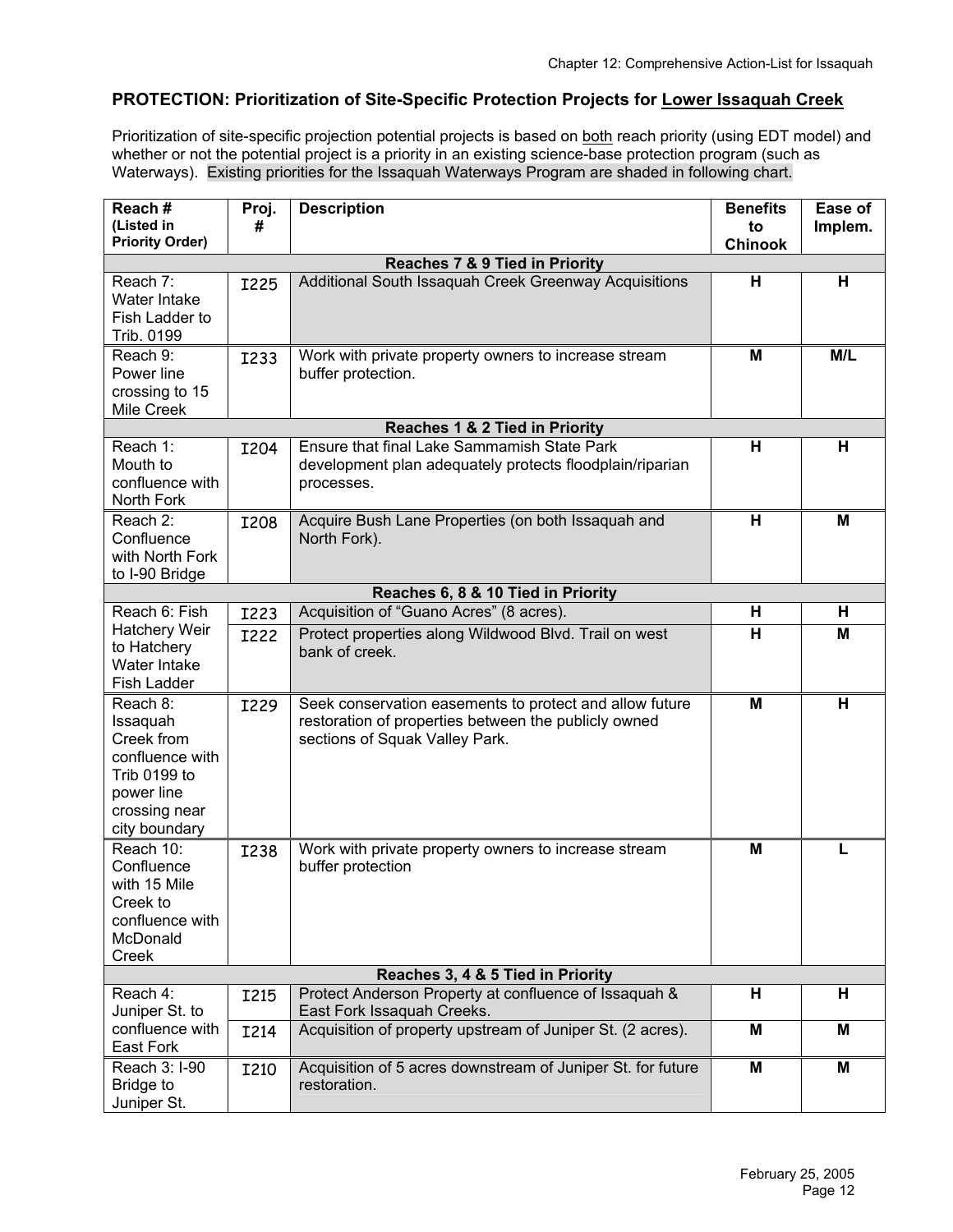| Reach#<br>(Listed in<br><b>Priority Order)</b>       | Proj.<br>#       | <b>Description</b><br>Note: Shaded Projects are an existing priority in the<br>Issaquah Waterways Program.                                                     | <b>Benefits</b><br>to<br><b>Chinook</b> | Ease of<br>Implem. |
|------------------------------------------------------|------------------|----------------------------------------------------------------------------------------------------------------------------------------------------------------|-----------------------------------------|--------------------|
| Reach 11:<br>McDonald<br>Creek to Cedar<br>Grove Rd  | T <sub>244</sub> | Issaquah Creek Waterways, particularly Log Cabin Reach<br>(RM 8.4-10, 155 acres).                                                                              | н                                       | н                  |
| Reach 12:<br>Cedar Grove<br>Rd to                    | I250             | Carey/Holder/Issaquah Creek Confluence: Secure<br>conservation easement 120-acre site at confluence (spans<br>Issaquah Reach 12 and Carey & Holder Reaches 1). | н                                       | н                  |
| confluence with<br>Holder and<br><b>Carey Creeks</b> | I249             | Issaquah Creek Waterways (SE 156th Street to 252nd<br>Avenue SE). In particular acquire several large parcels<br>adjacent to the Log Cabin acquisitions.       | н                                       | H/M                |

## **PROTECTION: Prioritization of Site-Specific Protection Projects for Middle Issaquah Creek**

## **PROTECTION: Prioritization of Site-Specific Protection Projects for Carey & Holder Creeks**

| Reach#<br>Proj.<br><b>Description</b><br>(Listed in<br>#<br>Note: Shaded Projects are an existing priority in the<br><b>Priority Order)</b><br>Issaquah Waterways Program. |      | <b>Benefits</b><br>to<br><b>Chinook</b>                                                                                                                                  | Ease of<br>Implem.      |     |
|----------------------------------------------------------------------------------------------------------------------------------------------------------------------------|------|--------------------------------------------------------------------------------------------------------------------------------------------------------------------------|-------------------------|-----|
| Acquire 80-acre inholding in Taylor Mountain Forest.<br><b>Holder Reach</b><br>I261<br>2: 276th St to<br>change in<br>gradient                                             |      |                                                                                                                                                                          |                         | н   |
| Carey Reach<br>4: Taylor Ditch                                                                                                                                             | I257 | Issaquah Waterways: From the confluence with Issaquah<br>Creek to Taylor Mountain.                                                                                       | H                       | H/M |
| confluence to<br>falls                                                                                                                                                     | I258 | Protect forest cover in the headwaters areas of Carey and<br>Holder creeks to protect flow regime.                                                                       | L                       | H   |
| <b>Holder Reach</b><br>3: Change in<br>gradient to SR                                                                                                                      | I263 | Issaquah Creek Waterways, particularly in Holder Creek<br>(inholdings on Taylor and Tiger mountains).                                                                    | $\overline{\mathbf{H}}$ | H/M |
| 18                                                                                                                                                                         | I264 | Protect forest cover in the headwaters areas of Carey and<br>Holder creeks to protect flow regime.                                                                       | L                       | H/M |
|                                                                                                                                                                            |      | Carey Reaches 1, 2, 3 & Holder 1 Tied for 4 <sup>th</sup> in Habitat Diversity Index                                                                                     |                         |     |
| <b>Holder Reach</b><br>1: Mouth to<br>276th St.                                                                                                                            | I252 | Carey/Holder/Issaquah Creek Confluence: Secure<br>conservation easement on 120-acre site at confluence<br>(spans Issaquah Reach 12 & Carey and Holder Reaches<br>$(1)$ . | H                       | H   |
| Carey Reach<br>1: Mouth to<br>276th St                                                                                                                                     | I259 | Carey/Holder/Issaquah Creek Confluence: Secure<br>conservation easement on 120-acre site at confluence<br>(spans Issaquah Reach 12 & Carey and Holder Reaches<br>1)      | H                       | H   |
|                                                                                                                                                                            | I253 | Issaquah Creek Waterways particularly in Carey Creek<br>Reaches 1-4.                                                                                                     | H                       | H/M |
| Carey Reach<br>2: 276th St to<br>204th                                                                                                                                     | I254 | Issaquah Creek Waterways particularly in Carey Creek<br>Reaches 1-4.                                                                                                     | H                       | H/M |
| Carey Reach<br>3:204th<br>crossing to<br><b>Taylor Ditch</b><br>confluence                                                                                                 | I256 | Issaquah Creek Waterways particularly in Carey Creek<br>Reaches 1-4.                                                                                                     | н                       | H/M |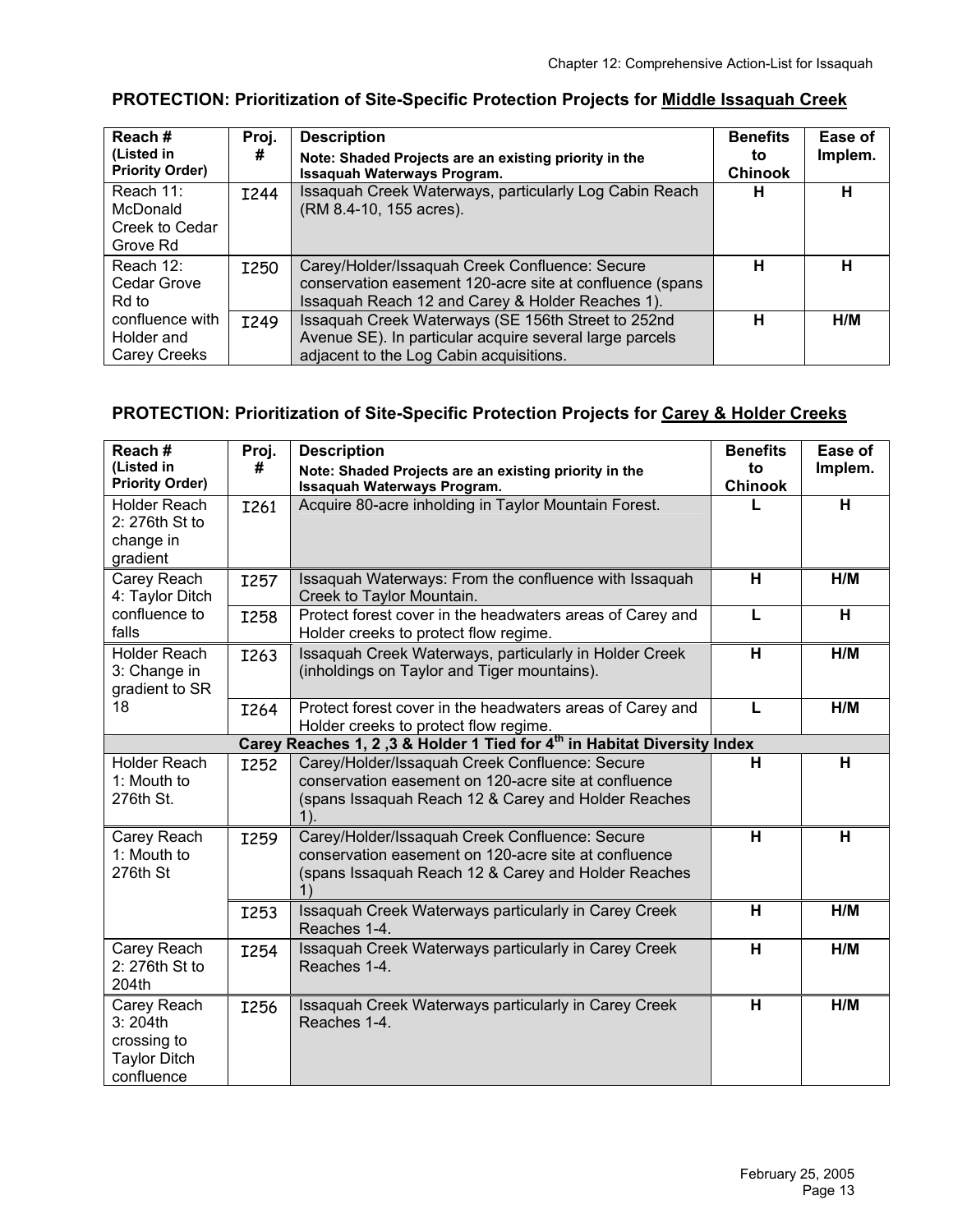| Reach#<br>(Listed in<br><b>Priority Order)</b>    | Proj.<br># | <b>Description</b>                             | <b>Benefits</b><br>to<br><b>Chinook</b> | Ease of<br>Implem. |
|---------------------------------------------------|------------|------------------------------------------------|-----------------------------------------|--------------------|
| Reach 2:<br>Issaquah-<br>Hobart Rd to<br>240th St | I269       | Acquire additional forested areas along creek. |                                         | M                  |
| Reach 1:<br>Mouth to<br>Issaquah-<br>Hobart Rd    | I268       | Acquire additional forested areas along creek. |                                         | М                  |

## **PROTECTION: Prioritization of Site-Specific Protection Projects for Fifteen Mile Creek**

## **PROTECTION: Prioritization of Site-Specific Protection Projects for the North Fork.**

Please note: The headwater reaches of the North Fork were unranked by EDT Model because reaches are above Chinook distribution for North Fork. However, the WRIA 8 Technical Committee placed headwater reaches as top priority for protection because the headwater area affects all reaches downstream.

| Reach#<br>(Listed in<br><b>Priority Order)</b> | Proi.<br># | <b>Description</b><br>Note: Shaded Projects are an existing priority in the<br>Issaguah Waterways Program. | <b>Benefits</b><br>to<br><b>Chinook</b> | Ease of<br>Implem. |
|------------------------------------------------|------------|------------------------------------------------------------------------------------------------------------|-----------------------------------------|--------------------|
| North Fork<br><b>Headwaters</b>                | I281       | Protect the headwater wetlands of North Fork.                                                              | М                                       | M/L                |
| Reach 1:<br>Mouth to 64th<br>St culvert        | I274       | Acquire Bush Lane Properties (on both Issaquah and<br>North Fork).                                         | н                                       | M                  |

## **PROTECTION: Prioritization of Site-Specific Protection Projects for the East Fork.**

| Reach#<br>(Listed in<br><b>Priority Order)</b>   | Proj.<br>#  | <b>Description</b><br>Note: Shaded Projects are an existing priority in the<br>Issaquah Waterways Program. | <b>Benefits</b><br>to<br><b>Chinook</b> | Ease of<br>Implem. |
|--------------------------------------------------|-------------|------------------------------------------------------------------------------------------------------------|-----------------------------------------|--------------------|
| Reach 3:<br>I-90 crossing to<br>High Point       | I290        | Acquire additional forested areas along the East Fork.                                                     |                                         | M                  |
| Reach 2: Front<br>St Bridge to I-<br>90 crossing | <b>I288</b> | Acquire additional forested areas along East Fork.                                                         |                                         | M                  |
| Reach 1:<br>Mouth to Front                       | I285        | Protect Anderson Property at confluence of Issaquah &<br>East Fork Issaquah Creeks.                        | н                                       | н                  |
| St Bridge                                        | I286        | Acquire additional forested areas along East Fork.                                                         |                                         | M                  |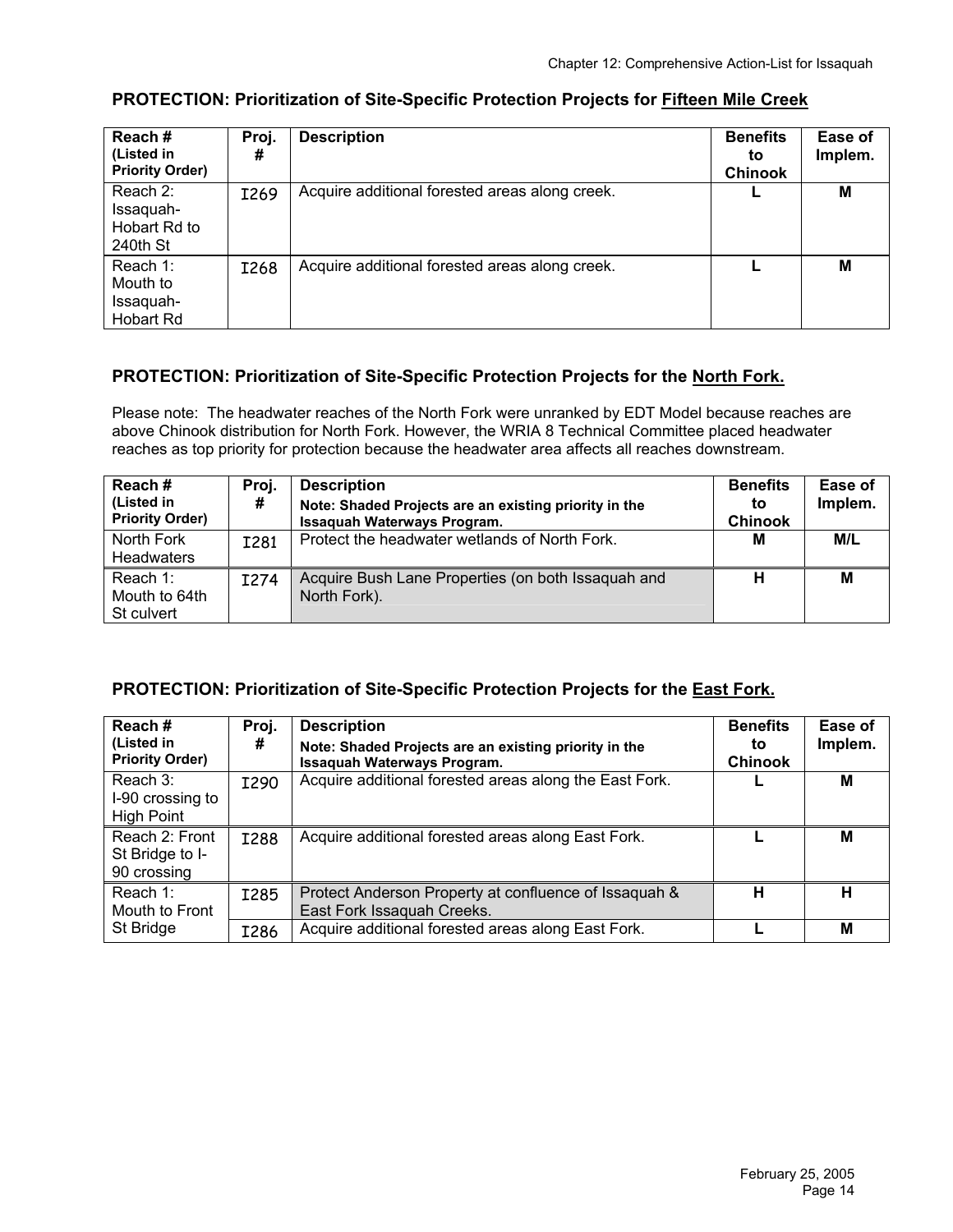## **PROTECTION: Prioritization of Site-Specific Protection Projects for Lake Sammamish**

Please note: Lake Sammamish was not prioritized using the EDT Model due to uncertainty. The WRIA 8 Technical Committee has prioritized the sections of Lake Sammamish in following order: Section 1, Section 6, and other Sections with stream mouths tied in priority. The potential projects have not been evaluated for their Benefits to Chinook or Ease of Implementation and are not prioritized within Sections.

| Section #                                                              | Proj. | <b>Description</b>                                                                                                                              |
|------------------------------------------------------------------------|-------|-------------------------------------------------------------------------------------------------------------------------------------------------|
| (Listed in Priority Order)                                             | #     |                                                                                                                                                 |
| Section 1: Lake Sammamish State<br>Park                                | I292  | Sammamish State Park Recreation Management: Changes<br>in park management and enforcement are needed to protect<br>site from human disturbance. |
|                                                                        | I293  | Designate Recreation Off-Limits Zones at creek mouths.                                                                                          |
| Section 6: North Lake Sammamish<br>(Marymoor)                          | I307  | Acquire 2 homes and remaining non-public property to<br>ensure protection of $~1,000$ ft of shoreline.                                          |
|                                                                        | I308  | Protect semi-natural shoreline north of Weber Point.                                                                                            |
|                                                                        |       | Sections 2, 3, 4, 5 & 6 Tied in Priority                                                                                                        |
| Section 2: Southeast Lake<br>Sammamish                                 | I297  | Protect Mallard Cove parcel just north of Sammamish State<br>Park.                                                                              |
| Section 3: Southwest Lake<br>Sammamish (I-90, Tibbetts, Lewis)         | I298  | Designate Recreation Off-Limits Zones at creek mouths.                                                                                          |
| Section 4: Mid-Lake Sammamish                                          | I300  | Acquire large parcel at the mouth of Phantom Creek.                                                                                             |
| South (Phantom Creek) (East<br>Reaches 36, 12, West Reaches 27-<br>31) | I301  | Acquire forested section of buffer in Reach 29.                                                                                                 |
| Section 5: Mid-Lake Sammamish<br>North (East Reaches 13-14, West       | I302  | Pine Lake Creek monitoring and protection of former<br>restoration site.                                                                        |
| Reaches 22-26)                                                         | I303  | Protect semi-natural shoreline between Weber Point and<br>Inglewood Hills Road.                                                                 |
|                                                                        | I304  | Protect semi-natural shoreline between Weber Point and<br>Inglewood Hills Road.                                                                 |
|                                                                        | I305  | Protect Inglewood Hill shoreline at end of Inglewood Hills<br>Road.                                                                             |
|                                                                        | I306  | Protect Barret and Hughes Properties.                                                                                                           |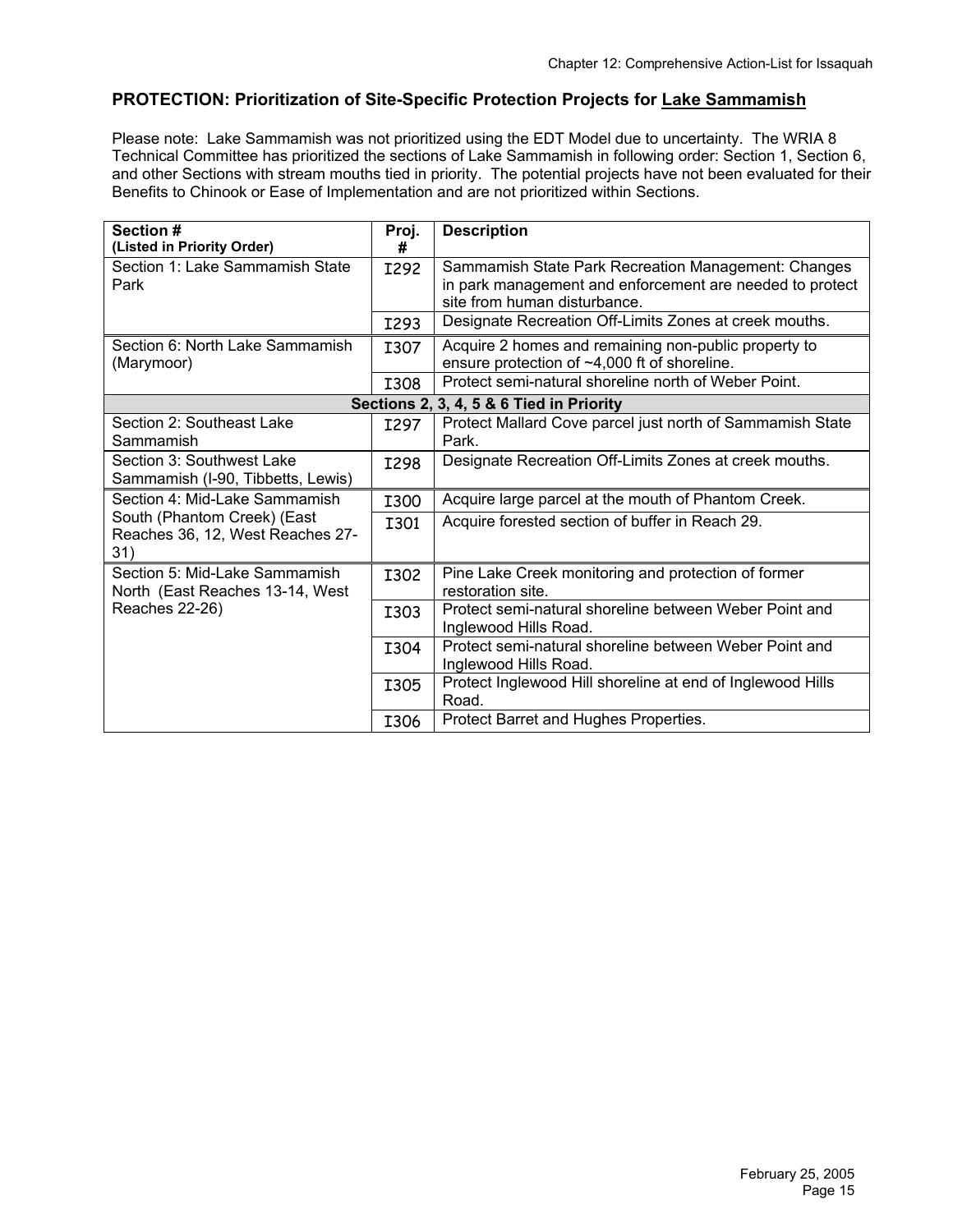## **Preliminary DRAFT Issaquah Creek Chinook Population - Tier I - Initial Habitat Project List Includes Potential Restoration and Protection Projects by Reach. Lower Issaquah Creek Reaches 1-10**

#### **Basinwide Recommendations: Protection**

|                                               | <b>Project Descriptions</b>                                                                                                                                                  |  |  |  |  |  |  |
|-----------------------------------------------|------------------------------------------------------------------------------------------------------------------------------------------------------------------------------|--|--|--|--|--|--|
|                                               | 1601 Stream Buffer Protection: Work with private property owners throughout watershed to develop PBRS or easements to increase stream buffer protection.                     |  |  |  |  |  |  |
|                                               | 1602 Public Land Consolidation: Review publicly owned land with commercial potential and consider opportunities for selling/trading for land with higher ecological value to |  |  |  |  |  |  |
|                                               | lincrease protection of riparian corridor along Issaguah Creek and its tributaries.                                                                                          |  |  |  |  |  |  |
|                                               | 1603   Forest Cover Protection: Protect existing natural flow regime in the headwaters areas of Mainstem Issaquah Creek and its tributaries.                                 |  |  |  |  |  |  |
| <b>Basinwide Recommendations: Restoration</b> |                                                                                                                                                                              |  |  |  |  |  |  |

|      | Project Descriptions                                                                                                                                                               |
|------|------------------------------------------------------------------------------------------------------------------------------------------------------------------------------------|
|      | 1604 Riparian Restoration: Work with private landowners to remove exotic plant species and improve riparian cover                                                                  |
| I605 | Water Quality Management: Coordinate with Dept. of Ecology and others to identify on-site sewer failures, particularly in riparian areas.                                          |
| I606 | Lawn Care Water Quality Management: Continue to work with private landowners to reduce water quality inputs associated with lawn care practices.                                   |
| I607 | City of Issaquah Floodway Restoration Program: Continue City of Issaquah's floodway restoration program in reaches 2, 3, 4, 5 and 7, plus the North Fork and East Fork             |
|      | reaches. Many small parcels along Issaquah Creek have been identified for acquisition and have owner interest in selling.                                                          |
|      | 1608 Issaquah Creek Habitat Restoration Program: The City of Issaquah currently conducts many small-site restoration activities on City-owned parcels along reaches 2, 3, 4, 5 and |
|      | 7, plus the North Fork and East Fork reaches in the City of Issaquah. Program includes riparian vegetation restoration, bank de-hardening, floodway improvement, and               |
|      | LWD placement. (\$120K/yr)                                                                                                                                                         |
|      | I609 Restoration Site Maintenance: There are currently 180 acres of restored riparian and upland lands that the City of Issaquah maintains and monitors for up to five years or as |
|      | permits specify. Sites are located throughout reaches 2, 3, 4, 5 and 7, plus the North Fork and East Fork reaches in the City of Issaquah. Funding is needed for continuing        |
|      | maintenance in the long-term in the face of competing priorities and budget shortfalls. (\$75K/yr)                                                                                 |
|      | 1610   Protect/Restore Instream Flows to North Fork and Issaquah Creek                                                                                                             |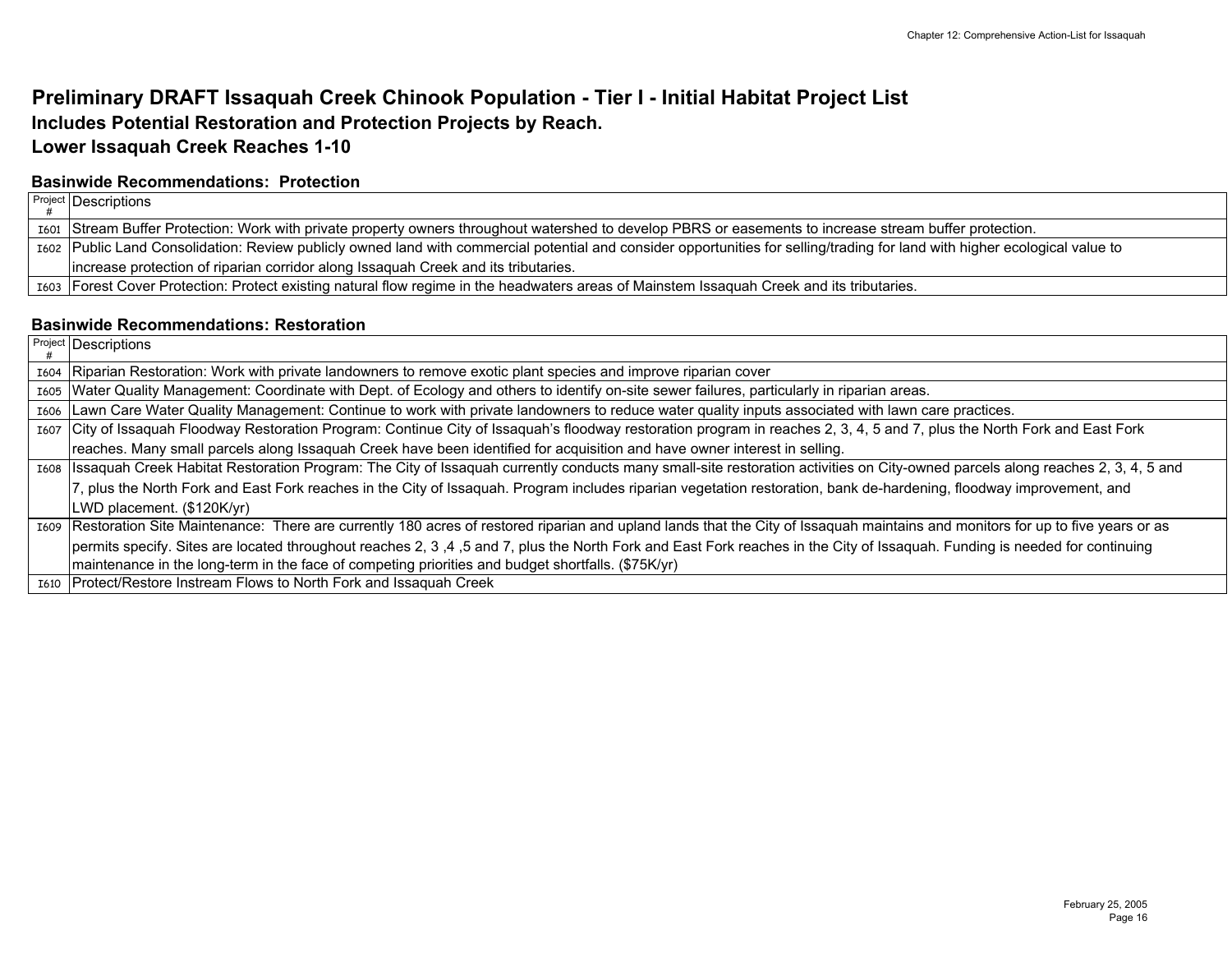## **Reach 1: Issaquah Creek from mouth to confluence with NF Issaquah Creek**

#### **Restoration***Technical Hypothesis:*

| Project Reach | NTAA#      | <b>NTAA Name &amp; Description</b>                                                                                                                                                                                                                                                                                                                                                                                                                                                                                                                                | Approx.<br>Cost | Notes, Key Uncertainties                                                                                                                                                                                                                                                                                                                                                                                                                                                                                                                                                                                                                                                                                                                              | to<br>Chinook<br>H. M. L | Benefits Feasibil.<br>H, M, L |
|---------------|------------|-------------------------------------------------------------------------------------------------------------------------------------------------------------------------------------------------------------------------------------------------------------------------------------------------------------------------------------------------------------------------------------------------------------------------------------------------------------------------------------------------------------------------------------------------------------------|-----------------|-------------------------------------------------------------------------------------------------------------------------------------------------------------------------------------------------------------------------------------------------------------------------------------------------------------------------------------------------------------------------------------------------------------------------------------------------------------------------------------------------------------------------------------------------------------------------------------------------------------------------------------------------------------------------------------------------------------------------------------------------------|--------------------------|-------------------------------|
| I201          | Issaguah 8 | I-90 Stormwater Improvements: I-90 has few water-quality treatment<br>facilities or water detention/detention facilities for the hundreds of acres<br>of impervious surfaces that flow directly into the East Fork, North Fork,<br>and mainstem of Issaquah Creek. Work with Washington Department of<br>Ecology and Washington State Department of Transportation to provide<br>detention, water quality improvements and spill containment facilities.<br>The risk of a major contaminant spill caused by highway accident is<br>probably the greatest concern. |                 | Requires participation by WSDOT who controls limited access<br>right-of-way. Future TMDL/NPDES permit implications may help<br>address some of these concerns. City of Issaquah estimates<br>there are 85 acres of impervious surfaces in the I-90 right of way<br>in the City alone.                                                                                                                                                                                                                                                                                                                                                                                                                                                                 |                          |                               |
| <b>I202</b>   | new        | Sammamish State Park Restoration: Vast (50 acres within shoreline<br>buffer) and largely undisturbed area within State Park at mouth of<br>Issaquah Creek. Former farmland with somewhat poor habitat<br>conditions: incised channel, extensive non-native vegetation. Potential<br>projects include stream, riparian, floodplain, lakeshore and wetland<br>restoration on Issaquah Creek, Tibbetts Creek, and along Lake<br>Sammamish lakeshore. Good connectivity to adjacent restoration<br>projects upstream in City.                                         |                 | State Parks will be conduction restoration assessment starting in<br>2004, in support of Park redevelopment program. Planning has<br>not yet begun. WSDOT may be in need of a mitigation site in the<br>area due to I-405 improvements, and could be a source of<br>funding. There are large degraded wetlands in reach that could<br>be restored/reconnected to creek. However, wetland restoration<br>may not benefit Chinook - could increase bass predation on<br>Chinook. Channel is quite active in this area, and any park<br>development should be conducted so as to allow for continued<br>meandering. Some work could be done to reduce incision of<br>creek and reconnect it with the floodplain in the uppermost<br>portion of the site. |                          |                               |
| I203          | new        | Predator Control: Explore predator control, particularly bass, in<br>backwater reaches of Issaquah Creek.                                                                                                                                                                                                                                                                                                                                                                                                                                                         |                 | The area is currently closed for fishing.                                                                                                                                                                                                                                                                                                                                                                                                                                                                                                                                                                                                                                                                                                             |                          |                               |

## **Protection**

*Technical Hypothesis: Pool habitats that provide cover and refuge for critical life stages should be protected and maintained, starting with the protection of existing off-channel and pool areas.*

|             | Project Reach |          | <b>1</b> Exist. NTAA NTAA Name & Description                                                                                                                                                                                                                                                                       | Approx. | Notes, Key Uncertainties |         | Benefits Feasib. |
|-------------|---------------|----------|--------------------------------------------------------------------------------------------------------------------------------------------------------------------------------------------------------------------------------------------------------------------------------------------------------------------|---------|--------------------------|---------|------------------|
|             |               | Prot.    |                                                                                                                                                                                                                                                                                                                    | Cost    |                          | to      | H, M, L          |
|             |               | Priority |                                                                                                                                                                                                                                                                                                                    |         |                          | Chinook |                  |
|             |               | (Y/N)    |                                                                                                                                                                                                                                                                                                                    |         |                          | H, M, L |                  |
| <b>I204</b> |               |          | new Sammamish State Park Development Protection: Several proposals<br>exist pertaining to planned park development options, including marina<br>development with gas facilities. An effort should be made to ensure that<br>the final park development plan adequately protects floodplain/riparian<br>Iprocesses. |         |                          |         |                  |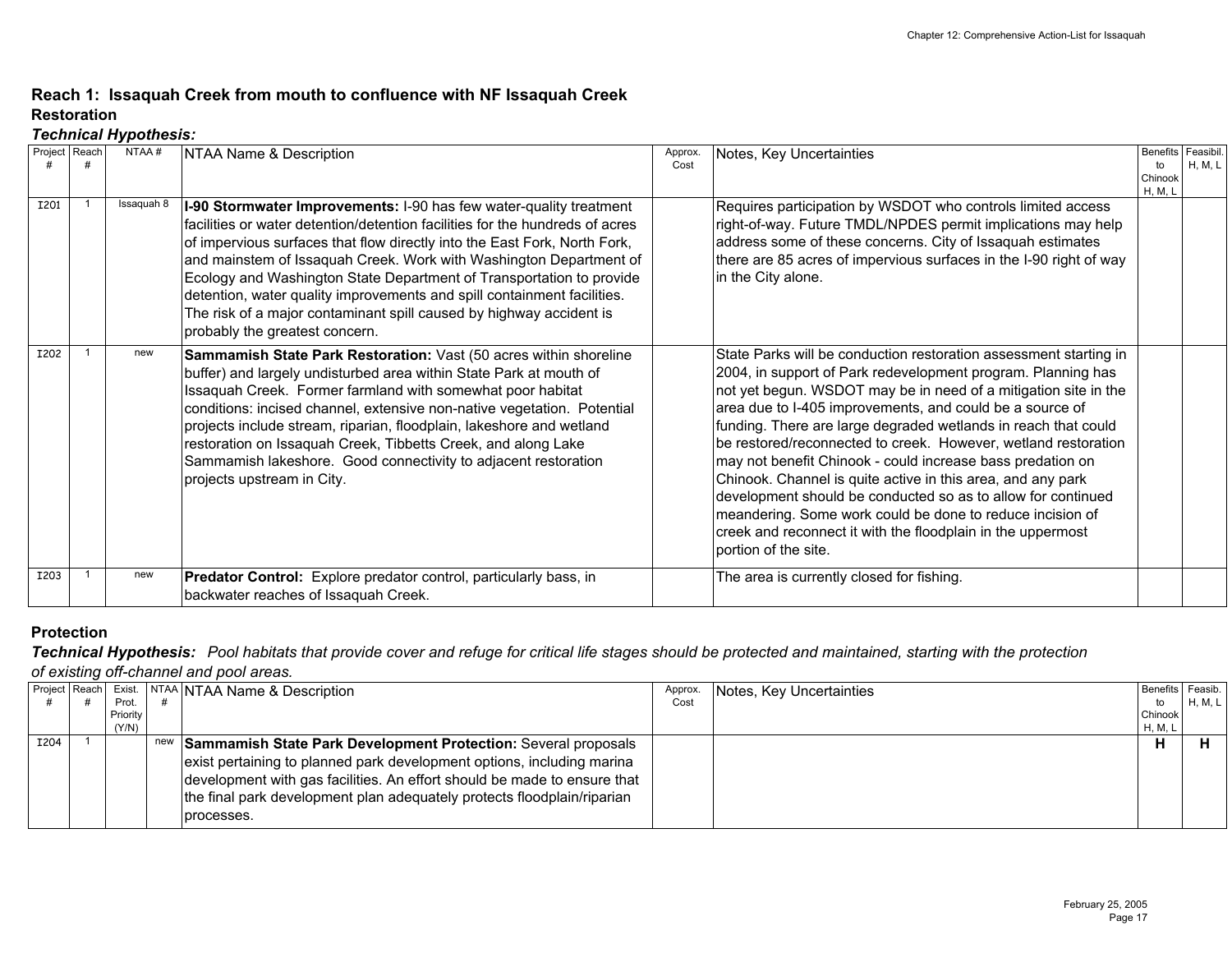#### **Reach 2: Issaquah Creek from confluence with NF Issaquah Creek to I-90 Bridge Restoration**

| Project Reach |   | NTAA#      | NTAA Name & Description                                                                                                                                                                                                                                                                                                                                                                                                                                                                                                                                                           | Approx.<br>Cost | Notes, Key Uncertainties                                                                                                                                                                                                                                                                                                                                                                                                                                                                                                                                                                                                                                                                                                                 | <b>Benefits</b><br>to<br>Chinook<br><b>H, M, L</b> | Feasibil.<br>H, M, L |
|---------------|---|------------|-----------------------------------------------------------------------------------------------------------------------------------------------------------------------------------------------------------------------------------------------------------------------------------------------------------------------------------------------------------------------------------------------------------------------------------------------------------------------------------------------------------------------------------------------------------------------------------|-----------------|------------------------------------------------------------------------------------------------------------------------------------------------------------------------------------------------------------------------------------------------------------------------------------------------------------------------------------------------------------------------------------------------------------------------------------------------------------------------------------------------------------------------------------------------------------------------------------------------------------------------------------------------------------------------------------------------------------------------------------------|----------------------------------------------------|----------------------|
| I205          |   | Issaquah 8 | 1-90 Stormwater Improvements: I-90 has few water-quality treatment<br>facilities or water detention/detention facilities for the hundreds of acres<br>of impervious surfaces that flow directly into the East Fork, North Fork,<br>and mainstem of Issaquah Creek. Work with Washington Department of<br>Ecology and Washington State Department of Transportation to provide<br>detention, water quality improvements and spill containment facilities.<br>The risk of a major contaminant spill caused by highway accident is<br>probably the greatest concern.                 |                 | Requires participation by WSDOT who controls limited access<br>right-of-way. Future TMDL/NPDES permit implications may help<br>address some of these concerns. City of Issaquah estimates<br>there are 85 acres of impervious surfaces in the I-90 right of way<br>in the City alone.                                                                                                                                                                                                                                                                                                                                                                                                                                                    |                                                    |                      |
| <b>I206</b>   |   | new        | Bush Lane Properties: 12.5 acres of Issaquah Creek and North Fork<br>Issaquah Creek floodplain, located between confluence of these two<br>stream and Darst Park (just north of I-90). Stream, riparian, and<br>floodplain restoration on 1,200 feet of Issaquah Creek east bank. Project<br>could include stream and riparian restoration, side channel creation, and<br>wetland restoration. Existing habitat is poor due to residential<br>development. Stream/buffer enhancements can be combined with other<br>public use of upland area of site, such as active recreation. | \$1.1m          | Currently under private ownership, but is for sale. Property spans<br>from Issaquah Creek to the North Fork. Issaquah Creek -<br>Pickering Reach is located on opposite (west) bank, and a<br>previous City restoration site is located just downstream. Much<br>of the property is located in the 100 yr. Floodplain, and is<br>therefore not at high risk for development. Site includes hardened<br>banks and a confined channel that should be<br>restored/revegetated. There is no LWD in this reach. It may also<br>be possible to restore wetlands on site which could facilitate<br>recharge of de-watered section of the North Fork. This is both a<br>potential Corps project as well as a potential WSDOT mitigation<br>site. |                                                    |                      |
| I207          | 2 | new        | <b>Issaquah Creek - Pickering Reach:</b> Located between SE 56th Street<br>and I-90. Stream restoration along 1,800 feet of west bank Issaquah<br>Creek within 200-foot shoreline setback. Restoration could include<br>removal of hardened banks, floodplain restoration, side channels,<br>riparian enhancements. Extension of restoration work conducted by City<br>in 1998.                                                                                                                                                                                                   |                 | Private property, but City has utility easement that allows<br>restoration work.                                                                                                                                                                                                                                                                                                                                                                                                                                                                                                                                                                                                                                                         |                                                    |                      |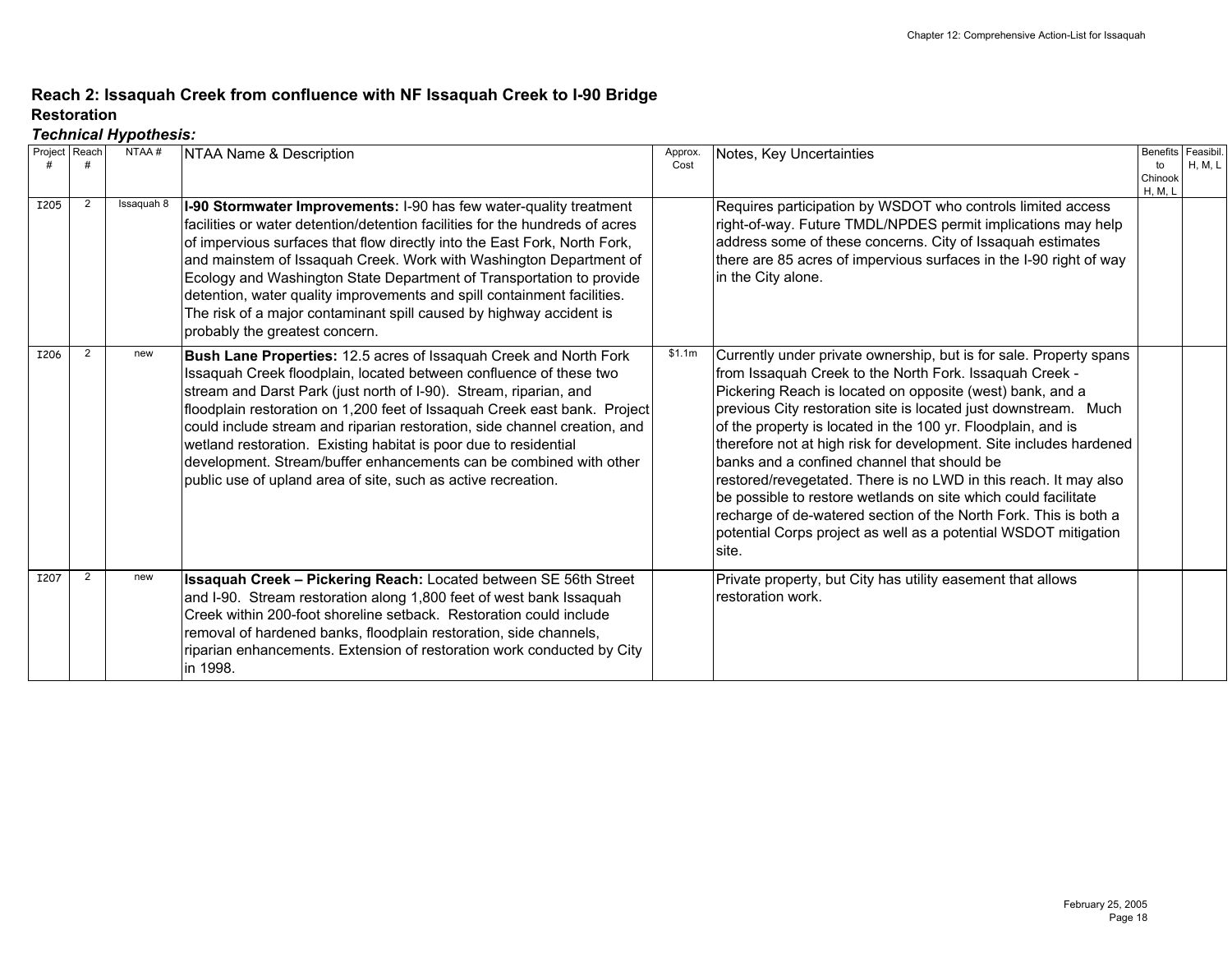*Technical Hypothesis: Pool habitats that provide cover and refuge for critical life stages should be protected and maintained, starting with the protection of existing off-channel and pool areas.*

| Project Reach |          | Exist. NTAA NTAA Name & Description                                      | Approx. | Notes, Key Uncertainties                                            |         | Benefits Feasibil. |
|---------------|----------|--------------------------------------------------------------------------|---------|---------------------------------------------------------------------|---------|--------------------|
|               | Prot.    |                                                                          | Cost    |                                                                     | to      | H, M, L            |
|               | Priority |                                                                          |         |                                                                     | Chinook |                    |
|               | (Y/N)    |                                                                          |         |                                                                     | H, M, L |                    |
| <b>I208</b>   |          | Bush Lane Properties: 12.5 acres of floodplain lying between Issaquah    |         | Property is for sale only as the entire 12.5-acre site. Currently   | н       |                    |
|               |          | Creek and North Fork Issaquah Creek are currently for sale. Includes     |         | under private ownership, but is for sale. Property spans from       |         |                    |
|               |          | 1,200 feet of east bank of Issaquah Creek and 900 feet of North Fork     |         | Issaquah Creek to the North Fork. Property is adjacent to City of   |         |                    |
|               |          | Issaquah Creek. Site currently has degraded habitat (older residential   |         | Issaquah property. Much of the property is located in the 100 yr.   |         |                    |
|               |          | area) that offers excellent potential for restoration. Adjacent to City- |         | floodplain, and is therefore not at high risk for development. This |         |                    |
|               |          | controlled 200-foot buffer on west bank of Issaguah Creek, and Darst     |         | is both a potential Corps project as well as a potential WSDOT      |         |                    |
|               |          | Park on the south that extends to I-90 on Issaquah Creek and 62nd        |         | mitigation site (\$1.1m). Acquisition will be expensive.            |         |                    |
|               |          | Street (East Lake Sammamish Trail) on North Fork.                        |         |                                                                     |         |                    |

#### **Reach 3: Issaquah Creek from to I-90 Bridge to Juniper St (City of Issaquah) Restoration**

## *Technical Hypothesis:*

|               | <u>, commourny pourcolor</u> |                                                                     |         |                                                                        |                    |              |
|---------------|------------------------------|---------------------------------------------------------------------|---------|------------------------------------------------------------------------|--------------------|--------------|
| Project Reach | NTAA#                        | NTAA Name & Description                                             | Approx. | Notes, Key Uncertainties                                               | Benefits Feasibil. |              |
|               |                              |                                                                     | Cost    |                                                                        |                    | to $H, M, L$ |
|               |                              |                                                                     |         |                                                                        | Chinook            |              |
|               |                              |                                                                     |         |                                                                        | <b>H, M, L</b>     |              |
| I209          | new                          | Streamside Property Downstream of Juniper St.: Stream, riparian,    |         | Private land would require acquisition prior to restoration.           |                    |              |
|               |                              | wetland and floodplain restoration at undeveloped 5-acre parcel.    |         | Property is partially in the floodplain, but much of it is also above. |                    |              |
|               |                              | Includes 370 feet of Issaguah Creek west bank just downstream of    |         | There is a need for pools in this area. Restoration should also        |                    |              |
|               |                              | Juniper Street. Adjacent to residential medium density development. |         | include reconnecting the creek to the floodplain.                      |                    |              |
|               |                              |                                                                     |         |                                                                        |                    |              |

## **Protection**

*Technical Hypothesis: Pool habitats that provide cover and refuge for critical life stages should be protected and maintained, starting with the protection of existing off-channel and pool areas.*

|      | Prot.             |     | Project Reach Exist. NTAA NTAA Name & Description                                                                               | <b>Approx</b><br>Cost | Notes, Key Uncertainties                                                                                                                                                                                                                                                       |                    | Benefits Feasibil.<br>H, M, L |
|------|-------------------|-----|---------------------------------------------------------------------------------------------------------------------------------|-----------------------|--------------------------------------------------------------------------------------------------------------------------------------------------------------------------------------------------------------------------------------------------------------------------------|--------------------|-------------------------------|
|      | Priority<br>(Y/N) |     |                                                                                                                                 |                       |                                                                                                                                                                                                                                                                                | Chinook<br>H, M, L |                               |
| I210 |                   | new | <b>Issaquah Creek – Streamside Property Downstream of Juniper St.:</b><br>Acquisition of property of restoration project above. |                       | Acquisition of one of the few remaining large undeveloped<br>parcels (5 acres) on lower Issaquah Creek. Site currently has<br>degraded habitat that offers excellent potential for restoration.<br>Owner has not been contacted to determine interest for selling<br>property. | M                  |                               |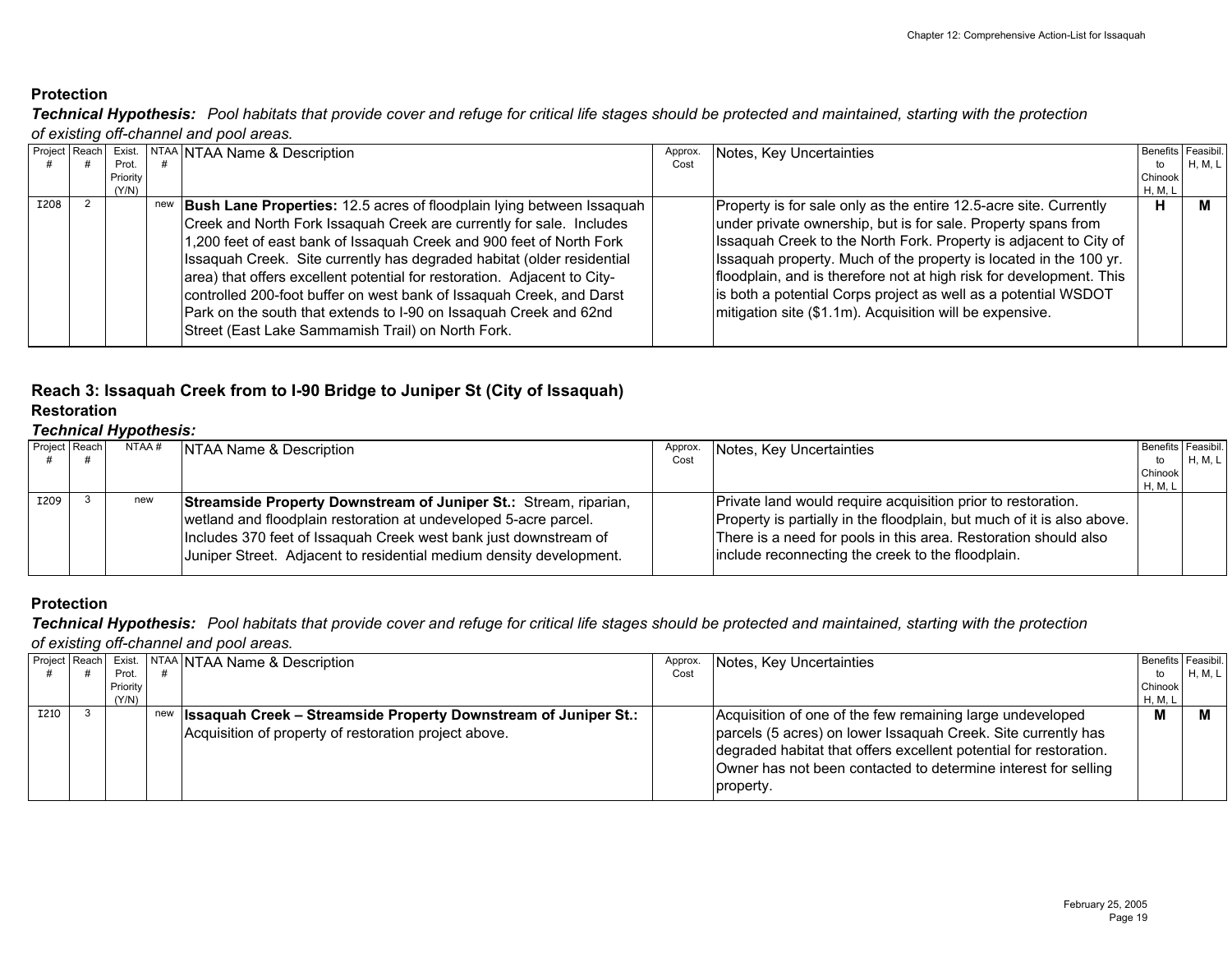## **Reach 4: Issaquah Creek from Juniper St (City of Issaquah) to confluence with EF Issaquah Creek Restoration**

### *Technical Hypothesis:*

| Project Reach | NTAA# | NTAA Name & Description                                                                                                                                                                                                                                                                                                                                                                            | Approx.<br>Cost | Notes, Key Uncertainties                                                                                             | to<br>Chinook | Benefits Feasibil.<br>H, M, L |
|---------------|-------|----------------------------------------------------------------------------------------------------------------------------------------------------------------------------------------------------------------------------------------------------------------------------------------------------------------------------------------------------------------------------------------------------|-----------------|----------------------------------------------------------------------------------------------------------------------|---------------|-------------------------------|
| T211          | new   | <b>Issaquah Creek Park:</b> Located in vicinity of confluence of Issaquah<br>Creek and East Fork Issaguah Creek. Current City-owned land in this<br>passive park includes Johnson and Bebee parcels. Site currently has<br>degraded stream and riparian habitat that offers excellent potential for<br>restoration.                                                                                |                 | Recent park acquisition with some restoration on the West side of<br>creek, but none yet on the East side of creek.  | H, M, L       |                               |
| <b>I212</b>   | new   | Streamside Property Upstream of Juniper St. Stream: Riparian,<br>wetland and floodplain restoration on 550 feet of Issaquah Creek just<br>upstream of Juniper Street. Adjacent to residential medium density<br>development.                                                                                                                                                                       |                 | Private land would require acquisition prior to restoration.<br>Potential WSDOT mitigation funding available \$600k. |               |                               |
| <b>I213</b>   | new   | Anderson Property: Located at confluence of Issaquah Creek and East<br>Fork Issaquah Creek. Two large parcels (3.9 acres total) on stream,<br>located across from current City open space parcel. Site currently has<br>degraded stream and riparian habitat that offers excellent potential for<br>restoration. Removal of bank hardening on Anderson property would<br>enhance stream functions. |                 |                                                                                                                      |               |                               |

### **Protection**

**Technical Hypothesis:** Pool habitats that provide cover and refuge for critical life stages should be protected and maintained, starting with the protection *of existing off-channel and pool areas.*

|             |          |     | Project Reach Exist. NTAA NTAA Name & Description                                                                                                                                                                                                       | Approx. | Notes, Key Uncertainties                                                    |         | Benefits Feasibil. |
|-------------|----------|-----|---------------------------------------------------------------------------------------------------------------------------------------------------------------------------------------------------------------------------------------------------------|---------|-----------------------------------------------------------------------------|---------|--------------------|
|             | Prot.    |     |                                                                                                                                                                                                                                                         | Cost    |                                                                             | to      | H, M, L            |
|             | Priority |     |                                                                                                                                                                                                                                                         |         |                                                                             | Chinook |                    |
|             | (Y/N)    |     |                                                                                                                                                                                                                                                         |         |                                                                             | H, M, L |                    |
| <b>I214</b> |          |     | new Streamside Property Upstream of Juniper St.: Acquisition of one of<br>the few remaining large undeveloped parcels (2 acres) on lower<br> Issaquah Creek. Site currently has degraded habitat that offers excellent  <br>lpotential for restoration. |         | Owner has not been contacted to determine interest for selling<br>property. | M       | м                  |
| <b>I215</b> |          | new | Anderson Property: Located at confluence of Issaquah Creek and East<br>Fork Issaquah Creek. City has had discussions with the property owner<br>about acquisition of the two parcels, which would add to Issaquah Creek<br>Park.                        |         |                                                                             |         |                    |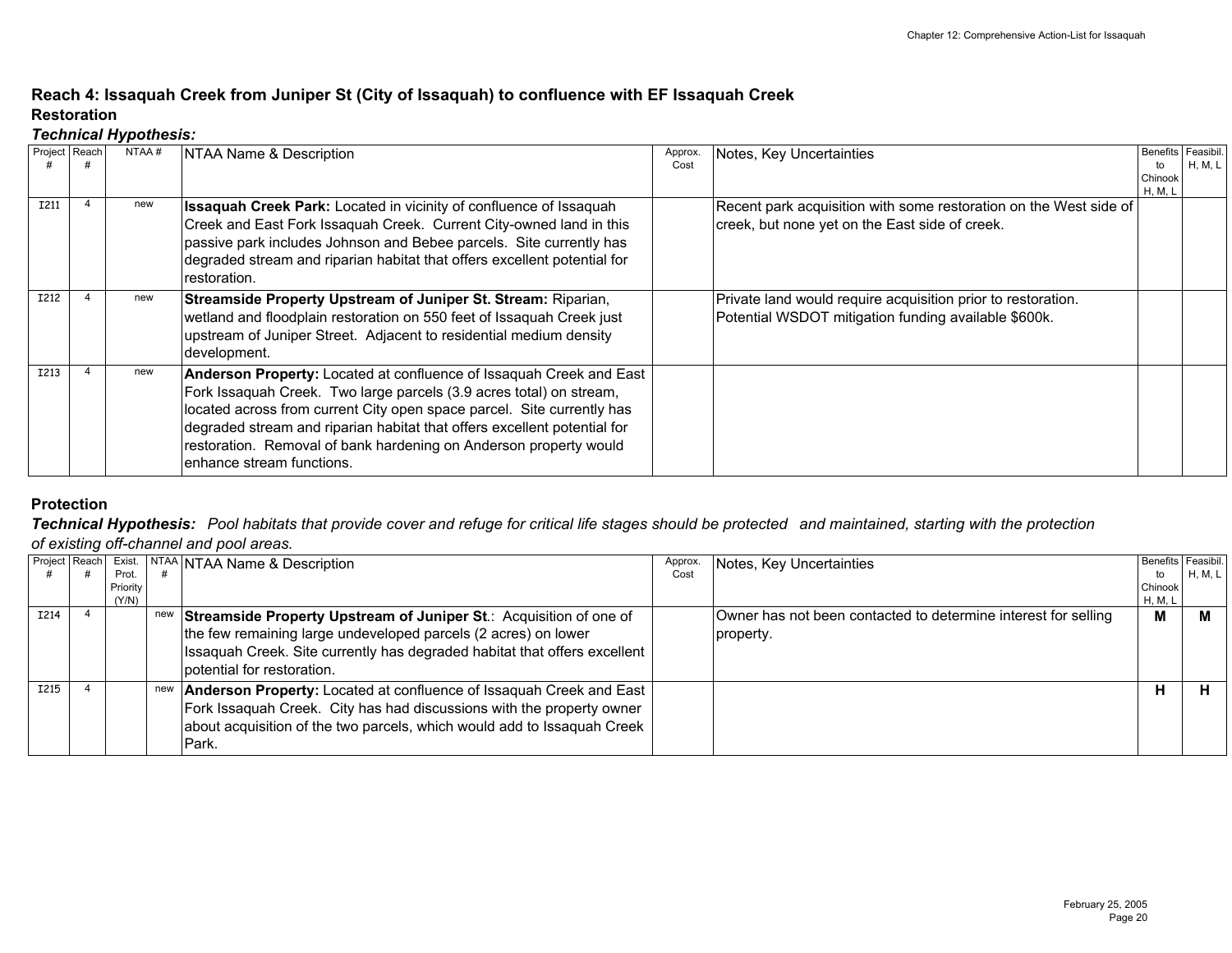## **Reach 5: Issaquah Creek from confluence with EF Issaquah Creek to Fish Hatchery Weir**

#### **Restoration***Technical Hypothesis:*

| Project Reach | NTAA#      | NTAA Name & Description                                                                                                                                                                                                                                                                                                                                                                                                          | Approx.<br>Cost | Notes, Key Uncertainties                                                                                                                                                                                           | Benefits Feasibil.<br>to<br>Chinook<br>H, M, L | H, M, L |
|---------------|------------|----------------------------------------------------------------------------------------------------------------------------------------------------------------------------------------------------------------------------------------------------------------------------------------------------------------------------------------------------------------------------------------------------------------------------------|-----------------|--------------------------------------------------------------------------------------------------------------------------------------------------------------------------------------------------------------------|------------------------------------------------|---------|
| <b>I216</b>   | new        | Relocation of City Parks Maintenance Facility and Restoration of<br>Site: Property is at confluence of Issaquah Creek and East Fork<br>Issaquah Creek, adjacent to Issaquah Creek Park. Relocation of the<br>maintenance facility and restoration of the stream and buffer offers<br>excellent opportunity to restoring important sections of these two streams<br>and is consistent with City of Issaquah parks planning goals. |                 | Suitable site for maintenance facility must be identified and<br>acquired prior to restoration. Site is location of original Issaquah<br>sewage treatment plant, the debris of which may be buried at the<br>site. |                                                |         |
| <b>I217</b>   | Issaguah 1 | <b>Issaquah Salmon Hatchery Management:</b> Work with Issaquah Salmon<br>Hatchery to evaluate and amend its management protocol on passing<br>species of salmon over the hatchery weir.                                                                                                                                                                                                                                          |                 | This is a hatchery management issue that is currently under<br>evaluation by Hatchery Science Review Group and Co-Managers<br>in consultation with agencies                                                        |                                                |         |

## **Protection**

#### *Technical Hypothesis: Pool habitat and the habitat features that support the creation of pool habitat (LWD, riparian function, and channel connectivity) should be maintainedof existing off-channel and pool areas.*

| Project Reach |          | <b>Exist.</b> NTAA NTAA Name & Description | Approx. | Notes, Key Uncertainties | Benefits Feasibil. |         |
|---------------|----------|--------------------------------------------|---------|--------------------------|--------------------|---------|
|               | Prot.    |                                            | Cost    |                          | to                 | H, M, L |
|               | Priority |                                            |         |                          | Chinook            |         |
|               | (Y/N)    |                                            |         |                          | H, M, L            |         |
| I218          |          | No projects identified at this time        |         |                          |                    |         |

## **Reach 6: Issaquah Creek from Fish Hatchery Weir to Hatchery Water Intake Fish Ladder**

## **Restoration**

| Project Reach | NTAA# | NTAA Name & Description                                                                                                                                                                                                                                                                                                                                                                                       | Approx.<br>Cost | Notes, Key Uncertainties | <b>Chinook</b><br>H, M, L | Benefits Feasibil.<br>H, M, L |
|---------------|-------|---------------------------------------------------------------------------------------------------------------------------------------------------------------------------------------------------------------------------------------------------------------------------------------------------------------------------------------------------------------------------------------------------------------|-----------------|--------------------------|---------------------------|-------------------------------|
| I219          | new   | <b>Wildwood Blvd Trail:</b> Located Between Wildwood Trail and Issaguah<br>Creek along Wildwood Blvd Trail to hatchery intake dam. Private and<br>City ownership. Mature shade canopy and native vegetation being lost<br>due to English Ivy and other weed infestation. Small scale restoration to<br>retain existing shade canopy through riparian vegetation enhancements<br>on top of slope of west bank. |                 |                          |                           |                               |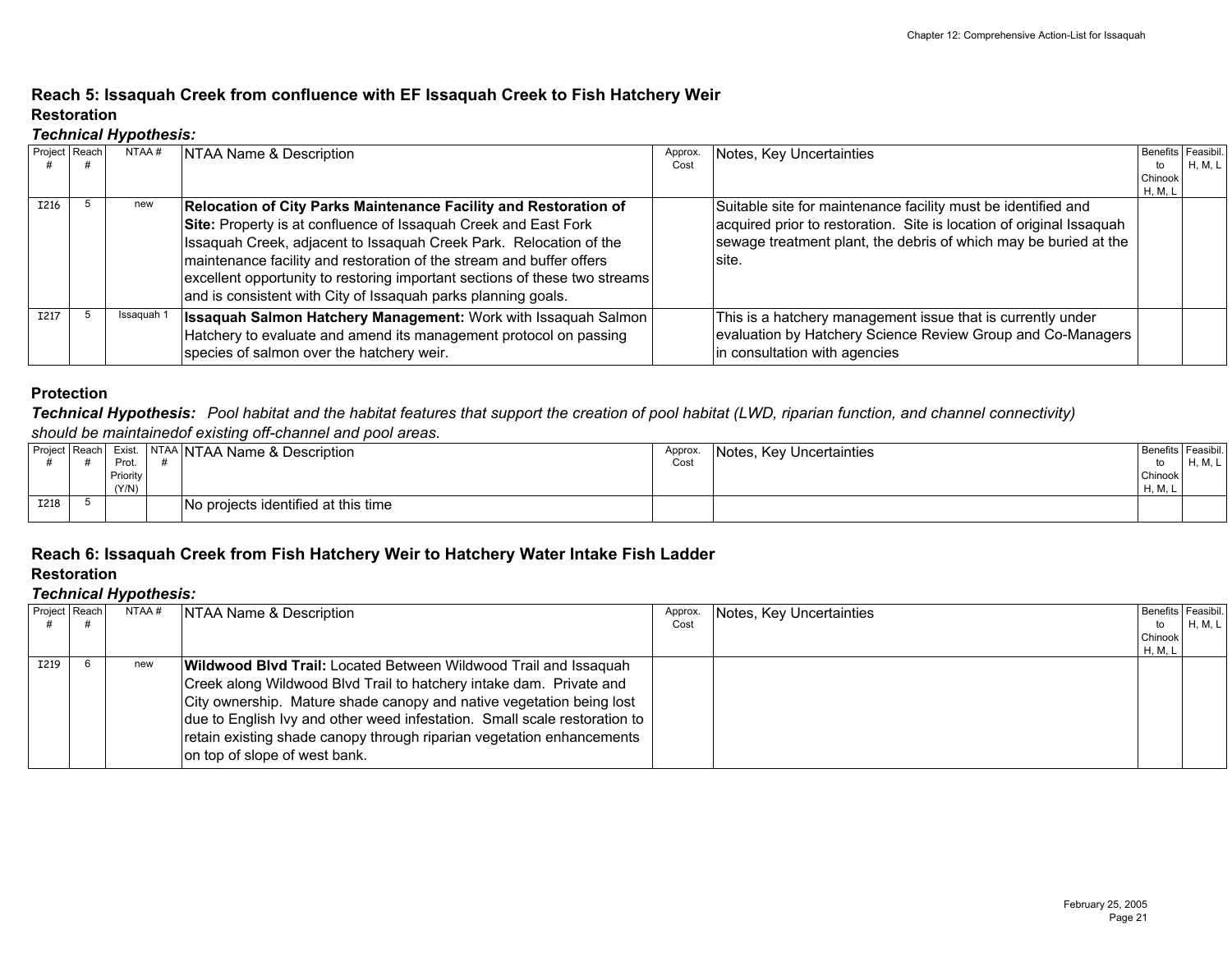| I220 | new        | "Guano Acres": Located on Johnson parcel on South Front Street, just<br>south of Newport Way. Immediately downstream of fish hatchery intake<br>dam. Considerable wetlands onsite impacted by invasive vegetation.<br>This 600-foot reach of Issaguah Creek offers excellent floodplain<br>restoration, wetland enhancement, side channels, riparian enhancement<br>potential. | Private property will require acquisition.                                                                               |  |
|------|------------|--------------------------------------------------------------------------------------------------------------------------------------------------------------------------------------------------------------------------------------------------------------------------------------------------------------------------------------------------------------------------------|--------------------------------------------------------------------------------------------------------------------------|--|
| I221 | Issaguah 1 | <b>Issaquah Salmon Hatchery Intake Dam: Design and implement</b><br>improvements for fish passage. Corps of Engineers is currently working<br>with WDFW on Section 206 project to make fish passage improvements.                                                                                                                                                              | Corps of Engineers project is underway and scheduled for<br>construction in 2005, pending availability of Federal funds. |  |

*Technical Hypothesis: Pool habitat and the habitat features that support the creation of pool habitat (LWD, riparian function, and channel connectivity) should be maintainedof existing off-channel and pool areas.*

|      | Prot.<br>Priority<br>(Y/N) |     | Project Reach Exist. NTAA NTAA Name & Description                                                                                                                                                                                              | Approx.<br>Cost | Notes, Key Uncertainties                                                                                                   | Benefits Feasibil.<br>to<br>Chinook<br>H, M, L | H, M, L |
|------|----------------------------|-----|------------------------------------------------------------------------------------------------------------------------------------------------------------------------------------------------------------------------------------------------|-----------------|----------------------------------------------------------------------------------------------------------------------------|------------------------------------------------|---------|
| I222 |                            |     | <b>Wildwood Blvd Trail:</b> Located Between Wildwood Trail and Issaguah<br>Creek along Wildwood Blvd Trail to hatchery intake dam. Project would<br>consolidate City ownership of property along west bank using boundary<br>line adjustments. |                 | There are a lot of property owners.                                                                                        | н                                              |         |
| I223 |                            | new | "Guano Acres": Acquisition of one of the few remaining large<br>undeveloped parcels (8 acres) on lower Issaquah Creek. Site currently<br>has degraded habitat that offers excellent potential for restoration.                                 |                 | Owner has expressed interest in selling to City, but City funding is<br>not available. Some KC CFT money may be available. | н                                              |         |

### **Reach 7: Issaquah Creek from Hatchery Water Intake Fish Ladder to confluence with Trib 0199**

## **Restoration**

| Project Reach | NTAA# | NTAA Name & Description                                                                                                                                                                                                                                                                                                                                                                                                                                                                                                                                                                                                             | Approx.<br>Cost | Notes, Key Uncertainties                                                                                                  | Benefits Feasibil.<br>to | H, M, L |
|---------------|-------|-------------------------------------------------------------------------------------------------------------------------------------------------------------------------------------------------------------------------------------------------------------------------------------------------------------------------------------------------------------------------------------------------------------------------------------------------------------------------------------------------------------------------------------------------------------------------------------------------------------------------------------|-----------------|---------------------------------------------------------------------------------------------------------------------------|--------------------------|---------|
|               |       |                                                                                                                                                                                                                                                                                                                                                                                                                                                                                                                                                                                                                                     |                 |                                                                                                                           | Chinook<br>H, M, L       |         |
| <b>I224</b>   | new   | South Issaquah Creek Greenway: Located in Sycamore neighborhood<br>downstream of Sycamore Drive bridge in large complex (35 acres) of<br>City-owned open space, plus adjacent properties that may be acquired<br>by City. Floodplain restoration, wetland enhancement, side channels,<br>riparian enhancements along 3,500 feet of stream reach. Some<br>improvements have been made (Issaquah Creek Habitat Enhancement -<br>Sycamore site) but larger scale floodplain restoration is appropriate<br>because stream was straightened and channelized in the 1960's for a<br>development, significantly diminishing habitat value. |                 | Restoration on this public land has support of City. Additional<br>adjacent private properties would need to be acquired. |                          |         |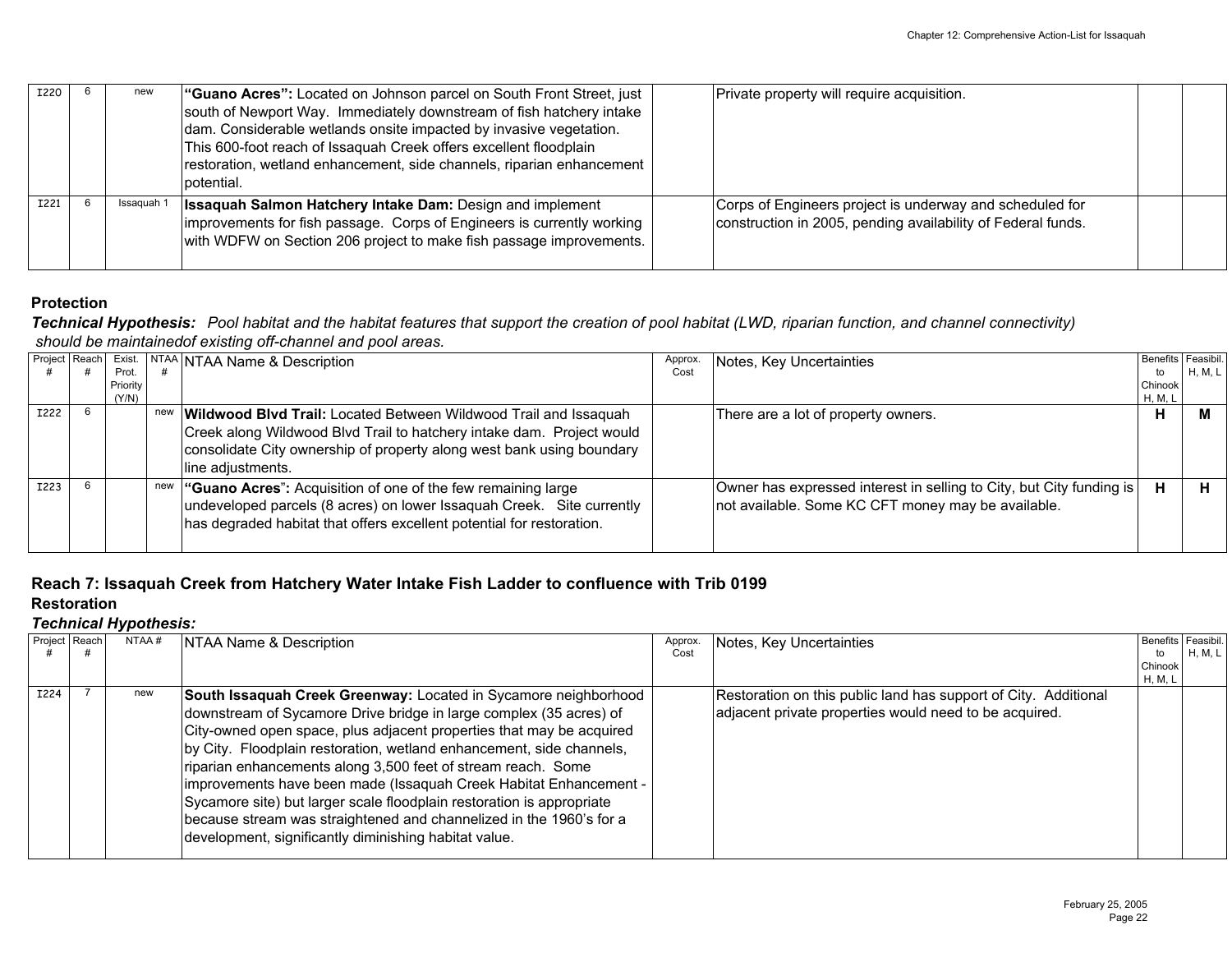Chapter 12: Comprehensive Action-List for Issaquah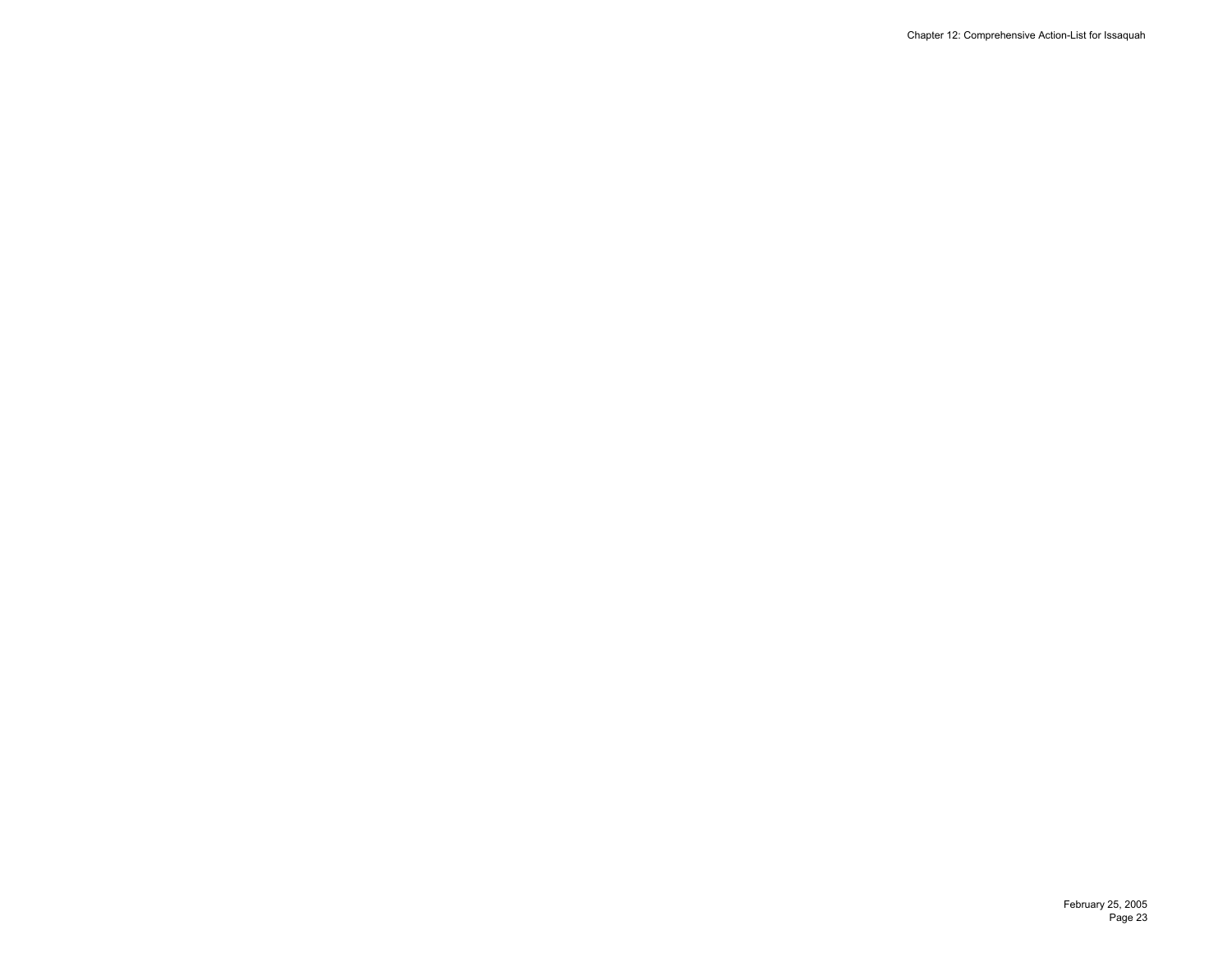*Technical Hypothesis: Pool habitats that provide cover and refuge for critical life stages should be protected and maintained, starting with the protection of existing off-channel and pool areas. Pool habitat and the habitat features that support the creation of pool habitat (LWD, riparian function, and channel connectivity) should be maintained.*

|      | Project Reach | Prot.    | <b>Exist.</b> NTAA NTAA Name & Description                                                                                                                                                                                                                                                                                                                                                                                                                                                           | Approx<br>Cost                                   | Notes, Key Uncertainties                                    | Benefits Feasibil.<br>to | H, M, L |
|------|---------------|----------|------------------------------------------------------------------------------------------------------------------------------------------------------------------------------------------------------------------------------------------------------------------------------------------------------------------------------------------------------------------------------------------------------------------------------------------------------------------------------------------------------|--------------------------------------------------|-------------------------------------------------------------|--------------------------|---------|
|      |               | Priority |                                                                                                                                                                                                                                                                                                                                                                                                                                                                                                      |                                                  |                                                             | Chinook                  |         |
| I225 |               | (Y/N)    | new   Additional South Issaguah Creek Greenway Acquisitions: Large<br>parcels adjacent to the South Issaquah Creek Greenway offer additional<br>potential for open space preservation, riparian and wetland<br>enhancements, instream restoration, and side channels. Includes<br><b>Fowler Site, located on 320 feet of Issaquah Creek between Fish</b><br>Hatchery intake dam and South Issaguah Creek Greenway; Mohl<br><b>Property, located immediately downstream of Sycamore Drive on west</b> | \$450k or<br>more per<br>multi-acre<br>property. | Property owners have expressed interest in selling to City. | H, M, L                  |         |
|      |               |          | bank; and other properties.                                                                                                                                                                                                                                                                                                                                                                                                                                                                          |                                                  |                                                             |                          |         |

## **Reach 8: Issaquah Creek from confluence with Trib 0199 to power line crossing near city boundary**

## **Restoration**

| Project Reach | NTAA#      | NTAA Name & Description                                                                                                                                                                                                                                                                                                                                                                                                                                                               | Approx.<br>Cost    | Notes, Key Uncertainties                                                                                                                                                                                                                   | Chinook<br>H, M, L | Benefits Feasibil.<br>H, M, L |
|---------------|------------|---------------------------------------------------------------------------------------------------------------------------------------------------------------------------------------------------------------------------------------------------------------------------------------------------------------------------------------------------------------------------------------------------------------------------------------------------------------------------------------|--------------------|--------------------------------------------------------------------------------------------------------------------------------------------------------------------------------------------------------------------------------------------|--------------------|-------------------------------|
| I226          | Issaquah 4 | Squak Valley Park Restoration: The U.S. Army Corps of Engineers and<br>the City of Issaquah working on a Section 206 project to create off-<br>channel habitat for salmon rearing and refuge along Issaquah Creek, in<br>the area upstream of the Sycamore neighborhood. Site is approximately<br>7 acres; design consists of removing portions of an existing levee to<br>allow high flows into two side channel, providing large woody debris, and<br>planting riparian vegetation. | \$1.6m<br>(Corps?) | Corps of Engineers project scheduled for construction in 2005,<br>pending availability of Federal funds.                                                                                                                                   |                    |                               |
| <b>I227</b>   | new        | Squak Valley Park South: Located inside City at southern city limits.<br>Lower portion of City-owned parcel is 4 acres of undevelopable wetlands<br>suitable for floodplain restoration, wetland enhancement, side channels,<br>riparian enhancements.                                                                                                                                                                                                                                |                    | Restoration on this public land has support of City.                                                                                                                                                                                       |                    |                               |
| I228          | new        | <b>Explore Private Property Restoration:</b> Explore opportunities for<br>restoration at two properties with large floodplains set well below their<br>homes. Properties are between the publicly owned sections of Squak<br>Valley Park. Acquisition may not be required, as easements may be<br>appropriate.                                                                                                                                                                        |                    | One owner has expressed interest in granting easement for<br>restoration (and for trail corridor between two park sites), but the<br>other has not. The long-term interest of the City is to acquire<br>properties to link two park sites. |                    |                               |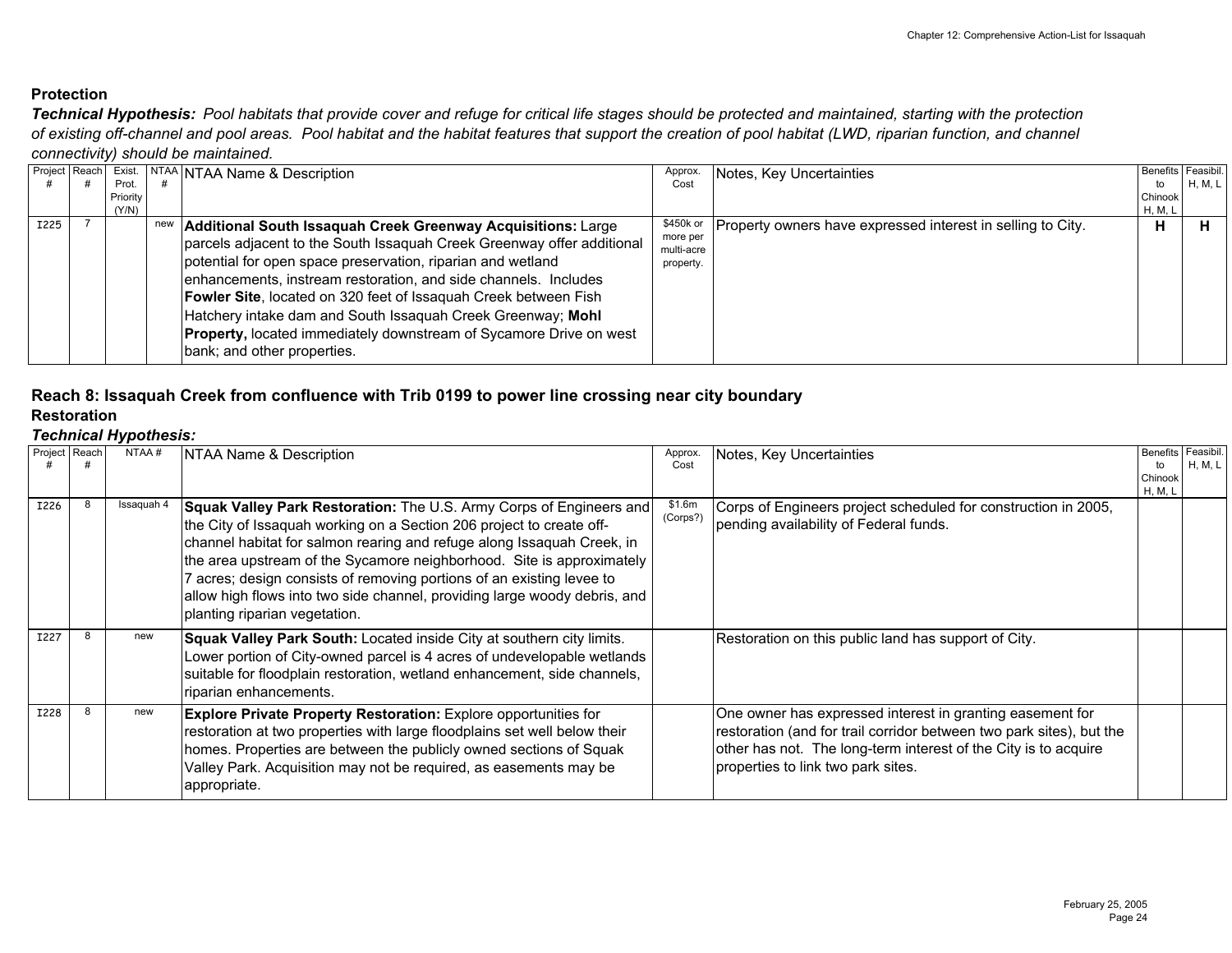*Technical Hypothesis: Pool habitat and the habitat features that support the creation of pool habitat (LWD, riparian function, and channel connectivity) should be maintained.*

|      |          |     | <b>Project Reach Exist. NTAA NTAA Name &amp; Description</b>                                                                                                                                                                                                                                                                                 | Approx. | Notes, Key Uncertainties | Benefits Feasibil. |         |
|------|----------|-----|----------------------------------------------------------------------------------------------------------------------------------------------------------------------------------------------------------------------------------------------------------------------------------------------------------------------------------------------|---------|--------------------------|--------------------|---------|
|      | Prot.    |     |                                                                                                                                                                                                                                                                                                                                              | Cost    |                          | to                 | H, M, L |
|      | Priority |     |                                                                                                                                                                                                                                                                                                                                              |         |                          | Chinook            |         |
|      | (Y/N)    |     |                                                                                                                                                                                                                                                                                                                                              |         |                          | H, M, L            |         |
| I229 |          | new | <b>Explore Easement on Private Property:</b> Seek conservation easements<br>to protect and allow future restoration of two properties with large<br>floodplains set well below their homes. Properties are between the<br>publicly owned sections of Squak Valley Park. Acquisition may not be<br>required, as easements may be appropriate. |         |                          | M                  |         |

#### **Reach 9: Issaquah Creek from power line crossing near city boundary to confluence with 15 Mile Creek Restoration**

#### *Technical Hypothesis:*

| Project Reach | . .<br>NTAA#            | NTAA Name & Description                                                                                                                                                                                                                                                                                                               | Approx.<br>Cost | Notes, Key Uncertainties                                                                                                                                                                        | Chinook<br>H, M, L | Benefits Feasibil.<br>H, M, L |
|---------------|-------------------------|---------------------------------------------------------------------------------------------------------------------------------------------------------------------------------------------------------------------------------------------------------------------------------------------------------------------------------------|-----------------|-------------------------------------------------------------------------------------------------------------------------------------------------------------------------------------------------|--------------------|-------------------------------|
| I230          | Issaquah 6a,<br>6b & 6d | Potential Sites for Removal of Bank Hardening: Confluence of<br>Issaquah Creek and Fifteenmile Creek, and between RM 7.4 and 7.7.                                                                                                                                                                                                     |                 | Sites include expensive homes that would need to be protected.<br>This includes several sites that were identified in the NTAA as<br>having potential for removing bank hardening.              |                    |                               |
| <b>I231</b>   | new                     | Glassen Creek: Explore opportunities for removal of bank hardening to<br>reconnect creek and floodplain. Need to maintain stable bank due to<br>flooding concerns. Good site for bio-engineering/low impact stabilization<br>techniques.                                                                                              |                 | Some plantings done at this site in the past, but now very<br>overgrown by blackberry. Check if is just a tributary project or an<br>Issaquah floodplain project. May not have chinook benefit. |                    |                               |
| I232          | new                     | Work with Private Property Owners to Restore Habitat: This is a<br>good reach to work with property owners to restore habitat including<br>riparian restoration, low impact bank stabilization (bioengineering with<br>LWD), removal of bank hardening and implementing best management<br>practices to reduce water quality impacts. |                 |                                                                                                                                                                                                 |                    |                               |

## **Protection**

*Technical Hypothesis: Pool habitat and the habitat features that support the creation of pool habitat (LWD, riparian function, and channel connectivity)* 

|      |          | Project Reach Exist. NTAA NTAA Name & Description                  | Approx. | Notes, Key Uncertainties | Benefits   Feasibil. |         |
|------|----------|--------------------------------------------------------------------|---------|--------------------------|----------------------|---------|
|      | Prot.    |                                                                    | Cost    |                          |                      | H, M, L |
|      | Priority |                                                                    |         |                          | Chinook              |         |
|      | (Y/N)    |                                                                    |         |                          | H, M, L              |         |
| I233 |          | new Stream Buffer Protection: Work with private property owners    |         |                          |                      | M/L     |
|      |          | specifically in this reach to develop PBRS or easement to increase |         |                          |                      |         |
|      |          | stream buffer protection.                                          |         |                          |                      |         |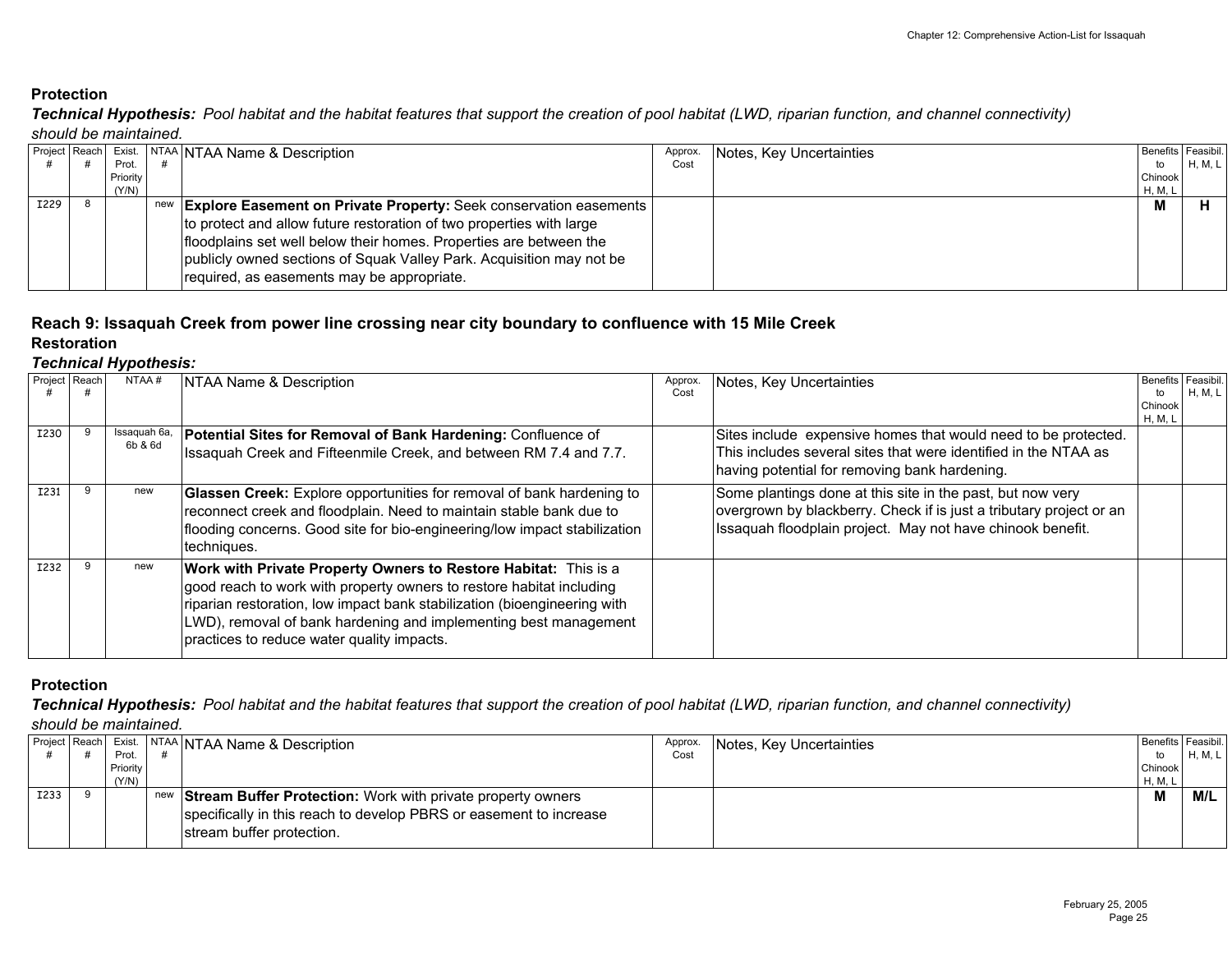### **Reach 10: Issaquah Creek from confluence with 15 Mile Creek to confluence with McDonald Creek Restoration**

#### *Technical Hypothesis:*

| Project Reach | NTAA#       | NTAA Name & Description                                                    | Approx<br>Cost | Notes, Key Uncertainties                                         | to                 | Benefits Feasibil.<br>H, M, L |
|---------------|-------------|----------------------------------------------------------------------------|----------------|------------------------------------------------------------------|--------------------|-------------------------------|
|               |             |                                                                            |                |                                                                  | Chinook<br>H, M, L |                               |
| <b>I234</b>   | Issaquah 6f | Potential Sites for Removal of Bank Hardening: Issaquah Creek              |                | Site includes several expensive t\homes that would need to be    |                    |                               |
|               |             | confluence with McDonald Creek.                                            |                | protected.                                                       |                    |                               |
| <b>I235</b>   | new         | Cedar Hills Water Quality Inputs: Examine water quality data to ensure     |                | Historically there was a problem with leaching into this reach.  |                    |                               |
|               |             | that landfill is not impacting water quality in this reach and McDonald    |                | Changes at the landfill may have addressed this problem.         |                    |                               |
|               |             | Creek.                                                                     |                |                                                                  |                    |                               |
| I236          | new         | Work with Private Property Owners to Restore Habitat: This is a            |                |                                                                  |                    |                               |
|               |             | good reach to work with property owners to restore habitat including       |                |                                                                  |                    |                               |
|               |             | riparian restoration, low impact bank stabilization (bioengineering with   |                |                                                                  |                    |                               |
|               |             | LWD), removal of bank hardening and implementing best management           |                |                                                                  |                    |                               |
|               |             | practices to reduce water quality impacts.                                 |                |                                                                  |                    |                               |
|               |             |                                                                            |                |                                                                  |                    |                               |
| I237          | new         | <b>Water Quality Management: Coordinate with Dept. of Ecology and</b>      |                | Although fecal coliform does not appear to be a direct threat to |                    |                               |
|               |             | others to identify on-site sewer failures, particularly in riparian areas. |                | Chinook, household chemicals, heavy metals, and high temps       |                    |                               |
|               |             |                                                                            |                | associated with failed septics may be problematic for fish.      |                    |                               |

### **Protection**

*Technical Hypothesis: Pool habitat and the habitat features that support the creation of pool habitat (LWD, riparian function, and channel connectivity)* 

|      |          | Project Reach Exist. NTAA NTAA Name & Description                  | Approx. | Notes, Key Uncertainties |         | Benefits Feasibil. |
|------|----------|--------------------------------------------------------------------|---------|--------------------------|---------|--------------------|
|      | Prot.    |                                                                    | Cost    |                          | to      | H, M, L            |
|      | Priority |                                                                    |         |                          | Chinook |                    |
|      | (Y/N)    |                                                                    |         |                          | H, M, L |                    |
| I238 |          | new Stream Buffer Protection: Work with private property owners    |         |                          | M       |                    |
|      |          | specifically in this reach to develop PBRS or easement to increase |         |                          |         |                    |
|      |          | stream buffer protection.                                          |         |                          |         |                    |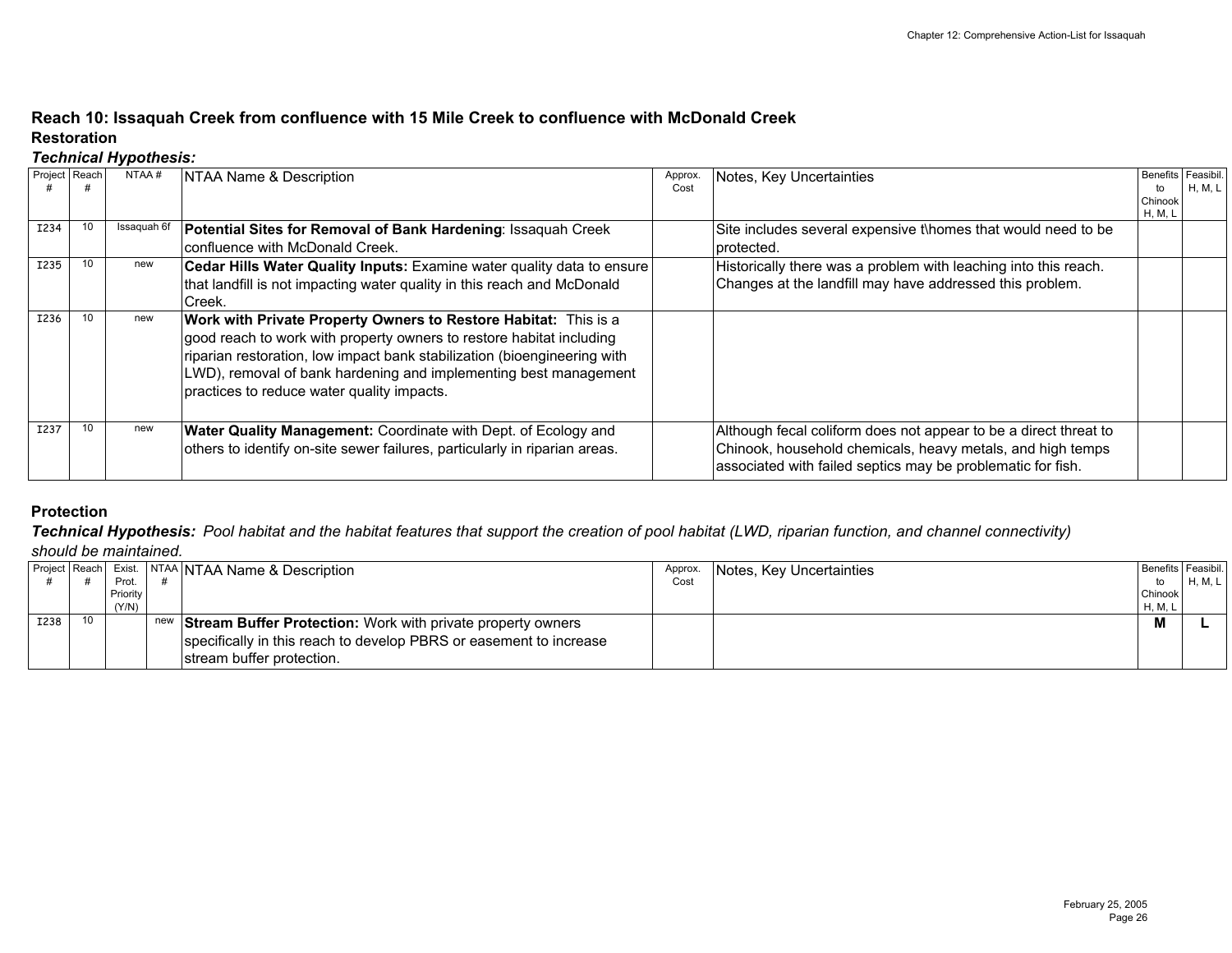## **Preliminary DRAFT Issaquah Creek Chinook Population - Tier I - Initial Habitat Project List**

**Includes Potential Restoration and Protection Projects by Reach. Middle Issaquah Creek Reaches 11-12**

## **Reach 11: Issaquah Creek from confluence with McDonald Creek to Cedar Grove Rd**

## **Restoration**

### *Technical Hypothesis:*

| Project Reach | NTAA#       | NTAA Name & Description                                                                                                                                                                                                                  | Approx. | Notes, Key Uncertainties                                                                                                                                                                         |                          | Benefits Feasibil. |
|---------------|-------------|------------------------------------------------------------------------------------------------------------------------------------------------------------------------------------------------------------------------------------------|---------|--------------------------------------------------------------------------------------------------------------------------------------------------------------------------------------------------|--------------------------|--------------------|
|               |             |                                                                                                                                                                                                                                          | Cost    |                                                                                                                                                                                                  | to<br>Chinook<br>H, M, I | H, M, L            |
| <b>I239</b>   | Issaquah 5  | Log Cabin Site Restoration (RM 8.4-10): Minor restoration needed<br>for this protected site. Remove non-native plants and plant with<br>native vegetation. Potential site for removal of bank hardening in<br>upper portion of property. |         | Addition of LWD initially called for in NTAA, but reach has<br>extensive LWD and additional LWD may not be needed.<br>Some old riprap exists in the upper portion of this site.                  |                          |                    |
| I240          | Issaquah 6e | <b>Potential Sites for Removal of Bank Hardening: Four Creek</b><br>subdivision.                                                                                                                                                         |         | Site includes several expensive homes that would need to<br>be protected.                                                                                                                        |                          |                    |
| I241          | new         | <b>Water Quality Management: Coordinate with Dept. of Ecology and</b><br>others to identify on-site sewer failures, particularly in riparian<br>lareas.                                                                                  |         | Although fecal coliform does not appear to be a direct threat<br>to Chinook, household chemicals, heavy metals, and high<br>temps associated with failed septics may be problematic for<br>fish. |                          |                    |
| I242          | new         | Lawn Care Water Quality Management: Continue to work with<br>private landowners to reduce water quality problems associated<br>with lawn care practices.                                                                                 |         |                                                                                                                                                                                                  |                          |                    |
| I243          | new         | <b>Riparian Restoration:</b> Work with private landowners to remove<br>exotic species and improve riparian cover.                                                                                                                        |         |                                                                                                                                                                                                  |                          |                    |

## **Protection**

*Technical Hypothesis: Pool habitat and the habitat features that support the creation of pool habitat (LWD, riparian function, and channel connectivity)*

|             |          | Project Reach Exist.   NTAA   NTAA Name & Description         | Approx. | Notes, Key Uncertainties                                    | Benefits Feasibil. |                |
|-------------|----------|---------------------------------------------------------------|---------|-------------------------------------------------------------|--------------------|----------------|
|             | Prot.    |                                                               | Cost    |                                                             | to                 | <b>H, M, L</b> |
|             | Priority |                                                               |         |                                                             | Chinook            |                |
|             | (Y/N)    |                                                               |         |                                                             | H, M, L            |                |
| <b>I244</b> |          | Habitat Protection: Continue to implement Issaguah Creek/Lake |         | Project funded (SRFB, CFT). 118 acres acquired. 2           |                    |                |
|             |          | Sammamish Waterways Program to protect best remaining habitat |         | Additional parcels are currently in process of acquisition. |                    |                |
|             |          | including Mainstem Issaquah Creek/Log Cabin Reach (RM 8.4-10, |         |                                                             |                    |                |
|             |          | 155 acres).                                                   |         |                                                             |                    |                |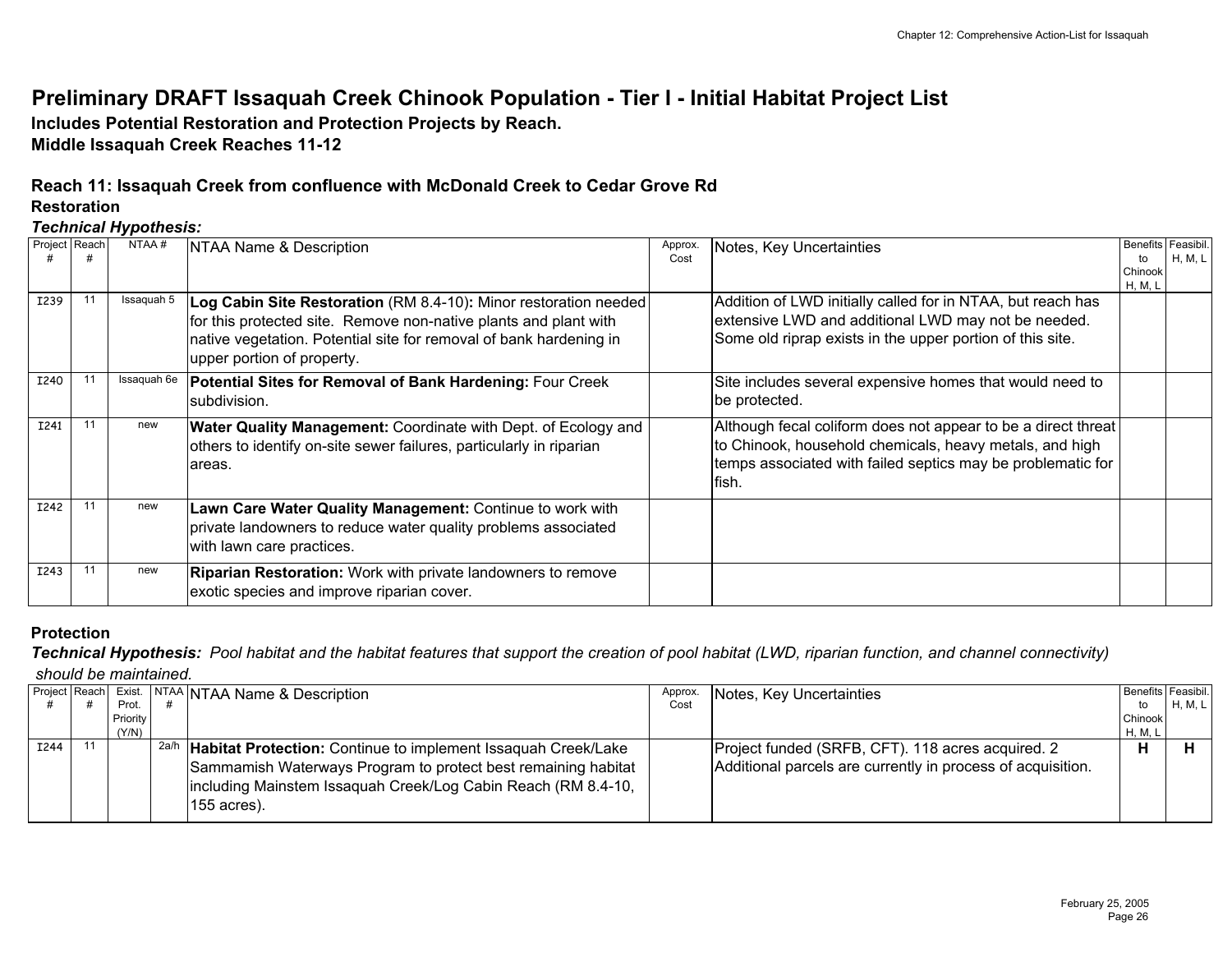## **Reach 12: Issaquah Creek from Cedar Grove Rd to confluence with Holder and Carey creeks Restoration**

### *Technical Hypothesis:*

| Project Reach |    | NTAA# | NTAA Name & Description                                                                                                                                                                                                                 | Approx.<br>Cost | Notes, Key Uncertainties                                                                                                                                                                                                         | to<br>Chinook<br>H, M, L | Benefits Feasibil.<br>H, M, L |
|---------------|----|-------|-----------------------------------------------------------------------------------------------------------------------------------------------------------------------------------------------------------------------------------------|-----------------|----------------------------------------------------------------------------------------------------------------------------------------------------------------------------------------------------------------------------------|--------------------------|-------------------------------|
| I245          |    | new   | <b>Agricultural Water Quality Management/Buffers: Work with</b><br>private property owners of grazing land to expand riparian buffers.<br>Potential to work with King Conservation District to implement<br><b>BMPs and Farm Plans.</b> |                 | Concern was expressed that Farm Plan buffers may be<br>insufficient, and that efforts should be made to buffers more<br>appropriate to the meandering nature of Issaquah Creek.<br>Therefore >25ft buffers should be encouraged. |                          |                               |
| <b>I246</b>   |    | new   | Riparian Restoration: Work with private landowners to remove<br>exotic plant species and improve riparian cover.                                                                                                                        |                 |                                                                                                                                                                                                                                  |                          |                               |
| I247          |    | new   | <b>Water Quality Management: Coordinate with Dept. of Ecology and</b><br>others to identify on-site sewer failures, particularly in riparian<br>lareas.                                                                                 |                 | Although fecal coliform does not appear to be a direct threat<br>to Chinook, household chemicals, heavy metals, and high<br>temps associated with failed septics may be problematic for<br>fish.                                 |                          |                               |
| I248          | 12 | new   | Carey/Holder/Issaquah Creek Confluence: 120 acre site<br>proposed for conservation easement. Once protected, restore<br>riparian vegetation, add livestock fencing, and implement other best<br>management practices for livestock.     |                 |                                                                                                                                                                                                                                  |                          |                               |

## **Protection**

**Technical Hypothesis:** Pool habitat and the habitat features that support the creation of pool habitat (LWD, riparian function, and channel connectivity)

| Project Reach |    | Exist.<br>Prot.<br>Priority<br>(Y/N) | #  | <b>NTAA NTAA Name &amp; Description</b>                                                                                                                                                                                                                                                                                             | Approx.<br>Cost                     | Notes, Key Uncertainties | Benefits Feasibil.<br>to<br>Chinook<br>H, M, L | H, M, L |
|---------------|----|--------------------------------------|----|-------------------------------------------------------------------------------------------------------------------------------------------------------------------------------------------------------------------------------------------------------------------------------------------------------------------------------------|-------------------------------------|--------------------------|------------------------------------------------|---------|
| I249          | 12 |                                      | 2e | Habitat Protection: Continue to implement Issaquah Creek/Lake<br>Sammamish Waterways Program to protect best remaining habitat<br>including Issaquah Mainstem (SE 156th Street to 252nd Avenue<br>SE). In particular acquire several large parcels adjacent to the Log<br>Cabin acquisitions.                                       |                                     |                          | н                                              | H/M     |
| I250          | 12 |                                      | 2f | Carey/Holder/Issaquah Creek Confluence: 120 acre site<br>proposed for a conservation easement. Plan includes increased<br>fenced buffers (100 ft for named tributaries and 50 ft. for unnamed<br>tributaries), and restricted access to the riparian corridor. Same<br>project as called out in Reach 1 of Carey and Holder Creeks. | \$1.3 million<br>(KC, SRFB,<br>CFT) |                          | н                                              |         |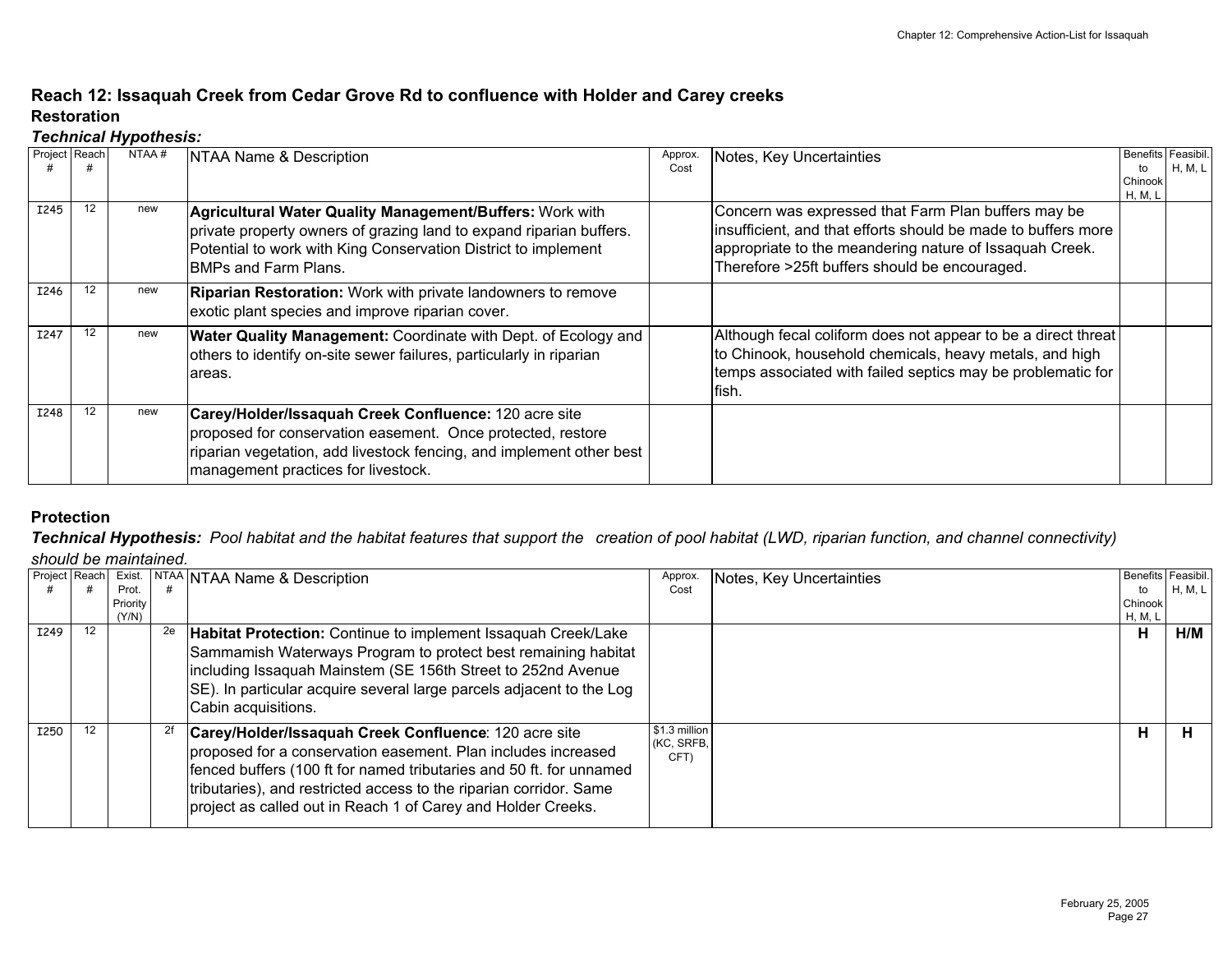## **Preliminary DRAFT Issaquah Creek Chinook Population - Tier I - Initial Habitat Project List Includes Potential Restoration and Protection Projects by Reach. Carey/Holder Creek Reaches**

## **Carey Creek Reaches 1-4**

#### **Reach 1: Carey Creek from mouth to 276th St Crossing (culvert looks like juvenile barrier) Restoration**

#### *Technical Hypothesis:*

| Project Reach | NTAA # | NTAA Name & Description                                                                                                                                  | Approx.<br>Cost | Notes, Key Uncertainties                          |                          | Benefits Feasib.<br>H, M, L |
|---------------|--------|----------------------------------------------------------------------------------------------------------------------------------------------------------|-----------------|---------------------------------------------------|--------------------------|-----------------------------|
|               |        |                                                                                                                                                          |                 |                                                   | to<br>Chinook<br>H, M, L |                             |
| I251          | new    | <b>Fish Passage at 276th St. Crossing - Investigate whether or not</b><br>this crossing poses a barrier to fish passage and correct if is a<br>Ibarrier. |                 | Culvert appears to be a juvenile Chinook barrier. |                          |                             |

#### **Protection**

*Technical Hypothesis: Pool habitats that provide cover and refuge for critical life stages should be protected and maintained, starting with the protection of existing off-channel and pool areas.*

|      |                            |   | Project Reach Exist. NTAA NTAA Name & Description                                                                                                                                                                                                                                                    | Approx | Notes, Key Uncertainties                                                                                                                         | Benefits Feasib.         |         |
|------|----------------------------|---|------------------------------------------------------------------------------------------------------------------------------------------------------------------------------------------------------------------------------------------------------------------------------------------------------|--------|--------------------------------------------------------------------------------------------------------------------------------------------------|--------------------------|---------|
|      | Prot.<br>Priority<br>(Y/N) | # |                                                                                                                                                                                                                                                                                                      | Cost   |                                                                                                                                                  | to<br>Chinook<br>H, M, L | H, M, L |
| I252 |                            |   | Carey/Holder/Issaquah Creek Confluence: 120 acre site<br>proposed for a conservation easement. Plan includes increased<br>fenced buffers (100 ft for named tributaries and 50 ft. for unnamed<br>tributaries), and restricted access to the riparian corridor. Same<br>project in Issaquah Reach 12. |        |                                                                                                                                                  | н                        |         |
| I253 |                            |   | Habitat Protection: Continue to implement Issaquah Creek and<br>Lake Sammamish Waterways Program to protect best remaining<br>habitat in Carey Creek Reaches 1-4.                                                                                                                                    |        | Project is partially complete; one property protected in<br>reach. Confluence reach proposed for conservation<br>easement, funding being sought. | н                        | H/M     |

#### **Reach 2: Carey Creek from 276th St Crossing (culvert looks like juvenile barrier) to 204th crossing (passable culvert) Restoration**

| Project Reach | NTAA # | NTAA Name & Description              | Approx.<br>Cost | Notes, Key Uncertainties | Benefits Feasib.<br>Chinook<br>H, M, L | H, M, L |
|---------------|--------|--------------------------------------|-----------------|--------------------------|----------------------------------------|---------|
|               |        | No projects identified at this time. |                 |                          |                                        |         |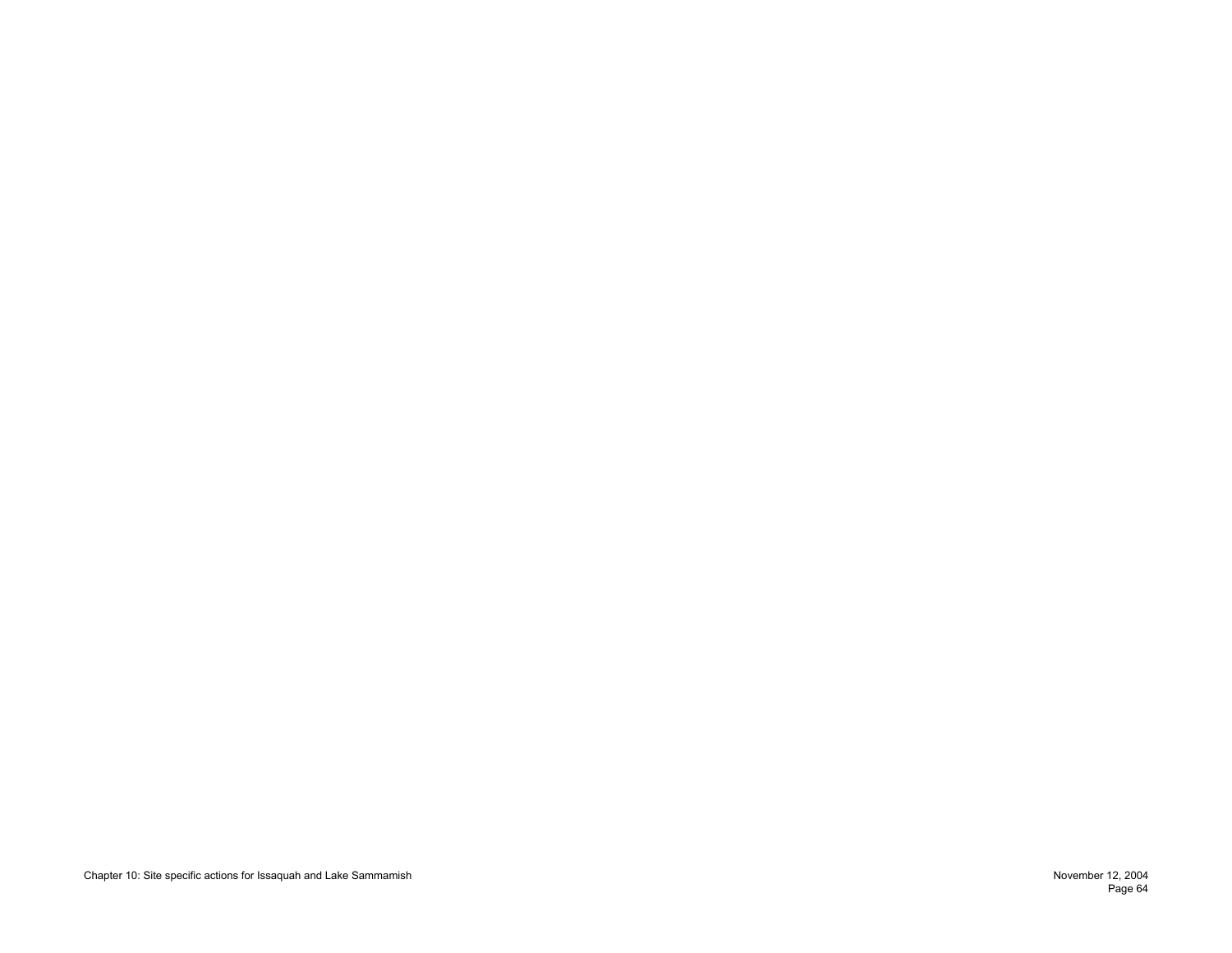#### *Technical Hypothesis: Pool habitats that provide cover and refuge for critical life stages should be protected and maintained, starting with the protection of existing off-channel and pool areas.*

|      |          | Project Reach Exist. NTAA NTAA Name & Description                                                 | Approx. | Notes, Key Uncertainties | Benefits Feasib. |         |
|------|----------|---------------------------------------------------------------------------------------------------|---------|--------------------------|------------------|---------|
|      | Prot.    |                                                                                                   | Cost    |                          | to               | H, M, L |
|      | Priority |                                                                                                   |         |                          | Chinook          |         |
|      | (Y/N)    |                                                                                                   |         |                          | H, M, L          |         |
| I254 |          | Habitat Protection: Continue to implement Issaquah Creek and                                      |         |                          |                  | H/N     |
|      |          | Lake Sammamish Waterways Program to protect best remaining<br>habitat in Carey Creek Reaches 1-4. |         |                          |                  |         |
|      |          |                                                                                                   |         |                          |                  |         |

#### **Reach 3: Carey Creek from 204th crossing (passable culvert) to Taylor Ditch confluence Restoration**

## *Technical Hypothesis:*

| Project Reach | NTAA # | NTAA Name & Description                                               | Approx.<br>Cost | Notes, Key Uncertainties                                                 | Benefits Feasib.<br>to | H, M, L |
|---------------|--------|-----------------------------------------------------------------------|-----------------|--------------------------------------------------------------------------|------------------------|---------|
|               |        |                                                                       |                 |                                                                          | Chinook                |         |
|               |        |                                                                       |                 |                                                                          | H, M, L                |         |
| I255          | new    | <b>Fish Passage Improvements:</b> Replace the culvert at 298th St.    |                 | \$150,000 Site identified as potential mitigation for school being built |                        |         |
|               |        | within Taylor Mountain Park, which is a partial barrier at low water. |                 | nearby. Potentially \$100k as mitigation.                                |                        |         |
|               |        |                                                                       |                 |                                                                          |                        |         |

## **Protection**

*Technical Hypothesis: Pool habitats that provide cover and refuge for critical life stages should be protected and maintained, starting with the protection of existing off-channel and pool areas. Pool habitats that provide cover and refuge for critical life stages should be protected and maintained, starting with the protection of existing off-channel and pool areas.*

|      |          | Project Reach Exist.   NTAA   NTAA Name & Description        | Approx. | Notes, Key Uncertainties | Benefits Feasib. |         |
|------|----------|--------------------------------------------------------------|---------|--------------------------|------------------|---------|
|      | Prot.    |                                                              | Cost    |                          | to               | H, M, L |
|      | Priority |                                                              |         |                          | Chinook          |         |
|      | (Y/N)    |                                                              |         |                          | H, M, L          |         |
| I256 |          | Habitat Protection: Continue to implement Issaquah Creek and |         |                          | н                | H/M     |
|      |          | Lake Sammamish Waterways Program to protect best remaining   |         |                          |                  |         |
|      |          | habitat in Carey Creek Reaches 1-4.                          |         |                          |                  |         |
|      |          |                                                              |         |                          |                  |         |

## **Reach 4: Carey Creek from Taylor Ditch confluence to falls**

### **Restoration**

| Project Reach | NTAA# | NTAA Name & Description              | Approx.<br>Cost | Notes, Key Uncertainties | Benefits Feasib.<br>to | H, M, L |
|---------------|-------|--------------------------------------|-----------------|--------------------------|------------------------|---------|
|               |       |                                      |                 |                          | Chinook                |         |
|               |       |                                      |                 |                          | $H$ M                  |         |
|               |       | No projects identified at this time. |                 |                          |                        |         |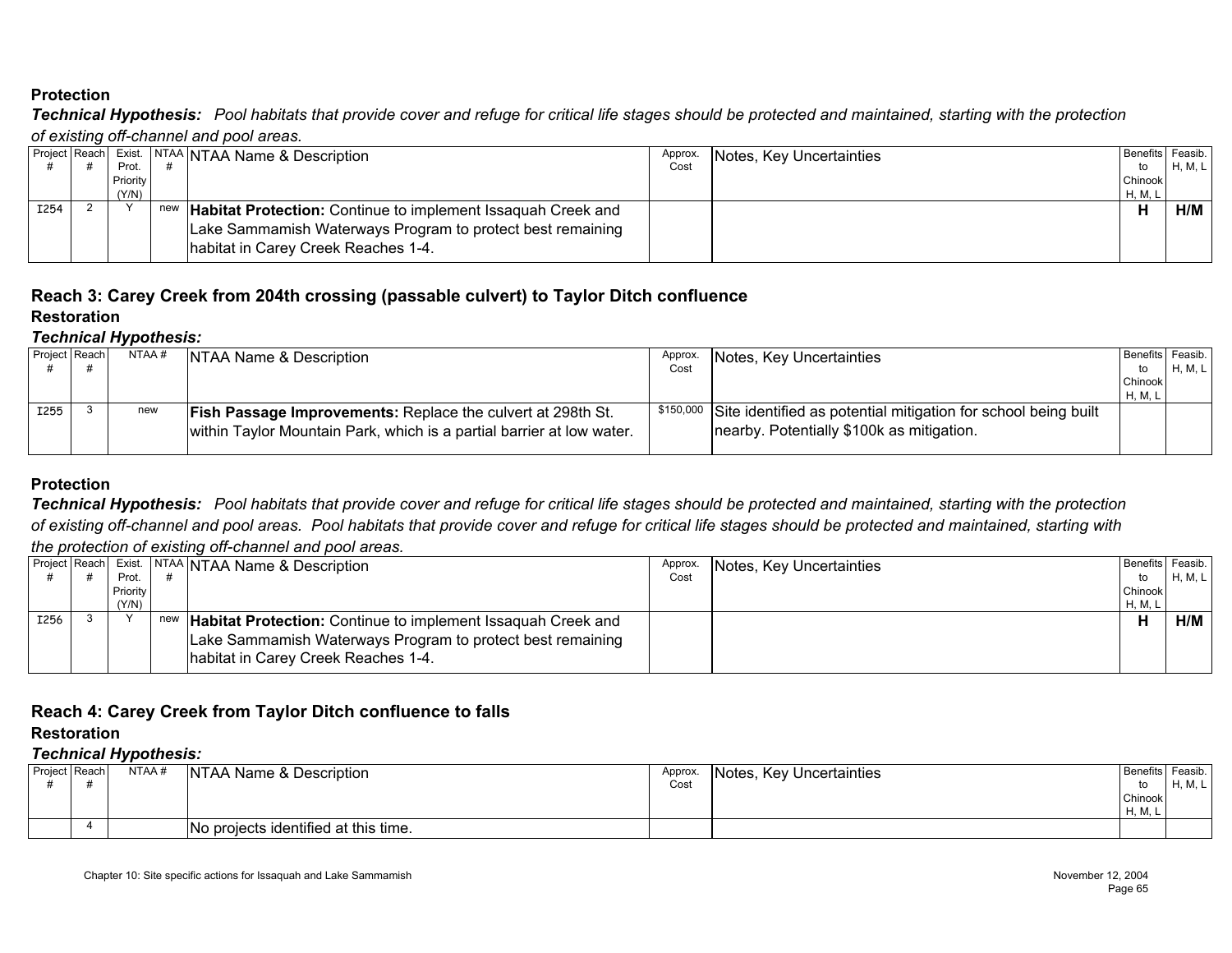*Technical Hypothesis: Habitat forming features (LWD, riparian function, and channel connectivity) that provide cover and refuge for critical life stages should be protected and maintained.*

|             | Project Reach | Exist.   |   | <b>TNTAA NTAA Name &amp; Description</b>                                                                                                                                                                                                                                                               | Approx. | Notes, Key Uncertainties                                                                                                                                                                                                                                                                                                                                                                                                                                | <b>Benefits</b> | Feasib  |
|-------------|---------------|----------|---|--------------------------------------------------------------------------------------------------------------------------------------------------------------------------------------------------------------------------------------------------------------------------------------------------------|---------|---------------------------------------------------------------------------------------------------------------------------------------------------------------------------------------------------------------------------------------------------------------------------------------------------------------------------------------------------------------------------------------------------------------------------------------------------------|-----------------|---------|
|             |               | Prot.    | # |                                                                                                                                                                                                                                                                                                        | Cost    |                                                                                                                                                                                                                                                                                                                                                                                                                                                         | to              | H, M, L |
|             |               | Priority |   |                                                                                                                                                                                                                                                                                                        |         |                                                                                                                                                                                                                                                                                                                                                                                                                                                         | Chinook         |         |
| <b>I257</b> |               | (Y/N)    |   | Habitat Protection: Continue to implement Issaquah Creek and<br>Lake Sammamish Waterways Program to protect best remaining<br>habitat in Carey Creek Reaches 1-4.                                                                                                                                      |         |                                                                                                                                                                                                                                                                                                                                                                                                                                                         | H, M, L<br>н    | H/M     |
| <b>I258</b> |               |          |   | <b>Forest Cover Protection: Protect existing natural flow regime in</b><br>the headwaters areas of Carey and Holder creeks, which are in the<br>Tiger Mountain State Forest and Taylor Mountain County Forest<br>vicinity, by acquiring forest property, development<br>rights/conservation easements. |         | Supported by the WRIA 8 Flow Subcommittee's report on<br>changes in hydrology in WRIA 8 that highlighted Upper<br>Issaquah Creek as having minimal impact from land cover<br>change, water withdrawal, and sewers. The report is<br>included in the Salmon and Steelhead Habitat Limiting<br>Factors Report for Cedar-Sammamish Basin in the chapter<br>that discusses change in hydrologic regime. Most of area is<br>already in protective ownership. |                 | н       |

## **Holder Creek Reaches 1-3**

#### **Reach 1: Holder Creek from mouth to 276th St crossing (start forested) Restoration**

## *Technical Hypothesis:*

| Project Reach | NTAA # | NTAA Name & Description              | Approx. | Notes, Key Uncertainties | Benefits Feasib. |         |
|---------------|--------|--------------------------------------|---------|--------------------------|------------------|---------|
|               |        |                                      | Cost    |                          | to               | H, M, L |
|               |        |                                      |         |                          | Chinook          |         |
|               |        |                                      |         |                          | H, M, I          |         |
|               |        | No projects identified at this time. |         |                          |                  |         |
|               |        |                                      |         |                          |                  |         |

## **Protection**

*Technical Hypothesis: Pool habitats that provide cover and refuge for critical life stages should be protected and maintained, starting with the protection* 

#### *of existing off-channel and pool areas.*

| Project Reach | Prot.             | <b>Exist.</b> NTAA NTAA Name & Description                                                                                                                                                                                                                                                           | Approx.<br>Cost          | Notes, Key Uncertainties | Benefits Feasib.<br>to | H, M, L |
|---------------|-------------------|------------------------------------------------------------------------------------------------------------------------------------------------------------------------------------------------------------------------------------------------------------------------------------------------------|--------------------------|--------------------------|------------------------|---------|
|               | Priority<br>(Y/N) |                                                                                                                                                                                                                                                                                                      |                          |                          | Chinook<br>H, M, L     |         |
| I259          |                   | Carey/Holder/Issaquah Creek Confluence: 120 acre site<br>proposed for a conservation easement. Plan includes increased<br>fenced buffers (100 ft for named tributaries and 50 ft. for unnamed<br>tributaries), and restricted access to the riparian corridor. Same<br>project in Issaquah Reach 12. | \$1.3m(KC,<br>SRFB, CFT) |                          | н                      |         |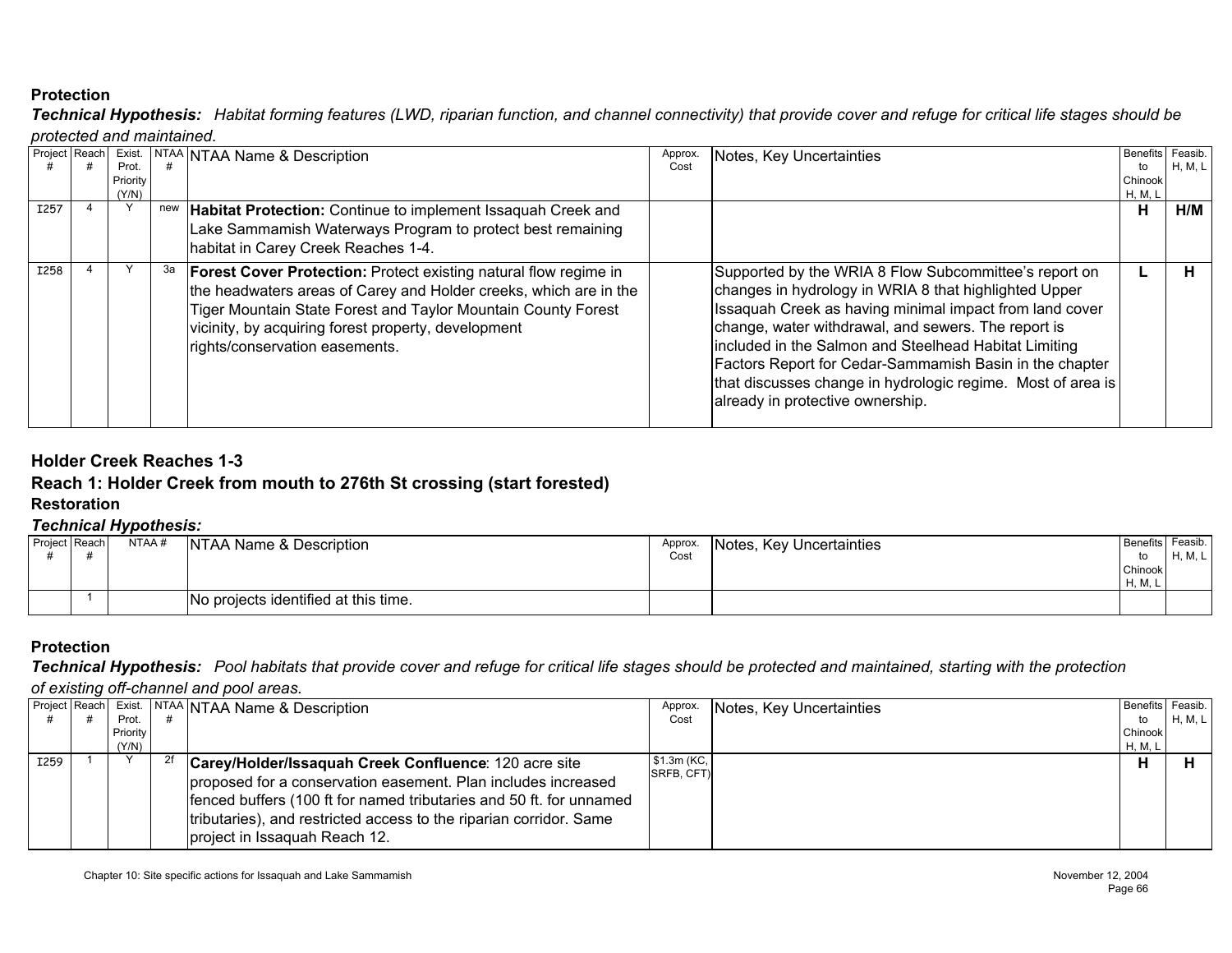## **Reach 2: Holder Creek from 276th St crossing (start forested) to change gradient Restoration**

#### *Technical Hypothesis:*

| Project Reach | NTAA # | NTAA Name & Description                                               | Approx. | Notes, Key Uncertainties                                   |         | Benefits Feasib. |
|---------------|--------|-----------------------------------------------------------------------|---------|------------------------------------------------------------|---------|------------------|
|               |        |                                                                       | Cost    |                                                            | to      | H, M, L          |
|               |        |                                                                       |         |                                                            | Chinook |                  |
|               |        |                                                                       |         |                                                            | H, M, L |                  |
| I260          | new    | <b>Prevent Future Sediment Events:</b> There is a beaver dam          |         | Repeated failures of the beaver dam on this site has       |         |                  |
|               |        | complex in the Taylor Mountain inholding with a history of failing of |         | resulted in huge sedimentation events that were detectable |         |                  |
|               |        | breaching which has caused large scale sediment events. Identify      |         | all the way to the fish hatchery.                          |         |                  |
|               |        | and implement restoration project to prevent future sedimentation     |         |                                                            |         |                  |
|               |        |                                                                       |         |                                                            |         |                  |
|               |        | Iproblems.                                                            |         |                                                            |         |                  |

#### **Protection**

*Technical Hypothesis: Pool habitats that provide cover and refuge for critical life stages should be protected and maintained, starting with the protection of existing off-channel and pool areas.*

|      |          |     | Project Reach Exist. NTAA NTAA Name & Description                        | Approx. | Notes, Key Uncertainties |         | Benefits Feasib. |
|------|----------|-----|--------------------------------------------------------------------------|---------|--------------------------|---------|------------------|
|      | Prot.    |     |                                                                          | Cost    |                          | to      | H, M, L          |
|      | Priority |     |                                                                          |         |                          | Chinook |                  |
|      | (Y/N)    |     |                                                                          |         |                          | H, M, L |                  |
| I261 |          | new | <b>Habitat Acquisition:</b> Acquire 80 acre inholding in Taylor Mountain |         |                          |         |                  |
|      |          |     | <b>IForest.</b>                                                          |         |                          |         |                  |

## **Reach 3: Holder Creek from change gradient to SR 18 crossing (described as partial barrier)**

### **Restoration**

| Project Reach | NTAA# | NTAA Name & Description                                               | Approx. | Notes, Key Uncertainties                                   | Benefits Feasib. |         |
|---------------|-------|-----------------------------------------------------------------------|---------|------------------------------------------------------------|------------------|---------|
|               |       |                                                                       | Cost    |                                                            | to               | H, M, L |
|               |       |                                                                       |         |                                                            | Chinook          |         |
|               |       |                                                                       |         |                                                            | H, M, L          |         |
| I262          | new   | <b>Fish Passage Improvements/ Highway 18: Install a bridge at the</b> |         | Since the Highway is being widened at this location, there |                  |         |
|               |       | Highway 18 crossing which is currently a partial fish passage         |         | may be funding to address problem.                         |                  |         |
|               |       | barrier.                                                              |         |                                                            |                  |         |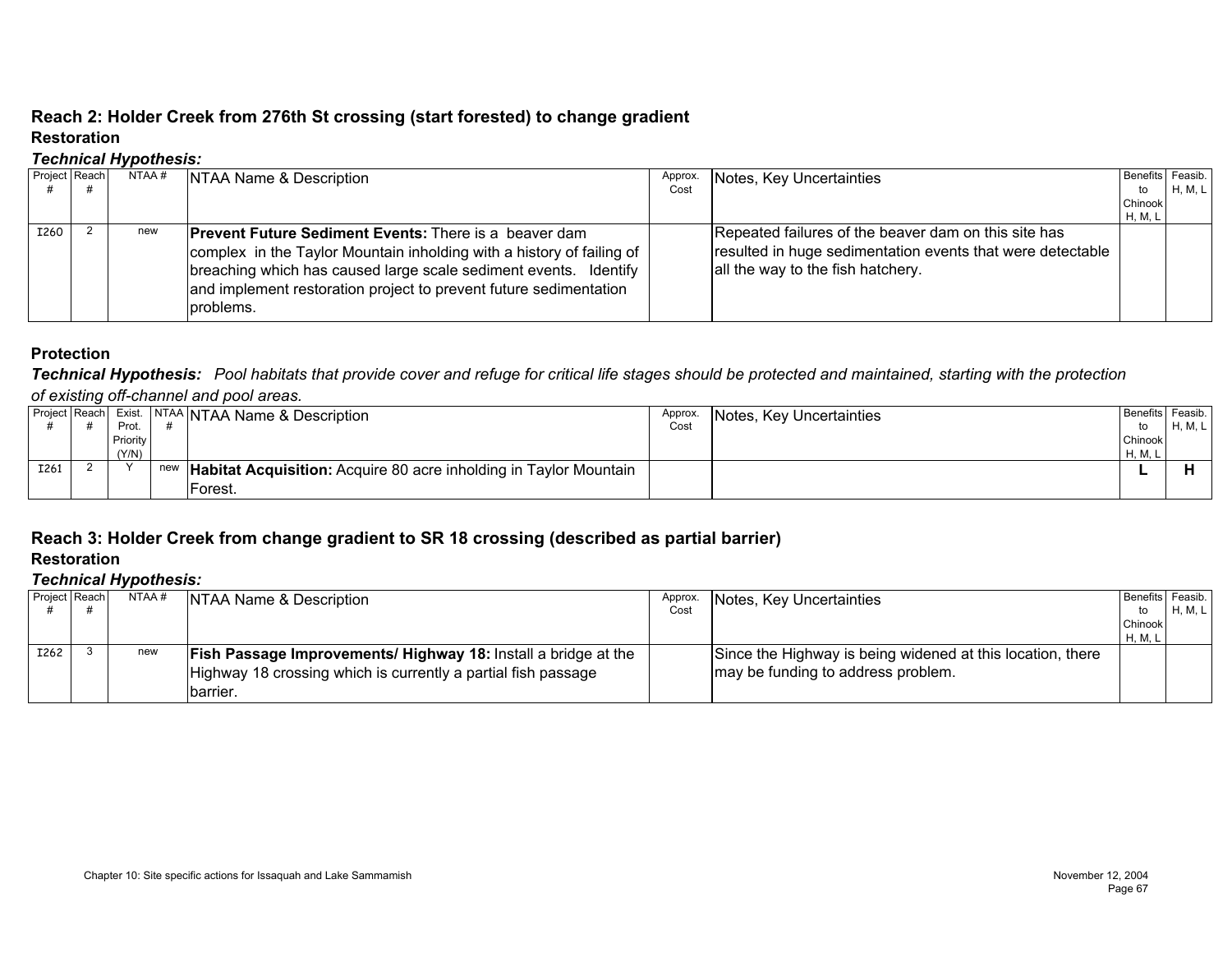*Technical Hypothesis: Pool habitats that provide cover and refuge for critical life stages should be protected and maintained, starting with the protection of existing off-channel and pool areas.*

| Project Reach | Prot.<br>Priority |                | <b>Exist.</b> NTAA NTAA Name & Description                                                                                                                                                                                                                                                                                                                                                | Approx.<br>Cost | Notes, Key Uncertainties                                                                                                                                                                                                                                                                                                                                                                                                                                    | Benefits Feasib.<br>to<br>Chinook | H, M, L |
|---------------|-------------------|----------------|-------------------------------------------------------------------------------------------------------------------------------------------------------------------------------------------------------------------------------------------------------------------------------------------------------------------------------------------------------------------------------------------|-----------------|-------------------------------------------------------------------------------------------------------------------------------------------------------------------------------------------------------------------------------------------------------------------------------------------------------------------------------------------------------------------------------------------------------------------------------------------------------------|-----------------------------------|---------|
| I263          | (Y/N)             | 2 <sub>b</sub> | Habitat Protection: Continue Issaquah Creek and Lake<br>Sammamish Waterways Program to protect best remaining habitat,<br>particularly in Holder Creek (inholding on Taylor and Tiger<br>mountains).                                                                                                                                                                                      |                 |                                                                                                                                                                                                                                                                                                                                                                                                                                                             | H, M, L<br>н                      | H/M     |
| I264          |                   | За             | <b>Forest Cover Protection:</b> Protect existing natural flow regime in<br>the headwaters areas of Carey and Holder creeks, which are in the<br>Tiger Mountain State Forest and Taylor Mountain County Forest<br>vicinity, by acquiring forest property, development<br>rights/conservation easements. Also, provide enhanced incentives<br>to retain and plant forest area environments. |                 | Supported by the WRIA 8 Flow Subcommittee's report on<br>changes in hydrology in WRIA 8 that highlighted Upper<br>Issaquah Creek as having minimal impact from land cover<br>change, water withdrawal, and sewers. The report is<br>included in the Salmon and Steelhead Habitat Limiting<br>Factors Report for Cedar-Sammamish Basin in the chapter<br>that discusses change in hydrologic regime. Most of the<br>area is already in protective ownership. |                                   | H/M     |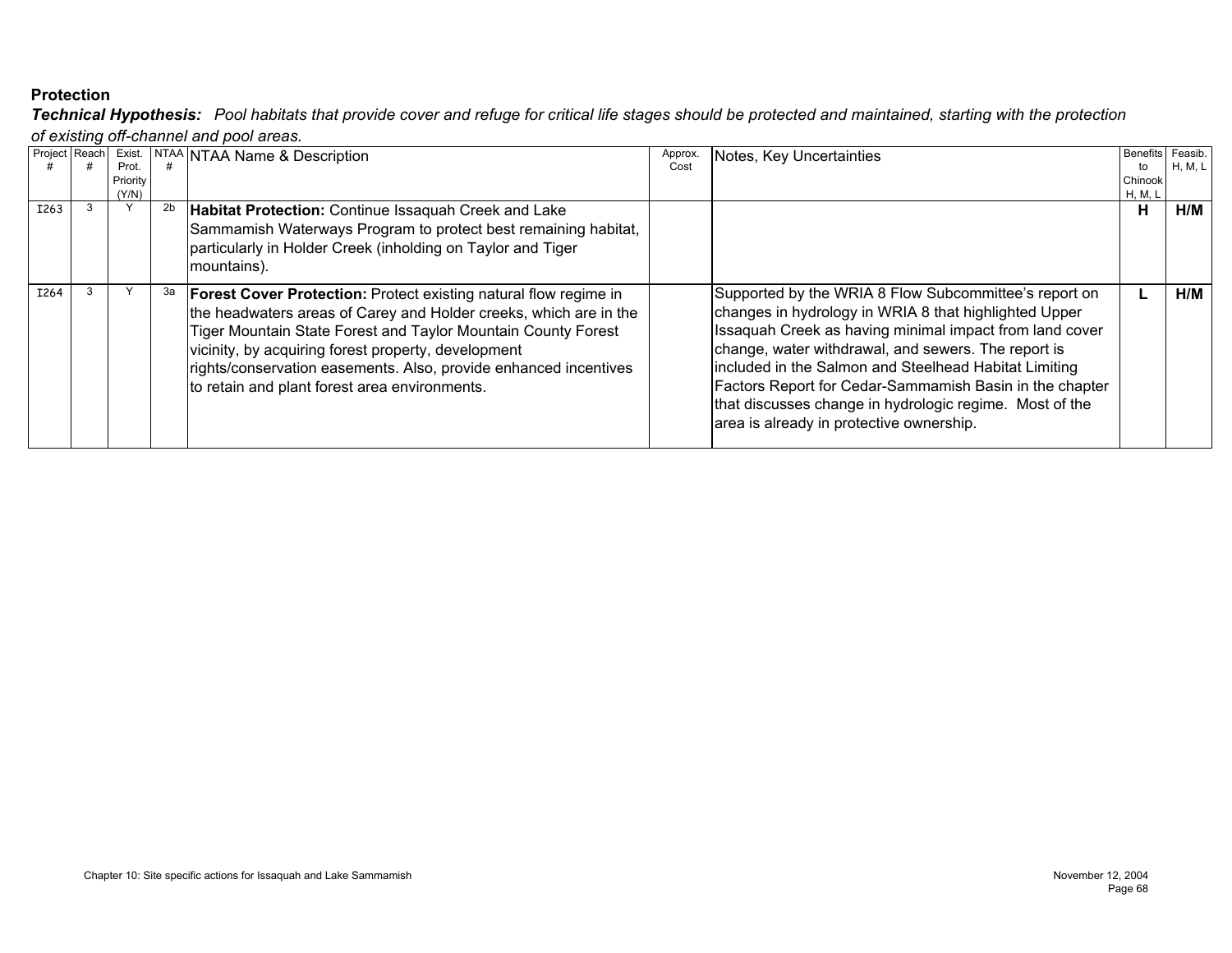## **Preliminary DRAFT Issaquah Creek Chinook Population - Tier I - Initial Habitat Project List Includes Potential Restoration and Protection Projects by Reach. Fifteenmile Creek Reaches 1-2**

#### **Reach 1: Fifteen Mile Creek from mouth to Issaquah-Hobart Rd crossing Restoration**

## *Technical Hypothesis:*

| Project Reach | NTAA# | NTAA Name & Description                                                                                                                                                        | Approx.<br>Cost | Notes, Key Uncertainties | to<br>Chinook | Benefits Feasibil.<br>H, M, L |
|---------------|-------|--------------------------------------------------------------------------------------------------------------------------------------------------------------------------------|-----------------|--------------------------|---------------|-------------------------------|
|               |       |                                                                                                                                                                                |                 |                          | H, M, L       |                               |
| 1265          | new   | <b>Fish Passage Improvements: Improve fish passage at RM 1.5</b><br>where there is a barrier which consists of a bedrock cascade with an<br>abandoned water supply dam on top. |                 |                          |               |                               |
| I266          | new   | <b>Riparian Restoration:</b> Work with private landowners to remove<br>exotic species and improve riparian cover.                                                              |                 |                          |               |                               |
| I267          | new   | Lawn Care Water Quality Management: Continue to work with<br>private landowners to reduce water quality inputs associated with<br>lawn care practices.                         |                 |                          |               |                               |

## **Protection**

*Technical Hypothesis: Pool habitat and the habitat features that support the creation of pool habitat (LWD, riparian function, and channel connectivity)* 

*should be maintained.*

|      |          |     | Project Reach Exist.   NTAA NTAA Name & Description                     | Approx. | <b>Notes. Key Uncertainties</b> | Benefits Feasibil. |         |
|------|----------|-----|-------------------------------------------------------------------------|---------|---------------------------------|--------------------|---------|
|      | Prot.    |     |                                                                         | Cost    |                                 | to                 | H, M, L |
|      | Priority |     |                                                                         |         |                                 | Chinook            |         |
|      | (Y/N)    |     |                                                                         |         |                                 | H, M, L            |         |
| I268 |          | 3D. | <b>Forest Cover Protection:</b> Acquire additional forested areas along |         |                                 |                    |         |
|      |          |     | <b>IFifteenmile Creek.</b>                                              |         |                                 |                    |         |

## **Reach 2: Fifteen mile Creek from Issaquah-Hobart Rd crossing to 240th St**

#### **Restoration**

| Project Reach | NTAA # | NTAA Name & Description             | Approx.<br>Cost | Notes, Key Uncertainties | Chinook<br>H, M, L | Benefits Feasibil. |
|---------------|--------|-------------------------------------|-----------------|--------------------------|--------------------|--------------------|
|               |        | No projects identified at this time |                 |                          |                    |                    |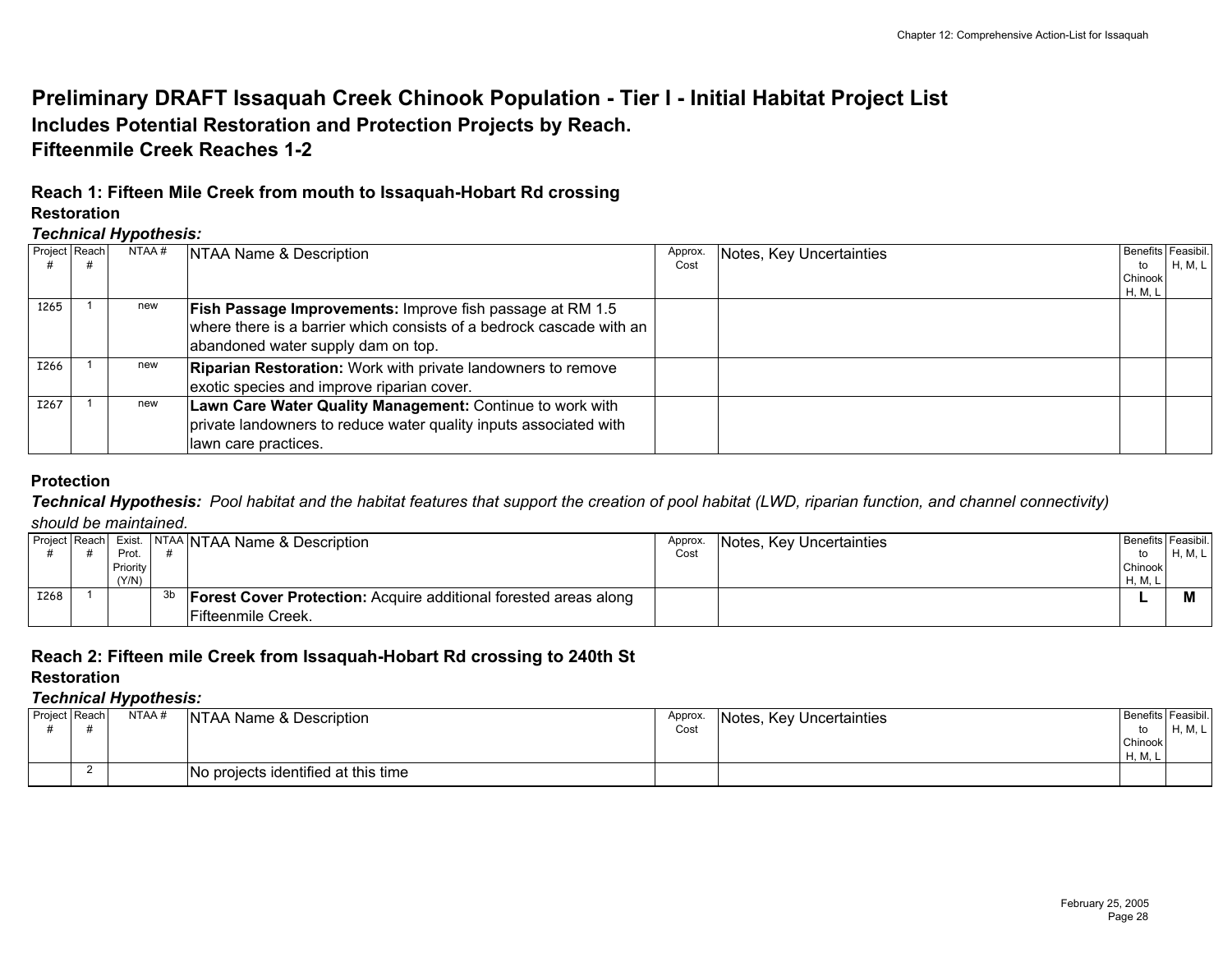Technical Hypothesis: Pool habitats that provide cover and refuge for critical life stages should be protected and maintained, starting with the protection *of existing off-channel and pool areas*

|      |          | Project Reach Exist. NTAA NTAA Name & Description                       | Approx. | Notes, Key Uncertainties | Benefits Feasibil. |         |
|------|----------|-------------------------------------------------------------------------|---------|--------------------------|--------------------|---------|
|      | Prot.    |                                                                         | Cost    |                          | to                 | H, M, L |
|      | Priority |                                                                         |         |                          | Chinook            |         |
|      | (Y/N)    |                                                                         |         |                          | H, M, .            |         |
| I269 |          | <b>Forest Cover Protection:</b> Acquire additional forested areas along |         |                          |                    |         |
|      |          | <b>IFifteenmile Creek.</b>                                              |         |                          |                    |         |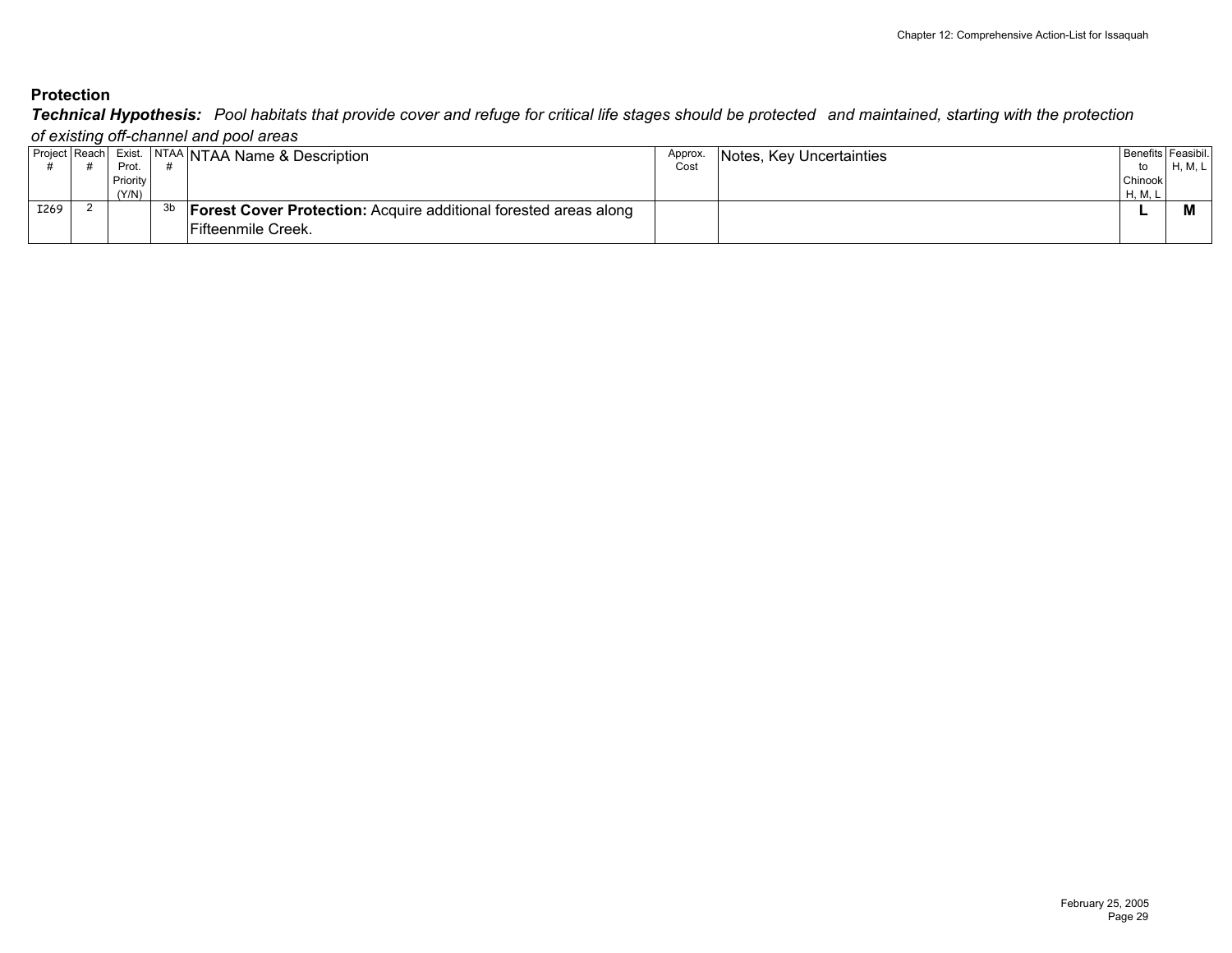## **Preliminary DRAFT Issaquah Creek Chinook Population - Tier I - Initial Habitat Project List Includes Potential Restoration and Protection Projects by Reach North Fork Issaquah Creek Reaches 1-3**

## **Reach 1: NF Issaquah from mouth to 64th St culvert**

#### **Restoration**

| Project Reach | NTAA#      | <b>NTAA Name &amp; Description</b>                                                                                                                                                                                                                                                                                                                                                                                                                                                                                                                                   | Approx.<br>Cost | Notes, Key Uncertainties                                                                                                                                                                                                                                                                                                                                                                                                                                                                             | to<br>Chinook<br>H, M, L | Benefits Feasibil.<br>H, M, L |
|---------------|------------|----------------------------------------------------------------------------------------------------------------------------------------------------------------------------------------------------------------------------------------------------------------------------------------------------------------------------------------------------------------------------------------------------------------------------------------------------------------------------------------------------------------------------------------------------------------------|-----------------|------------------------------------------------------------------------------------------------------------------------------------------------------------------------------------------------------------------------------------------------------------------------------------------------------------------------------------------------------------------------------------------------------------------------------------------------------------------------------------------------------|--------------------------|-------------------------------|
| I270          | new        | Acquisition: Purchase Bush Lane properties, 12.5 acres of<br>Issaquah Creek and North Fork Issaquah Creek floodplain, located<br>between confluence of these two stream and Darst Park (just north<br>of I-90). Stream, riparian, and floodplain restoration on 1200 feet of<br>Issaquah Creek east bank. Project could include stream and<br>riparian restoration, side channel creation, and wetland restoration.<br>Existing habitat is poor due to residential development.                                                                                      |                 | Currently under private ownership, but is for sale. Property<br>spans from Issaquah Creek to the North Fork. Issaquah<br>Creek - Pickering Reach is located on opposite (west) bank,<br>and a previous City restoration site is located just<br>downstream. Site includes hardened banks and a confined<br>channel that should be restored/revegetated. There is<br>limited LWD in this reach. This is both a potential Corps<br>project as well as a potential WSDOT mitigation site<br>$($1.1m)$ . |                          |                               |
| I271          | Issaquah 8 | I-90 Stormwater Improvements: I-90 has few water-quality<br>treatment facilities or water detention/detention facilities for the<br>hundreds of acres of impervious surfaces that flow directly into the<br>East Fork, North Fork, and mainstem of Issaquah Creek. Work with<br>Washington Department of Ecology and Washington State<br>Department of Transportation to provide detention, water quality<br>improvements and spill containment facilities. The risk of a major<br>contaminant spill caused by highway accident is probably the<br>greatest concern. |                 | Requires participation by WSDOT who controls limited<br>access right-of-way. Future TMDL/NPDES permit<br>implications may help address some of these concerns. City<br>of Issaguah estimates there are 85 acres of impervious<br>surfaces in the I-90 ROW in the City alone.                                                                                                                                                                                                                         |                          |                               |
| I272          | new        | <b>Increase Buffers and Restore Riparian Areas: Explore</b><br>opportunities to increase stream buffers and restore riparian<br>vegetation throughout North Fork.                                                                                                                                                                                                                                                                                                                                                                                                    |                 | The portion of the North Fork that goes through the lower<br>portion of Lakeside Property has highly impacted buffers<br>and non-conforming uses in close proximity to the stream<br>(e.g., semi-permanent trailer parking for Lakeside<br>employees, with no sanitation facilities). The City and<br>County, through mine pit permitting, will be addressing this<br>with Lakeside.                                                                                                                 |                          |                               |
| I273          | new        | Protect/Restore Instream Flow: Explore opportunities to protect<br>and restore instream flow to North Fork. Low flows and fish<br>stranding occurs in North Fork.                                                                                                                                                                                                                                                                                                                                                                                                    |                 | Any added flows need to have good water quality.                                                                                                                                                                                                                                                                                                                                                                                                                                                     |                          |                               |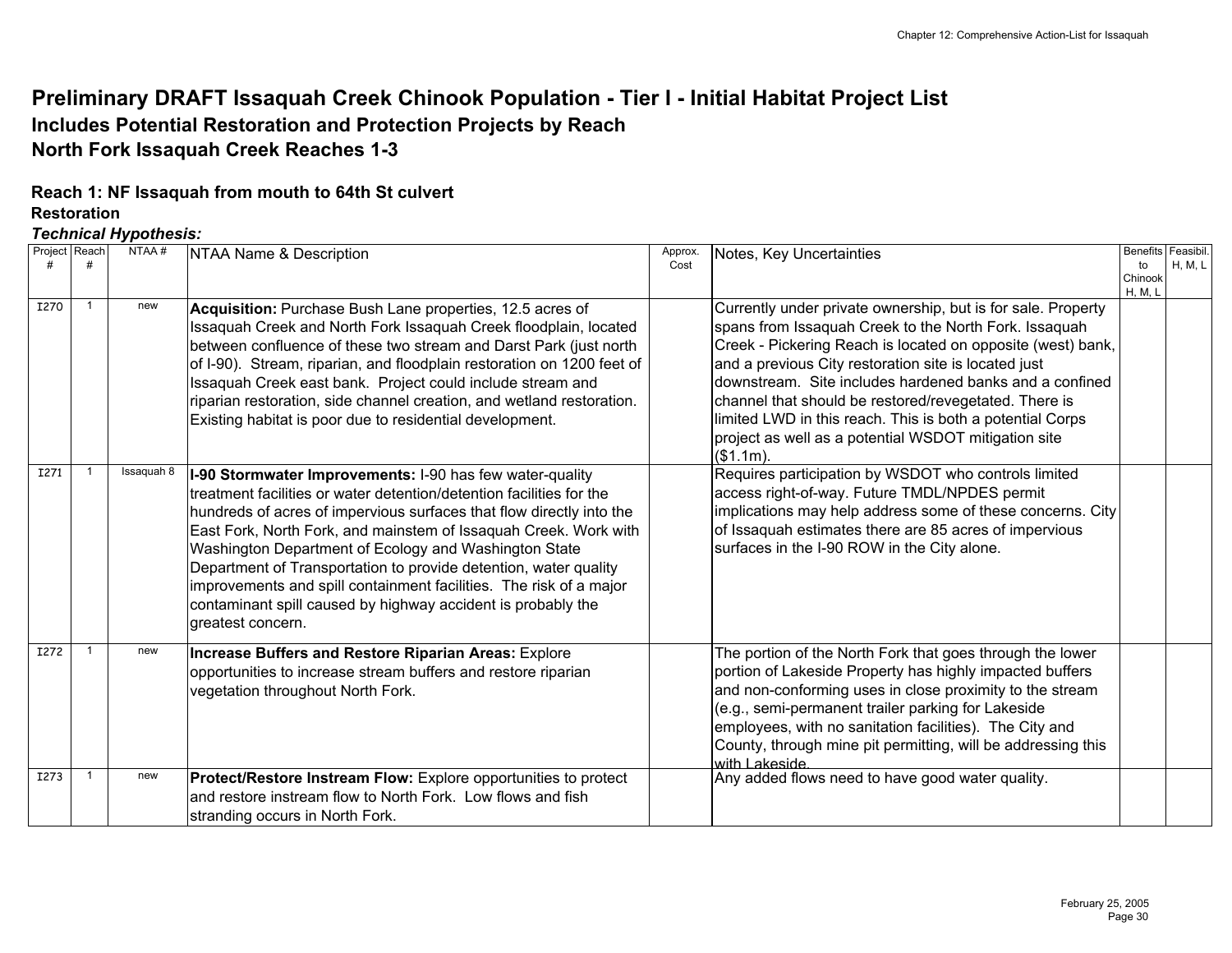|      | Project Reach |          | <b>Exist.</b> NTAA NTAA Name & Description                            | Approx.    | Notes, Key Uncertainties                                      | <b>Benefits</b> Feasibil |         |
|------|---------------|----------|-----------------------------------------------------------------------|------------|---------------------------------------------------------------|--------------------------|---------|
|      |               | Prot.    |                                                                       | Cost       |                                                               | to                       | H, M, L |
|      |               | Priority |                                                                       |            |                                                               | Chinook                  |         |
|      |               | (Y/N)    |                                                                       |            |                                                               | H, M, L                  |         |
| I274 |               |          | Acquisition: Purchase Bush Lane properties, 12.5 acres of             | \$500k per | Property is for sale only as the entire 12.5-acre site.       | н                        | М       |
|      |               |          | floodplain lying between Issaquah Creek and North Fork Issaquah       | acre       | Currently under private ownership, but is for sale. Property  |                          |         |
|      |               |          | Creek are currently for sale. Includes 1,200 feet of east bank of     |            | spans from Issaquah Creek to the North Fork. Property is      |                          |         |
|      |               |          | Issaquah Creek and 900 feet of North Fork Issaquah Creek. Site        |            | adjacent to City of Issaquah property. Much of the property   |                          |         |
|      |               |          | currently has degraded habitat (older residential area) that offers   |            | is located in the 100 yr. Floodplain, and is therefore not at |                          |         |
|      |               |          | excellent potential for restoration. Adjacent to City-controlled 200- |            | high risk for development. This is both a potential Corps     |                          |         |
|      |               |          | foot buffer on west bank of Issaquah Creek, and Darst Park on the     |            | project as well as a potential WSDOT mitigation site          |                          |         |
|      |               |          | south that extends to I-90 on Issaguah Creek and 62nd Street (East    |            | $(S1.1m)$ .                                                   |                          |         |
|      |               |          | Lake Sammamish Trail) on North Fork. Stream/buffer                    |            |                                                               |                          |         |
|      |               |          | enhancements can be combined with other public use of upland          |            |                                                               |                          |         |
|      |               |          | area of site, such as active recreation.                              |            |                                                               |                          |         |
|      |               |          |                                                                       |            |                                                               |                          |         |
|      |               |          |                                                                       |            |                                                               |                          |         |

#### *Technical Hypothesis: Pool habitat and the habitat features that support the creation of pool habitat (LWD, riparian function, and channel connectivity) should be ma*

## **Reach 2: NF Issaquah from 64th St culvert to 66th St (beginning ravine)**

#### **Restoration**

| Project Reach | NTAA#      | NTAA Name & Description                                                                                                                                                                                                                                                                                                                                                                                                                                                                                                                                                      | Approx. | Notes, Key Uncertainties                                                                                                                                                                                                                                                              |                          | Benefits Feasibil. |
|---------------|------------|------------------------------------------------------------------------------------------------------------------------------------------------------------------------------------------------------------------------------------------------------------------------------------------------------------------------------------------------------------------------------------------------------------------------------------------------------------------------------------------------------------------------------------------------------------------------------|---------|---------------------------------------------------------------------------------------------------------------------------------------------------------------------------------------------------------------------------------------------------------------------------------------|--------------------------|--------------------|
|               |            |                                                                                                                                                                                                                                                                                                                                                                                                                                                                                                                                                                              | Cost    |                                                                                                                                                                                                                                                                                       | to<br>Chinook<br>H, M, L | H, M, L            |
| I275          | Issaquah 8 | <b>I-90 Stormwater Improvements: I-90 has few water-quality</b><br>Itreatment facilities or water detention/detention facilities for the<br>hundreds of acres of impervious surfaces that flow directly into the<br>East Fork, North Fork, and mainstem of Issaguah Creek. Work with<br>Washington Department of Ecology and Washington State<br>Department of Transportation to provide detention, water quality<br>improvements and spill containment facilities. The risk of a major<br>contaminant spill caused by highway accident is probably the<br>greatest concern. |         | Requires participation by WSDOT who controls limited<br>access right-of-way. Future TMDL/NPDES permit<br>implications may help address some of these concerns. City<br>of Issaquah estimates there are 85 acres of impervious<br>surfaces in the I-90 right of way in the City alone. |                          |                    |
| I276          | new        | <b>Fish Passage Improvements:</b> Improve fish passage at the<br>downstream end of wetland where a culvert is a partial barrier to<br>fish passage at low water and near the Front St. interchange by<br>reconfiguring the culverts under the road.                                                                                                                                                                                                                                                                                                                          |         | These culverts are undersized and have persistent<br>sedimentation problems. New design should "cut the<br>corner" and go directly into wetland rather than cross under<br>road an additional two times as it currently is built.                                                     |                          |                    |
| I277          | new        | <b>Wetland Revegetation:</b> Plant trees in the large wetland near the<br>Front St. interchange to shade the creek as it flows through this<br>section.                                                                                                                                                                                                                                                                                                                                                                                                                      |         |                                                                                                                                                                                                                                                                                       |                          |                    |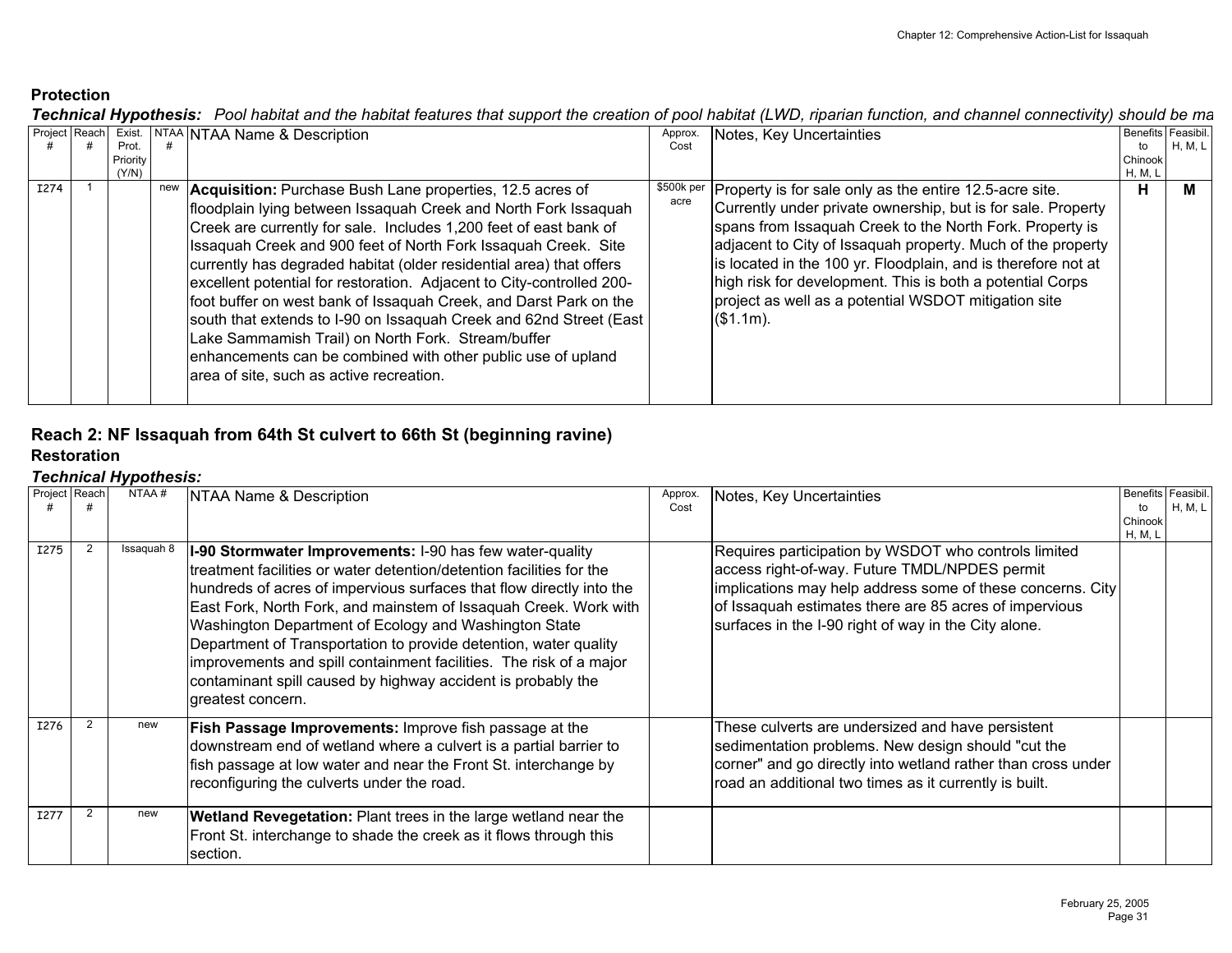| I278 | new | Increase Buffers and Restore Riparian Areas: Explore          | The portion of the North Fork that goes through the lower    |  |
|------|-----|---------------------------------------------------------------|--------------------------------------------------------------|--|
|      |     | opportunities to increase stream buffers and restore riparian | portion of Lakeside Property has highly impacted buffers     |  |
|      |     | vegetation throughout North Fork.                             | and non-conforming uses in close proximity to the stream     |  |
|      |     |                                                               | (e.g., semi-permanent trailer parking for Lakeside           |  |
|      |     |                                                               | employees, with no sanitation facilities). The City and      |  |
|      |     |                                                               | County, through mine pit permitting, will be addressing this |  |
|      |     |                                                               | with Lakeside                                                |  |

*Technical Hypothesis: Pool habitat and the habitat features that support the creation of pool habitat (LWD, riparian function, and channel connectivity) should be ma*

| Project Reach | . .             | In Exist.   NTAA   NTAA Name & Description | Approx. | Notes, Key Uncertainties | Benefits Feasibil. |
|---------------|-----------------|--------------------------------------------|---------|--------------------------|--------------------|
|               | Prot.           |                                            | Cost    |                          | H, M, L            |
|               | <b>Priority</b> |                                            |         |                          | Chinook            |
|               | (Y/N)           |                                            |         |                          | <b>H, M, L</b>     |
|               |                 | No projects identified at this time        |         |                          |                    |
|               |                 |                                            |         |                          |                    |

#### **Reach 3: NF Issaquah from 66th St (beginning ravine) to bottom of ravine Restoration**

|      | Project Reach | NTAA# | NTAA Name & Description                                                                                                                                                                                                                                               | Approx. | Notes, Key Uncertainties                                                                                                                                                                                                                                                                                                                                                             |         | Benefits Feasibil. |
|------|---------------|-------|-----------------------------------------------------------------------------------------------------------------------------------------------------------------------------------------------------------------------------------------------------------------------|---------|--------------------------------------------------------------------------------------------------------------------------------------------------------------------------------------------------------------------------------------------------------------------------------------------------------------------------------------------------------------------------------------|---------|--------------------|
|      |               |       |                                                                                                                                                                                                                                                                       | Cost    |                                                                                                                                                                                                                                                                                                                                                                                      | to      | H, M, L            |
|      |               |       |                                                                                                                                                                                                                                                                       |         |                                                                                                                                                                                                                                                                                                                                                                                      | Chinook |                    |
| I279 |               | new   | <b>Reduce Sedimentation Problems: Project would explore</b><br>opportunities for reducing sedimentation problems related to the<br>gravel plant. Possible to implement source control and also push for<br>larger riparian buffers through the gravel plant property. |         |                                                                                                                                                                                                                                                                                                                                                                                      | H, M, L |                    |
| I280 |               | new   | Increase Buffers and Restore Riparian Areas: Explore<br>opportunities to increase stream buffers and restore riparian<br>vegetation throughout North Fork.                                                                                                            |         | The portion of the North Fork that goes through the lower<br>portion of Lakeside Property has highly impacted buffers<br>and non-conforming uses in close proximity to the stream<br>(e.g., semi-permanent trailer parking for Lakeside<br>employees, with no sanitation facilities). The City and<br>County, through mine pit permitting, will be addressing this<br>with Lakeside. |         |                    |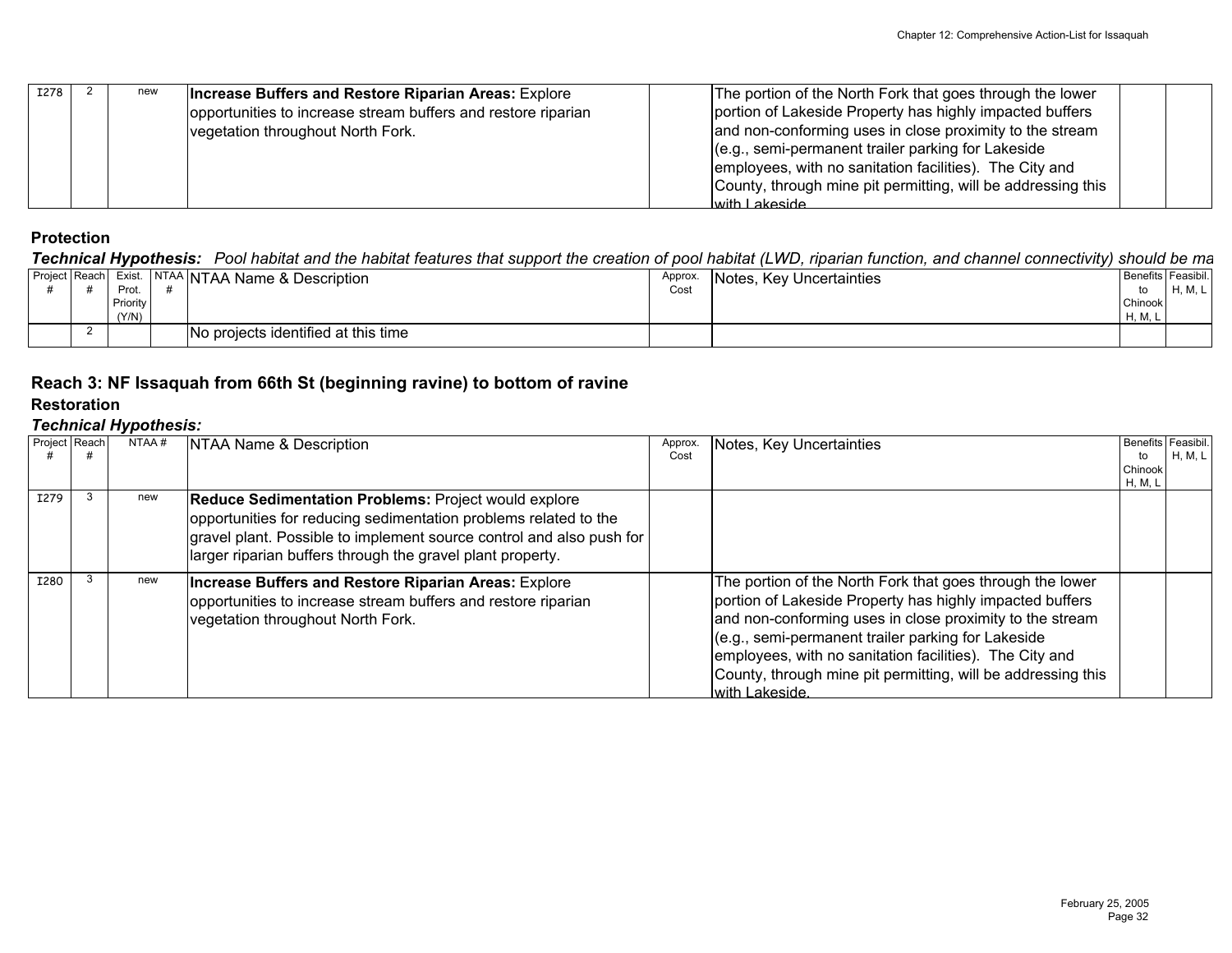| Technical Hypothesis: Pool habitat and the habitat features that support the creation of pool habitat (LWD, riparian function, and channel connectivity) should be ma |  |  |
|-----------------------------------------------------------------------------------------------------------------------------------------------------------------------|--|--|
|                                                                                                                                                                       |  |  |

|      |          | Project Reach Exist. NTAA NTAA Name & Description                       | Approx. | Notes, Key Uncertainties                                  | Benefits Feasibil. |         |
|------|----------|-------------------------------------------------------------------------|---------|-----------------------------------------------------------|--------------------|---------|
|      | Prot.    |                                                                         | Cost    |                                                           | to                 | H, M, L |
|      | Priority |                                                                         |         |                                                           | Chinook            |         |
|      | (Y/N)    |                                                                         |         |                                                           | H, M, L            |         |
| I281 |          | new <b>Headwater Wetland Protection:</b> Protect the valuable headwater |         | An important issue in the North Fork watershed are the    | м                  | M/L     |
|      |          | wetlands in this basin.                                                 |         | impacts of impervious surfaces on base flows and the lack |                    |         |
|      |          |                                                                         |         | of water in the wetlands. Explore regulatory, land use or |                    |         |
|      |          |                                                                         |         | stormwater mechanisms to improve recharge to the aquifer  |                    |         |
|      |          |                                                                         |         | lin the North Fork watershed.                             |                    |         |
|      |          |                                                                         |         |                                                           |                    |         |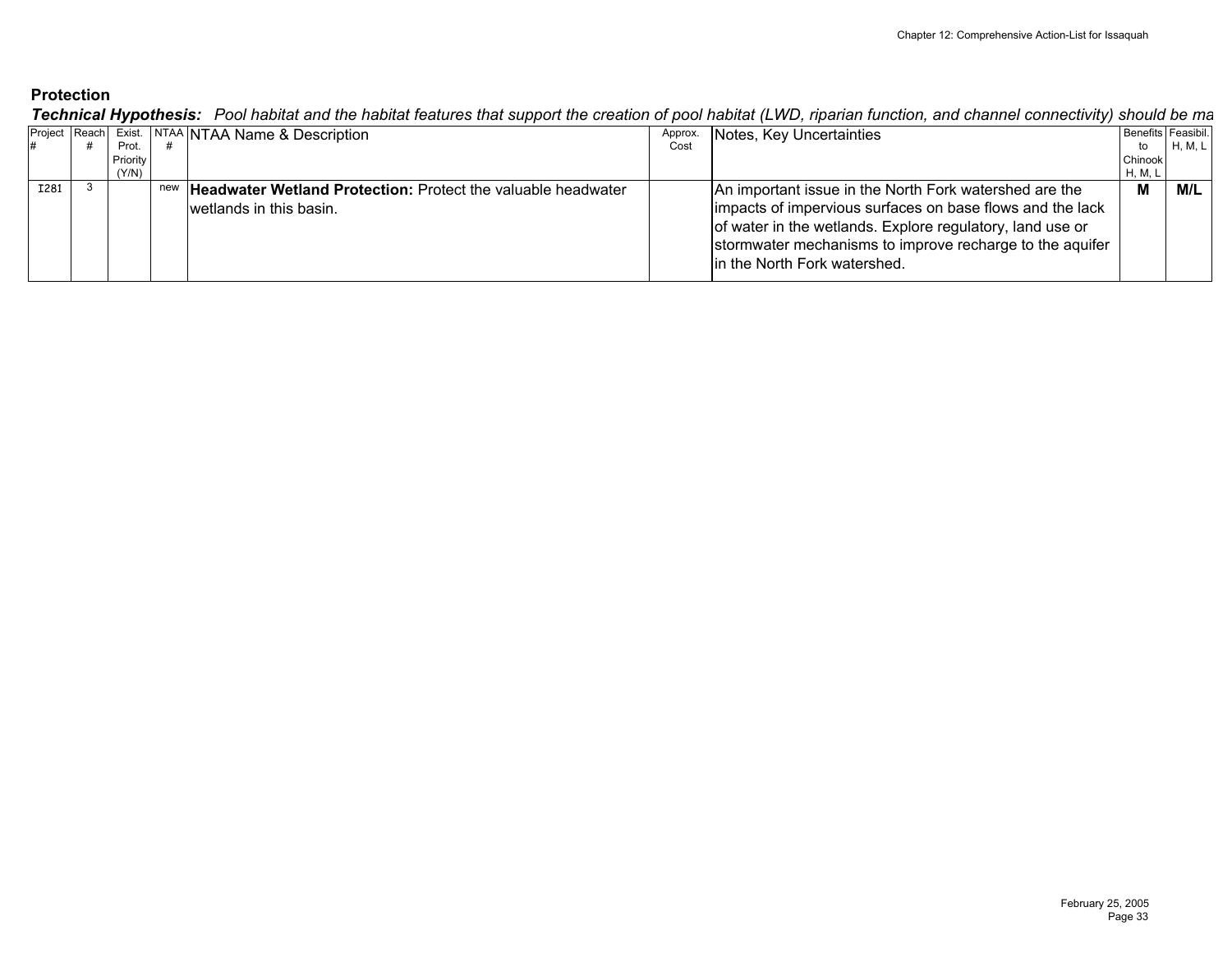## **Preliminary DRAFT Issaquah Creek Chinook Population - Tier I - Initial Habitat Project List Includes Potential Restoration and Protection Projects by Reach. East Fork Issaquah Creek Reaches 1-3**

# **Reach 1: East Fork Issaquah Creek from mouth to Front St Bridge**

**Restoration** *Technical Hypothesis:* 

| Project Reach | NTAA#      | NTAA Name & Description                                                                                                                                                                                                                                                                                                                                                                                                                                                                                                                                              | Approx.<br>Cost | Notes, Key Uncertainties                                                                                                                                                                                                                                                                                                                                                                                                                        | to<br>Chinook<br>H, M, L | Benefits Feasibil.<br>H, M, L |
|---------------|------------|----------------------------------------------------------------------------------------------------------------------------------------------------------------------------------------------------------------------------------------------------------------------------------------------------------------------------------------------------------------------------------------------------------------------------------------------------------------------------------------------------------------------------------------------------------------------|-----------------|-------------------------------------------------------------------------------------------------------------------------------------------------------------------------------------------------------------------------------------------------------------------------------------------------------------------------------------------------------------------------------------------------------------------------------------------------|--------------------------|-------------------------------|
| I282          | new        | Relocation of City Parks Maintenance facility and Restoration<br>of Site: Property is at confluence of Issaquah Creek and East Fork<br>Issaquah Creek, adjacent to Issaquah Creek Park. Relocation of<br>the maintenance facility and restoration of the stream and buffer<br>offers excellent opportunity to restoring important sections of these<br>two streams, and is consistent with City of Issaquah parks planning<br>goals.                                                                                                                                 |                 | Suitable site for maintenance facility must be identified and<br>acquired prior to restoration. Site is location of original<br>Issaquah sewage treatment plant, the debris of which may<br>lbe buried at the site.                                                                                                                                                                                                                             |                          |                               |
| I283          | new        | Acquisition: Purchase Anderson property, located at confluence of<br>Issaquah Creek and East Fork Issaquah Creek. Two parcels (3.9<br>acres total) on stream, located across from current City open space<br>parcel. Site currently has degraded stream and riparian habitat that<br>offers excellent potential for restoration. Removal of bank<br>hardening on Anderson property would enhance stream functions.                                                                                                                                                   |                 |                                                                                                                                                                                                                                                                                                                                                                                                                                                 |                          |                               |
| <b>I284</b>   | Issaquah 8 | 1-90 Stormwater Improvements: I-90 has few water-quality<br>treatment facilities or water detention/detention facilities for the<br>hundreds of acres of impervious surfaces that flow directly into the<br>East Fork, North Fork, and mainstem of Issaquah Creek. Work with<br>Washington Department of Ecology and Washington State<br>Department of Transportation to provide detention, water quality<br>improvements and spill containment facilities. The risk of a major<br>contaminant spill caused by highway accident is probably the<br>greatest concern. |                 | Impact from I-90 is highest in the East Fork. Requires<br>participation by WSDOT who controls limited access right-<br>of-way. WSDOT should also continue to maintain culverts<br>under I-90 that are undersized and trap sediment. Future<br>TMDL/NPDES permit implications may help address some<br>of these concerns. City of Issaquah estimates there are 85<br>acres of impervious surfaces in the I-90 right of way in the<br>City alone. |                          |                               |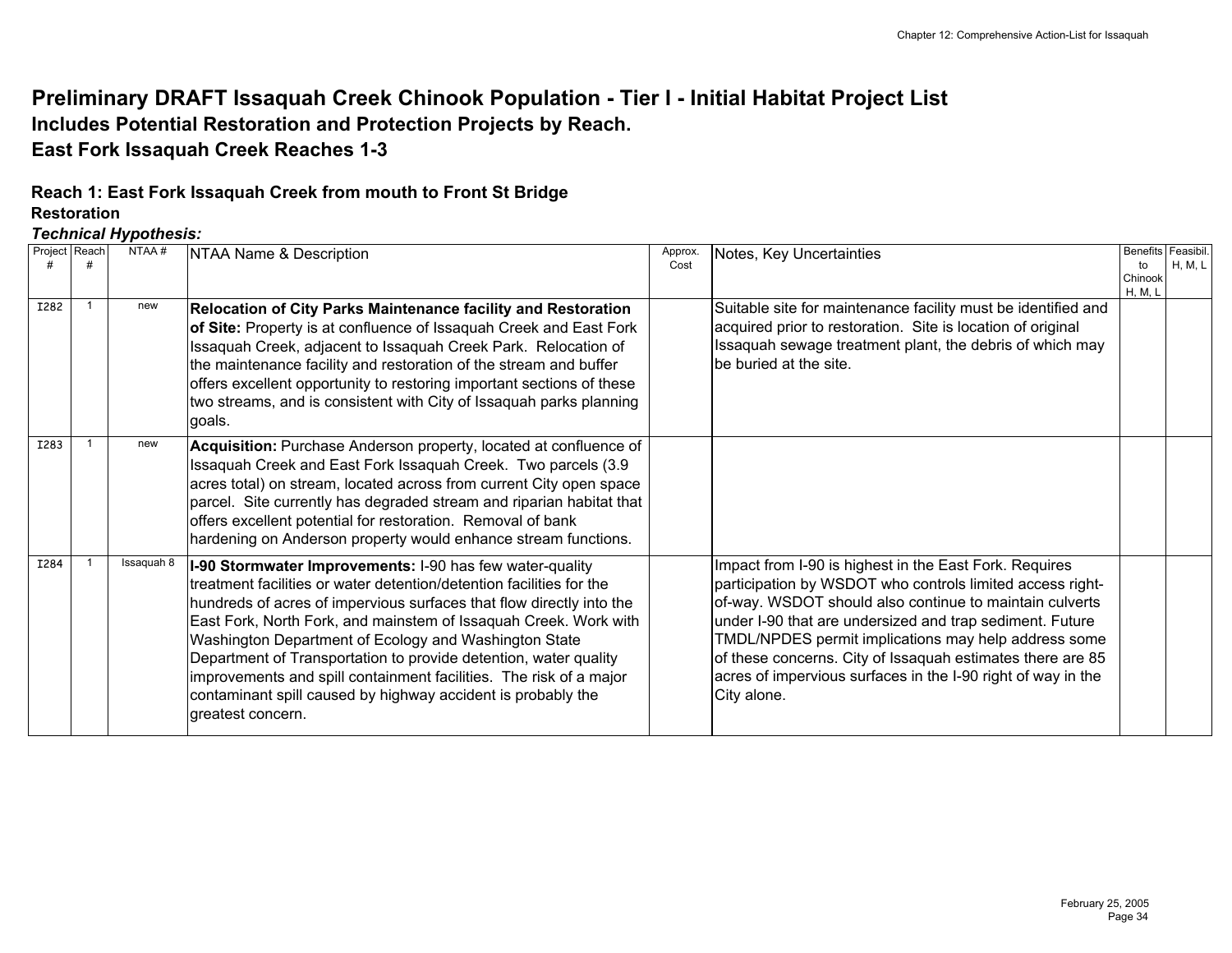*Technical Hypothesis: Pool habitat and the habitat features that support the creation of pool habitat (LWD, riparian function, and channel connectivity) should be maintained.*

| Project Reach | Prot.<br>Priority<br>(Y/N) |    | <b>Exist.</b> NTAA NTAA Name & Description                                                                                                                                                                                                                     | Approx.<br>Cost | Notes, Key Uncertainties                                                                    | Benefits Feasibil.<br>to<br>Chinook<br>H, M, L | H, M, L |
|---------------|----------------------------|----|----------------------------------------------------------------------------------------------------------------------------------------------------------------------------------------------------------------------------------------------------------------|-----------------|---------------------------------------------------------------------------------------------|------------------------------------------------|---------|
| I285          |                            |    | new   Acquisition: Purchase Anderson property, located at confluence of  <br>Issaquah Creek and East Fork Issaquah Creek. City has had<br>discussions with the property owner about acquisition of the two<br>parcels, which would add to Issaquah Creek Park. |                 | Also in Lower Issaquah Reach 4.                                                             | н                                              |         |
| I286          |                            | 3b | <b>Forest Cover Protection:</b> Acquire additional forested areas along<br>East Fork.                                                                                                                                                                          |                 | Most of area is already in public ownership. There is very<br>little in need of protection. |                                                |         |

## **Reach 2: East Fork Issaquah Creek from Front St Bridge to I-90 crossing (beginning confined reach)**

### **Restoration**

## *Technical Hypothesis:*

| Project Reach | NTAA#      | NTAA Name & Description                                                                                                                                                                                                                                                                                                                                                                                                                                                                                                                                              | Approx.<br>Cost | Notes, Key Uncertainties                                                                                                                                                                                                                                                                                                                                                                                                    | Benefits Feasibil<br>to<br>Chinook<br>H, M, L | H, M, L |
|---------------|------------|----------------------------------------------------------------------------------------------------------------------------------------------------------------------------------------------------------------------------------------------------------------------------------------------------------------------------------------------------------------------------------------------------------------------------------------------------------------------------------------------------------------------------------------------------------------------|-----------------|-----------------------------------------------------------------------------------------------------------------------------------------------------------------------------------------------------------------------------------------------------------------------------------------------------------------------------------------------------------------------------------------------------------------------------|-----------------------------------------------|---------|
| I287          | Issaquah 8 | I-90 Stormwater Improvements: I-90 has few water-quality<br>treatment facilities or water detention/detention facilities for the<br>hundreds of acres of impervious surfaces that flow directly into the<br>East Fork, North Fork, and mainstem of Issaquah Creek. Work with<br>Washington Department of Ecology and Washington State<br>Department of Transportation to provide detention, water quality<br>improvements and spill containment facilities. The risk of a major<br>contaminant spill caused by highway accident is probably the<br>greatest concern. |                 | Suitable site for maintenance facility must be identified and<br>acquired prior to restoration. Site is location of original<br>Issaquah sewage treatment plant, the debris of which may<br>be buried at the site. Future TMDL/NPDES permit<br>implications may help address some of these concerns. City<br>of Issaquah estimates there are 85 acres of impervious<br>surfaces in the I-90 right of way in the City alone. |                                               |         |

## **Protection**

*Technical Hypothesis: Pool habitats that provide cover and refuge for critical life stages should be protected and maintained, starting with the protection of existing off-channel and pool areas.*

|      |          | Project Reach Exist. NTAA NTAA Name & Description                       | Approx. | <b>Notes. Key Uncertainties</b>                            | Benefits Feasibil. |         |
|------|----------|-------------------------------------------------------------------------|---------|------------------------------------------------------------|--------------------|---------|
|      | Prot.    |                                                                         | Cost    |                                                            | to                 | H, M, L |
|      | Priority |                                                                         |         |                                                            | Chinook            |         |
|      | (Y/N)    |                                                                         |         |                                                            | H, M, L            |         |
| I288 |          | <b>Forest Cover Protection:</b> Acquire additional forested areas along |         | Most of area is already in public ownership. There is very |                    |         |
|      |          | <b>East Fork.</b>                                                       |         | llittle in need of protection.                             |                    |         |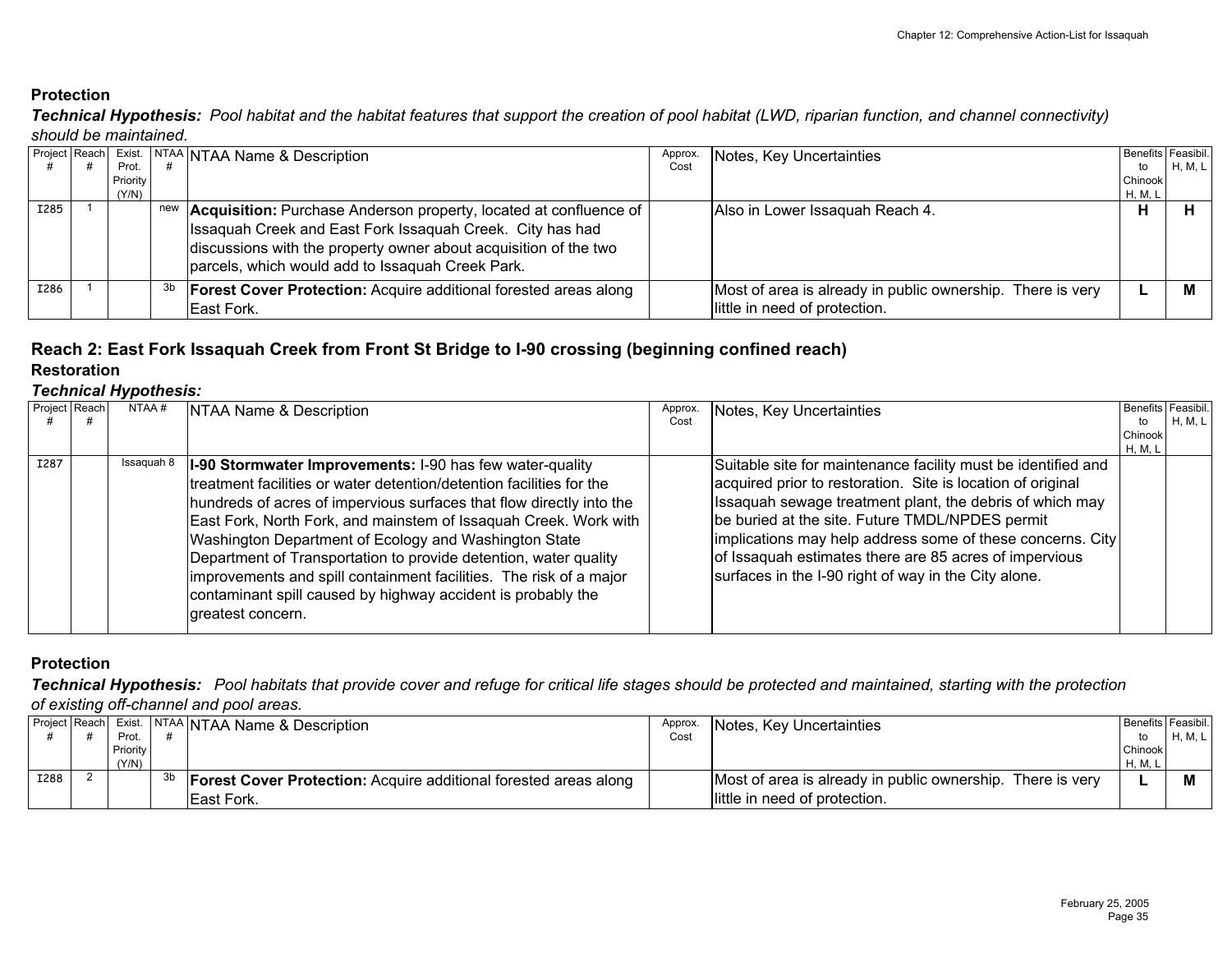## **Reach 3: East Fork Issaquah Creek from I-90 crossing (beginning confined reach) to High Point Restoration**

### *Technical Hypothesis:*

| Project Reach | NTAA# | NTAA Name & Description                                              | Approx.                                                                                                                                                                                        |                                                          |                                                                                                                                                                                                                                                                       | Benefits Feasibil.<br>H, M, L                                               |
|---------------|-------|----------------------------------------------------------------------|------------------------------------------------------------------------------------------------------------------------------------------------------------------------------------------------|----------------------------------------------------------|-----------------------------------------------------------------------------------------------------------------------------------------------------------------------------------------------------------------------------------------------------------------------|-----------------------------------------------------------------------------|
|               |       |                                                                      |                                                                                                                                                                                                |                                                          | Chinook                                                                                                                                                                                                                                                               |                                                                             |
|               |       |                                                                      |                                                                                                                                                                                                |                                                          |                                                                                                                                                                                                                                                                       |                                                                             |
|               |       |                                                                      |                                                                                                                                                                                                |                                                          |                                                                                                                                                                                                                                                                       |                                                                             |
|               |       | treatment facilities or water detention/detention facilities for the |                                                                                                                                                                                                |                                                          |                                                                                                                                                                                                                                                                       |                                                                             |
|               |       | hundreds of acres of impervious surfaces that flow directly into the |                                                                                                                                                                                                | Issaquah sewage treatment plant, the debris of which may |                                                                                                                                                                                                                                                                       |                                                                             |
|               |       | East Fork, North Fork, and mainstem of Issaquah Creek. Work with     |                                                                                                                                                                                                |                                                          |                                                                                                                                                                                                                                                                       |                                                                             |
|               |       | Washington Department of Ecology and Washington State                |                                                                                                                                                                                                |                                                          |                                                                                                                                                                                                                                                                       |                                                                             |
|               |       | Department of Transportation to provide detention, water quality     |                                                                                                                                                                                                |                                                          |                                                                                                                                                                                                                                                                       |                                                                             |
|               |       |                                                                      |                                                                                                                                                                                                | surfaces in the I-90 ROW in the City alone.              |                                                                                                                                                                                                                                                                       |                                                                             |
|               |       |                                                                      |                                                                                                                                                                                                |                                                          |                                                                                                                                                                                                                                                                       |                                                                             |
|               |       | greatest concern.                                                    |                                                                                                                                                                                                |                                                          |                                                                                                                                                                                                                                                                       |                                                                             |
|               |       | Issaquah 8                                                           | 1-90 Stormwater Improvements: I-90 has few water-quality<br>improvements and spill containment facilities. The risk of a major<br>contaminant spill caused by highway accident is probably the | Cost                                                     | Notes, Key Uncertainties<br>Suitable site for maintenance facility must be identified and<br>acquired prior to restoration. Site is location of original<br>be buried at the site. Future TMDL/NPDES permit<br>of Issaquah estimates there are 85 acres of impervious | to<br>H, M, L<br>implications may help address some of these concerns. City |

## **Protection**

*Technical Hypothesis: Pool habitat and the habitat features that support the creation of pool habitat (LWD, riparian function, and channel connectivity) should be maintained.*

|      |          | Project Reach Exist.   NTAA NTAA Name & Description                     | Approx. | Notes, Key Uncertainties                                   | Benefits Feasibil. |         |
|------|----------|-------------------------------------------------------------------------|---------|------------------------------------------------------------|--------------------|---------|
|      | Prot.    |                                                                         | Cost    |                                                            | to                 | H, M, L |
|      | Priority |                                                                         |         |                                                            | Chinook            |         |
|      | (Y/N)    |                                                                         |         |                                                            | H, M, L            |         |
| I290 |          | <b>Forest Cover Protection:</b> Acquire additional forested areas along |         | Most of area is already in public ownership. There is very |                    |         |
|      |          | Ithe East Fork.                                                         |         | little in need of protection.                              |                    |         |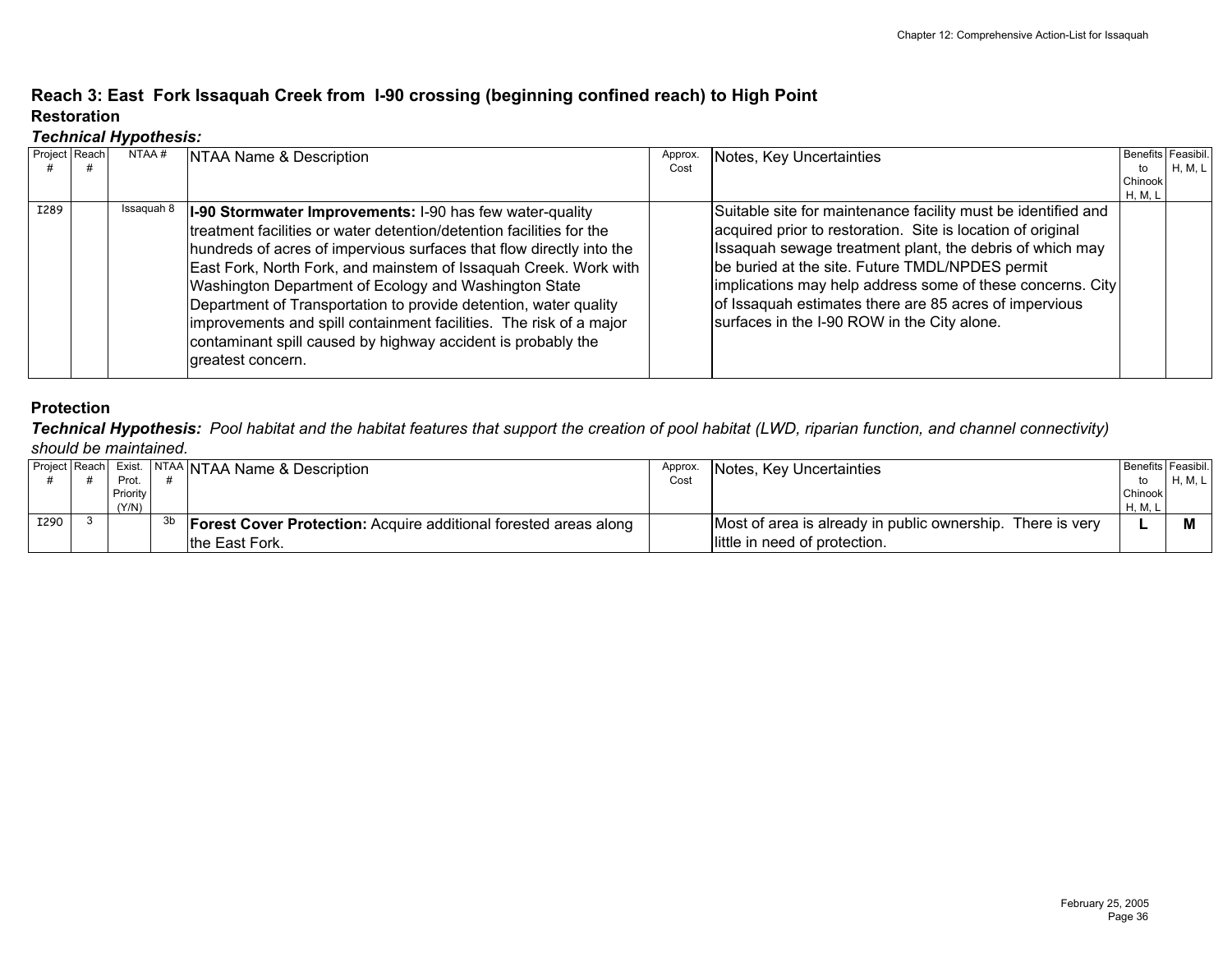## **Preliminary DRAFT North Lake Washington Chinook Population - Tier I - Initial Habitat Project List Includes Potential Restoration and Protection Projects by Reach. Lake Sammamish Sections 1-6**

## **Basinwide Recommendations:**

|      | <b>Project</b> Description                                                                                                                                             |
|------|------------------------------------------------------------------------------------------------------------------------------------------------------------------------|
| I611 | Docks/Bulkhead Enforcement - Many docks and bulkheads continue to be built and repaired without permits. Enforcement of existing regulations is critical.              |
|      | I612 Filling and Bank Hardening - There is a real need for BMPs and Design standards for single family residences which include bioengineering options and some        |
|      | vegetation requirements/suggestions. May be possible to use retailers to disseminate info/products.                                                                    |
|      | I613  Bio-engineering Demonstration Projects - Demonstration projects showing technologies to reduce bank hardening should be built. Public properties should be used, |
|      | although some private SF properties should also be targeted.                                                                                                           |
|      | 1614 Explore opportunities to reduce the number of private docks and increase riparian vegetation through assistance and incentive programs.                           |
|      | I615 Explore "management" practices at community beaches and investigate opportunities to reduce associated impacts.                                                   |
|      | 1616 Protect Sandy shorelines where they exist.                                                                                                                        |
|      | I617 Restrict Barge Anchoring at Creek Mouths - The barge used for dock building and repair is often left anchored for long periods of time near the mouths of creeks. |
|      | It is recommended that this practice be eliminated.                                                                                                                    |
|      | 1618   Add more "no wake" buoys around the lake shore to protect from wave-induced damage from wakeboard and other boats.                                              |

## **Section 1: Lake Sammamish State Park, reaches 1-7**

#### **Restoration**

| Project Sect. # Section | Restor.<br>Benefit<br>Rank | NTAA # | <b>NTAA Name &amp; Description</b>                                                                                                                                                                   | Approx.<br>Cost | Notes, Key Uncertainties                                                                  | Benefits Feasib.<br>to<br>Chinook<br>H, M, L | H, M, L |
|-------------------------|----------------------------|--------|------------------------------------------------------------------------------------------------------------------------------------------------------------------------------------------------------|-----------------|-------------------------------------------------------------------------------------------|----------------------------------------------|---------|
| I291                    |                            | new    | Mouth of Issaquah Creek Habitat Enhancement: Project<br>would primarily consist of bank and in-water revegetation at<br>the mouth of the creek. Site is currently heavily impacted by<br>Ihuman use. |                 | Revegetation may not be successful unless human use of<br>the site is reduced/eliminated. |                                              |         |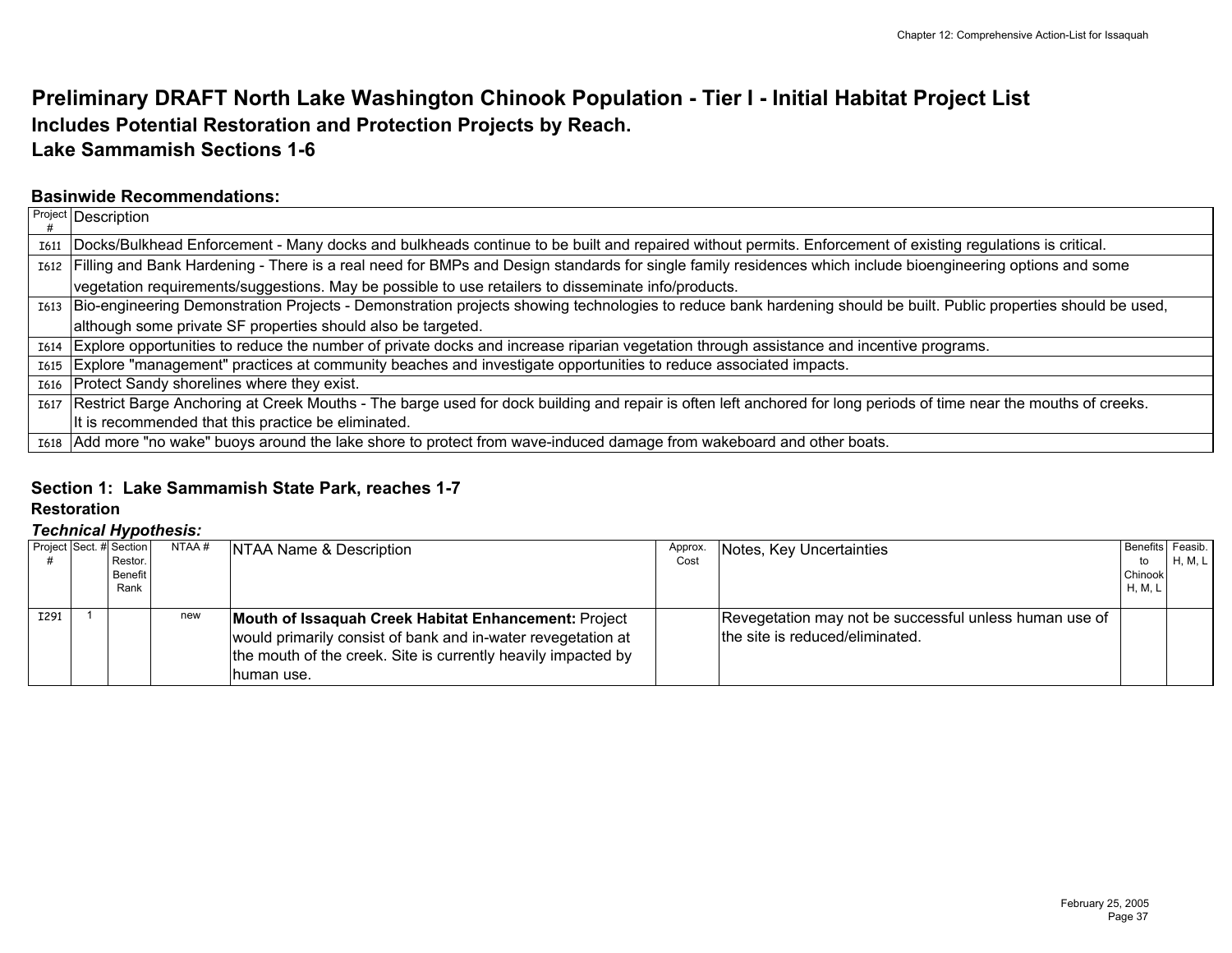|      | <b>Technical Hypothesis:</b> |          |     |                                                                  |         |                                                               |          |         |
|------|------------------------------|----------|-----|------------------------------------------------------------------|---------|---------------------------------------------------------------|----------|---------|
|      | Project Sect. # Section      |          |     | Exist.   NTAA   NTAA Name & Description                          | Approx. | Notes, Key Uncertainties                                      | Benefits | Feasib. |
|      | Prot.                        | Prot.    |     |                                                                  | Cost    |                                                               | to       | H, M, L |
|      | Benefit                      | Priority |     |                                                                  |         |                                                               | Chinook  |         |
|      | Rank                         | (Y/N)    |     |                                                                  |         |                                                               | H, M, I  |         |
| I292 |                              |          | new | Sammamish State Park Recreation Management:                      |         | There were mixed feelings about the benefits and or           |          |         |
|      |                              |          |     | Significant changes in park management and enforcement are       |         | impacts of installing a fuel stop at the park. Currently,     |          |         |
|      |                              |          |     | needed to protect site from human disturbance. Specific          |         | boaters fill up from gas cans all around the lake and are far |          |         |
|      |                              |          |     | recommendations include enforcement of fishing regulations       |         | more likely to cause spills than if a gas stop was            |          |         |
|      |                              |          |     | (particularly snagging) in the creek, eliminating motorized boat |         | developed. At the same time it might add even more use        |          |         |
|      |                              |          |     |                                                                  |         |                                                               |          |         |
|      |                              |          |     | "beach landing" especially beach-side fueling, signage about     |         | to this site which is already heavily overused. WDFW is       |          |         |
|      |                              |          |     | salmon near creek, and hydro boat impacts from large events.     |         | responsible for fisheries management and should be            |          |         |
|      |                              |          |     | Above should be integrated with park management plan.            |         | notified about the fish snagging problem and be               |          |         |
|      |                              |          |     |                                                                  |         | encouraged to better enforce regulations.                     |          |         |
|      |                              |          |     |                                                                  |         |                                                               |          |         |
| I293 |                              |          | new | <b>Recreation Off-Limits Zones at Creek Mouths: To minimize</b>  |         |                                                               |          |         |
|      |                              |          |     | impacts to fish and vegetation, it was proposed that human       |         |                                                               |          |         |
|      |                              |          |     | use be eliminated from reaches 2,3 as well as 6,7,8 which        |         |                                                               |          |         |
|      |                              |          |     | include the mouths of Issaguah and Tibbits Creeks.               |         |                                                               |          |         |
|      |                              |          |     |                                                                  |         |                                                               |          |         |

## **Section 2: Southeast Lake Sammamish, reaches 29-34**

#### **Restoration**

|      | . .<br>Project Sect. # Section<br>Restor.<br>Benefit<br>Rank | NTAA# | NTAA Name & Description                                                                                                                                                                                         | Approx.<br>Cost | Notes, Key Uncertainties                                                                                                                                                                                                                                                                 | Benefits Feasib.<br>to<br>Chinook<br>H, M, L | H, M, L |
|------|--------------------------------------------------------------|-------|-----------------------------------------------------------------------------------------------------------------------------------------------------------------------------------------------------------------|-----------------|------------------------------------------------------------------------------------------------------------------------------------------------------------------------------------------------------------------------------------------------------------------------------------------|----------------------------------------------|---------|
| I294 |                                                              | new   | Laughing Jacobs Creek Mouth Restoration: Potential site<br>restoration at the mouth of creek where lawns currently run to<br>the edge of the lake, near wetland area.                                           |                 | Project may require acquisition of land, or possibly could<br>be accomplished through other means. Unsure about<br>landowner willingness. Some participants thought that the<br>mouth of the creek was relatively functional and should<br>simply be protected from further degradation. |                                              |         |
| I295 |                                                              | new   | No-Barge-Anchor-Zone: The mouth of Laughing Jacobs<br>creek is a common barge anchor site. As with the basin-wide<br>recommendation above, barges should not be permitted to<br>anchor in front of creek mouth. |                 |                                                                                                                                                                                                                                                                                          |                                              |         |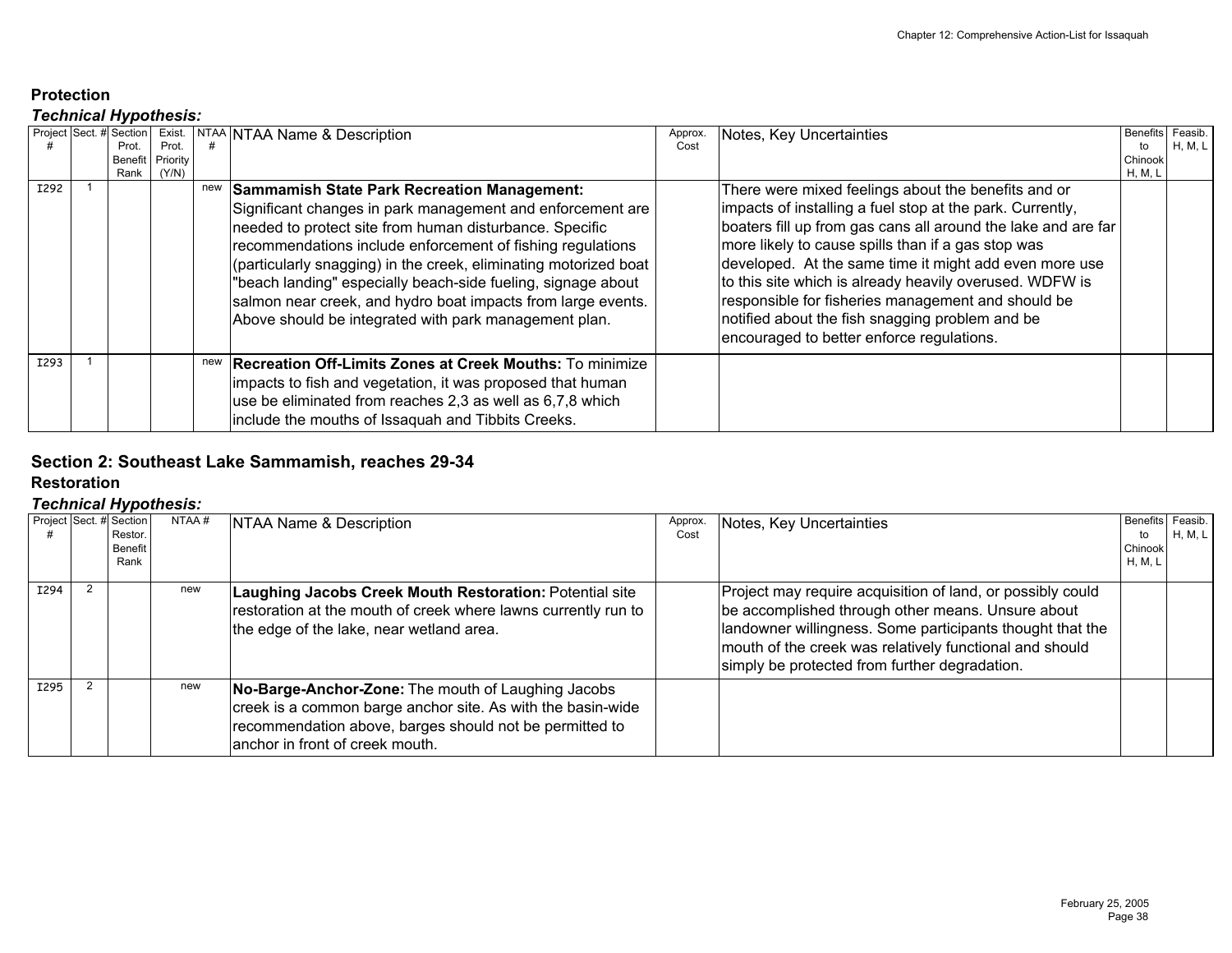| I296 |  | new | Beach Restoration at Creek North of Laughing Jacobs            | Landowner may be willing to explore projects given the |  |
|------|--|-----|----------------------------------------------------------------|--------------------------------------------------------|--|
|      |  |     | <b>Creek:</b> Private beach at the mouth of the creek north of | problems they are experiencing due to sand drift.      |  |
|      |  |     | Laughing Jacobs creek has a history of beach nourishment       |                                                        |  |
|      |  |     | and drift, which is causing problems with the boat-lift at the |                                                        |  |
|      |  |     | site. Project could explore opportunity to work with landowner |                                                        |  |
|      |  |     | to address boat-lift problems as well as restore site.         |                                                        |  |

## *Technical Hypothesis:*

|      |                  |       | Project Sect. # Section Exist. NTAA NTAA Name & Description      | Approx. |                                                          |         | Benefits Feasib. |
|------|------------------|-------|------------------------------------------------------------------|---------|----------------------------------------------------------|---------|------------------|
|      |                  |       |                                                                  |         | Notes, Key Uncertainties                                 |         |                  |
|      | Prot.            | Prot. |                                                                  | Cost    |                                                          | to      | H, M, L          |
|      | Benefit Priority |       |                                                                  |         |                                                          | Chinook |                  |
|      | Rank             | (Y/N) |                                                                  |         |                                                          | H, M, L |                  |
| I297 |                  |       | <b>Protect Mallard Cove parcel just north of Sammamish State</b> |         | Parcel is proposed for a condo development. As a part of |         |                  |
|      |                  |       | Park.                                                            |         | this development there was a proposal to include a fuel  |         |                  |
|      |                  |       |                                                                  |         | stop. More follow-up on the status of the project is     |         |                  |
|      |                  |       |                                                                  |         | Inecessary.                                              |         |                  |

## **Section 3: Southwest Lake Sammamish (I-90, Tibbetts, Lewis), reaches 8-11, 35**

## **Restoration**

### *Technical Hypothesis:*

|      | . .                     |        |                                                                 |         |                          |                  |         |
|------|-------------------------|--------|-----------------------------------------------------------------|---------|--------------------------|------------------|---------|
|      | Project Sect. # Section | NTAA # | <b>NTAA Name &amp; Description</b>                              | Approx. | Notes, Key Uncertainties | Benefits Feasib. |         |
|      | Restor.                 |        |                                                                 | Cost    |                          | to               | H, M, L |
|      | <b>Benefit</b>          |        |                                                                 |         |                          | Chinook          |         |
|      | Rank                    |        |                                                                 |         |                          | H, M, L          |         |
|      |                         |        |                                                                 |         |                          |                  |         |
| I298 |                         | new    | <b>Recreation Off-Limits Zones at Creek Mouths: To minimize</b> |         |                          |                  |         |
|      |                         |        | limpacts to fish and vegetation, it was proposed that human     |         |                          |                  |         |
|      |                         |        | use be eliminated from reaches 2,3 as well as 6,7,8 which       |         |                          |                  |         |
|      |                         |        |                                                                 |         |                          |                  |         |
|      |                         |        | include the mouths of Issaquah and Tibbits Creeks.              |         |                          |                  |         |
|      |                         |        |                                                                 |         |                          |                  |         |

## **Protection**

|  |                    |       | Project Sect. # Section   Exist. NTAA   NTAA Name & Description | Approx. | Notes, Key Uncertainties | Benefits Feasib. |                      |
|--|--------------------|-------|-----------------------------------------------------------------|---------|--------------------------|------------------|----------------------|
|  | Prot.              | Prot. |                                                                 | Cost    |                          |                  | <sup>1</sup> H, M, L |
|  | Benefit   Priority |       |                                                                 |         |                          | Chinook          |                      |
|  | Rank               | (Y/N) |                                                                 |         |                          | H, M,            |                      |
|  |                    |       | new   No projects identified at this time                       |         |                          |                  |                      |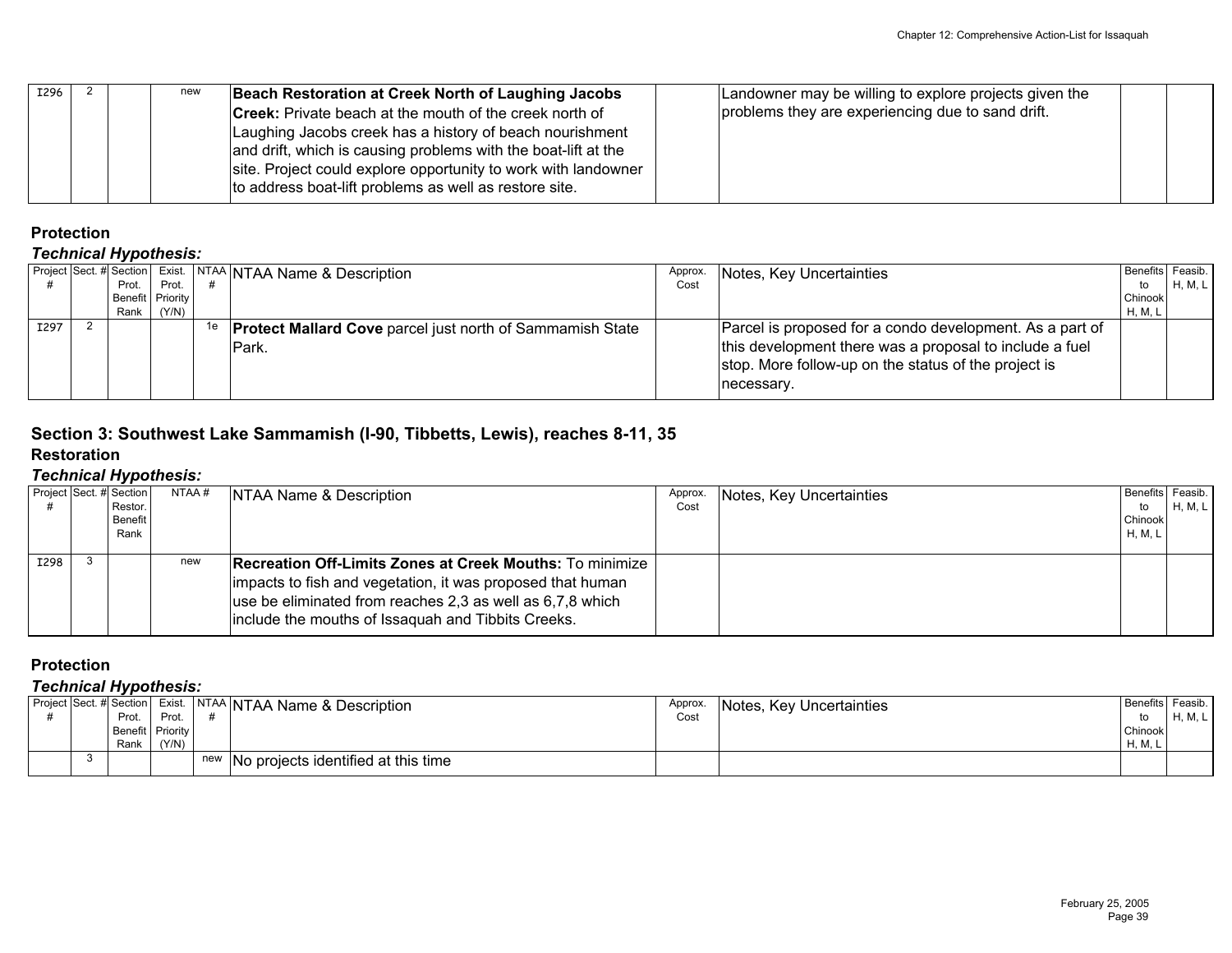## **Section 4: Mid-Lake Sammamish South (Phantom Creek) East reaches 36, 12, West reaches 27-31 Restoration**

#### *Technical Hypothesis:*

|      | Project Sect. # Section<br>Restor.<br>Benefit<br>Rank | NTAA # | NTAA Name & Description                                                                                                                         | Approx.<br>Cost | Notes, Key Uncertainties                                                                                                                             | to<br>Chinook<br>H, M, L | Benefits Feasib.<br>H, M, L |
|------|-------------------------------------------------------|--------|-------------------------------------------------------------------------------------------------------------------------------------------------|-----------------|------------------------------------------------------------------------------------------------------------------------------------------------------|--------------------------|-----------------------------|
| I299 |                                                       | new    | Vasa Creek Mouth Restoration: Potential site for restoration<br>at the mouth of Vasa Creek which is owned by private beach<br>park association. |                 | Park association is assumed to be willing to cooperate and<br>interested in possible funding sources available to assist<br>with and expand project. |                          |                             |

## **Protection**

#### *Technical Hypothesis:*  Project Sect. # Section #Prot. Benefit RankExist. Prot. Priority (Y/N)  $\mathbb{R}^{NTA}$  NTAA Name & Description  $\mathbb{R}^{NTA}$   $\mathbb{R}^{NDCS}$ . Notes, Key Uncertainties  $\mathbb{R}^{SVDR}$   $\mathbb{R}^{SVDR}$   $\mathbb{R}^{SVDR}$ #Chinook H, M, L Feasib. H, M, L I300<sup>4</sup> | | | new **Phantom Creek Habitat Protection:** One relatively large parcel exists at the mouth of Phantom Creek that would be ideal for acquisition and possible restoration. Landowner was approached previously and was not willing to sell. I301<sup>4</sup> **Forested Buffer Protection:**Project would acquire private land to protect the forested section of buffer in reach 29. Little is known about landowner willingness.

## **Section 5: Mid-Lake Sammamish North, East reaches - 13-14, West reaches - 22-26**

## **Restoration**

|         | Benefits Feasib. |
|---------|------------------|
| to      | H, M, L          |
|         |                  |
| H, M, L |                  |
|         |                  |
|         |                  |
|         | Chinook          |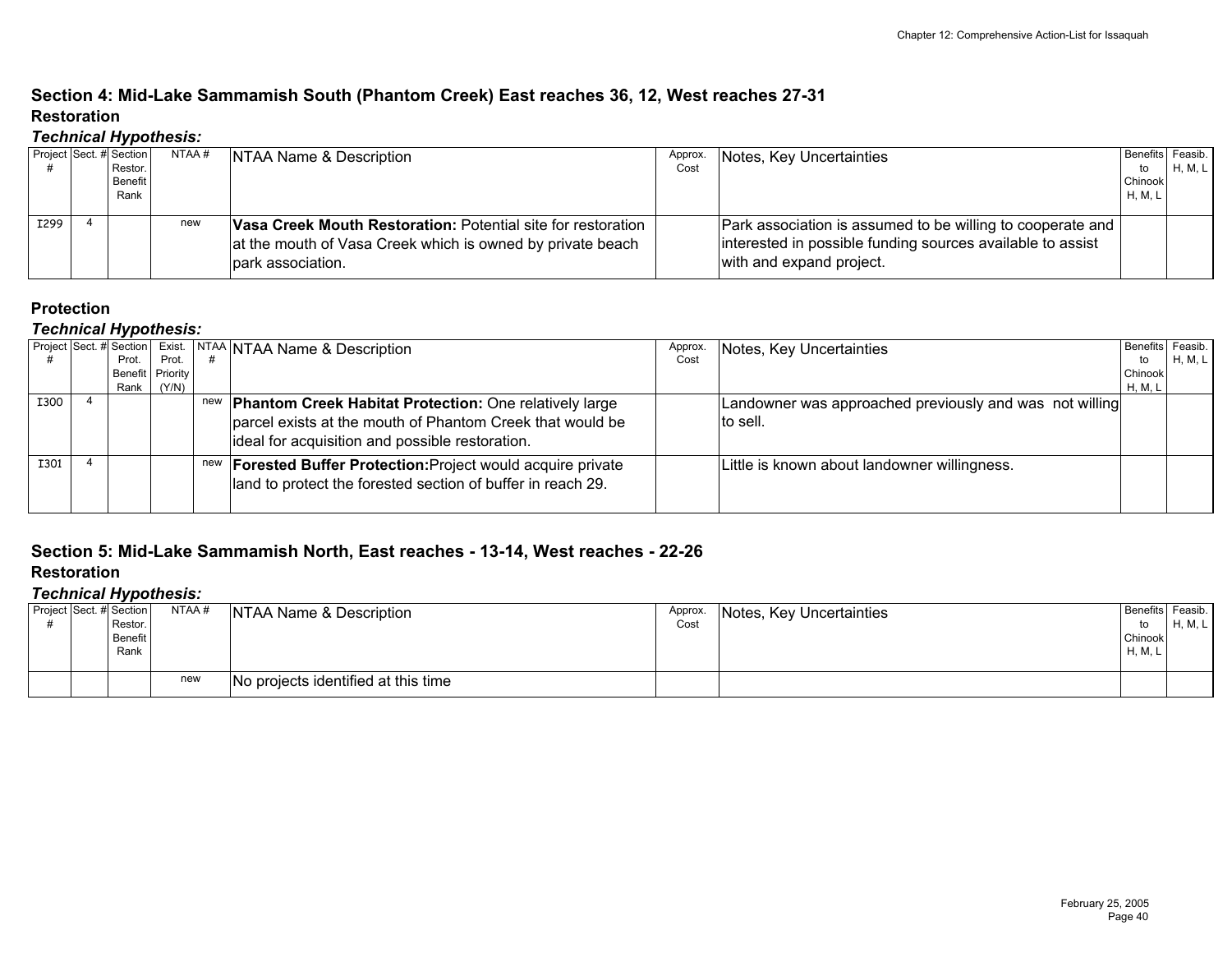## *Technical Hypothesis:*

|      |   | ,,,<br>Project Sect. # Section<br>Prot. | Exist.<br>Prot.   |     | <b>NTAA</b> NTAA Name & Description                                                                                                                                                                                                                                | Approx.<br>Cost | Notes, Key Uncertainties                                                                              | <b>Benefits</b><br>to | Feasib.<br>H, M, L |
|------|---|-----------------------------------------|-------------------|-----|--------------------------------------------------------------------------------------------------------------------------------------------------------------------------------------------------------------------------------------------------------------------|-----------------|-------------------------------------------------------------------------------------------------------|-----------------------|--------------------|
|      |   | Benefit<br>Rank                         | Priority<br>(Y/N) |     |                                                                                                                                                                                                                                                                    |                 |                                                                                                       | Chinook<br>H, M, L    |                    |
| I302 | 5 |                                         |                   | new | <b>Pine Lake Creek:</b> Restoration work was conducted on this<br>site previously but not maintained. Site should be monitored to<br>ensure that benefits from restoration are being preserved.                                                                    |                 |                                                                                                       |                       |                    |
| I303 |   |                                         |                   |     | <b>Protect semi-natural shoreline</b> between Weber Point and<br>Inglewood Hills Road.                                                                                                                                                                             |                 | Significant degradation ongoing at site including shoreline<br>filling and hardening without permits. |                       |                    |
| I304 |   |                                         |                   |     | <b>Protect semi-natural shoreline</b> between Weber Point and<br>Inglewood Hills Road.                                                                                                                                                                             |                 | Significant degradation ongoing at site including shoreline<br>filling and hardening without permits. |                       |                    |
| I305 |   |                                         |                   |     | <b>Protect Inglewood Hill shoreline at end of Inglewood Hills</b><br>Road.                                                                                                                                                                                         |                 |                                                                                                       |                       |                    |
| I306 |   |                                         |                   | new | <b>Protect Barret and Hughes Properties:</b> Two large parcels<br>exist in this section that have relatively intact sections of<br>forested shoreline. The Barret property includes 450 ft of<br>shoreline and the Hughes property includes 200 ft of<br>chorolino |                 | Both parcels are being considered for subdivision.                                                    |                       |                    |

## **Section 6: North Lake Sammamish (Marymoor) reaches 14-21**

#### **Restoration**

## *Technical Hypothesis:*

|  | Project Sect. # Section<br>Restor. | NTAA# | NTAA Name & Description             | Approx.<br>Cost | Notes, Key Uncertainties | Benefits Feasib.<br>to | H, M, L |
|--|------------------------------------|-------|-------------------------------------|-----------------|--------------------------|------------------------|---------|
|  | Benefit<br>Rank                    |       |                                     |                 |                          | Chinook<br>H, M, I     |         |
|  |                                    |       | No projects identified at this time |                 |                          |                        |         |

## **Protection**

|             |                  |       | Project Sect. # Section   Exist.   NTAA   NTAA Name & Description | Approx. | Notes, Key Uncertainties                                 | Benefits Feasib. |         |
|-------------|------------------|-------|-------------------------------------------------------------------|---------|----------------------------------------------------------|------------------|---------|
|             | Prot.            | Prot  |                                                                   | Cost    |                                                          | to               | H, M, L |
|             | Benefit Priority |       |                                                                   |         |                                                          | Chinook          |         |
|             | Rank             | (Y/N) |                                                                   |         |                                                          | H, M, L          |         |
| I307        |                  |       | new   Protect Shoreline Connectivity around NE Corner of Lake -   |         | City of Sammamish bought two large sections of shoreline |                  |         |
|             |                  |       | Approximately 4,000 ft of shoreline exist in this area with only  |         | in this area, so much of this land is already in public  |                  |         |
|             |                  |       | 2 homes. Project would acquire homes and remaining non-           |         | ownership.                                               |                  |         |
|             |                  |       | public property to ensure protection of area.                     |         |                                                          |                  |         |
| <b>I308</b> |                  |       | <b>Protect semi-natural shoreline north of Weber Point.</b>       |         |                                                          |                  |         |
|             |                  |       |                                                                   |         |                                                          |                  |         |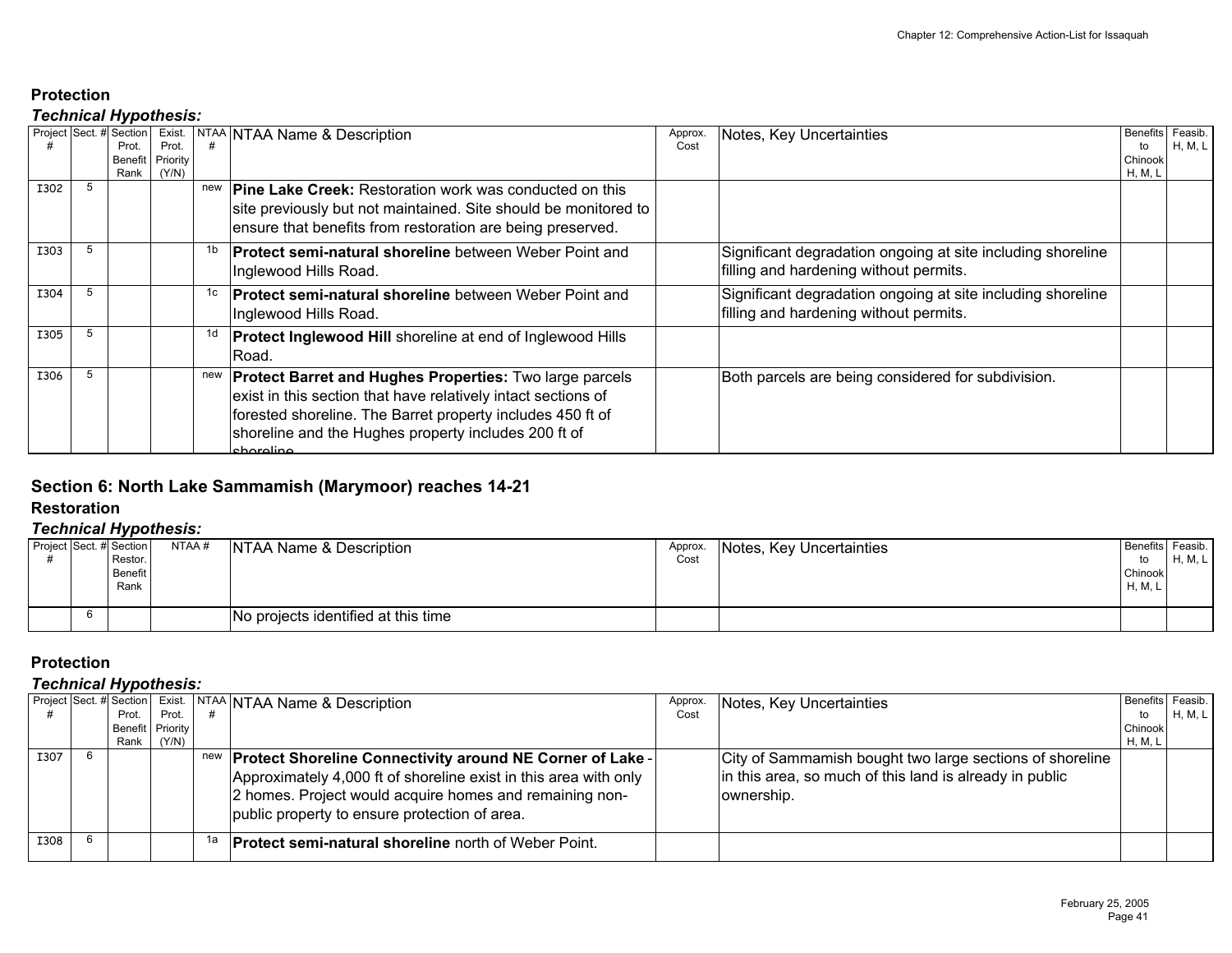## **Draft Proposed Outreach & Education Actions for the Issaquah Population (Tier 1 Subareas) (by WRIA 8 Public Outreach Committee)**

| Proj<br># | <b>Habitat Condition</b>                                                                                                                                                                                                                       | <b>Desired</b><br><b>Outcome</b>                                                                                                                                                               | <b>Target</b><br><b>Audience</b>                                                  | <b>Proposed Action</b>                                                                                                                                                                                                                                                                                                                                                                                                    | <b>Priority</b><br>H, M, L | Proven<br><b>Track Record/</b><br><b>Model</b>                                            | Level of<br><b>Financial</b><br>Commit. |
|-----------|------------------------------------------------------------------------------------------------------------------------------------------------------------------------------------------------------------------------------------------------|------------------------------------------------------------------------------------------------------------------------------------------------------------------------------------------------|-----------------------------------------------------------------------------------|---------------------------------------------------------------------------------------------------------------------------------------------------------------------------------------------------------------------------------------------------------------------------------------------------------------------------------------------------------------------------------------------------------------------------|----------------------------|-------------------------------------------------------------------------------------------|-----------------------------------------|
| I701      | Smaller parcels lost<br>to development<br>without financial<br>incentives offered to<br>owners of larger<br>parcels                                                                                                                            | Protect and<br>improve salmon<br>habitat                                                                                                                                                       | Commercial<br>and<br>residential<br>shoreline and<br>forest<br>property<br>owners | Expand existing private landowner incentive programs to<br>include smaller, restoration-oriented properties not<br>currently eligible under existing programs. Increase the<br>local land trust activity in the Issaquah Basin to negotiate<br>agreements.                                                                                                                                                                |                            | Public Benefits<br>Rating System,<br>Open Space<br><b>Current Use</b><br>Tax (CUT)        | <b>High</b>                             |
| I702      | Riparian vegetation<br>displaced by lawn,<br>invasives, or exotics;<br>water quality<br>compromised by<br>landscape practices;<br>higher water use at<br>times when flows<br>lowest; habitat in<br>threat of<br>development or<br>degradation. | Protect & restore<br>salmon habitat,<br>especially riparian<br>vegetation as<br>source of refuge<br>and terrestrial<br>food; protect &<br>restore water<br>quality, maintain<br>instream flows | Residential<br>shoreline<br>property<br>owners                                    | Continue and expand Creekside Landowner Assistance<br>Program including classes, technical and financial<br>assistance in private restoration activities to entire Basin.<br>Include information on conservation easement<br>opportunities as well as land use options.                                                                                                                                                   |                            | Yes,<br>Snohomish<br>County<br>Streamside<br>Courses,<br>Creekside<br>Living,<br>Issaquah | Low                                     |
| I703      | Riparian vegetation<br>displaced by<br>invasives or low eco<br>value plants; higher<br>water use at times<br>when flows lowest                                                                                                                 | Protect and<br>improve riparian<br>habitat to provide<br>source of food &<br>shelter, limit<br>erosion, and<br>reduce<br>supplemental<br>watering needs                                        | Commercial<br>and<br>residential<br>Shoreline<br>property<br>owners               | Encourage commercial and residential streamside<br>restoration & removal and replacement of non-native<br>vegetation by reducing or eliminating local permit<br>processes and fees.                                                                                                                                                                                                                                       | Medium<br>- High           | $\overline{\cdot}$                                                                        | $\gamma$                                |
| I704      | Riparian vegetation<br>displaced                                                                                                                                                                                                               | Protect & restore<br>riparian<br>vegetation to<br>provide shelter<br>and food; protect<br>and restore water<br>quality, maintain<br>instream flows                                             | Residential<br>shoreline<br>property<br>owners;<br>general<br>public; youth       | Update salmon-friendly behavior educational materials<br>such as Salmon Friendly Gardening Practices, Going<br>Native, Watershed Waltz and Sammamish Swing<br>booklets and Water Quality Consortium posters. Print<br>and distribute to the following prioritized audiences: 1)<br>Shoreline landowners; 2) Community Meeting Spaces<br>such as libraries, city halls, local festivals, etc.; and 3) K-<br>12 classrooms. | Medium<br>- High           | Yes.                                                                                      | Low-<br>Medium                          |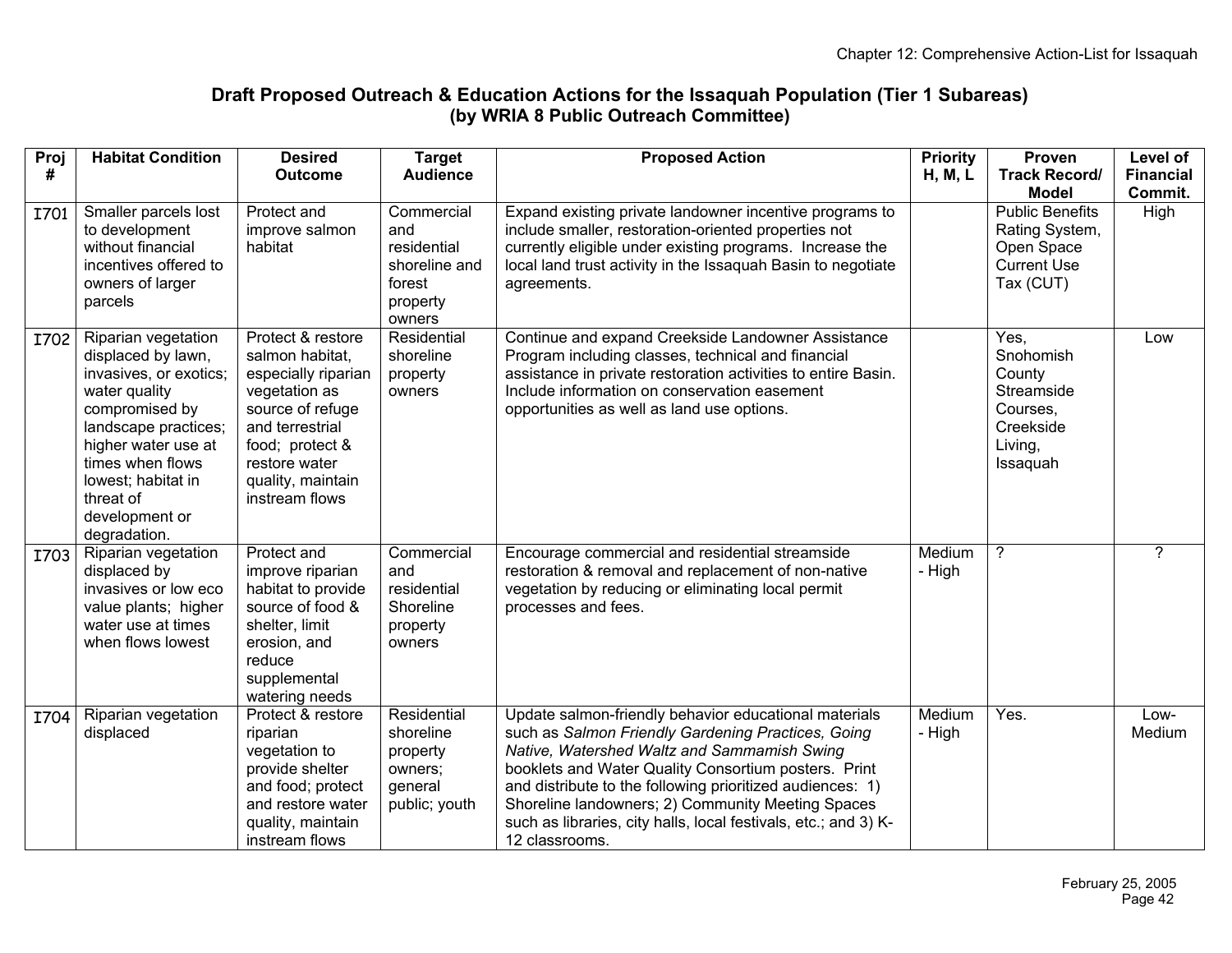| Proj | <b>Habitat Condition</b>                                                                                                                                                         | <b>Desired</b>                                                                                                                                                                                                                             | <b>Target</b>                                                | <b>Proposed Action</b>                                                                                                                                                                                                                                                                                                                                                                                                                                                                                                                                                                                                                                                                                                                   | <b>Priority</b>                                                    | Proven                                                                                                                     | Level of         |
|------|----------------------------------------------------------------------------------------------------------------------------------------------------------------------------------|--------------------------------------------------------------------------------------------------------------------------------------------------------------------------------------------------------------------------------------------|--------------------------------------------------------------|------------------------------------------------------------------------------------------------------------------------------------------------------------------------------------------------------------------------------------------------------------------------------------------------------------------------------------------------------------------------------------------------------------------------------------------------------------------------------------------------------------------------------------------------------------------------------------------------------------------------------------------------------------------------------------------------------------------------------------------|--------------------------------------------------------------------|----------------------------------------------------------------------------------------------------------------------------|------------------|
| #    |                                                                                                                                                                                  | <b>Outcome</b>                                                                                                                                                                                                                             | <b>Audience</b>                                              |                                                                                                                                                                                                                                                                                                                                                                                                                                                                                                                                                                                                                                                                                                                                          | H, M, L                                                            | <b>Track Record/</b>                                                                                                       | <b>Financial</b> |
|      |                                                                                                                                                                                  |                                                                                                                                                                                                                                            |                                                              |                                                                                                                                                                                                                                                                                                                                                                                                                                                                                                                                                                                                                                                                                                                                          |                                                                    | <b>Model</b>                                                                                                               | Commit.          |
| I705 | Lack of large woody<br>debris as source of<br>shelter, pools, riffles                                                                                                            | Overcome public<br>fear and<br>resistance to<br>providing and<br>maintaining<br>woody debris<br>along shorelines<br>and subsequent<br>source of cover.<br>pools, riffles                                                                   | Shoreline<br>property<br>owners,<br>general<br>public, youth | Increase public awareness about the value of large<br>woody debris and native vegetation for flood protection,<br>salmon habitat, and healthy streams. Convey through<br>media (local newspapers, community newsletters);<br>displays, website, signage along publicly accessible<br>"model" shoreline; and brochures such as King County's<br>Large Woody Debris and River Safety and US Forest<br>Service Large Woody Material: The Backbone of a<br>Stream. Distribute to all shoreline property owners and<br>to more of general public, especially recreational boaters.<br>Continue outreach at festivals such as Salmon Days and<br>Sammamish Watershed Festival; via local cable<br>channels; and hatchery docent presentations. | High for<br>shorelin<br>e<br>landown<br>ers / low<br>for<br>others | Yes. Existing<br>King Co<br>brochure,<br>currently out of<br>print.                                                        | Low              |
| I706 | Channel<br>confinement, loss of<br>riparian buffer and<br>sources of large<br>woody debris,<br>pools, riffles, and<br>terrestrial food<br>source; reduced<br>channel complexity, | Inspire shoreline<br>property owners<br>to make changes<br>on their own<br>property by<br>providing good<br>examples;<br>increase public<br>support for land<br>acquisition and<br>restoration efforts.<br>as well as<br>landuse policies  | Shoreline<br>property<br>owners                              | Increase interpretation (signs, tours) and directed<br>visitation at restoration sites on public lands to better<br>convey how practices observed can be tried on private<br>lands.                                                                                                                                                                                                                                                                                                                                                                                                                                                                                                                                                      |                                                                    | Yes. Redmond<br>River Walk,<br>Juanita Beach,<br>Classic<br>Nursery, Lake<br><b>Forest Park</b><br>Stewardship<br>Projects | Medium           |
| I707 | Channel<br>confinement, loss of<br>riparian buffer:<br>sources of large<br>woody debris,<br>pools, riffles;<br>reduced channel<br>complexity,                                    | Inspire shoreline<br>property owners<br>to make changes<br>on their own<br>property by<br>providing good<br>examples;<br>increase public<br>support for land<br>acquisition and<br>restoration efforts.<br>as well as<br>landuse policies. | Shoreline<br>property<br>owners and<br>general public        | Document video progress on a range of restoration<br>projects from planning to post-construction. Air on<br>government cable channels, in shoreline property owner<br>classes and for libraries, schools, communities groups.                                                                                                                                                                                                                                                                                                                                                                                                                                                                                                            |                                                                    | Salmon<br>Information TV,                                                                                                  | Variable         |
| I708 | All conditions listed                                                                                                                                                            | Protect and                                                                                                                                                                                                                                | Shoreline and                                                | Increase awareness of new landowners concerning                                                                                                                                                                                                                                                                                                                                                                                                                                                                                                                                                                                                                                                                                          | Medium                                                             | Yes. King                                                                                                                  | Medium /         |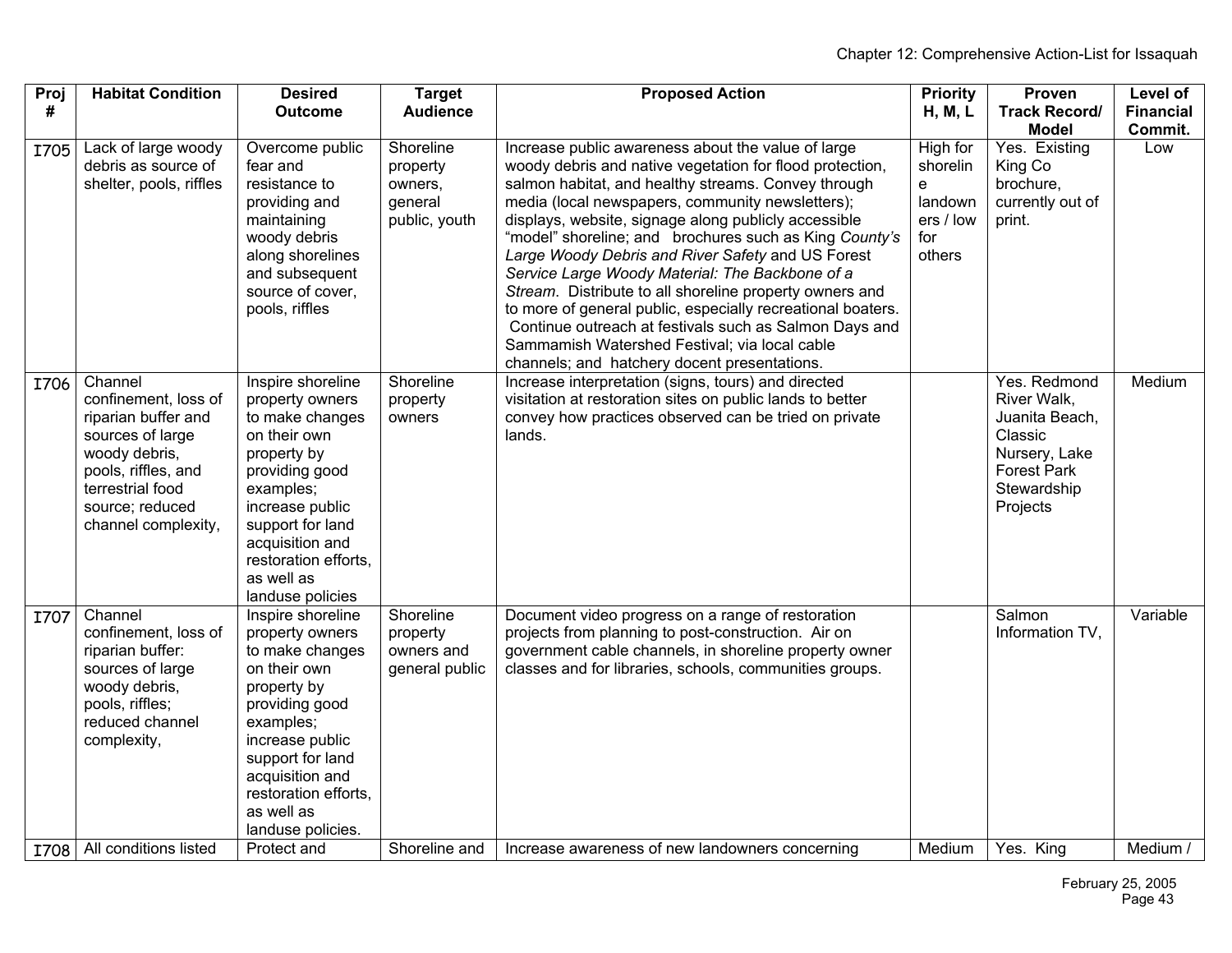| Proj<br># | <b>Habitat Condition</b>                                                                                                                                                            | <b>Desired</b><br><b>Outcome</b>                                                                                                                                                                | <b>Target</b><br><b>Audience</b>                                                                        | <b>Proposed Action</b>                                                                                                                                                                                                                                                                                                                             | <b>Priority</b><br>H, M, L | Proven<br><b>Track Record/</b>                                                                                                                                                                                                                             | Level of<br><b>Financial</b> |
|-----------|-------------------------------------------------------------------------------------------------------------------------------------------------------------------------------------|-------------------------------------------------------------------------------------------------------------------------------------------------------------------------------------------------|---------------------------------------------------------------------------------------------------------|----------------------------------------------------------------------------------------------------------------------------------------------------------------------------------------------------------------------------------------------------------------------------------------------------------------------------------------------------|----------------------------|------------------------------------------------------------------------------------------------------------------------------------------------------------------------------------------------------------------------------------------------------------|------------------------------|
|           |                                                                                                                                                                                     |                                                                                                                                                                                                 |                                                                                                         |                                                                                                                                                                                                                                                                                                                                                    |                            | <b>Model</b>                                                                                                                                                                                                                                               | Commit.                      |
|           | above                                                                                                                                                                               | improve riparian<br>and forest habitat                                                                                                                                                          | <b>Forested Area</b><br>property<br>owners                                                              | sensitive areas and environmental stewardship options of<br>streamside properties by educating local real estate<br>agents.<br>Explore possibility of adding a disclosure to Real Estate<br>Sales Agreement describing shorelines as sensitive<br>areas, subject to rules and regulations of City and<br>County. Look to model set by King County. |                            | County Dept. of<br>Development &<br>Environmental<br>Services real<br>estate classes<br>and notice on<br>title.                                                                                                                                            | Low                          |
| I709      | Riparian vegetation<br>displaced by lawn,<br>invasives, or exotics;<br>water quality<br>compromised by<br>landscape practices;<br>higher water use at<br>times when flows<br>lowest | Protect and<br>improve riparian<br>and forest habitat:<br>protect water<br>quality.<br>Increase<br>watershed literacy<br>and best<br>management<br>practices by<br>shoreline property<br>owners | Streamside<br>and Forested<br>Property<br>owners                                                        | Create and distribute "Streamside / Forest Living<br>Welcome Wagon" packages focused on shoreline and<br>forested area stewardship. Include information water<br>conservation incentive tools and erosion control<br>techniques.                                                                                                                   | Medium                     | WaterTenders                                                                                                                                                                                                                                               | Low/Medi<br>um               |
| I710      | Water quality<br>degraded by leaks<br>from septic sytems,<br>increased organics,<br>hormones, toxics                                                                                | Protect water<br>quality from septic<br>tank failures                                                                                                                                           | Shoreline<br>property<br>owners,<br>installation<br>contractors,<br>and real<br>estate<br>professionals | Increase outreach to shoreline homeowners on septic<br>tanks about proper siting and maintenance of their waste<br>systems. In addition to targeted mailings, offer free or low<br>cost inspections and technical assistance.                                                                                                                      | Medium-<br>High            | Yes, King<br><b>County Public</b><br>Health Dept.<br>Wastewater<br>Training<br>Programs for<br>Homeowners,<br>Realestate<br>Professionals,<br>and<br>Contractors;<br><b>Hood Canal</b><br>Coordinating<br>Council,<br>Chesapeake<br>Bay Cleanup<br>Program | Medium                       |
| I711      | All conditions listed                                                                                                                                                               | Protect forest<br>cover; protect &<br>restore wetlands,                                                                                                                                         | General<br>Public                                                                                       | Foster voluntary stewardship related to monitoring,<br>restoration and public education. Support community<br>organization or neighborhood capacity and partnership                                                                                                                                                                                | High                       | Yes. Issaquah<br><b>Basin Action</b><br>Team, City of                                                                                                                                                                                                      | Low                          |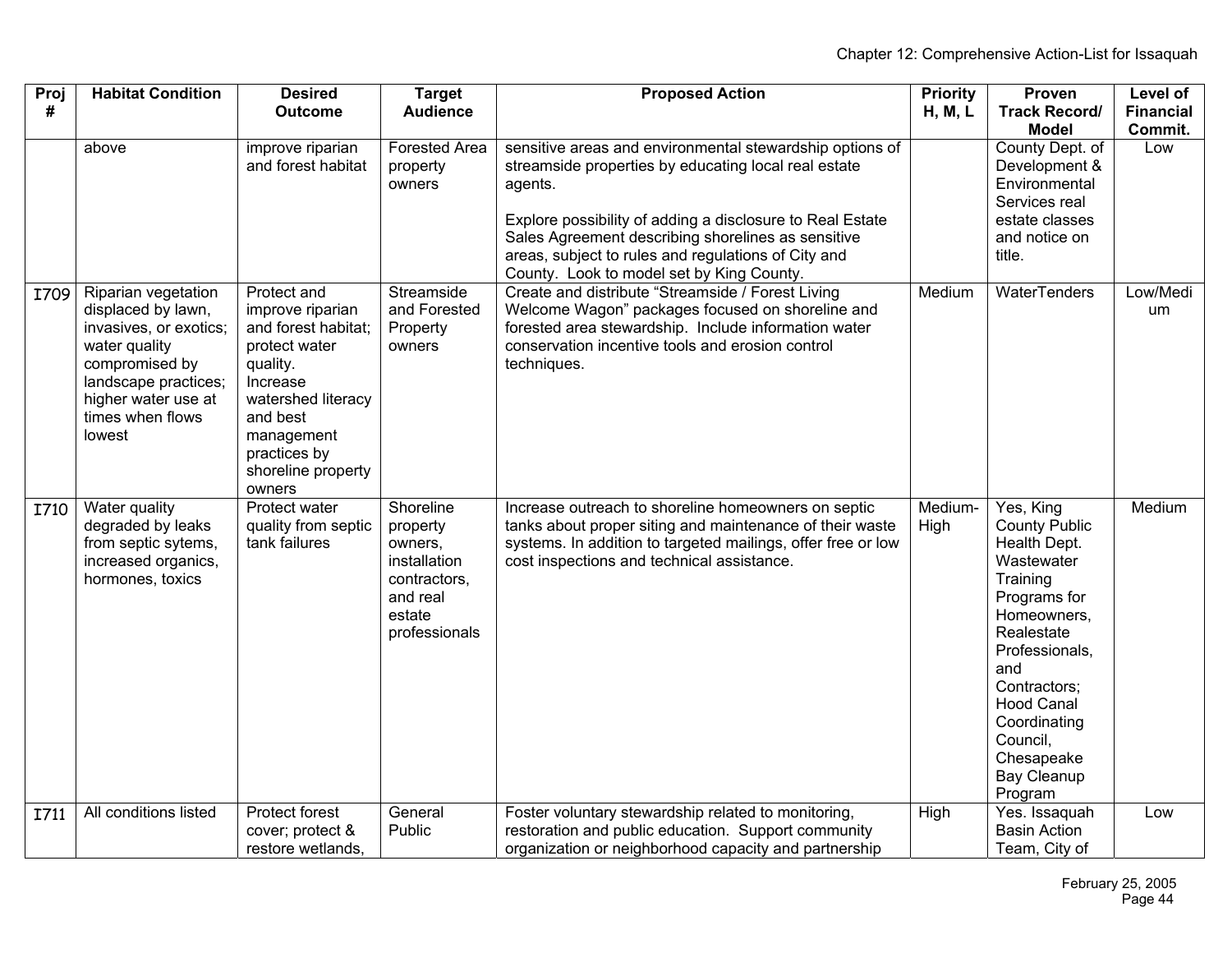| Proj<br># | <b>Habitat Condition</b>                                                                                                                                                             | <b>Desired</b><br><b>Outcome</b>                                                                                                                            | <b>Target</b><br><b>Audience</b>     | <b>Proposed Action</b>                                                                                                                                                                                                                                                                                                                                                                                                                                                                                                                                                  | <b>Priority</b><br><b>H, M, L</b> | <b>Proven</b><br><b>Track Record/</b>                                                     | Level of<br><b>Financial</b> |
|-----------|--------------------------------------------------------------------------------------------------------------------------------------------------------------------------------------|-------------------------------------------------------------------------------------------------------------------------------------------------------------|--------------------------------------|-------------------------------------------------------------------------------------------------------------------------------------------------------------------------------------------------------------------------------------------------------------------------------------------------------------------------------------------------------------------------------------------------------------------------------------------------------------------------------------------------------------------------------------------------------------------------|-----------------------------------|-------------------------------------------------------------------------------------------|------------------------------|
|           |                                                                                                                                                                                      |                                                                                                                                                             |                                      |                                                                                                                                                                                                                                                                                                                                                                                                                                                                                                                                                                         |                                   | <b>Model</b>                                                                              | Commit.                      |
|           |                                                                                                                                                                                      | headwaters,<br>critical salmon<br>habitat; increase<br>public support for<br>land acquisition<br>and restoration<br>efforts, as well as<br>landuse policies |                                      | efforts throughout entire Issaquah Basin. Continue the<br>Issaquah Basin Action Team and expand to include more<br>community representation from the East Fork<br>communities and the upper Issaquah Basin.                                                                                                                                                                                                                                                                                                                                                             |                                   | Issaquah<br>Resource<br>Conservation<br>Office<br>stewardship<br>programs.                |                              |
| I712      | Water quality<br>degraded by<br>excessive nutrient<br>inputs (and<br>subsequent<br>decrease in oxygen),<br>erosion and<br>sedimentation,<br>grasses clogging<br>channels             | Protect and restore<br>riparian vegetation,<br>protect and restore<br>water quality                                                                         | Livestock<br>owners<br>(Horse farms) | Provide classes, tours, and assistance in implementing<br>livestock operation best management practices.<br>Increase number of properties that have adopted "Farm<br>Management Plans". Gear classes to small "hobby<br>farmers."                                                                                                                                                                                                                                                                                                                                       | Medium                            | Yes. Horses for<br>Clean Water<br>and King<br>Conservation<br><b>District</b><br>Programs | Low                          |
| I713      | Riparian vegetation<br>displaced by lawn,<br>invasives, or exotics;<br>water quality<br>compromised by<br>landscape practices;<br>higher water use at<br>times when flows<br>lowest. | Protect & restore<br>riparian<br>vegetation;<br>protect& restore<br>water quality,<br>maintain instream<br>flows.                                           | Landscape<br>Contractors             | Offer professional workshops to landscape<br>designers/contractors on environmentally-friendly<br>streamside landscaping. Include topics such as riparian<br>design, plant selection, installation techniques, use of<br>compost to build healthy soils, efficient watering<br>techniques, role of LWD and erosion control. Determine<br>need for training for non-English speaking participants.<br>Increase likelihood of improving shoreline landscape<br>conditions by bringing on-board the industry with large<br>influence over the landscapes within watershed. | High                              | Yes.<br>Washington<br>Assoc. of<br>Landscape<br>Professionals<br>(WALP)<br>trainings      | $Low -$<br>Medium            |
| I714      | Native vegetation<br>displaced by lawn,<br>invasives, or exotics<br>with low ecological<br>value.                                                                                    | Provide food<br>source for wildlife;<br>reduce need for<br>pesticides and<br>supplemental<br>landscape<br>watering (once<br>established)                    | Community                            | Increase number of native plant salvages where<br>landowners can take plants back to their yards. Publicize<br>opportunity to drop off unwanted native plants with the<br>Mountains to Sound Greenway Trust nursery at Lake<br>Sammamish State Park.                                                                                                                                                                                                                                                                                                                    | Low                               | <b>King County</b><br><b>Native Plant</b><br>Salvage<br>Program.                          | Low                          |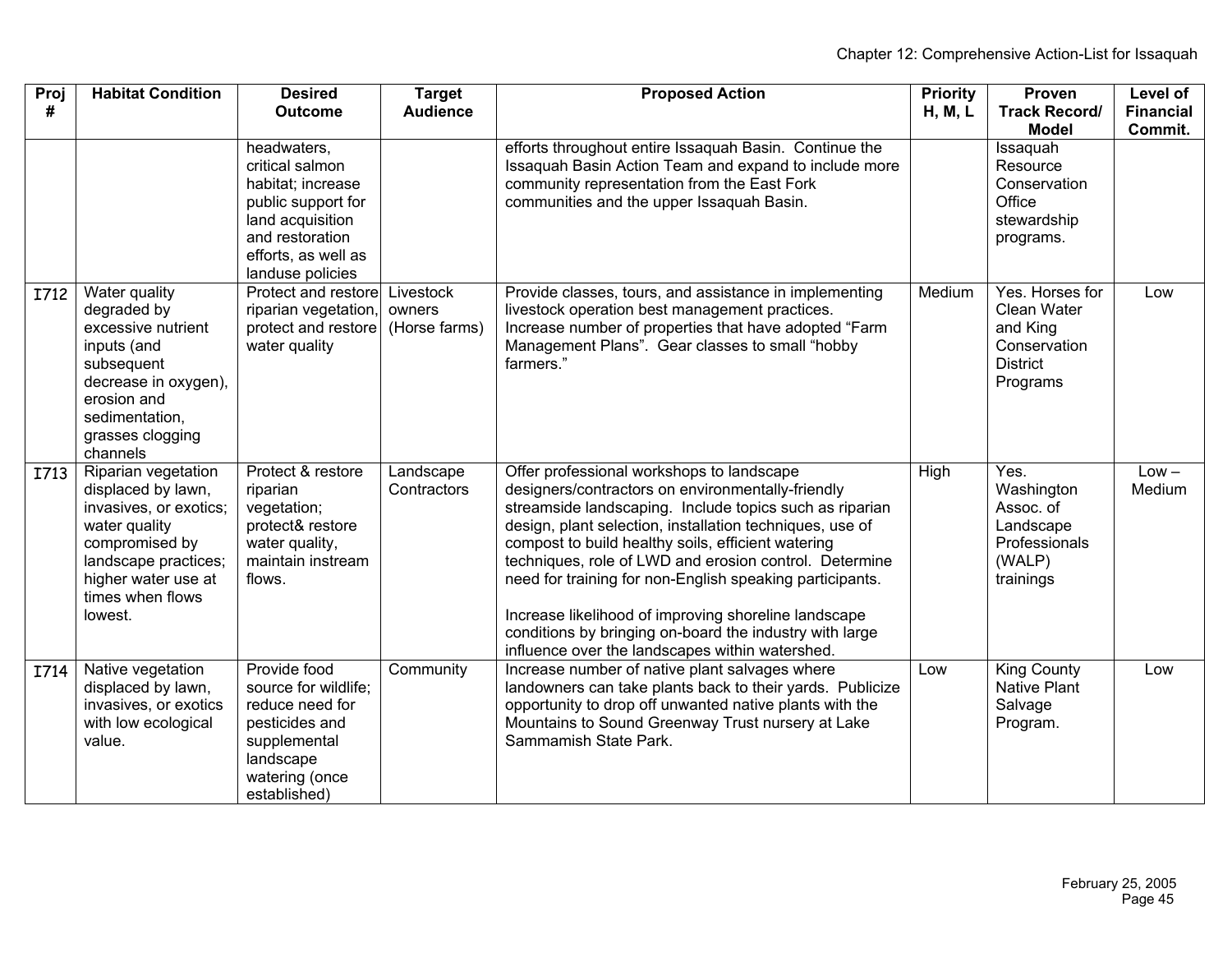| Proj | <b>Habitat Condition</b>                                                                                                                                                          | <b>Desired</b>                                                                                                                                                                             | <b>Target</b>                                                 | <b>Proposed Action</b>                                                                                                                                                                                                                                                                                                                                                                                                                                                                                                                                                                                                                             | <b>Priority</b>                                                            | Proven                                                                                                                                   | Level of                    |
|------|-----------------------------------------------------------------------------------------------------------------------------------------------------------------------------------|--------------------------------------------------------------------------------------------------------------------------------------------------------------------------------------------|---------------------------------------------------------------|----------------------------------------------------------------------------------------------------------------------------------------------------------------------------------------------------------------------------------------------------------------------------------------------------------------------------------------------------------------------------------------------------------------------------------------------------------------------------------------------------------------------------------------------------------------------------------------------------------------------------------------------------|----------------------------------------------------------------------------|------------------------------------------------------------------------------------------------------------------------------------------|-----------------------------|
| #    |                                                                                                                                                                                   | <b>Outcome</b>                                                                                                                                                                             | <b>Audience</b>                                               |                                                                                                                                                                                                                                                                                                                                                                                                                                                                                                                                                                                                                                                    | <b>H, M, L</b>                                                             | <b>Track Record/</b><br><b>Model</b>                                                                                                     | <b>Financial</b><br>Commit. |
| I715 | Loss of forest cover,<br>increased<br>impervious areas,<br>decreased infiltration<br>and ground water<br>recharge, increased<br>run-off and<br>subsequent<br>flashiness of floods | Protect forest<br>cover and<br>conditions that<br>more closely<br>mimic natural<br>hydrology; reduce<br>bed scour,<br>provide source of<br>cool water<br>through<br>groundwater<br>seepage | General<br>public, but<br>property<br>owners in<br>particular | Increase outreach concerning the benefits of trees and<br>basin-wide forest coverage to protect water quality and<br>maintain instream flows. Include information that links<br>canopy cover to storm water issues.<br>In urban areas, protect remaining trees and encourage<br>reforestation through street tree programs, tree protection<br>regulations, landscaping incentives, and redevelopment.<br>Clarify hazardous tree issues. Suggest hazardous trees<br>be replaced with new plantings.<br>Consider developing a marketing campaign with<br>nurseries and arborists, promoting the benefit of trees to<br>salmon and watershed health. | High in<br>rural<br>areas;<br>Medium<br>in<br>urban/s<br>uburban<br>areas. | Yes,<br>Sammamish<br>ReLeaf:<br>Mountains-to-<br>Sound<br>Greenway; City<br>tree ordinances                                              | Variable -<br>Medium        |
| I716 | Loss of riparian<br>vegetation, forest<br>cover, creek mouth<br>degradation,<br>degraded water<br>quality                                                                         | Protect and<br>improve riparian<br>and forest habitat                                                                                                                                      | Community                                                     | Increase citizen involvement in voluntary stewardship<br>programs, focusing on restoration projects to meet the<br>needs of the conservation plan through restoration,<br>education, monitoring and restoration site maintenance.<br>Expand opportunities throughout the basin.                                                                                                                                                                                                                                                                                                                                                                    | High                                                                       | City of<br>Issaquah<br>Resource<br>Conservation<br>Office; King<br>County Salmon<br>Watcher<br>program,<br>Hatchery<br>Docent<br>program | Medium                      |
| I717 | All conditions listed                                                                                                                                                             | Cultivate ethic of<br>environmental<br>stewardship;<br>increase<br>watershed<br>awareness and<br>links between<br>manmade habitat<br>and<br>environmental<br>health                        | Youth                                                         | Expand linkage environmental stewardship opportunities<br>and community service requirements with the scouting<br>community and K-12 and higher learning school<br>community service requirements.                                                                                                                                                                                                                                                                                                                                                                                                                                                 | Medium                                                                     | Yes.<br>Environmental<br>Portal Seattle,<br>Mercer Slough<br>Interns Prog, N.<br><b>Shore Utility</b><br>Tour, Water<br>Tenders.         | Low                         |
| I718 | All conditions listed                                                                                                                                                             | Improve<br>watershed<br>awareness:                                                                                                                                                         | Youth; FISH<br>Docents                                        | Focus environmental/science curricula on local<br>watershed issues, with particular emphasis on key<br>factors limiting the Issaquah Basin subpopulation.                                                                                                                                                                                                                                                                                                                                                                                                                                                                                          | Medium                                                                     | Yes                                                                                                                                      | Medium                      |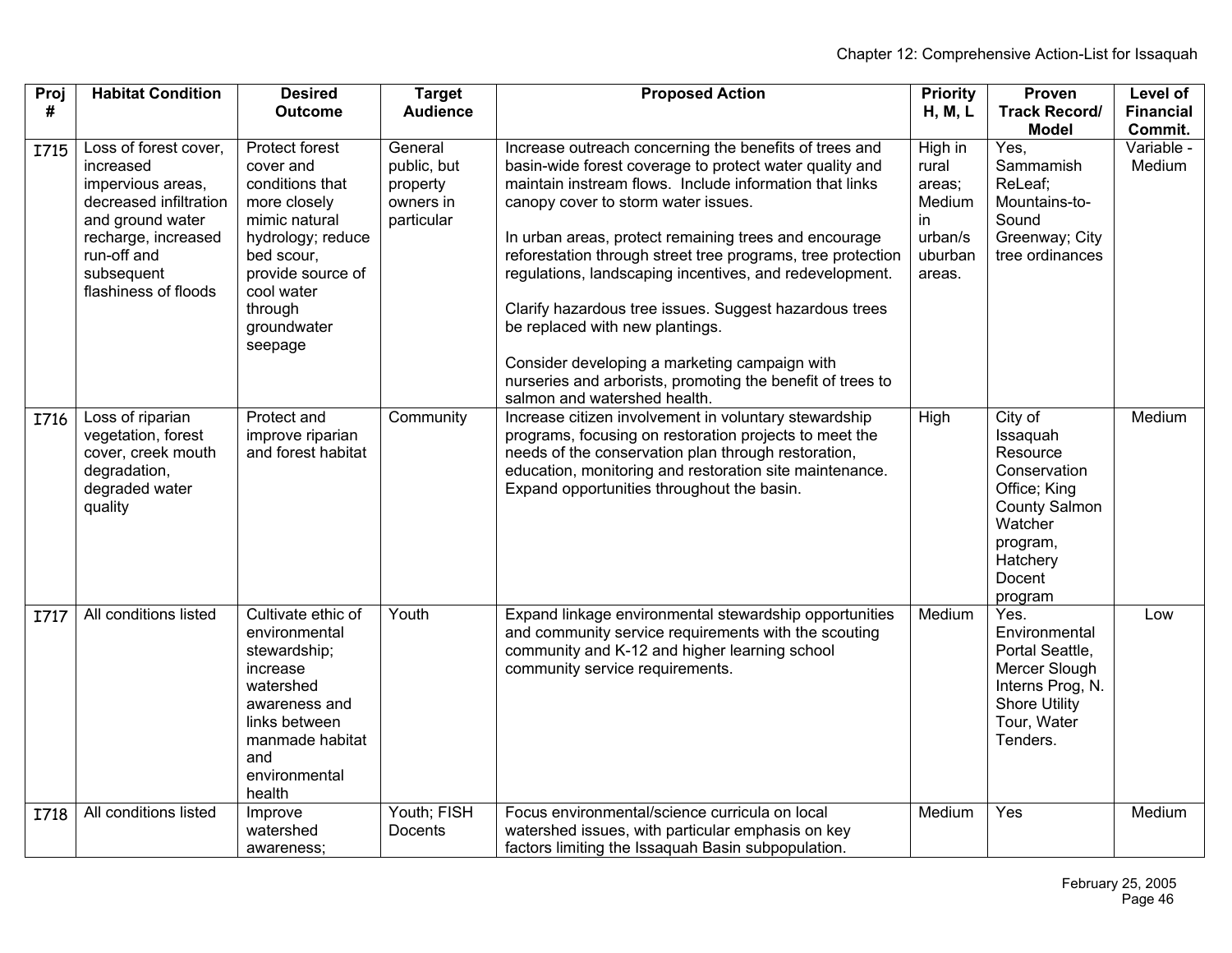| Proj<br># | <b>Habitat Condition</b>                                                                                                                                                                | <b>Desired</b><br><b>Outcome</b>                                                                                                                                                   | <b>Target</b><br><b>Audience</b>           | <b>Proposed Action</b>                                                                                                                                                                                                                                                                                                                                                                                                                                                | <b>Priority</b><br>H, M, L | Proven<br><b>Track Record/</b><br><b>Model</b>                                                                            | Level of<br><b>Financial</b><br>Commit. |
|-----------|-----------------------------------------------------------------------------------------------------------------------------------------------------------------------------------------|------------------------------------------------------------------------------------------------------------------------------------------------------------------------------------|--------------------------------------------|-----------------------------------------------------------------------------------------------------------------------------------------------------------------------------------------------------------------------------------------------------------------------------------------------------------------------------------------------------------------------------------------------------------------------------------------------------------------------|----------------------------|---------------------------------------------------------------------------------------------------------------------------|-----------------------------------------|
|           |                                                                                                                                                                                         | possibly prevent<br>future habitat<br>degradation by<br>instilling a better<br>understanding of<br>interrelationship<br>between habitat,<br>daily actions, and<br>watershed health |                                            |                                                                                                                                                                                                                                                                                                                                                                                                                                                                       |                            |                                                                                                                           |                                         |
| I719      | Reduced forest<br>cover, increased<br>impervious areas,<br>decreased infiltration<br>and groundwater<br>recharge                                                                        | Mimic natural<br>hydrology more<br>closely; reduce<br>flashiness of run-<br>off with smaller<br>yet more localized<br>storage capacity                                             | Developers,<br>Architects,<br>Engineers    | Provide professional workshop and tours focusing on<br>sustainable building / design practices to architects,<br>landscape architects, engineers, and developers. Build<br>partnerships with professional associations to highlight<br>the benefits of design and building practices that maintain<br>watershed health.                                                                                                                                               | Medium                     | Yes. Idea<br>House;                                                                                                       | $Low -$<br>Medium                       |
| I720      | <b>Instream Flows</b><br>Water Quality;<br><b>Habitat Quality</b>                                                                                                                       | Protect and<br>improve riparian<br>and forest habitat<br>quality and<br>quantity, flows<br>and water quality                                                                       | Commercial<br>Community                    | Recognize businesses that work to improve watershed<br>health by using best management practices in<br>construction or everyday business practices. Create and<br>run an annual award that can publicize one business a<br>year in a variety of means including local media,<br>professional magazines, etc.                                                                                                                                                          | Medium                     | Yes. King<br>County<br><b>Business for</b><br>Clean Water.                                                                | Low                                     |
| I721      | Insufficient instream<br><b>Flows</b>                                                                                                                                                   | Maintain<br>adequate flows                                                                                                                                                         | High-end<br>water users,<br>general public | Promote availability of water conservation education and<br>incentive programs (e.g., rebates for efficient toilets,<br>appliances, free landscape irrigation audits) to decrease<br>household, commercial, and landscaping irrigation water<br>consumption throughout WRIA 8.<br>Support conservation efforts within the Cascade Water<br>Alliance.                                                                                                                  | High                       | Yes. Smart &<br>Healthy<br>Landscapes,<br>Water Cents,<br>utility incentive<br>programs.                                  | Low                                     |
| I722      | Loss of forest cover,<br>organic content in<br>soils, increase in<br>impervious areas<br>and increased run-<br>off, degraded water<br>quality flashiness<br>during flood<br>conditions. | Protect and<br>improve riparian<br>and forest habitat<br>protect and<br>restore flows and<br>water quality.                                                                        | Developers,<br>Architects,<br>Engineers    | Support the Built Green campaign that tracks demand<br>among community residents for green homes. Assist in<br>publicizing the results and recognizing sustainable<br>design.<br>Promote through design competitions and media<br>coverage the use of "rain gardens" and other low impact<br>development practices that mimic natural hydrology.<br>Combine a home/garden tour or "Street of Dreams" type<br>event featuring these landscape /engineering treatments. | Low -<br>Medium            | Yes. Built<br>Green<br>Program. AIA,<br>ASLA, Sunset<br>Magazine and<br><b>Seattle Times</b><br>Home and<br>Garden Awards | Low                                     |
|           | I723   Water quality                                                                                                                                                                    | Protect and                                                                                                                                                                        | General                                    | Offer the Natural Yardcare Neighborhoods Program and                                                                                                                                                                                                                                                                                                                                                                                                                  | Medium-                    | Yes                                                                                                                       | Low                                     |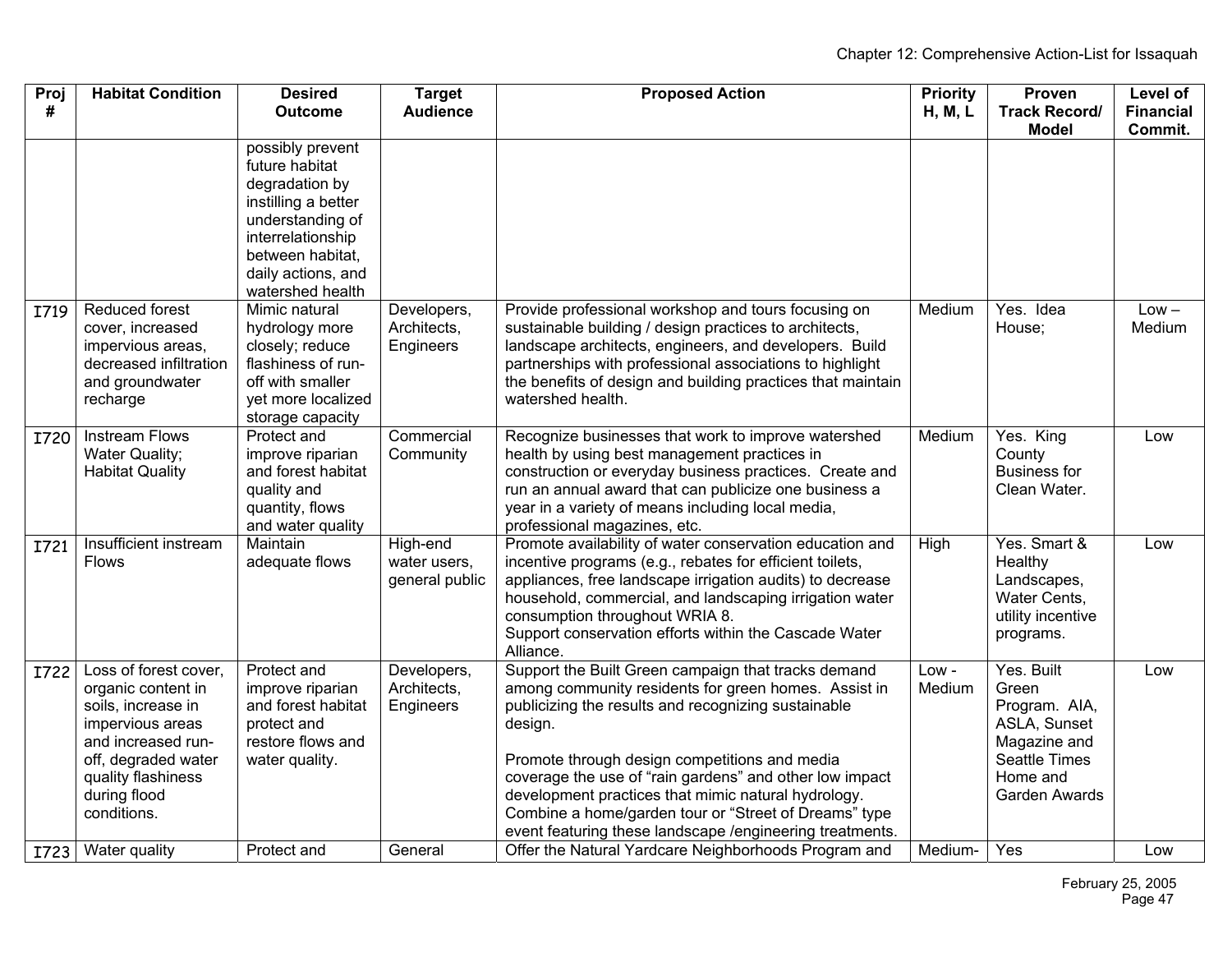| Proj<br># | <b>Habitat Condition</b>                                                                                                         | <b>Desired</b><br><b>Outcome</b>                                                 | <b>Target</b><br><b>Audience</b>                   | <b>Proposed Action</b>                                                                                                                                                                                                                                                                                                                                                                                                        | <b>Priority</b><br>H, M, L | Proven<br><b>Track Record/</b>                                                                               | Level of<br><b>Financial</b> |
|-----------|----------------------------------------------------------------------------------------------------------------------------------|----------------------------------------------------------------------------------|----------------------------------------------------|-------------------------------------------------------------------------------------------------------------------------------------------------------------------------------------------------------------------------------------------------------------------------------------------------------------------------------------------------------------------------------------------------------------------------------|----------------------------|--------------------------------------------------------------------------------------------------------------|------------------------------|
|           |                                                                                                                                  |                                                                                  |                                                    |                                                                                                                                                                                                                                                                                                                                                                                                                               |                            | <b>Model</b>                                                                                                 | Commit.                      |
|           | compromised by<br>garden chemicals,<br>metals, sediment.<br>Higher water use at<br>times when flows<br>lowest.                   | improve water<br>quality; increase<br>food and shelter<br>for wildlife           | public                                             | other landscaping education opportunities to<br>communities in the Issaquah Basin.<br>Encourage more Basin residents to visit the Pickering<br>Farm Community Teaching Garden.                                                                                                                                                                                                                                                | High                       |                                                                                                              |                              |
| I724      | Water quality<br>degraded by toxics,<br>oils, metal fines                                                                        | Protect and<br>improve water<br>quality                                          | General<br>public; charity<br>clubs:<br>businesses | Encourage alternatives to charity cash washes and/or<br>extend car wash kits beyond City of Issaquah and<br>develop and distribute 'alternative community fundraising<br>idea' brochure to volunteer fundraisers. Extend<br>requirement that all charity car washes require car wash<br>kit to entire Issaquah Basin. Educate businesses on this<br>requirement. Encourage use of commercial car washes<br>in Issaquah Basin. | Medium                     | City of<br>Issaquah Car<br>Wash Kit:<br><b>Puget Sound</b><br>Car Wash<br>Association<br>Coupons             | Variable -<br>Low            |
| I725      | Water quality<br>degraded by toxics,<br>oils, metal fines                                                                        | <b>Protect and</b><br>improve water<br>quality                                   | Business;<br>homeowner<br>associations             | Educate and support retail business and homeowners'<br>associations on stormwater best management practices<br>specifically related to parking lot cleaning, storm drain<br>maintenance and road cleaning.                                                                                                                                                                                                                    | High                       |                                                                                                              |                              |
| I726      | Water quality<br>degraded by toxics,<br>oils, metal fines                                                                        | Protect and<br>improve water<br>quality                                          | General<br>Public                                  | Evaluate effectiveness of storm drain stenciling program<br>in City of Issaquah. If deemed effective, make Issaquah<br>Basin-wide stenciling program                                                                                                                                                                                                                                                                          | Medium<br>$-$ Low          | Yes.                                                                                                         | Low                          |
| I727      | Degraded forest<br>cover, sensitive<br>areas                                                                                     | Protect and<br>improve riparian<br>and forest habitat<br>quality and<br>quantity | Forested<br>landowners,<br>general public          | Better education of landowners abutting Native Growth<br>Protection Easements about allowable activities through<br>local media, direct mail, presentations and government<br>cable channels.                                                                                                                                                                                                                                 | Medium                     | Sustainable<br>Seattle?                                                                                      | Medium                       |
| I728      | Insufficient instream<br><b>Flows</b>                                                                                            | Maintain<br>Adequate flows                                                       | General<br>Public                                  | Encourage rainwater harvesting and greywater capturing<br>for reuse in landscaping irrigation through demonstration<br>projects, workshops and educational materials.                                                                                                                                                                                                                                                         | Medium                     | <b>Pickering Farm</b><br>Community<br>Teaching<br>Garden<br>(Issaquah)                                       | Medium                       |
| I729      | Water quality<br>degraded by toxics,<br>pesticides, metals,<br>increased nutrient<br>loads, sediment; loss<br>of rip. vegetation | Protect and<br>restore water<br>quality                                          | General<br>Public                                  | Publicize emergency call numbers for public<br>to report water quality and quantity problems,<br>non-permitted vegetation clearing, and non-<br>permitted in-stream grading, and wood<br>removal incidents.                                                                                                                                                                                                                   | High                       | Seattle Public<br><b>Utilities Surface</b><br><b>Water Pollution</b><br>Prevention<br>Hotline and<br>website | Low                          |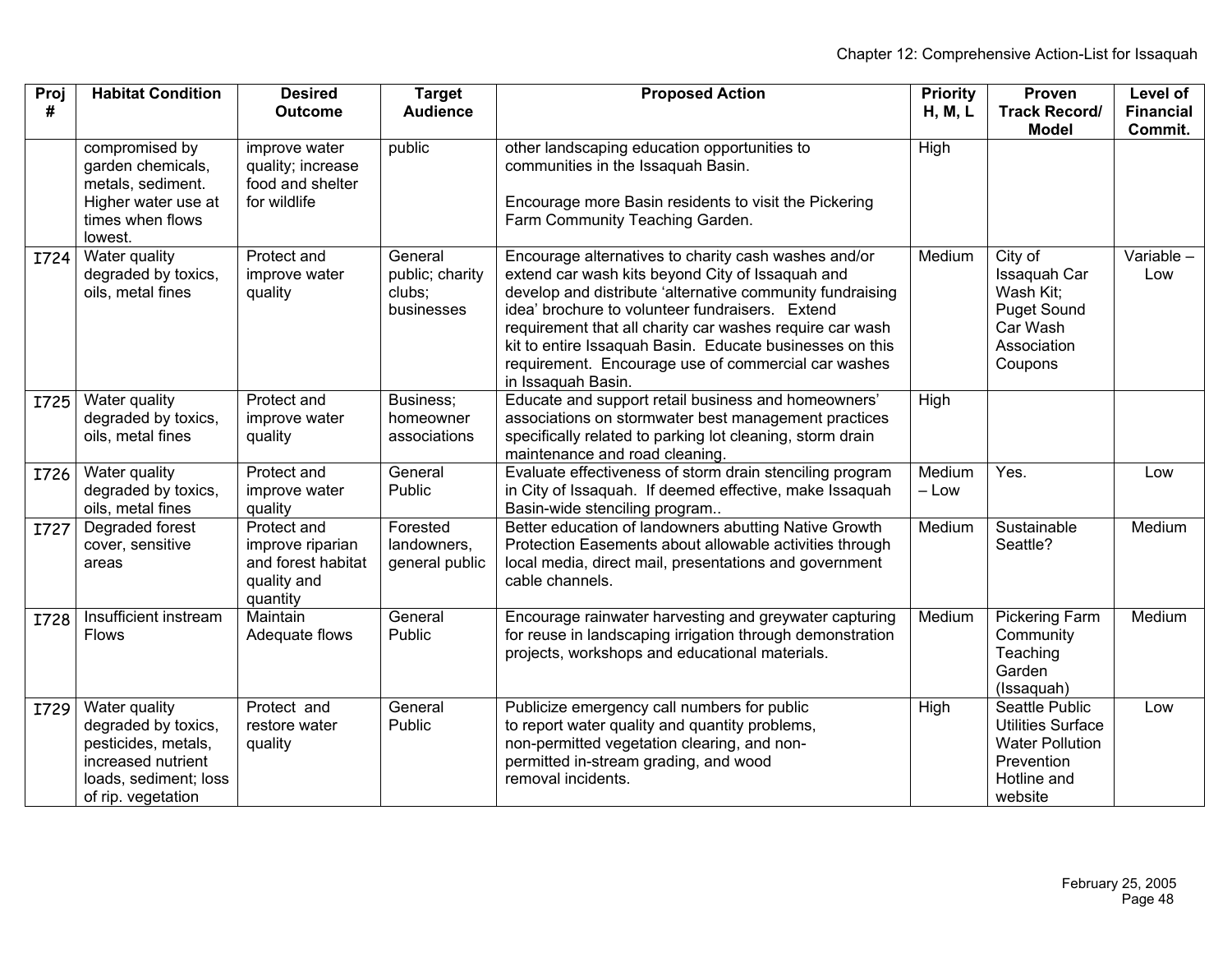## **Draft Proposed Outreach & Education Actions for Lake Sammamish (by WRIA 8 Public Outreach Committee)**

| Proj<br># | <b>Habitat Condition</b>                                                                                                                                                                                                                               | <b>Desired Outcome</b>                                                                                                                                                                                                          | <b>Target</b><br><b>Audience</b>                                 | <b>Action</b>                                                                                                                                                                                                                                                                                                                                                                                                                         | <b>Priority</b>  | <b>Proven Track</b><br>Record/Model                                                                                                                                                                                                                        | Level of<br><b>Financial</b> |
|-----------|--------------------------------------------------------------------------------------------------------------------------------------------------------------------------------------------------------------------------------------------------------|---------------------------------------------------------------------------------------------------------------------------------------------------------------------------------------------------------------------------------|------------------------------------------------------------------|---------------------------------------------------------------------------------------------------------------------------------------------------------------------------------------------------------------------------------------------------------------------------------------------------------------------------------------------------------------------------------------------------------------------------------------|------------------|------------------------------------------------------------------------------------------------------------------------------------------------------------------------------------------------------------------------------------------------------------|------------------------------|
| I730      | Shoreline hardening,<br>riparian vegetation<br>displaced by lawn,<br>ivasives, or exotics<br>with low ecological<br>value, overwater<br>structures creating<br>sharp light contrast,<br>water quality degraded<br>by effects of<br>landscape practices | Increase awareness<br>that the lakeshore is<br>also a nursery for<br>juvenile salmon. It's<br>possible to make<br>"home<br>improvements" that<br>can benefit both<br>property owner and<br>salmon. [people<br>pets, and planet] | Lakeshore<br>property<br>owners                                  | Promote concept of living with the lake, instead<br>of just on it through public messaging. Foster<br>idea of sharing the shoreline with other species<br>that inhabit the lakeshore. Carry out through<br>workshops, literature, and development of<br>education and marketing campaigns                                                                                                                                             | High             | Lakeside Living<br><b>Workshop Series;</b><br>King County Lake<br>Stewardship<br>Program                                                                                                                                                                   | Commit.<br>Variable          |
| I731      | Shoreline hardening,<br>riparian vegetation<br>displaced by lawn,<br>ivasives, or exotics<br>with low ecological<br>value, overwater<br>structures creating<br>sharp light contrast,<br>water quality degraded<br>by effects of<br>landscape practices | Reduce conditions<br>favored by predator<br>species; protect &<br>restore water<br>quality.                                                                                                                                     | Lakeshore<br>property<br>owners                                  | Offer lakeshore property owners a series of<br>workshops on lakeshore living: natural yard care;<br>reduction of lawn size, shoreline buffer planting<br>design/noxious weed management; alternatives<br>to vertical wall bulkheads; salmon friendly dock<br>design; aquatic weed management;<br>environmentally friendly methods of maintaining<br>boats, docks, decks; porous paving options                                        | High             | WRIA 8/KCD<br>Lakeside Living<br>Lakeshore<br><b>Property Owner</b><br>Workshops;<br><b>Creekside Property</b><br>Owner workshops<br>by Issaquah,<br>Seattle Public<br>Utilities, and<br>Snohomish<br>County; Natural<br><b>Yard Care</b><br>Neighborhoods | Medium-<br>High              |
| I732      | Forested parcels<br>threatened by<br>development, creek<br>mouths degraded or<br>unrecognizable<br>(culverted); riparian<br>vegetation replaced by<br>invasives infested<br>along shoreline                                                            | Protect and/or<br>restore forest land,<br>critical areas such<br>as wetlands and<br>shallow water<br>rearing habitat.<br>Promote watershed<br>health through<br>grassroots<br>messaging.                                        | Community,<br>but especially<br>lakeshore<br>property<br>owners. | Identify and encourage shoreline neighborhood<br>and community stewardship associations. Use<br>to foster the ethic of voluntary stewardship, set<br>examples for other neighbors to follow, enlist<br>community support to acquire and restore<br>habitat, and to build a bridge between property<br>owners, agencies, and local governments.<br>Increase potential for media coverage when<br>efforts initiated at community level. | High             | Save Lake<br>Sammamish, Lake<br><b>Forest Park</b><br>Stewardship<br>Foundation, Denny<br>Creek<br>Neighborhood<br>Association                                                                                                                             | Low                          |
| I733      | Riparian vegetation<br>displaced by lawn,                                                                                                                                                                                                              | Protect and improve<br>rearing and                                                                                                                                                                                              | Lakeshore<br>property                                            | Update where necessary salmon-friendly<br>educational materials such as Sammamish                                                                                                                                                                                                                                                                                                                                                     | Medium<br>- High | Yes                                                                                                                                                                                                                                                        | Low-<br>Medium               |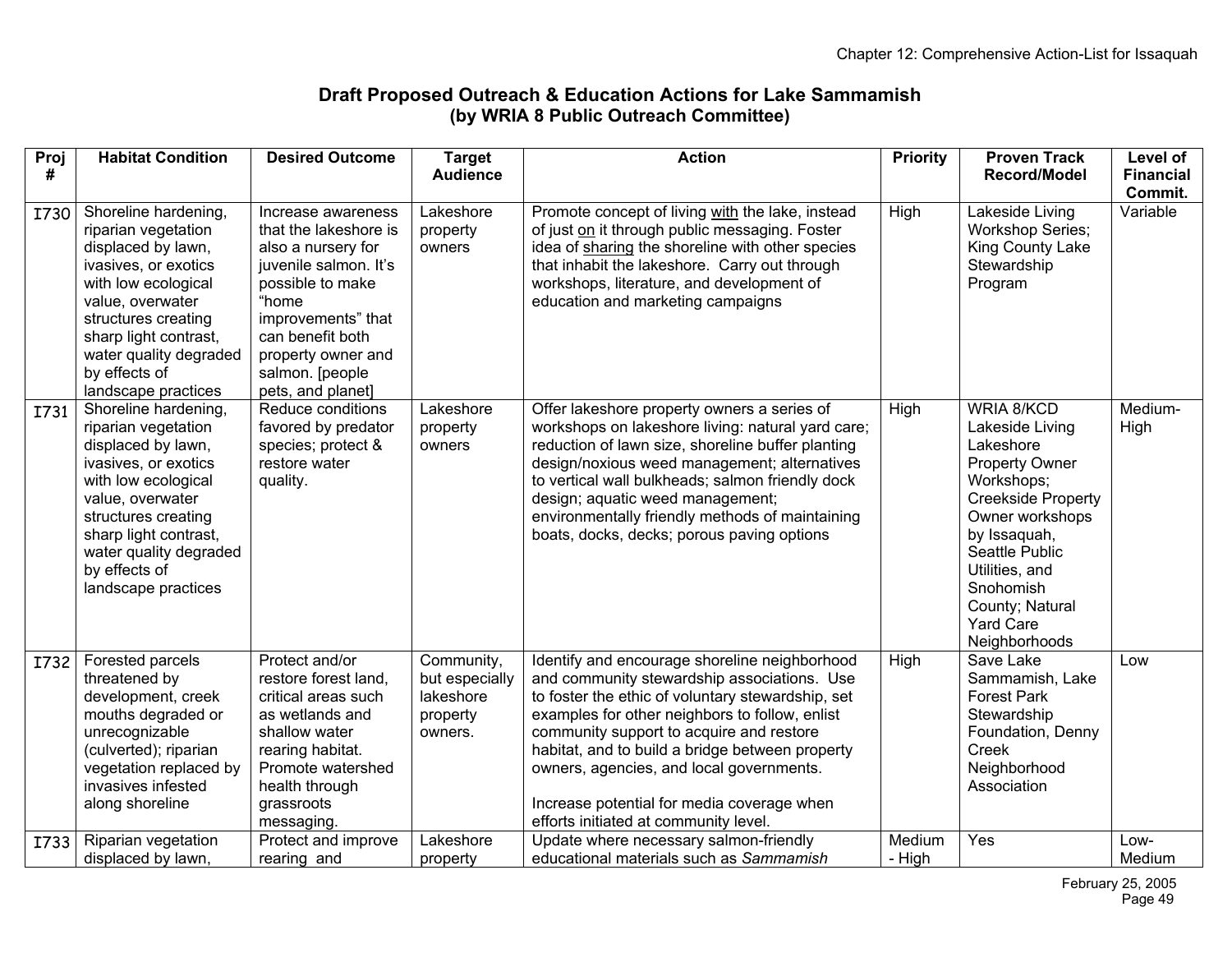| Proj<br># | <b>Habitat Condition</b>                                                                                                                                                                                                                            | <b>Desired Outcome</b>                                                                                                                                                                                                          | <b>Target</b><br><b>Audience</b> | <b>Action</b>                                                                                                                                                                                                                                                                                                                                                                                                                                                                                                                                                                                                                                                                                                                                                                                         | <b>Priority</b> | <b>Proven Track</b><br>Record/Model                | Level of<br><b>Financial</b><br>Commit. |
|-----------|-----------------------------------------------------------------------------------------------------------------------------------------------------------------------------------------------------------------------------------------------------|---------------------------------------------------------------------------------------------------------------------------------------------------------------------------------------------------------------------------------|----------------------------------|-------------------------------------------------------------------------------------------------------------------------------------------------------------------------------------------------------------------------------------------------------------------------------------------------------------------------------------------------------------------------------------------------------------------------------------------------------------------------------------------------------------------------------------------------------------------------------------------------------------------------------------------------------------------------------------------------------------------------------------------------------------------------------------------------------|-----------------|----------------------------------------------------|-----------------------------------------|
|           | invasives, or exotics;<br>water quality<br>compromised by<br>garden chemicals,<br>metals, sediment;<br>elevated water<br>temperatures due to<br>increased water use at<br>times when flows<br>lowest.                                               | migratory habitat;<br>protect and restore<br>water quality                                                                                                                                                                      | owners,<br>general<br>public     | Swing, Salmon Friendly Gardening Practices,<br>Going Native, and Watershed Waltz booklets.<br>Print and distribute to the following prioritized<br>audiences: 1) lakeshore property owners 2)<br>Public places such as libraries, city halls,<br>community centers and where permitted, at<br>home improvement centers and other major retail<br>establishments.                                                                                                                                                                                                                                                                                                                                                                                                                                      |                 |                                                    |                                         |
| I734      | Riparian vegetation<br>displaced by lawn,<br>invasives, or exotics;<br>water quality<br>compromised by<br>garden chemicals,<br>metals, sediment.;<br>elevated water<br>temperatures due to<br>increased water use at<br>times when flows<br>lowest. | Protect & restore<br>shoreline buffer<br>plantings to provide<br>source of food &<br>shelter; protect&<br>restore water<br>quality, maintain<br>baseflows of feeder<br>streams in order to<br>provide source of<br>cooler water | Lakeshore<br>property<br>owners  | Modify more for "lakeshore living" the existing<br>"Streamside Living Welcome Wagon" program in<br>which residents welcome new homeowners to<br>the neighborhood and provide information<br>concerning "salmon friendly" yard care,<br>lakeshore planting tips, water-wise gardening.                                                                                                                                                                                                                                                                                                                                                                                                                                                                                                                 | Medium          | WaterTenders<br>Streamside Living<br>Welcome Wagon | Low-<br>Medium                          |
| I735      | Solid overwater<br>surfaces that create<br>sharp light contrast<br>and dark shadows,<br>conditions favored by<br>predators.                                                                                                                         | Reduce severity of<br>predation on<br>juveniles                                                                                                                                                                                 | Lakeshore<br>property<br>owners  | Promote mutual value of mesh docks, smaller<br>piling sizes, and community docks to both<br>salmon and property owners: reduced predation<br>for fish; reduced maintenance for homeowners,<br>opportunity to watch small fish swimming under<br>the dock, and architectural interest provided by<br>new salmon-friendly elevated dock bridges.<br>Outreach could be carried out, for example, by<br>creating a boat owner education campaign.<br>Mailings could be sent with boat registration tab<br>renewal or with property tax notice for shoreline<br>property owners; by literature at marine, sporting<br>goods and hardware stores, at boat shows; and<br>through workshops to homeowners and marine<br>construction industry. Coordinate outreach<br>through appropriate licensing agencies. | High            |                                                    | Medium                                  |
|           | I736   Sharp light contrast                                                                                                                                                                                                                         | Reduce severity of                                                                                                                                                                                                              | Lakeshore                        | Offer financial incentives for community docks in                                                                                                                                                                                                                                                                                                                                                                                                                                                                                                                                                                                                                                                                                                                                                     | High            |                                                    | Low                                     |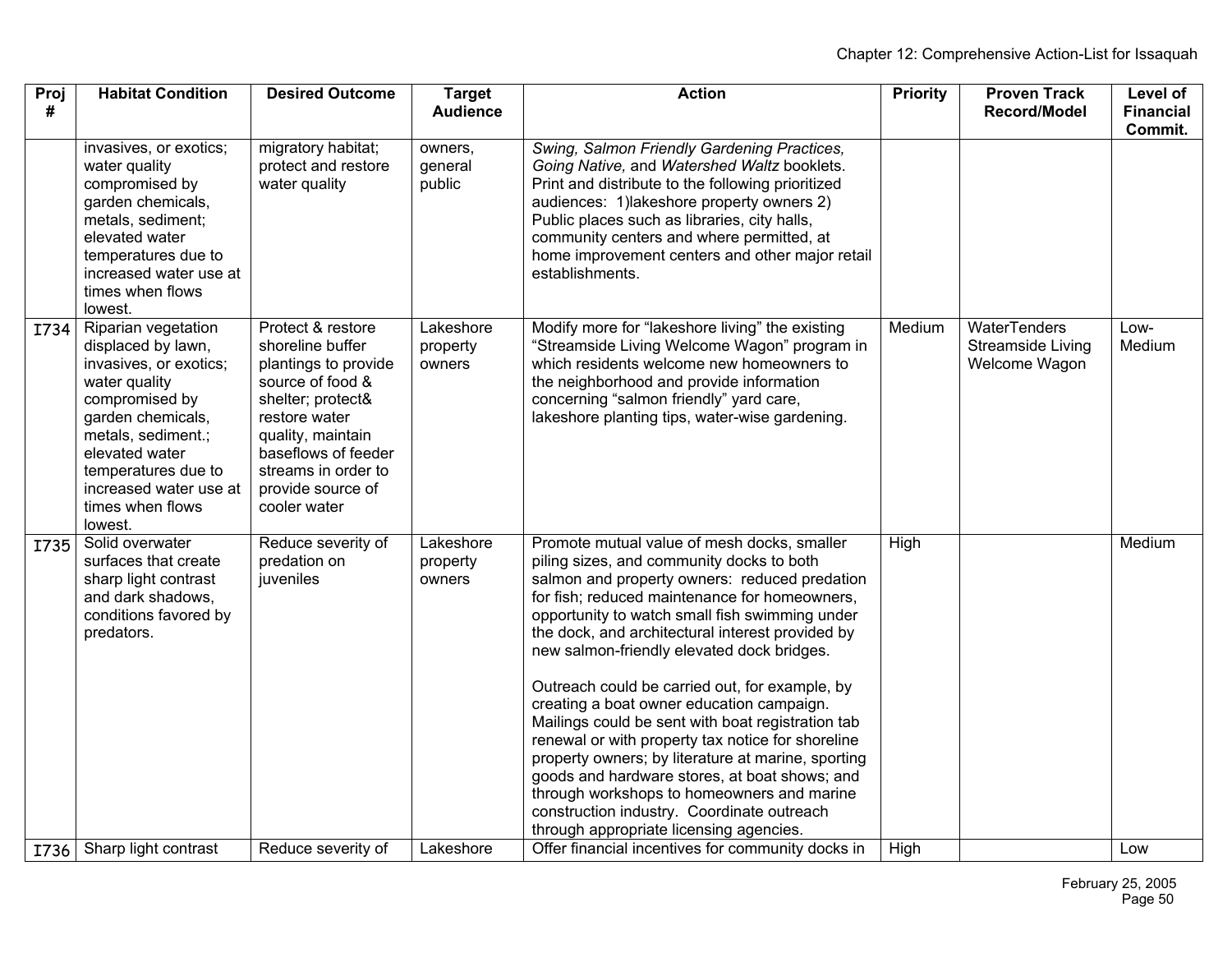| Proj<br># | <b>Habitat Condition</b>                                                                                                                                                 | <b>Desired Outcome</b>                                                                                                                                 | <b>Target</b><br><b>Audience</b> | <b>Action</b>                                                                                                                                                                                                                                                                                                                                                                                                                                                                                                                                                                                                                                                                                                                                              | <b>Priority</b>    | <b>Proven Track</b><br>Record/Model                                                                                                       | Level of<br><b>Financial</b><br>Commit.                       |
|-----------|--------------------------------------------------------------------------------------------------------------------------------------------------------------------------|--------------------------------------------------------------------------------------------------------------------------------------------------------|----------------------------------|------------------------------------------------------------------------------------------------------------------------------------------------------------------------------------------------------------------------------------------------------------------------------------------------------------------------------------------------------------------------------------------------------------------------------------------------------------------------------------------------------------------------------------------------------------------------------------------------------------------------------------------------------------------------------------------------------------------------------------------------------------|--------------------|-------------------------------------------------------------------------------------------------------------------------------------------|---------------------------------------------------------------|
|           | and dark hiding spots<br>created by overwater<br>structures, conditions<br>favored by predators                                                                          | predation on<br>juveniles by<br>reducing number of<br>docks.                                                                                           | property<br>owners               | terms of reduced: permit fees, loan<br>fees/percentage rates, taxes and permitting time,<br>in addition to reduced construction costs                                                                                                                                                                                                                                                                                                                                                                                                                                                                                                                                                                                                                      |                    |                                                                                                                                           |                                                               |
| I737      | Steep shoreline<br>gradient with coarse<br>aggregate caused by<br>wave action on vertical<br>wall bulkheads                                                              | Create sandy,<br>shallow water<br>habitat needed by<br>juveniles.                                                                                      | Lakeshore<br>property<br>owners  | Utilize niche marketing to promote a "Build a<br>Beach" campaign. Clarify how hardened<br>shorelines prevent the development of shallow,<br>sandy beaches and how alternative treatments<br>can provide these amenities. Of benefit to<br>salmon and to homeowners desiring more easily<br>accessible shallow beach and aesthetics of a<br>cove. Work with media (including design and<br>lifestyle magazines) and real estate community<br>(articles in real estate sections of papers) as well<br>as construction, and design industry<br>professionals.                                                                                                                                                                                                 | High               | Pro Bono<br>advertising<br>campaign<br>development - The<br>Coalition for Drug<br>Free America ad<br>campaign).<br>Bert the Salmon<br>ads | Variable,<br>but low<br>able to get<br>Pro Bono<br>assistance |
| I738      | Lack of shelter<br>provided by large and<br>small woody debris<br>due to lack of<br>shoreline vegetation;<br>steep dropoffs from<br>shoreline hardening                  | Reduce conditions<br>favored by predator<br>species.; increase<br>shoreline buffer<br>vegetation and<br>sources for large<br>and small woody<br>debris | Lakeshore<br>property<br>owners  | Alternative marketing campaign: work with<br>advertising industry and media. Do a play on<br>"Child Haven" promotion. Fry Haven? Contrast<br>picture of a sandy shallow shoreline containing<br>woody debris hiding Chinook juveniles with that<br>of a deep gravelly shoreline with evil looking<br>predator species lurking, gobbling up young<br>Chinook. [A "Chinook need safe places too"<br>idea]. Possibly graphics in style of Finding<br>Nemo.<br>Heighten awareness that it is the young juvenile<br>fish that are at risk; humans are often more<br>receptive to saving children). Possibly do a play<br>on Save the Children charity campaign, showing<br>stressed conditions for juvenile Chinook trying to<br>rear and migrate through lake. | High               | Various Bert the<br>Salmon Ad<br>campaigns                                                                                                |                                                               |
| I739      | Lack of appropriate<br>shoreline vegetation,<br>shoreline hardening by<br>vertical wall bulkheads<br>and rip rap walls;<br>docks that create stark<br>light contrast and | Reduce conditions<br>favored by predator<br>species by<br>"softening"<br>shoreline; increase<br>shoreline buffer<br>vegetation and                     | Lakeshore<br>property<br>owners  | Demonstration Project. Locate property owner in<br>publicly accessible (or viewable) area willing to<br>remove bulkhead, or shoreline armoring and<br>replace it with more ecologically friendly design.<br>Similarly, renovate existing dock with more<br>salmon-friendly design. Publicize efforts through<br>various means. Demonstration project should                                                                                                                                                                                                                                                                                                                                                                                                | Medium<br>$-$ High | <b>Redmond River</b><br>Walk, Juanita<br>Beach, Classic<br>Nursery, Lark<br><b>Forest Park</b><br>Stewardship<br>projects                 | Medium                                                        |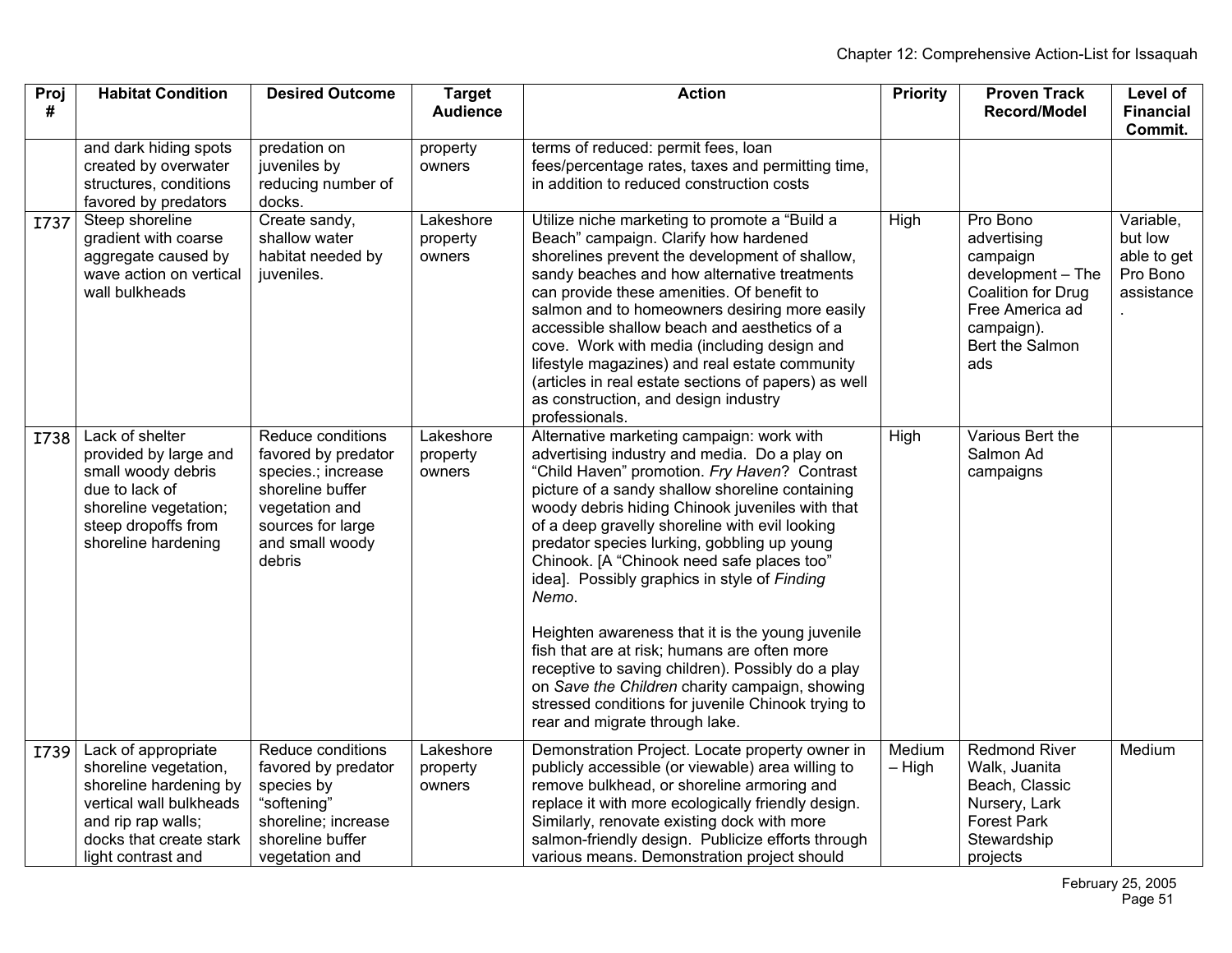| Proj<br># | <b>Habitat Condition</b>                                                                                                                                                                                                                               | <b>Desired Outcome</b>                                                                                                                                                                                                                                               | <b>Target</b><br><b>Audience</b>                      | <b>Action</b>                                                                                                                                                                                                                                                                                                                                                                                                                                                                       | <b>Priority</b>    | <b>Proven Track</b><br>Record/Model                                                                                                                 | <b>Level of</b><br><b>Financial</b><br>Commit. |
|-----------|--------------------------------------------------------------------------------------------------------------------------------------------------------------------------------------------------------------------------------------------------------|----------------------------------------------------------------------------------------------------------------------------------------------------------------------------------------------------------------------------------------------------------------------|-------------------------------------------------------|-------------------------------------------------------------------------------------------------------------------------------------------------------------------------------------------------------------------------------------------------------------------------------------------------------------------------------------------------------------------------------------------------------------------------------------------------------------------------------------|--------------------|-----------------------------------------------------------------------------------------------------------------------------------------------------|------------------------------------------------|
|           | hiding spots for<br>predators                                                                                                                                                                                                                          | sources for large<br>and small woody<br>debris, replace the<br>many docks with<br>more salmon<br>friendly designs                                                                                                                                                    |                                                       | contain elements that can be done by average<br>shoreline property owner. Provide information on<br>costs and advantages of alternate treatments.                                                                                                                                                                                                                                                                                                                                   |                    |                                                                                                                                                     |                                                |
| I740      | Coarse substrate,<br>steep slope, dark<br>hiding spots for<br>predators caused by<br>bulkheads and solid<br>surface docks.                                                                                                                             | Reduce conditions<br>favored by predator<br>species; increase<br>shoreline buffer<br>vegetation and<br>sources for large<br>and small woody<br>debris                                                                                                                | Lakeshore<br>property<br>owners,<br>general<br>public | Document video progress on a range of<br>restoration projects from planning to post-<br>construction. Air on government cable channels,<br>in shoreline property owner classes and for<br>libraries, schools, communities groups.                                                                                                                                                                                                                                                   | Medium             | Salmon Information<br><b>TV</b>                                                                                                                     | Variable                                       |
| I741      | Coarse substrate,<br>steep slope, dark<br>hiding spots for<br>predators caused by<br>bulkheads and solid<br>surface docks.                                                                                                                             | Overcome<br>resistance of<br>shoreline property<br>owners to make<br>such drastic<br>changes to their<br>shorelines by<br>offering local<br>examples of<br>alternative<br>treatments.<br>Ultimate goal is to<br>reduce conditions<br>favored by predator<br>species. | Lakeshore<br>property<br>owners,<br>general<br>public | Combine recreation and education. Organize a<br>Bulkhead Alternatives and Salmon Friendly Dock<br>Design tour to see good examples of design on a<br>residential scale. Organize as boat tour so<br>properties can be viewed from water (less<br>invasive to property owner).<br>Alternatively, create a self-guided water tour<br>(most shoreline property owners have their own<br>boats) with GPS coordinates to help locate<br>example property.                                | Medium-<br>Low     | King County and<br>People for Puget<br>Sound shoreline<br>homeowner<br>workshops (pilot<br>programs)                                                | Variable                                       |
| I742      | Shoreline hardening,<br>riparian vegetation<br>displaced by lawn,<br>ivasives, or exotics<br>with low ecological<br>value, overwater<br>structures creating<br>sharp light contrast,<br>water quality degraded<br>by effects of<br>landscape practices | Protect and improve<br>water quality; habitat<br>quality<br>$-$ or $-$<br>Protect & restore<br>riparian vegetation<br>to provide terrestrial<br>food source and<br>shelter; protect&<br>restore water<br>quality, maintain                                           | Landscape<br>Contractors                              | Offer professional workshops to landscape<br>designers & contractors on environmentally-<br>friendly lakeshore landscaping. Include topics<br>such as shoreline buffer function and design,<br>native plant selection (including ones that can<br>handle large water level fluctuation of Lake<br>Sammamish), installation techniques, use of<br>compost to build healthy soils, and noxious weed<br>control. Determine need for training for non-<br>English speaking participants | Medium<br>$-$ High | <b>Washington Assoc</b><br>of Landscape<br>Professionals<br>(WALP) Trainings<br>by King County<br>Local Hazardous<br>Waste<br>Management<br>Program | Low                                            |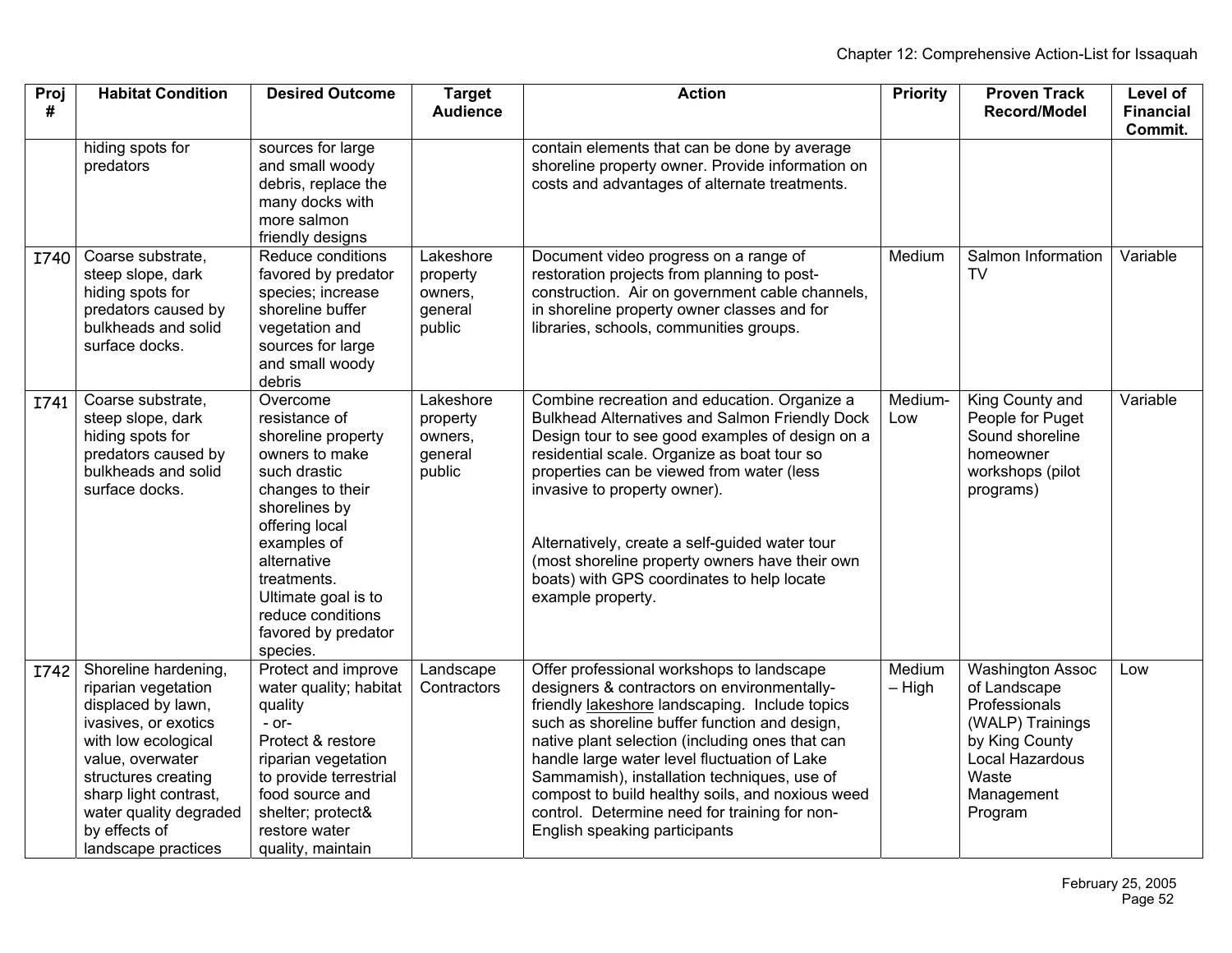| $P$ roj<br># | <b>Habitat Condition</b>                                                                                                                                | <b>Desired Outcome</b>                                                                                                                                             | <b>Target</b><br><b>Audience</b>              | <b>Action</b>                                                                                                                                                                                                                                                                                                                                                                                                                            | <b>Priority</b>  | <b>Proven Track</b><br>Record/Model                                                                                           | Level of<br><b>Financial</b><br>Commit. |
|--------------|---------------------------------------------------------------------------------------------------------------------------------------------------------|--------------------------------------------------------------------------------------------------------------------------------------------------------------------|-----------------------------------------------|------------------------------------------------------------------------------------------------------------------------------------------------------------------------------------------------------------------------------------------------------------------------------------------------------------------------------------------------------------------------------------------------------------------------------------------|------------------|-------------------------------------------------------------------------------------------------------------------------------|-----------------------------------------|
|              |                                                                                                                                                         | instream flows<br>upstream to provide<br>source of cooler<br>water                                                                                                 |                                               |                                                                                                                                                                                                                                                                                                                                                                                                                                          |                  |                                                                                                                               |                                         |
| I743         | Riparian vegetation<br>displaced by lawn.<br>Water quality<br>compromised by<br>garden chemicals,<br>metals, sediment.                                  | Increase shoreline<br>planting; reduce<br>lawn size to at least<br>have buffer between<br>lawn and shore.                                                          | Lakeshore<br>property<br>owners               | Work with landscape, design, and real estate<br>industries to sell benefit of "privacy" to<br>homeowners. With restoration of shoreline buffer<br>planting homeowners can increase privacy<br>without sacrificing views. Promote idea of<br>"framed views" as a more sophisticated<br>landscape aesthetic.<br>Extend outreach to retail nurseries which offer<br>design seminars and can strengthen market for<br>native/wetland plants. | Medium<br>- High | 1998 Lake<br>Sammamish<br><b>Shoreline Prop</b><br>owners workshop<br>Pilot Program<br>King Conservation<br>District programs |                                         |
| I744         | Lack of shoreline<br>buffer vegetation,<br>increased water use<br>when levels lowest;<br>increased perceived<br>need for pesticides                     | Increase native<br>vegetation and<br>source of shelter<br>and food for fish;<br>reduce erosion and<br>need for<br>supplemental<br>irrigation (once<br>established) | Lakeshore<br>property<br>owners,<br>Community | Increase number of native plant salvages where<br>landowners can take plants back to their yards.<br>Publicize opportunity to drop off unwanted native<br>plants at various parks surrounding the lake.                                                                                                                                                                                                                                  | Medium<br>- Low  | <b>King County Native</b><br><b>Plant Salvage</b><br>Program                                                                  |                                         |
| I745         | Lack of appropriate<br>shoreline vegetation                                                                                                             | Increase shoreline<br>vegetation and<br>reduce non-native<br>vegetation & spread<br>of invasives                                                                   | Lakeshore<br>property<br>owners               | Reduce permit fees (where applicable) for<br>shoreline restoration, removal & replacement of<br>non-native vegetation                                                                                                                                                                                                                                                                                                                    | Medium           |                                                                                                                               | Low                                     |
| I746         | Water quality<br>degraded by toxics,<br>pesticides, increased<br>nutrient loads,<br>sediment from<br>construction sites; loss<br>of riparian vegetation | Protect and improve<br>water quality                                                                                                                               | General<br>Public                             | Publicize emergency call numbers for public to<br>report water quality problems, water diversion<br>from lake for irrigation, , non-permitted vegetation<br>clearing, or tree overspray (pesticide) related<br>incidents.                                                                                                                                                                                                                | High             | <b>King County Water</b><br>& Land Division,<br><b>Seattle Public</b><br><b>Utilities Hotlines</b>                            | Low                                     |
| I747         | Reduced forest and<br>canopy cover;<br>increased impervious                                                                                             | Protect and improve<br>water quality; reduce<br>quantity of water                                                                                                  | General<br>public, but<br>property            | Increase outreach concerning the benefits of<br>trees and basin-wide forest coverage to protect<br>water quality.                                                                                                                                                                                                                                                                                                                        | Medium-<br>High  | Sammamish<br>ReLeaf;<br>Mountains-to-                                                                                         | Low                                     |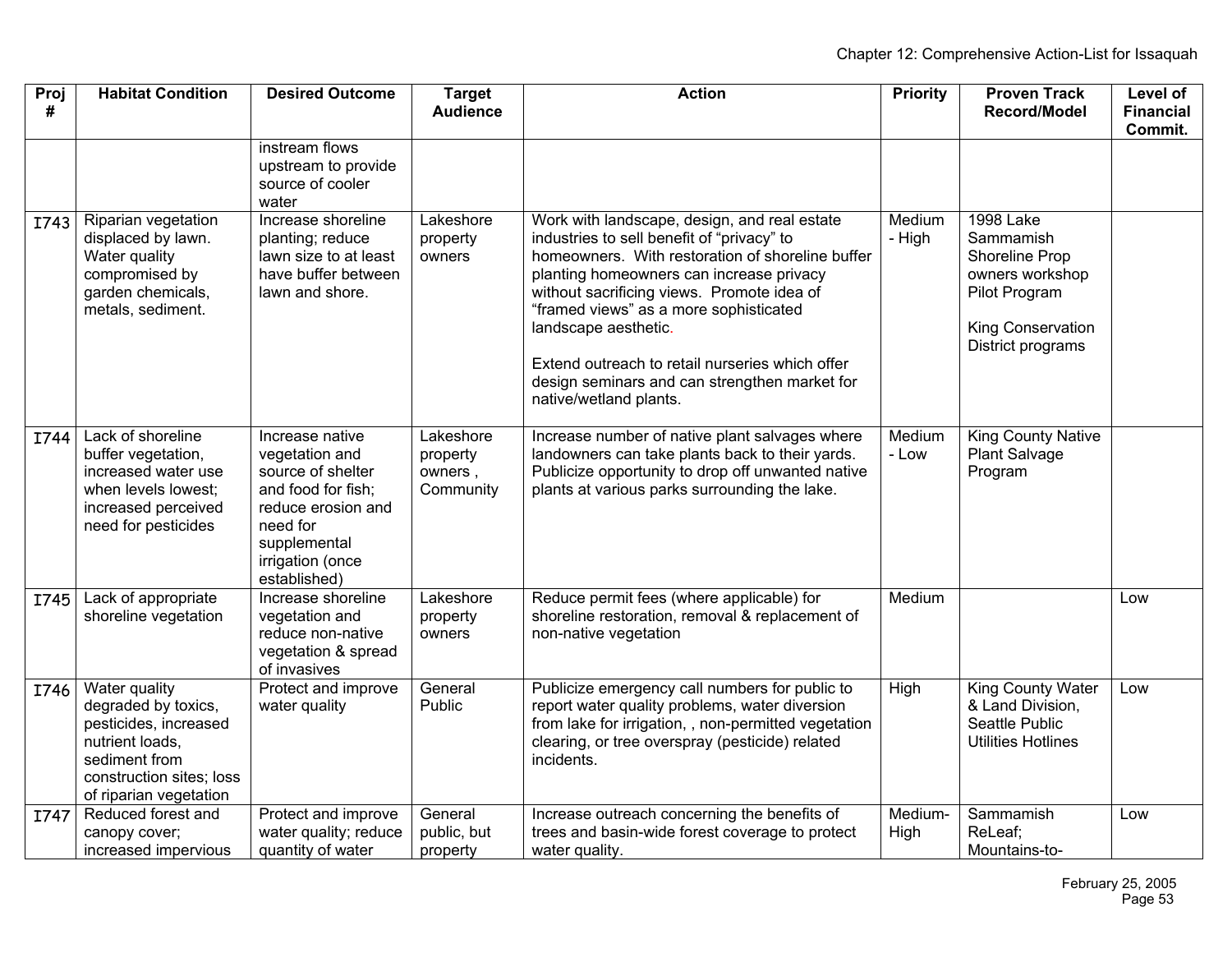| Proj<br># | <b>Habitat Condition</b>                                                                                                                                                                                                                        | <b>Desired Outcome</b>                                                                                                                                                                 | <b>Target</b><br><b>Audience</b>                                            | <b>Action</b>                                                                                                                                                                                                                                                                                                                                                                                                                                                                                                                                                                                                                                                                                                                                                                                                                                                                                                                                                                                                                               | <b>Priority</b>  | <b>Proven Track</b><br>Record/Model                                                                                                                                                                                                                                                                             | Level of<br><b>Financial</b><br>Commit. |
|-----------|-------------------------------------------------------------------------------------------------------------------------------------------------------------------------------------------------------------------------------------------------|----------------------------------------------------------------------------------------------------------------------------------------------------------------------------------------|-----------------------------------------------------------------------------|---------------------------------------------------------------------------------------------------------------------------------------------------------------------------------------------------------------------------------------------------------------------------------------------------------------------------------------------------------------------------------------------------------------------------------------------------------------------------------------------------------------------------------------------------------------------------------------------------------------------------------------------------------------------------------------------------------------------------------------------------------------------------------------------------------------------------------------------------------------------------------------------------------------------------------------------------------------------------------------------------------------------------------------------|------------------|-----------------------------------------------------------------------------------------------------------------------------------------------------------------------------------------------------------------------------------------------------------------------------------------------------------------|-----------------------------------------|
|           | areas, decreased<br>infiltration; more<br>flashiness of floods<br>due to intensity of<br>runoff                                                                                                                                                 | entering lake: during<br>flood conditions can<br>mix with sanitary<br>sewer flows and<br>enter lake.                                                                                   | owners in<br>particular                                                     | Include such actions as significant tree ordinance<br>and information that links canopy cover to storm<br>water issues.<br>Provide clarification on hazardous tree issues.<br>Offer seedlings to replant after hazard trees are<br>removed. Coordinate with commercial nurseries<br>to expand outreach about benefits of trees to<br>salmon.                                                                                                                                                                                                                                                                                                                                                                                                                                                                                                                                                                                                                                                                                                |                  | Sound Greenway;<br>City tree<br>ordinances, King<br><b>County Forestry</b><br>Program                                                                                                                                                                                                                           |                                         |
| I748      | Elevated lake<br>temperatures, lack of<br>cool water sources<br>from feeder streams,<br>insufficient flows in<br>feeder streams to<br>provide source of<br>cooler water, lack of<br>ground water<br>recharge, water<br>quality, habitat quality | Protect forest cover,<br>reduce paving and<br>impervious areas,<br>increase infiltration<br>and conditions that<br>mimic natural<br>hydrology, protect<br>and restore water<br>quality | Design,<br>engineering,<br>and<br>construction<br>industries                | Provide education to architects, landscape<br>architects, engineers, and developers on<br>sustainable building/design practices. Work with<br>professional associations to highlight building<br>practices that maintain watershed health,<br>importance of maintaining canopy cover and<br>limiting impervious surfaces. Provide incentives<br>to builders that demonstrate a use ecologically<br>sensitive designs and/or techniques.<br>Provide professional workshop and tours<br>focusing on sustainable building/design practices<br>to architects, landscape architects, engineers<br>and developers. Build partnerships with<br>professional associations to highlight the benefits<br>of practices that maintain watershed health.<br>Promote through design competitions and media<br>coverage the use of "rain gardens" and other low<br>impact development practices that mimic natural<br>hydrology. Combine a home & garden tour or<br>"Street of Dreams" type event featuring these<br>landscape and engineering treatments. | Medium<br>– High | <b>WALP Trainings by</b><br>King County Local<br>Hazardous Waste<br>Management<br>Program.<br>Stoneway<br>Concrete Council<br>for Sustainable<br>Development<br>outreach on<br>pervious<br>pavement.<br>Port Blakely<br>Communities,<br>Issaquah<br>partnerships, Built<br>Green, Sustainable<br>Seattle, LEEDS | Variable                                |
| I749      | Reduced forest cover,<br>increased impervious<br>area, decreased<br>infiltration and ground<br>water recharge, water<br>quality degraded by<br>runoff                                                                                           | Protect and improve<br>water quality and<br>quantity to more<br>closely mimic<br>natural hydrology                                                                                     | Developers,<br>Architects,<br>Engineers<br><b>Building</b><br>Professionals | Use recognition as a means to encourage more<br>salmon sustainable designs and construction.<br>Coordinate with professional association awards<br>in addition to popular magazine merit awards.<br>Continue to recognize businesses that carry out<br>procedures or use products that protect<br>watershed health.                                                                                                                                                                                                                                                                                                                                                                                                                                                                                                                                                                                                                                                                                                                         | Medium           | AIA, ASLA, Sunset<br>Magazine, and<br>Seattle Times<br>Home and Garden<br>awards, King<br><b>County Enviro</b><br>Stars.                                                                                                                                                                                        | Low                                     |
| I750      | Water quality<br>degraded by metals,                                                                                                                                                                                                            | Protect and improve<br>water quality                                                                                                                                                   | General<br>Public                                                           | Create a program that addresses impact of car<br>maintenance and offers alternatives that help                                                                                                                                                                                                                                                                                                                                                                                                                                                                                                                                                                                                                                                                                                                                                                                                                                                                                                                                              | Medium           | <b>King County Local</b><br>Hazardous Waste                                                                                                                                                                                                                                                                     | variable                                |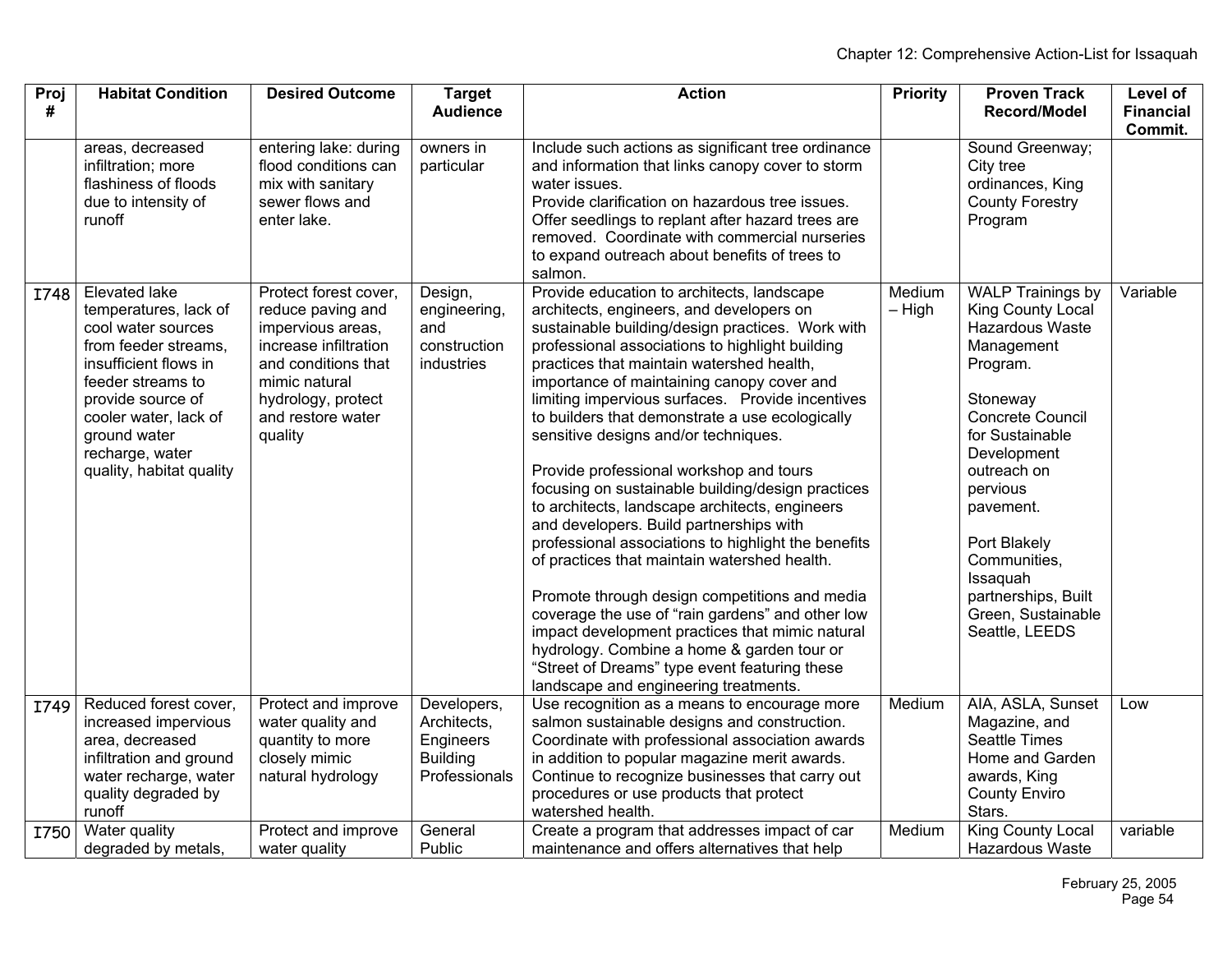| Proj<br># | <b>Habitat Condition</b>                                                                          | <b>Desired Outcome</b>                          | <b>Target</b><br><b>Audience</b>                                                                                               | <b>Action</b>                                                                                                                                                                                                                                                                                                                                                                                                                                                                                   | <b>Priority</b>  | <b>Proven Track</b><br>Record/Model                                                          | Level of<br><b>Financial</b><br>Commit. |
|-----------|---------------------------------------------------------------------------------------------------|-------------------------------------------------|--------------------------------------------------------------------------------------------------------------------------------|-------------------------------------------------------------------------------------------------------------------------------------------------------------------------------------------------------------------------------------------------------------------------------------------------------------------------------------------------------------------------------------------------------------------------------------------------------------------------------------------------|------------------|----------------------------------------------------------------------------------------------|-----------------------------------------|
|           | toxins, pesticides, and<br>nutrient overloads                                                     |                                                 |                                                                                                                                | protect watershed health and water quality.<br>More actively distribute - poster series<br>developed by multi-jurisdictional Water Quality<br>Consortium. Series depict water quality<br>implications of everyday activities such as car<br>washing, ignoring car maintenance, pet wastes.<br>Work with auto parts retailers and gas stations to<br>increase potential for collection of used motor<br>oil/transmission fluids.<br>Make outreach materials available to non-English<br>speakers |                  | Mgmt Program<br><b>Water Quality</b><br>Consortium,<br><b>Businesses for</b><br>Clean Water  |                                         |
| I751      | <b>Water Quality</b><br>degraded by toxics<br>and metal fines                                     | Protect and restore<br>water quality            | General<br>Public                                                                                                              | Build partnerships and seek outreach<br>opportunities with commute trip reduction<br>programs to convey the impacts of automobiles<br>on water quality and salmon habitat.<br>Encourage alternative transportation choices.                                                                                                                                                                                                                                                                     | Medium           | <b>Commute Trip</b><br>Reduction<br>Programs                                                 | Low -<br>Medium                         |
| I752      | <b>Water Quality</b><br>degraded by toxics<br>and metal fines<br>degraded by metals<br>and toxins | Protect and restore<br>water quality            | General<br>Public,<br>schools/non-<br>profits and<br>Charity<br>$groups - and$<br>business that<br>offer to host a<br>carwash. | Coordinate with local business community to<br>encourage the use of commercial car washes<br>over washing at home on street or in parking lots.<br>Encourage alternatives to charity cash washes<br>via commercial car wash coupon books or<br>extend car<br>wash kits throughout entire watershed. Make<br>requirement that all charity car washes use<br>coupons or car wash storm drain kit. Distribute<br>"alternative community fundraising idea"<br>brochure to volunteer fundraisers.    | Medium<br>- High | Yes, various cities'<br>car wash kit<br>programs. Puget<br>Sound Carwash<br>Association      | Low                                     |
| I753      | Water quality<br>degraded by metals<br>and toxins                                                 | Protect and restore<br>water quality            | Businesses,<br>property<br>management<br>companies,<br>homeowners<br>associations.                                             | Educate and support retail business and<br>homeowner associations on stormwater best<br>management practices specifically related to<br>parking lot cleaning, storm drain maintenance,<br>and boat cleaning.                                                                                                                                                                                                                                                                                    | Medium           | Ongoing programs<br>by various<br>jurisdictions within<br>WIRA, e.g.<br>Issaquah,<br>Redmond | Low                                     |
| I754      | Reduced baseflows<br>from streams that feed<br>into lake and<br>subsequent elevated               | Protect and restore<br>sources of cool<br>water | High end<br>water users<br>and general<br>public                                                                               | Extend availability of water conservation<br>incentive programs such as rebates for efficient<br>toilets, appliances, soaker hoses, free indoor<br>conservation kits, or free landscape irrigation                                                                                                                                                                                                                                                                                              | High             | Smart & Healthy<br>Landscapes, Water<br>Cents, and other<br>utility incentive                | Low                                     |